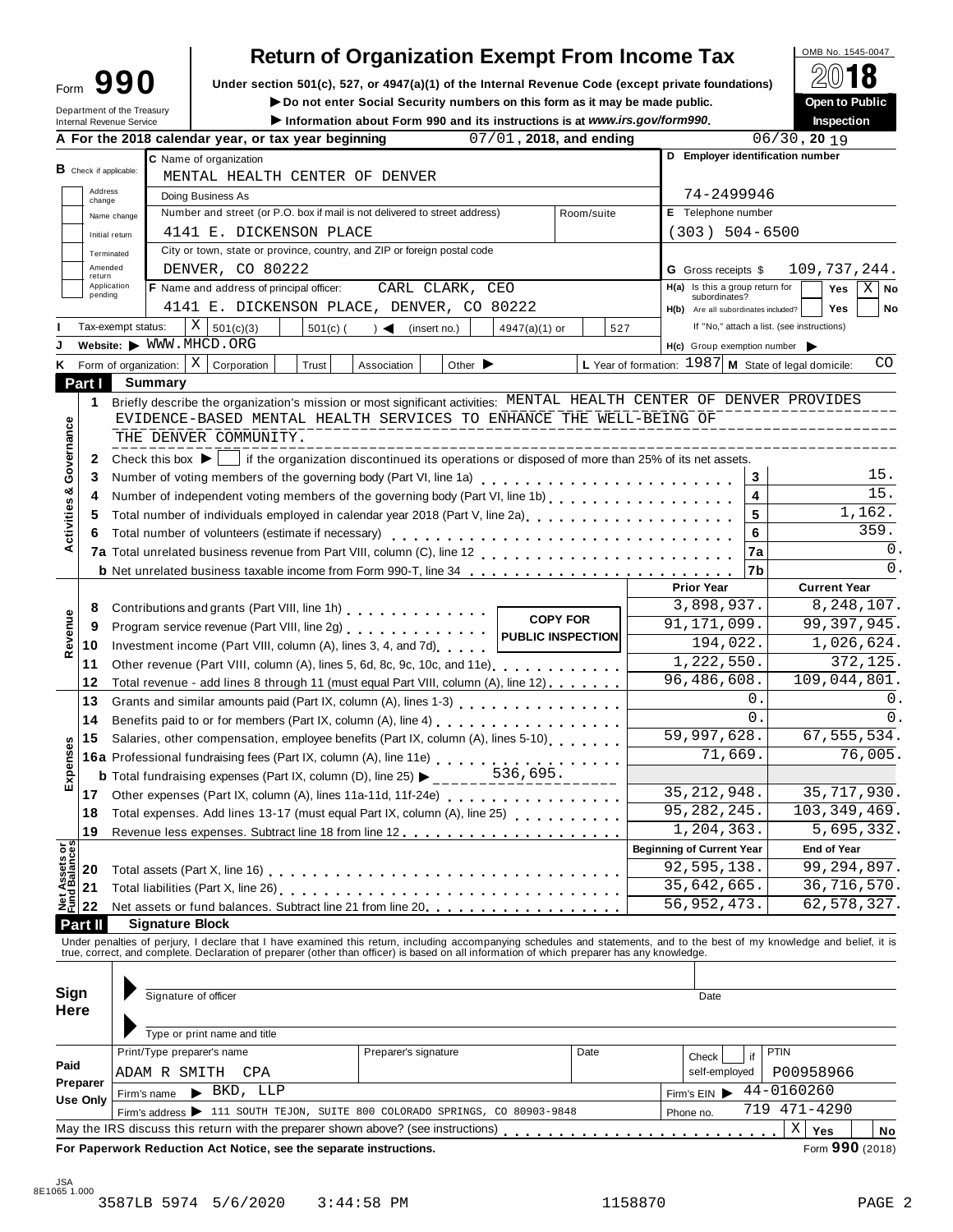| MENTAL HEALTH CENTER OF DENVER |  | 74-2499946<br>7 A |
|--------------------------------|--|-------------------|

|            | Form 990 (2018)                                                                                                                           | Page 2          |
|------------|-------------------------------------------------------------------------------------------------------------------------------------------|-----------------|
| Part III   | <b>Statement of Program Service Accomplishments</b>                                                                                       | $\mathbf{X}$    |
|            | 1 Briefly describe the organization's mission:                                                                                            |                 |
|            | ATTACHMENT 1                                                                                                                              |                 |
|            |                                                                                                                                           |                 |
|            |                                                                                                                                           |                 |
|            | Did the organization undertake any significant program services during the year which were not listed on the                              |                 |
|            |                                                                                                                                           | $ X $ No<br>Yes |
|            | If "Yes," describe these new services on Schedule O.                                                                                      |                 |
|            | Did the organization cease conducting, or make significant changes in how it conducts, any program                                        |                 |
|            | If "Yes," describe these changes on Schedule O.                                                                                           | $ X $ No<br>Yes |
|            | 4 Describe the organization's program service accomplishments for each of its three largest program services, as measured by              |                 |
|            | expenses. Section $501(c)(3)$ and $501(c)(4)$ organizations are required to report the amount of grants and allocations to others,        |                 |
|            | the total expenses, and revenue, if any, for each program service reported.                                                               |                 |
|            | $($ Revenue \$ $52, 836, 670.$<br>41, 226, 617. including grants of \$<br>4a (Code:<br>) (Expenses \$                                     |                 |
|            | ADULT RECOVERY SERVICES:                                                                                                                  |                 |
|            | ENGAGES PEOPLE EXPERIENCING BEHAVIORAL HEALTH NEEDS FROM MILD TO                                                                          |                 |
|            | SEVERE INCLUDING THOSE WHO ARE OR HAVE RECENTLY BEEN HOMELESS,                                                                            |                 |
|            | HOSPITALIZED, OR INVOLVED IN THE CRIMINAL JUSTICE SYSTEM. SERVICES<br>INCLUDE INDIVIDUAL AND GROUP THERAPY, PSYCHIATRY, PHARMACY, CASE    |                 |
|            | MANAGEMENT, CRISIS AND EMERGENCY SERVICES, BENEFITS ACQUISITION,                                                                          |                 |
|            | AND PRIMARY CARE.                                                                                                                         |                 |
|            |                                                                                                                                           |                 |
|            |                                                                                                                                           |                 |
|            |                                                                                                                                           |                 |
|            |                                                                                                                                           |                 |
|            | (Expenses \$ 19, 293, 399. including grants of \$ ) (Revenue \$ 21, 251, 916. )<br>4b (Code:                                              |                 |
|            | ATTACHMENT<br>2                                                                                                                           |                 |
|            |                                                                                                                                           |                 |
|            |                                                                                                                                           |                 |
|            |                                                                                                                                           |                 |
|            |                                                                                                                                           |                 |
|            |                                                                                                                                           |                 |
|            |                                                                                                                                           |                 |
|            |                                                                                                                                           |                 |
|            |                                                                                                                                           |                 |
|            |                                                                                                                                           |                 |
|            |                                                                                                                                           |                 |
|            | $(1)$ (Expenses \$ 12, 191, 132. including grants of \$ ) (Revenue \$<br>4c (Code:<br>15,697,349.                                         |                 |
|            | ATTACHMENT 3                                                                                                                              |                 |
|            |                                                                                                                                           |                 |
|            |                                                                                                                                           |                 |
|            |                                                                                                                                           |                 |
|            |                                                                                                                                           |                 |
|            |                                                                                                                                           |                 |
|            |                                                                                                                                           |                 |
|            |                                                                                                                                           |                 |
|            |                                                                                                                                           |                 |
|            |                                                                                                                                           |                 |
|            | ATTACHMENT 4<br>4d Other program services (Describe in Schedule O.)                                                                       |                 |
|            | (Expenses \$<br>7,486,280. including grants of \$<br>) (Revenue \$<br>10,070,836.<br>80, 197, 428.<br>4e Total program service expenses > |                 |
| <b>JSA</b> |                                                                                                                                           | Form 990 (2018) |
|            | 8E1020 1.000<br>3587LB 5974 5/6/2020<br>$3:44:58$ PM<br>1158870                                                                           | PAGE 3          |
|            |                                                                                                                                           |                 |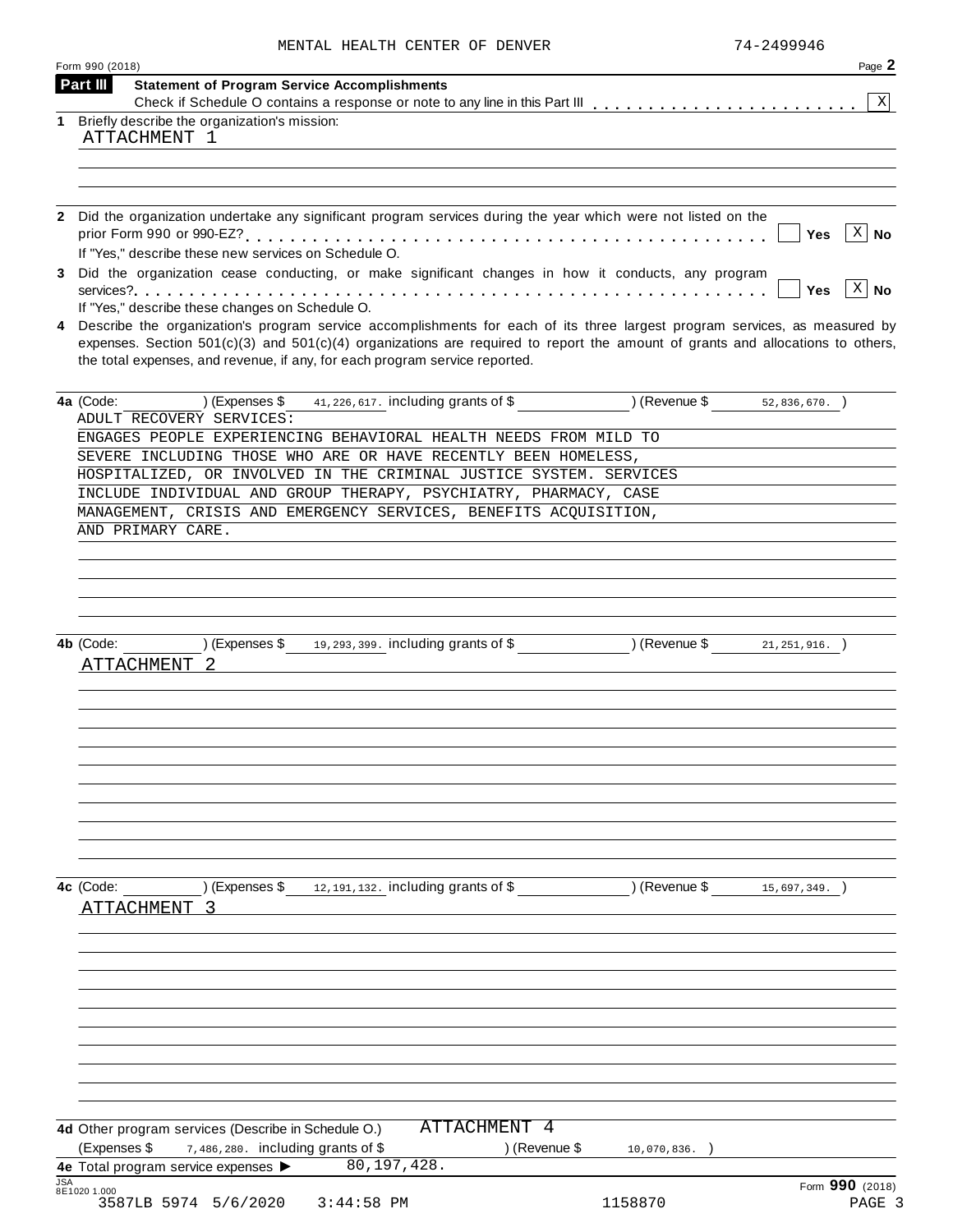|              | Part IV<br><b>Checklist of Required Schedules</b>                                                                                                                                                                                    |                 |             |    |
|--------------|--------------------------------------------------------------------------------------------------------------------------------------------------------------------------------------------------------------------------------------|-----------------|-------------|----|
|              |                                                                                                                                                                                                                                      |                 | Yes         | No |
| 1            | Is the organization described in section $501(c)(3)$ or $4947(a)(1)$ (other than a private foundation)? If "Yes,"                                                                                                                    |                 |             |    |
|              |                                                                                                                                                                                                                                      | 1               | Χ           |    |
| $\mathbf{2}$ | Is the organization required to complete Schedule B, Schedule of Contributors (see instructions)?                                                                                                                                    | $\mathbf{2}$    | $\mathbf X$ |    |
| 3            | Did the organization engage in direct or indirect political campaign activities on behalf of or in opposition to                                                                                                                     |                 |             |    |
|              | candidates for public office? If "Yes," complete Schedule C, Part I.                                                                                                                                                                 | 3               |             | Χ  |
| 4            | Section 501(c)(3) organizations. Did the organization engage in lobbying activities, or have a section 501(h)                                                                                                                        |                 |             |    |
|              |                                                                                                                                                                                                                                      | 4               | Χ           |    |
| 5            | Is the organization a section $501(c)(4)$ , $501(c)(5)$ , or $501(c)(6)$ organization that receives membership dues,                                                                                                                 |                 |             |    |
|              | assessments, or similar amounts as defined in Revenue Procedure 98-19? If "Yes," complete Schedule C, Part III                                                                                                                       | 5               |             | Χ  |
| 6            | Did the organization maintain any donor advised funds or any similar funds or accounts for which donors                                                                                                                              |                 |             |    |
|              | have the right to provide advice on the distribution or investment of amounts in such funds or accounts? If                                                                                                                          |                 |             |    |
|              |                                                                                                                                                                                                                                      | 6               |             | X  |
| 7            | Did the organization receive or hold a conservation easement, including easements to preserve open space,                                                                                                                            |                 |             |    |
|              | the environment, historic land areas, or historic structures? If "Yes," complete Schedule D, Part II.                                                                                                                                | $\overline{7}$  |             | Χ  |
| 8            | Did the organization maintain collections of works of art, historical treasures, or other similar assets? If "Yes,"                                                                                                                  |                 |             |    |
|              |                                                                                                                                                                                                                                      | 8               |             | Χ  |
| 9            | Did the organization report an amount in Part X, line 21, for escrow or custodial account liability, serve as a                                                                                                                      |                 |             |    |
|              | custodian for amounts not listed in Part X; or provide credit counseling, debt management, credit repair, or                                                                                                                         |                 | Χ           |    |
|              |                                                                                                                                                                                                                                      | 9               |             |    |
| 10           | Did the organization, directly or through a related organization, hold assets in temporarily restricted                                                                                                                              |                 | Χ           |    |
|              | endowments, permanent endowments, or quasi-endowments? If "Yes," complete Schedule D, Part V.<br>If the organization's answer to any of the following questions is "Yes," then complete Schedule D, Parts VI,                        | 10              |             |    |
| 11           |                                                                                                                                                                                                                                      |                 |             |    |
|              | VII, VIII, IX, or X as applicable.<br>a Did the organization report an amount for land, buildings, and equipment in Part X, line 10? If "Yes,"                                                                                       |                 |             |    |
|              |                                                                                                                                                                                                                                      | 11a             | Χ           |    |
|              | <b>b</b> Did the organization report an amount for investments-other securities in Part X, line 12 that is 5% or more                                                                                                                |                 |             |    |
|              |                                                                                                                                                                                                                                      | 11 <sub>b</sub> |             | Χ  |
|              | c Did the organization report an amount for investments-program related in Part X, line 13 that is 5% or more                                                                                                                        |                 |             |    |
|              |                                                                                                                                                                                                                                      | 11c             |             | Χ  |
|              | d Did the organization report an amount for other assets in Part X, line 15 that is 5% or more of its total assets                                                                                                                   |                 |             |    |
|              | reported in Part X, line 16? If "Yes," complete Schedule D, Part IX.                                                                                                                                                                 | 11d             |             | Χ  |
|              | e Did the organization report an amount for other liabilities in Part X, line 25? If "Yes," complete Schedule D, Part X                                                                                                              | 11e             |             | Χ  |
| f            | Did the organization's separate or consolidated financial statements for the tax year include a footnote that addresses                                                                                                              |                 |             |    |
|              | the organization's liability for uncertain tax positions under FIN 48 (ASC 740)? If "Yes," complete Schedule D, Part X                                                                                                               | 11f             |             | Χ  |
|              | 12a Did the organization obtain separate, independent audited financial statements for the tax year? If "Yes," complete                                                                                                              |                 |             |    |
|              |                                                                                                                                                                                                                                      | 12a             |             | Χ  |
|              | <b>b</b> Was the organization included in consolidated, independent audited financial statements for the tax year? If                                                                                                                |                 |             |    |
|              | "Yes," and if the organization answered "No" to line 12a, then completing Schedule D, Parts XI and XII is optional 1                                                                                                                 | 12 <sub>b</sub> | Χ           |    |
| 13           | Is the organization a school described in section $170(b)(1)(A)(ii)?$ If "Yes," complete Schedule E.                                                                                                                                 | 13              |             | Χ  |
|              | 14a Did the organization maintain an office, employees, or agents outside of the United States?.                                                                                                                                     | 14a             |             | X  |
|              | <b>b</b> Did the organization have aggregate revenues or expenses of more than \$10,000 from grantmaking,                                                                                                                            |                 |             |    |
|              | fundraising, business, investment, and program service activities outside the United States, or aggregate                                                                                                                            |                 |             |    |
|              | foreign investments valued at \$100,000 or more? If "Yes," complete Schedule F, Parts I and IV                                                                                                                                       | 14b             |             | Χ  |
| 15           | Did the organization report on Part IX, column (A), line 3, more than \$5,000 of grants or other assistance to or                                                                                                                    |                 |             |    |
|              |                                                                                                                                                                                                                                      | 15              |             | Χ  |
| 16           | Did the organization report on Part IX, column (A), line 3, more than \$5,000 of aggregate grants or other                                                                                                                           |                 |             |    |
|              | assistance to or for foreign individuals? If "Yes," complete Schedule F, Parts III and IV                                                                                                                                            | 16              |             | Χ  |
| 17           | Did the organization report a total of more than \$15,000 of expenses for professional fundraising services on                                                                                                                       |                 |             |    |
|              | Part IX, column (A), lines 6 and 11e? If "Yes," complete Schedule G, Part I (see instructions)                                                                                                                                       | 17              | Χ           |    |
| 18           | Did the organization report more than \$15,000 total of fundraising event gross income and contributions on                                                                                                                          |                 |             |    |
|              |                                                                                                                                                                                                                                      | 18              | Χ           |    |
|              | Did the organization report more than \$15,000 of gross income from gaming activities on Part VIII, line 9a?                                                                                                                         |                 |             |    |
|              |                                                                                                                                                                                                                                      | 19              |             | Χ  |
|              |                                                                                                                                                                                                                                      |                 |             |    |
| 19           |                                                                                                                                                                                                                                      |                 |             | X  |
|              | 20a Did the organization operate one or more hospital facilities? If "Yes," complete Schedule H                                                                                                                                      | 20a             |             |    |
| 21           | <b>b</b> If "Yes" to line 20a, did the organization attach a copy of its audited financial statements to this return?<br>Did the organization report more than \$5,000 of grants or other assistance to any domestic organization or | 20 <sub>b</sub> |             |    |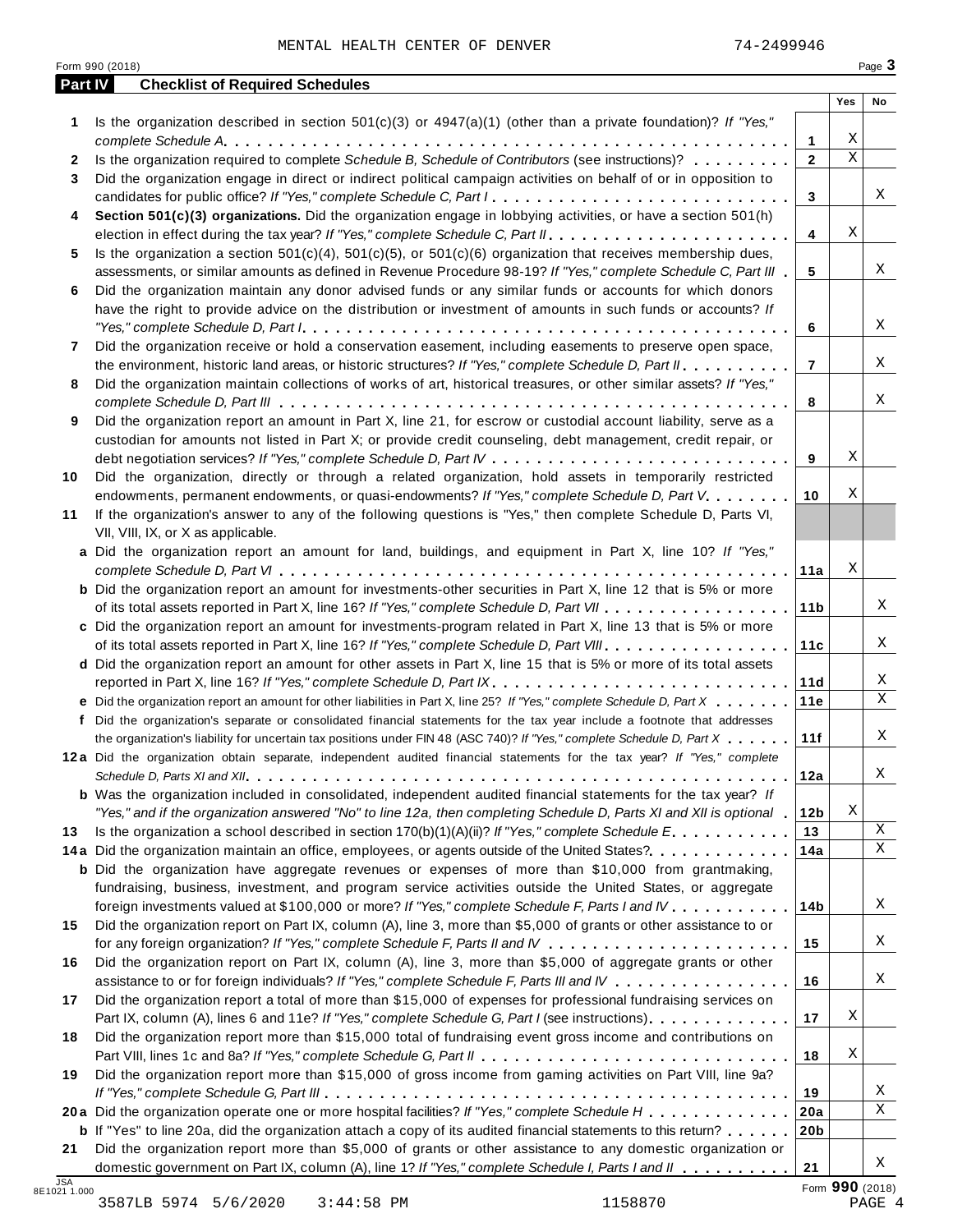Form <sup>990</sup> (2018) Page **4**

| Part IV       | <b>Checklist of Required Schedules (continued)</b>                                                                                                                                                                            |                 |                 |        |
|---------------|-------------------------------------------------------------------------------------------------------------------------------------------------------------------------------------------------------------------------------|-----------------|-----------------|--------|
|               |                                                                                                                                                                                                                               |                 | Yes             | No     |
| 22            | Did the organization report more than \$5,000 of grants or other assistance to or for domestic individuals on                                                                                                                 |                 |                 |        |
|               |                                                                                                                                                                                                                               | 22              |                 | Χ      |
| 23            | Did the organization answer "Yes" to Part VII, Section A, line 3, 4, or 5 about compensation of the                                                                                                                           |                 |                 |        |
|               | organization's current and former officers, directors, trustees, key employees, and highest compensated                                                                                                                       |                 |                 |        |
|               |                                                                                                                                                                                                                               | 23              | Χ               |        |
|               | 24a Did the organization have a tax-exempt bond issue with an outstanding principal amount of more than                                                                                                                       |                 |                 |        |
|               | \$100,000 as of the last day of the year, that was issued after December 31, 2002? If "Yes," answer lines 24b                                                                                                                 |                 |                 |        |
|               |                                                                                                                                                                                                                               |                 | Χ               |        |
|               | <b>b</b> Did the organization invest any proceeds of tax-exempt bonds beyond a temporary period exception?                                                                                                                    | 24 <sub>b</sub> |                 | X      |
|               | c Did the organization maintain an escrow account other than a refunding escrow at any time during the year                                                                                                                   |                 |                 |        |
|               |                                                                                                                                                                                                                               | 24c             |                 | X      |
|               | <b>d</b> Did the organization act as an "on behalf of" issuer for bonds outstanding at any time during the year?                                                                                                              | 24d             |                 | X      |
|               | 25a Section 501(c)(3), 501(c)(4), and 501(c)(29) organizations. Did the organization engage in an excess benefit                                                                                                              |                 |                 |        |
|               | transaction with a disqualified person during the year? If "Yes," complete Schedule L, Part $1, \ldots, \ldots, 125$ a                                                                                                        |                 |                 | X      |
|               | <b>b</b> Is the organization aware that it engaged in an excess benefit transaction with a disqualified person in a prior                                                                                                     |                 |                 |        |
|               | year, and that the transaction has not been reported on any of the organization's prior Forms 990 or 990-EZ?                                                                                                                  |                 |                 |        |
|               |                                                                                                                                                                                                                               |                 |                 | Χ      |
| 26            | Did the organization report any amount on Part X, line 5, 6, or 22 for receivables from or payables to any                                                                                                                    |                 |                 |        |
|               | current or former officers, directors, trustees, key employees, highest compensated employees, or                                                                                                                             |                 |                 |        |
|               |                                                                                                                                                                                                                               | 26              |                 | X      |
| 27            | Did the organization provide a grant or other assistance to an officer, director, trustee, key employee,                                                                                                                      |                 |                 |        |
|               | substantial contributor or employee thereof, a grant selection committee member, or to a 35% controlled                                                                                                                       |                 |                 |        |
|               | entity or family member of any of these persons? If "Yes," complete Schedule L, Part III                                                                                                                                      | 27              |                 | X      |
| 28            | Was the organization a party to a business transaction with one of the following parties (see Schedule L,                                                                                                                     |                 |                 |        |
|               | Part IV instructions for applicable filing thresholds, conditions, and exceptions):                                                                                                                                           |                 |                 |        |
|               | a A current or former officer, director, trustee, or key employee? If "Yes," complete Schedule L, Part IV                                                                                                                     | 28a             |                 | X      |
|               | <b>b</b> A family member of a current or former officer, director, trustee, or key employee? If "Yes," complete                                                                                                               |                 |                 |        |
|               |                                                                                                                                                                                                                               | 28b             |                 | Χ      |
|               | c An entity of which a current or former officer, director, trustee, or key employee (or a family member thereof)                                                                                                             |                 |                 |        |
|               | was an officer, director, trustee, or direct or indirect owner? If "Yes," complete Schedule L, Part IV                                                                                                                        | 28c             |                 | Χ<br>X |
| 29            | Did the organization receive more than \$25,000 in non-cash contributions? If "Yes," complete Schedule M                                                                                                                      | 29              |                 |        |
| 30            | Did the organization receive contributions of art, historical treasures, or other similar assets, or qualified                                                                                                                |                 |                 |        |
|               |                                                                                                                                                                                                                               | 30              |                 | X<br>X |
| 31            | Did the organization liquidate, terminate, or dissolve and cease operations? If "Yes," complete Schedule N, Part I                                                                                                            | 31              |                 |        |
| 32            | Did the organization sell, exchange, dispose of, or transfer more than 25% of its net assets? If "Yes,"                                                                                                                       |                 |                 | Χ      |
|               |                                                                                                                                                                                                                               | 32              |                 |        |
| 33            | Did the organization own 100% of an entity disregarded as separate from the organization under Regulations                                                                                                                    |                 | Χ               |        |
|               | sections 301.7701-2 and 301.7701-3? If "Yes," complete Schedule R, Part $l_1, \ldots, \ldots, \ldots, \ldots, \ldots, \ldots$                                                                                                 | 33              |                 |        |
| 34            | Was the organization related to any tax-exempt or taxable entity? If "Yes," complete Schedule R, Part II, III,                                                                                                                |                 | Χ               |        |
|               | 35a Did the organization have a controlled entity within the meaning of section 512(b)(13)?                                                                                                                                   | 34<br>35a       | Χ               |        |
|               |                                                                                                                                                                                                                               |                 |                 |        |
|               | <b>b</b> If "Yes" to line 35a, did the organization receive any payment from or engage in any transaction with a<br>controlled entity within the meaning of section 512(b)(13)? If "Yes," complete Schedule R, Part V, line 2 | 35 <sub>b</sub> | Χ               |        |
| 36            | Section 501(c)(3) organizations. Did the organization make any transfers to an exempt non-charitable                                                                                                                          |                 |                 |        |
|               |                                                                                                                                                                                                                               | 36              |                 |        |
| 37            | Did the organization conduct more than 5% of its activities through an entity that is not a related organization                                                                                                              |                 |                 |        |
|               | and that is treated as a partnership for federal income tax purposes? If "Yes," complete Schedule R, Part VI                                                                                                                  | 37              |                 | Χ      |
| 38            | Did the organization complete Schedule O and provide explanations in Schedule O for Part VI, lines 11b and                                                                                                                    |                 |                 |        |
|               | 19? Note. All Form 990 filers are required to complete Schedule O.                                                                                                                                                            | 38              | Χ               |        |
| <b>Part V</b> | <b>Statements Regarding Other IRS Filings and Tax Compliance</b>                                                                                                                                                              |                 |                 |        |
|               | Check if Schedule O contains a response or note to any line in this Part V.                                                                                                                                                   |                 |                 |        |
|               |                                                                                                                                                                                                                               |                 | Yes             | No     |
|               | 141<br>1a Enter the number reported in Box 3 of Form 1096. Enter -0- if not applicable   1a                                                                                                                                   |                 |                 |        |
|               | 0.<br><b>b</b> Enter the number of Forms W-2G included in line 1a. Enter -0- if not applicable   1b                                                                                                                           |                 |                 |        |
|               | c Did the organization comply with backup withholding rules for reportable payments to vendors and                                                                                                                            |                 |                 |        |
|               |                                                                                                                                                                                                                               | 1c              |                 |        |
| JSA           |                                                                                                                                                                                                                               |                 | Form 990 (2018) |        |
|               |                                                                                                                                                                                                                               |                 |                 |        |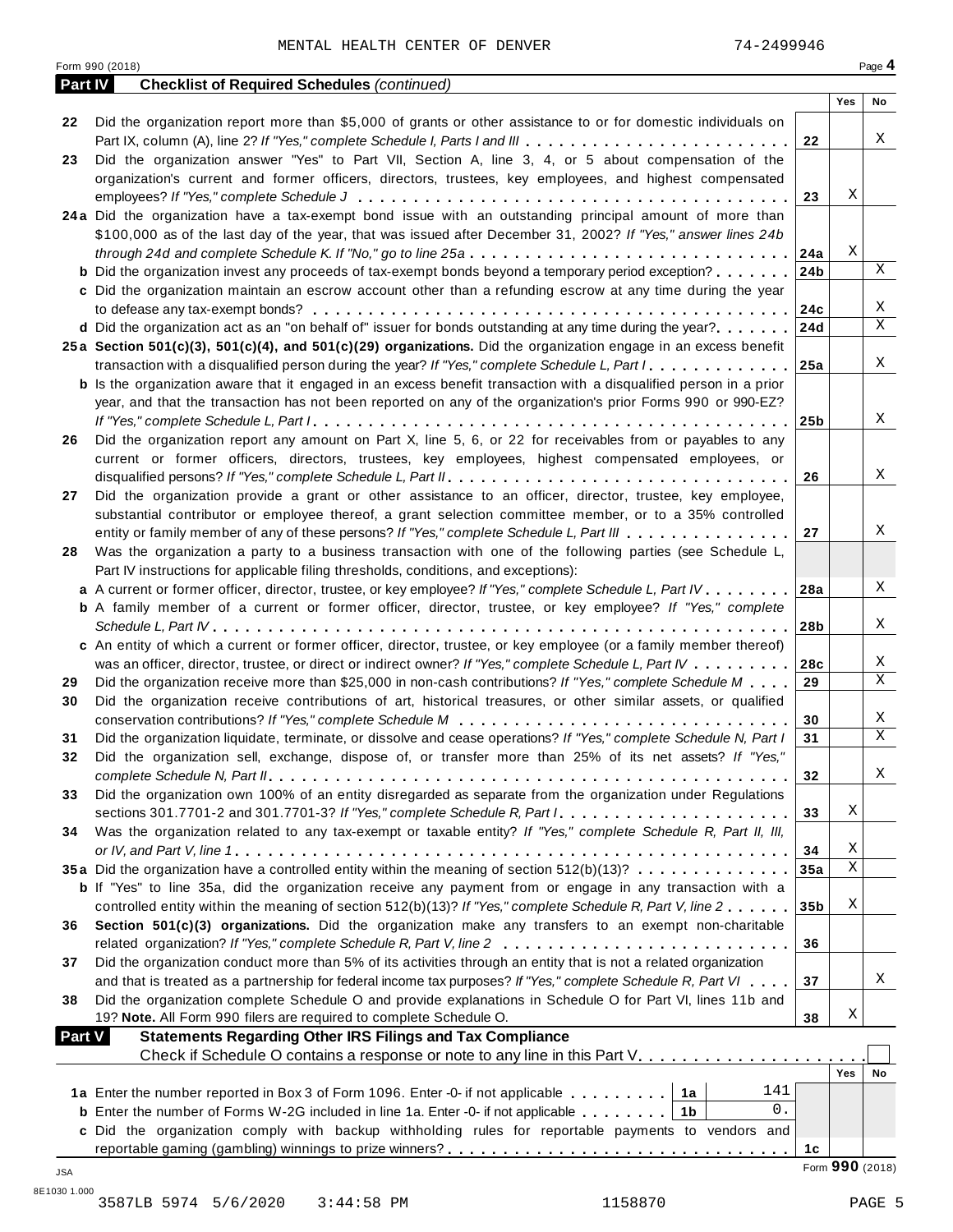|        | Form 990 (2018)                                                                                                                              |     |     | Page 5 |
|--------|----------------------------------------------------------------------------------------------------------------------------------------------|-----|-----|--------|
| Part V | Statements Regarding Other IRS Filings and Tax Compliance (continued)                                                                        |     |     |        |
|        |                                                                                                                                              |     | Yes | No     |
|        | 2a Enter the number of employees reported on Form W-3, Transmittal of Wage and Tax                                                           |     |     |        |
|        | 1,162<br>Statements, filed for the calendar year ending with or within the year covered by this return. [2a]                                 |     |     |        |
|        | <b>b</b> If at least one is reported on line 2a, did the organization file all required federal employment tax returns?                      | 2b  | Χ   |        |
|        | <b>Note.</b> If the sum of lines 1a and 2a is greater than 250, you may be required to e-file (see instructions).                            |     |     |        |
|        | 3a Did the organization have unrelated business gross income of \$1,000 or more during the year?                                             | 3a  |     | Χ      |
|        | <b>b</b> If "Yes," has it filed a Form 990-T for this year? If "No" to line 3b, provide an explanation in Schedule O                         | 3b  |     |        |
|        | 4a At any time during the calendar year, did the organization have an interest in, or a signature or other authority over,                   |     |     |        |
|        | a financial account in a foreign country (such as a bank account, securities account, or other financial account)?                           | 4a  |     | Χ      |
|        | <b>b</b> If "Yes," enter the name of the foreign country: $\blacktriangleright$                                                              |     |     |        |
|        | See instructions for filing requirements for FinCEN Form 114, Report of Foreign Bank and Financial Accounts (FBAR).                          |     |     |        |
|        | 5a Was the organization a party to a prohibited tax shelter transaction at any time during the tax year?                                     | 5a  |     | Χ      |
|        | <b>b</b> Did any taxable party notify the organization that it was or is a party to a prohibited tax shelter transaction?                    | 5b  |     | Χ      |
|        |                                                                                                                                              | 5c  |     |        |
|        |                                                                                                                                              |     |     |        |
|        | 6a Does the organization have annual gross receipts that are normally greater than \$100,000, and did the organization                       | 6a  |     | Χ      |
|        | solicit any contributions that were not tax deductible as charitable contributions?                                                          |     |     |        |
|        | <b>b</b> If "Yes," did the organization include with every solicitation an express statement that such contributions or                      |     |     |        |
|        |                                                                                                                                              | 6b  |     |        |
| 7      | Organizations that may receive deductible contributions under section 170(c).                                                                |     |     |        |
|        | a Did the organization receive a payment in excess of \$75 made partly as a contribution and partly for goods                                |     |     |        |
|        |                                                                                                                                              | 7а  |     | Χ      |
|        | <b>b</b> If "Yes," did the organization notify the donor of the value of the goods or services provided?                                     | 7b  |     |        |
|        | c Did the organization sell, exchange, or otherwise dispose of tangible personal property for which it was                                   |     |     |        |
|        |                                                                                                                                              | 7с  |     | Χ      |
|        | 7d                                                                                                                                           |     |     |        |
|        | e Did the organization receive any funds, directly or indirectly, to pay premiums on a personal benefit contract?                            | 7е  |     | Χ      |
|        | f Did the organization, during the year, pay premiums, directly or indirectly, on a personal benefit contract?                               | 7f  |     | Χ      |
|        | If the organization received a contribution of qualified intellectual property, did the organization file Form 8899 as required?             | 7g  |     |        |
|        | h If the organization received a contribution of cars, boats, airplanes, or other vehicles, did the organization file a Form 1098-C?         | 7h  |     |        |
| 8      | Sponsoring organizations maintaining donor advised funds. Did a donor advised fund maintained by the                                         |     |     |        |
|        | sponsoring organization have excess business holdings at any time during the year?                                                           | 8   |     |        |
| 9      | Sponsoring organizations maintaining donor advised funds.                                                                                    |     |     |        |
|        | <b>a</b> Did the sponsoring organization make any taxable distributions under section 4966?                                                  | 9а  |     |        |
|        | <b>b</b> Did the sponsoring organization make a distribution to a donor, donor advisor, or related person?                                   | 9b  |     |        |
|        | 10 Section 501(c)(7) organizations. Enter:                                                                                                   |     |     |        |
|        | 10a <br>a Initiation fees and capital contributions included on Part VIII, line 12                                                           |     |     |        |
|        | 10b<br><b>b</b> Gross receipts, included on Form 990, Part VIII, line 12, for public use of club facilities                                  |     |     |        |
| 11     | Section 501(c)(12) organizations. Enter:                                                                                                     |     |     |        |
|        | 11a<br><b>a</b> Gross income from members or shareholders                                                                                    |     |     |        |
|        | b Gross income from other sources (Do not net amounts due or paid to other sources                                                           |     |     |        |
|        | 11b                                                                                                                                          |     |     |        |
|        |                                                                                                                                              | 12a |     |        |
|        | 12a Section 4947(a)(1) non-exempt charitable trusts. Is the organization filing Form 990 in lieu of Form 1041?<br>12b                        |     |     |        |
|        | <b>b</b> If "Yes," enter the amount of tax-exempt interest received or accrued during the year                                               |     |     |        |
| 13.    | Section 501(c)(29) qualified nonprofit health insurance issuers.                                                                             |     |     |        |
|        | <b>a</b> Is the organization licensed to issue qualified health plans in more than one state?                                                | 13а |     |        |
|        | Note. See the instructions for additional information the organization must report on Schedule O.                                            |     |     |        |
|        | <b>b</b> Enter the amount of reserves the organization is required to maintain by the states in which                                        |     |     |        |
|        | 13b<br>the organization is licensed to issue qualified health plans                                                                          |     |     |        |
|        | 13c                                                                                                                                          |     |     |        |
|        | 14a Did the organization receive any payments for indoor tanning services during the tax year?                                               | 14a |     | Χ      |
|        | <b>b</b> If "Yes," has it filed a Form 720 to report these payments? If "No," provide an explanation in Schedule $0 \cdot \cdot \cdot \cdot$ | 14b |     |        |
| 15     | Is the organization subject to the section 4960 tax on payment(s) of more than \$1,000,000 in remuneration or                                |     |     |        |
|        |                                                                                                                                              | 15  |     | Χ      |
|        | If "Yes," see instructions and file Form 4720, Schedule N.                                                                                   |     |     |        |
| 16     | Is the organization an educational institution subject to the section 4968 excise tax on net investment income?                              | 16  |     | Χ      |
|        | If "Yes," complete Form 4720, Schedule O.                                                                                                    |     |     |        |

Form **990** (2018)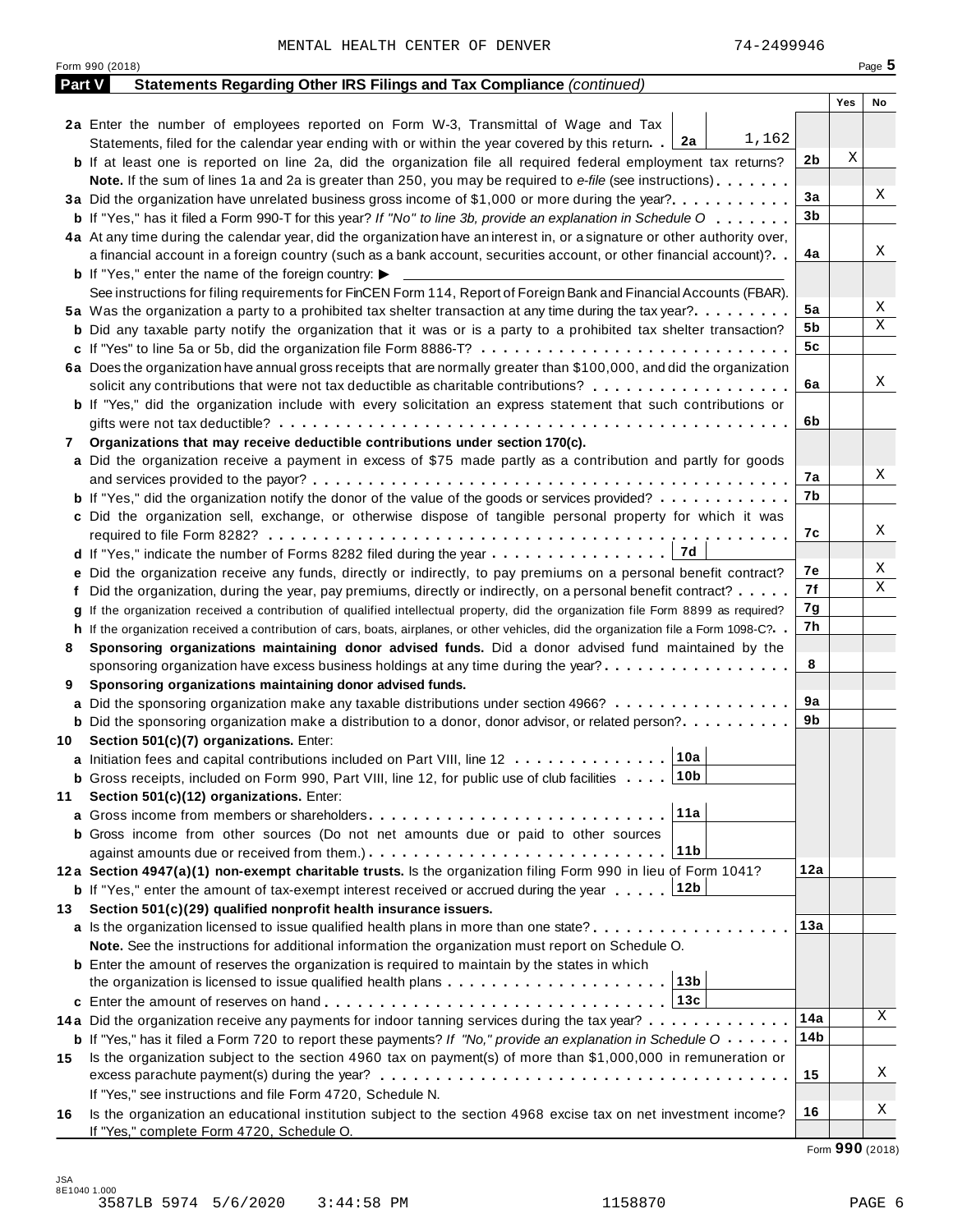|                | 74-2499946<br>MENTAL HEALTH CENTER OF DENVER<br>Form 990 (2018)                                                                                                                                            |                 |            | Page $\bm{6}$ |
|----------------|------------------------------------------------------------------------------------------------------------------------------------------------------------------------------------------------------------|-----------------|------------|---------------|
| <b>Part VI</b> | Governance, Management, and Disclosure For each "Yes" response to lines 2 through 7b below, and for a "No"                                                                                                 |                 |            |               |
|                | response to line 8a, 8b, or 10b below, describe the circumstances, processes, or changes in Schedule O. See instructions.                                                                                  |                 |            |               |
|                | <b>Section A. Governing Body and Management</b>                                                                                                                                                            |                 |            | X             |
|                |                                                                                                                                                                                                            |                 | <b>Yes</b> | No            |
|                | 1a<br>1a Enter the number of voting members of the governing body at the end of the tax year                                                                                                               | 15              |            |               |
|                | If there are material differences in voting rights among members of the governing body, or                                                                                                                 |                 |            |               |
|                | if the governing body delegated broad authority to an executive committee or similar                                                                                                                       |                 |            |               |
|                | committee, explain in Schedule O.<br>1b<br>Enter the number of voting members included in line 1a, above, who are independent                                                                              | 15              |            |               |
| 2              | Did any officer, director, trustee, or key employee have a family relationship or a business relationship with                                                                                             |                 |            |               |
|                |                                                                                                                                                                                                            | 2               |            | X             |
| 3              | Did the organization delegate control over management duties customarily performed by or under the direct                                                                                                  |                 |            |               |
|                | supervision of officers, directors, or trustees, or key employees to a management company or other person?                                                                                                 | 3               |            | Χ             |
| 4              | Did the organization make any significant changes to its governing documents since the prior Form 990 was filed?                                                                                           | 4               |            | Χ             |
| 5              | Did the organization become aware during the year of a significant diversion of the organization's assets?                                                                                                 | 5               |            | X             |
| 6              |                                                                                                                                                                                                            | 6               | Χ          |               |
| 7a             | Did the organization have members, stockholders, or other persons who had the power to elect or appoint                                                                                                    |                 |            |               |
|                |                                                                                                                                                                                                            | 7a              | Χ          |               |
|                | b Are any governance decisions of the organization reserved to (or subject to approval by) members,                                                                                                        |                 |            |               |
|                |                                                                                                                                                                                                            | 7b              | Χ          |               |
| 8              | Did the organization contemporaneously document the meetings held or written actions undertaken during                                                                                                     |                 |            |               |
|                | the year by the following:                                                                                                                                                                                 |                 |            |               |
| а              |                                                                                                                                                                                                            | 8a              | Χ          |               |
|                |                                                                                                                                                                                                            | 8b              | Χ          |               |
| 9              | Is there any officer, director, trustee, or key employee listed in Part VII, Section A, who cannot be reached at                                                                                           |                 |            |               |
|                | the organization's mailing address? If "Yes," provide the names and addresses in Schedule O                                                                                                                | 9               |            | Χ             |
|                | Section B. Policies (This Section B requests information about policies not required by the Internal Revenue Code.)                                                                                        |                 | Yes        | No            |
|                |                                                                                                                                                                                                            | 10a             |            | Χ             |
|                | 10a Did the organization have local chapters, branches, or affiliates?<br><b>b</b> If "Yes," did the organization have written policies and procedures governing the activities of such chapters,          |                 |            |               |
|                | affiliates, and branches to ensure their operations are consistent with the organization's exempt purposes?                                                                                                | 10 <sub>b</sub> |            |               |
| 11 a           | Has the organization provided a complete copy of this Form 990 to all members of its governing body before filing the form?                                                                                | 11a             | Χ          |               |
| b              | Describe in Schedule O the process, if any, used by the organization to review this Form 990.                                                                                                              |                 |            |               |
| 12a            | Did the organization have a written conflict of interest policy? If "No," go to line 13                                                                                                                    | 12a             | X          |               |
|                | <b>b</b> Were officers, directors, or trustees, and key employees required to disclose annually interests that could give                                                                                  |                 |            |               |
|                |                                                                                                                                                                                                            | 12 <sub>b</sub> | X          |               |
|                | Did the organization regularly and consistently monitor and enforce compliance with the policy? If "Yes,"                                                                                                  |                 |            |               |
|                |                                                                                                                                                                                                            | 12c             | X          |               |
| 13             | Did the organization have a written whistleblower policy?                                                                                                                                                  | 13              | Χ          |               |
| 14             | Did the organization have a written document retention and destruction policy?                                                                                                                             | 14              | Χ          |               |
| 15             | Did the process for determining compensation of the following persons include a review and approval by                                                                                                     |                 |            |               |
|                | independent persons, comparability data, and contemporaneous substantiation of the deliberation and decision?                                                                                              |                 |            |               |
| a              |                                                                                                                                                                                                            | 15a             | Χ          |               |
| b              |                                                                                                                                                                                                            | 15 <sub>b</sub> | Χ          |               |
|                | If "Yes" to line 15a or 15b, describe the process in Schedule O (see instructions).                                                                                                                        |                 |            |               |
|                | 16a Did the organization invest in, contribute assets to, or participate in a joint venture or similar arrangement                                                                                         |                 |            |               |
|                |                                                                                                                                                                                                            | 16a             |            | Χ             |
|                | <b>b</b> If "Yes," did the organization follow a written policy or procedure requiring the organization to evaluate its                                                                                    |                 |            |               |
|                | participation in joint venture arrangements under applicable federal tax law, and take steps to safeguard the                                                                                              |                 |            |               |
|                |                                                                                                                                                                                                            | 16 <sub>b</sub> |            |               |
|                | <b>Section C. Disclosure</b>                                                                                                                                                                               |                 |            |               |
| 17             | List the states with which a copy of this Form 990 is required to be filed $\blacktriangleright$                                                                                                           |                 |            |               |
| 18             | Section 6104 requires an organization to make its Forms 1023 (1024 or 1024-A if applicable), 990, and 990-T (Section 501(c)                                                                                |                 |            |               |
|                | (3)s only) available for public inspection. Indicate how you made these available. Check all that apply.<br>$X$ Upon request<br>X<br>Own website<br>$X$ Another's website<br>Other (explain in Schedule O) |                 |            |               |
|                |                                                                                                                                                                                                            |                 |            |               |
| 19             | Describe in Schedule O whether (and if so, how) the organization made its governing documents, conflict of interest policy, and                                                                            |                 |            |               |
|                | financial statements available to the public during the tax year.                                                                                                                                          |                 |            |               |
| 20             | State the name, address, and telephone number of the person who possesses the organization's books and records $\blacktriangleright$ ANGELA OAKLEY 4141 E DICKENSON PLACE DENVER, CO 80222                 |                 |            |               |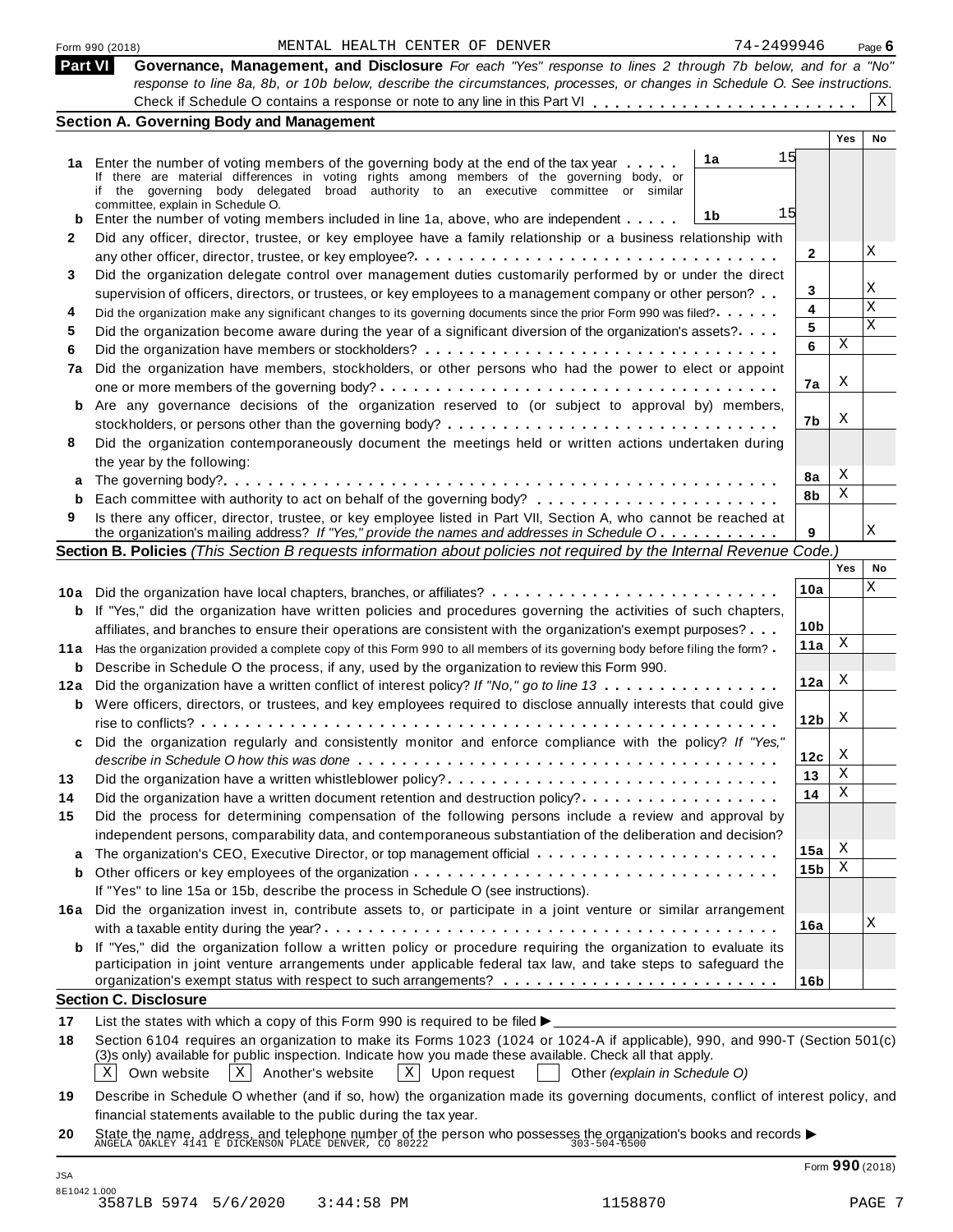| <b>Part VII</b> Compensation of Officers, Directors, Trustees, Key Employees, Highest Compensated Employees, and<br><b>Independent Contractors</b> |  |
|----------------------------------------------------------------------------------------------------------------------------------------------------|--|
|                                                                                                                                                    |  |
| Section A. Officers, Directors, Trustees, Key Employees, and Highest Compensated Employees                                                         |  |

**1a** Complete this table for all persons required to be listed. Report compensation for the calendar year ending with or within the organization's tax year.

anization's lax year.<br>● List all of the organization's **current** officers, directors, trustees (whether individuals or organizations), regardless of amount of<br>nnensation Enter -0- in columns (D) (E) and (E) if no compensa compensation. Enter -0- in columns (D), (E), and (F) if no compensation was paid.

**■** List all of the organization's **current** key employees, if any. See instructions for definition of "key employee."<br>■ List the experientials five event highert expressed employees (other than an efficer director of

**Example in the organization's current** key employees, if any. See instructions for definition of key employee.<br>• List the organization's five **current** highest compensated employees (other than an officer, director, trust who received reportable compensation (Box 5 of Form W-2 and/or Box 7 of Form 1099-MISC) of more than \$100,000 from the

organization and any related organizations.<br>• List all of the organization's **former** officers, key employees, and highest compensated employees who received more than<br>\$1.00.000 of reportable componention from the erganiza \$100,000 of reportable compensation from the organization and any related organizations.

% List all of the organization's **former directors or trustees** that received, in the capacity as a former director or trustee of the organization, more than \$10,000 of reportable compensation from the organization and any related organizations.

List persons in the following order: individual trustees or directors; institutional trustees; officers; key employees; highest compensated employees; and former such persons.

Check this box if neither the organization nor any related organization compensated any current officer, director, or trustee.

|                          |                               |                                   |                       |         | (C)          |                                                                  |        |                      |                              |                             |
|--------------------------|-------------------------------|-----------------------------------|-----------------------|---------|--------------|------------------------------------------------------------------|--------|----------------------|------------------------------|-----------------------------|
| (A)                      | (B)                           |                                   |                       |         | Position     |                                                                  |        | (D)                  | (E)                          | (F)                         |
| Name and Title           | Average                       |                                   |                       |         |              | (do not check more than one                                      |        | Reportable           | Reportable                   | Estimated                   |
|                          | hours per<br>week (list an    |                                   |                       |         |              | box, unless person is both an<br>officer and a director/trustee) |        | compensation<br>from | compensation from<br>related | amount of<br>other          |
|                          | hours for                     |                                   |                       |         |              |                                                                  |        | the                  | organizations                | compensation                |
|                          | related                       | or director<br>Individual trustee | Institutional trustee | Officer | Key employee | Highest compensated<br>employee                                  | Former | organization         | (W-2/1099-MISC)              | from the                    |
|                          | organizations<br>below dotted |                                   |                       |         |              |                                                                  |        | (W-2/1099-MISC)      |                              | organization<br>and related |
|                          | line)                         |                                   |                       |         |              |                                                                  |        |                      |                              | organizations               |
|                          |                               |                                   |                       |         |              |                                                                  |        |                      |                              |                             |
|                          |                               |                                   |                       |         |              |                                                                  |        |                      |                              |                             |
|                          |                               |                                   |                       |         |              |                                                                  |        |                      |                              |                             |
| (1)EDIE SONN             | .50                           |                                   |                       |         |              |                                                                  |        |                      |                              |                             |
| <b>BOARD CHAIR</b>       | $0$ .                         | Χ                                 |                       | Χ       |              |                                                                  |        | 0.                   | $0$ .                        | 0.                          |
| (2) DEBRA DEMUTH         | .50                           |                                   |                       |         |              |                                                                  |        |                      |                              |                             |
| VICE CHAIR AND TREASURER | $0$ .                         | Χ                                 |                       | Χ       |              |                                                                  |        | $0$ .                | $0$ .                        | $\mathsf 0$ .               |
| (3) RICK SIMMS           | .50                           |                                   |                       |         |              |                                                                  |        |                      |                              |                             |
| <b>DIRECTOR</b>          | 0.                            | X                                 |                       |         |              |                                                                  |        | $\mathsf{O}$ .       | $0$ .                        | $\mathsf 0$ .               |
| (4) MARY HAYNES          | .50                           |                                   |                       |         |              |                                                                  |        |                      |                              |                             |
| <b>DIRECTOR</b>          | $0$ .                         | Χ                                 |                       |         |              |                                                                  |        | $0$ .                | $0$ .                        | $\mathsf 0$ .               |
| (5) LES WALLACE          | .50                           |                                   |                       |         |              |                                                                  |        |                      |                              |                             |
| <b>DIRECTOR</b>          | 0.                            | Χ                                 |                       |         |              |                                                                  |        | 0.                   | $\boldsymbol{0}$ .           | 0.                          |
| $(6)$ ANN BOYD           | .50                           |                                   |                       |         |              |                                                                  |        |                      |                              |                             |
| <b>DIRECTOR</b>          | 0.                            | Χ                                 |                       |         |              |                                                                  |        | 0.                   | 0.                           | 0.                          |
| (7) BARBARA YONDORF      | .50                           |                                   |                       |         |              |                                                                  |        |                      |                              |                             |
| <b>DIRECTOR</b>          | 0.                            | Χ                                 |                       |         |              |                                                                  |        | $\mathsf{O}$ .       | 0.                           | 0.                          |
| (8) LUIS DUARTE          | .50                           |                                   |                       |         |              |                                                                  |        |                      |                              |                             |
| <b>DIRECTOR</b>          | 0.                            | $\mathbf X$                       |                       |         |              |                                                                  |        | $\mathsf{O}$ .       | $0$ .                        | $0$ .                       |
| (9) MARJORIE LEWIS       | .50                           |                                   |                       |         |              |                                                                  |        |                      |                              |                             |
| <b>DIRECTOR</b>          | 2.50                          | Χ                                 |                       |         |              |                                                                  |        | $\mathsf{O}$ .       | $0$ .                        | $0$ .                       |
| (10) NANCY GARY          | .50                           |                                   |                       |         |              |                                                                  |        |                      |                              |                             |
| <b>DIRECTOR</b>          | 0.                            | Χ                                 |                       |         |              |                                                                  |        | 0.                   | $0$ .                        | $0$ .                       |
| (11) PEGGY KOZAL         | .50                           |                                   |                       |         |              |                                                                  |        |                      |                              |                             |
| DIRECTOR                 | $0$ .                         | Χ                                 |                       |         |              |                                                                  |        | 0.                   | 0.                           | 0.                          |
| (12) HANNAH SCHECTER     | .50                           |                                   |                       |         |              |                                                                  |        |                      |                              |                             |
| SECRETARY                | 0.                            | Χ                                 |                       | Χ       |              |                                                                  |        | 0.                   | $0$ .                        | $\mathsf 0$ .               |
| (13) ROBERT PARKS        | .50                           |                                   |                       |         |              |                                                                  |        |                      |                              |                             |
| <b>DIRECTOR</b>          | $0$ .                         | $\mathbf X$                       |                       |         |              |                                                                  |        | $\mathsf{O}$ .       | $0$ .                        | $\mathsf 0$ .               |
| (14) BRUCE SCHROFFEL     | .50                           |                                   |                       |         |              |                                                                  |        |                      |                              |                             |
| <b>DIRECTOR</b>          | $\overline{0}$ .              | Χ                                 |                       |         |              |                                                                  |        | $0$ .                | $0$ .                        | $\mathsf 0$ .               |

JSA Form **990** (2018)

8E1041 1.000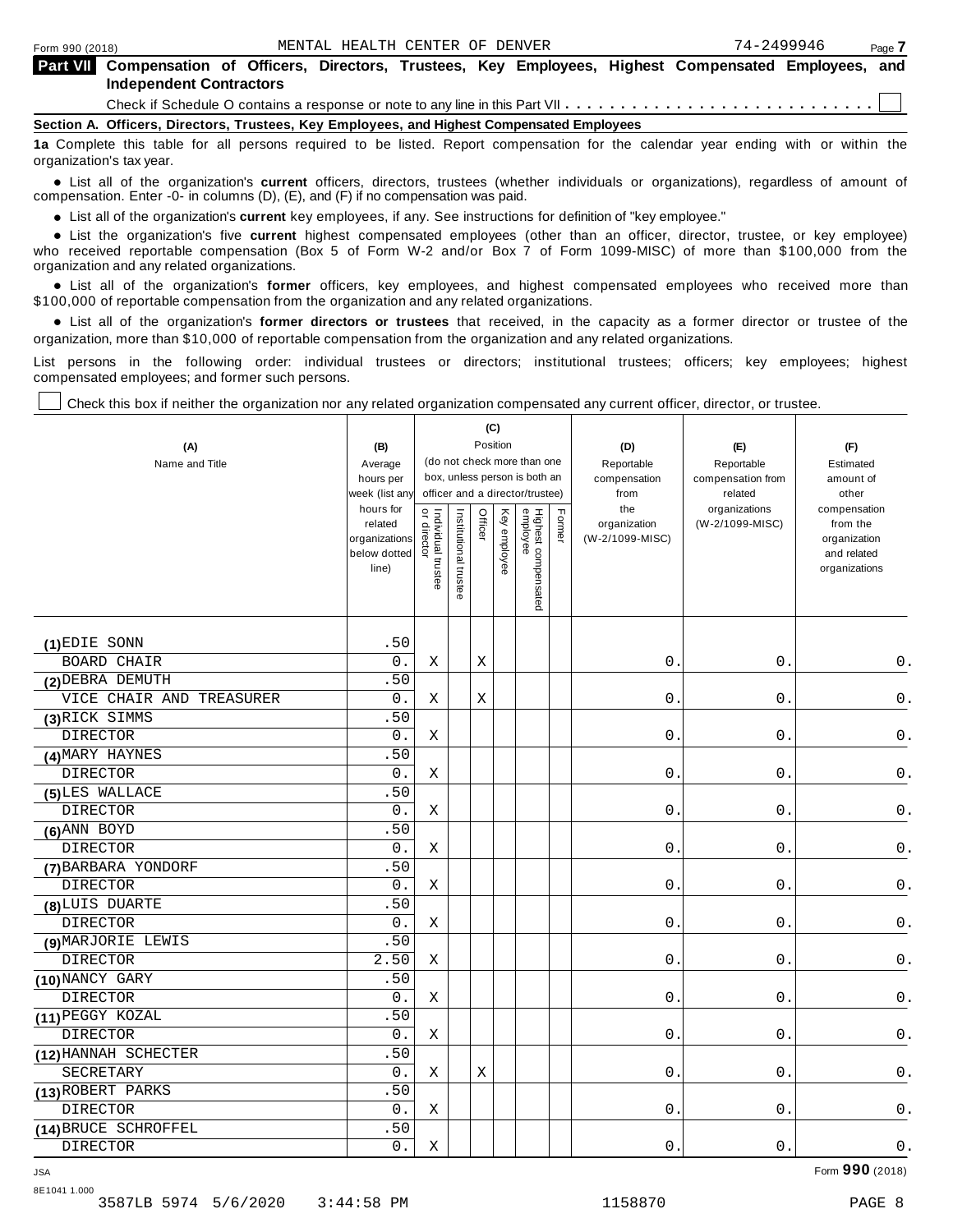| Form 990 (2018) |  |  |  |
|-----------------|--|--|--|
|-----------------|--|--|--|

| Individual trustee<br>   or director<br>Highest compensated<br>employee<br>Institutional trustee<br>Officer<br>Key employee<br>Former<br>related<br>organization<br>organizations<br>(W-2/1099-MISC)<br>below dotted<br>line)<br>(15) RYAN KIRKPATRICK<br>.50<br><b>DIRECTOR</b><br>$\mathsf{0}$ .<br>0.<br>Χ<br>(16) THERESA PIARROT<br>.50<br><b>DIRECTOR</b><br>0.<br>Χ<br>0.<br>(17) CARL CLARK<br>40.00<br>2.50<br>PRESIDENT AND CEO<br>710,551.<br>Χ<br>(18) ANGELA OAKLEY<br>40.00<br>VP AND CFO<br>2.50<br>352,387.<br>Χ<br>(19) KRISTI MOCK<br>40.00<br>VP AND COO<br>2.50<br>348,662.<br>Χ<br>(20) CHERYL A. CLARK<br>40.00<br>VP & CHIEF MEDICAL OFFICER<br>0.<br>Χ<br>483,089.<br>(21) JODY T. RYAN<br>40.00<br>ADULT SVCS MEDICAL DIRECTOR<br>0.<br>Χ<br>352,225.<br>(22) JOHN FLYNN<br>40.00<br>VP OF ADULT SERVICES<br>0.<br>Χ<br>242,976.<br>(23) YVETTE BUXTON, CHILD AND<br>40.00<br>FAMILY MEDICAL DIRECTOR<br>0.<br>Χ<br>393,402.<br>(24) WESLEY M. WILLIAMS<br>40.00<br>VP AND CIO<br>0.<br>243,980.<br>Χ<br>25) DAWN WILSON<br>40.00<br>$0$ .<br>VP OF CHILD AND FAMILY<br>Χ<br>206,688.<br>0<br>1b Sub-total<br>4,783,156.<br>c Total from continuation sheets to Part VII, Section A<br>4,783,156.<br>▶<br>2 Total number of individuals (including but not limited to those listed above) who received more than \$100,000 of<br>reportable compensation from the organization ▶<br>67<br>Did the organization list any former officer, director, or trustee, key employee, or highest compensated<br>3<br>employee on line 1a? If "Yes," complete Schedule J for such individual<br>For any individual listed on line 1a, is the sum of reportable compensation and other compensation from the<br>4<br>organization and related organizations greater than \$150,000? If "Yes," complete Schedule J for such<br>Did any person listed on line 1a receive or accrue compensation from any unrelated organization or individual<br>5.<br>for services rendered to the organization? If "Yes," complete Schedule J for such person<br><b>Section B. Independent Contractors</b><br>Complete this table for your five highest compensated independent contractors that received more than \$100,000 of<br>1<br>compensation from the organization. Report compensation for the calendar year ending with or within the organization's tax<br>year.<br>(A)<br>(B)<br>Name and business address<br>Description of services<br><b>ATTACHMENT</b><br>-5 | compensation from<br>related<br>organizations | amount of<br>other<br>compensation                       |
|----------------------------------------------------------------------------------------------------------------------------------------------------------------------------------------------------------------------------------------------------------------------------------------------------------------------------------------------------------------------------------------------------------------------------------------------------------------------------------------------------------------------------------------------------------------------------------------------------------------------------------------------------------------------------------------------------------------------------------------------------------------------------------------------------------------------------------------------------------------------------------------------------------------------------------------------------------------------------------------------------------------------------------------------------------------------------------------------------------------------------------------------------------------------------------------------------------------------------------------------------------------------------------------------------------------------------------------------------------------------------------------------------------------------------------------------------------------------------------------------------------------------------------------------------------------------------------------------------------------------------------------------------------------------------------------------------------------------------------------------------------------------------------------------------------------------------------------------------------------------------------------------------------------------------------------------------------------------------------------------------------------------------------------------------------------------------------------------------------------------------------------------------------------------------------------------------------------------------------------------------------------------------------------------------------------------------------------------------------------------------------------------------------------------------------------------------------------------------|-----------------------------------------------|----------------------------------------------------------|
|                                                                                                                                                                                                                                                                                                                                                                                                                                                                                                                                                                                                                                                                                                                                                                                                                                                                                                                                                                                                                                                                                                                                                                                                                                                                                                                                                                                                                                                                                                                                                                                                                                                                                                                                                                                                                                                                                                                                                                                                                                                                                                                                                                                                                                                                                                                                                                                                                                                                            | (W-2/1099-MISC)                               | from the<br>organization<br>and related<br>organizations |
|                                                                                                                                                                                                                                                                                                                                                                                                                                                                                                                                                                                                                                                                                                                                                                                                                                                                                                                                                                                                                                                                                                                                                                                                                                                                                                                                                                                                                                                                                                                                                                                                                                                                                                                                                                                                                                                                                                                                                                                                                                                                                                                                                                                                                                                                                                                                                                                                                                                                            |                                               |                                                          |
|                                                                                                                                                                                                                                                                                                                                                                                                                                                                                                                                                                                                                                                                                                                                                                                                                                                                                                                                                                                                                                                                                                                                                                                                                                                                                                                                                                                                                                                                                                                                                                                                                                                                                                                                                                                                                                                                                                                                                                                                                                                                                                                                                                                                                                                                                                                                                                                                                                                                            | 0.                                            | 0.                                                       |
|                                                                                                                                                                                                                                                                                                                                                                                                                                                                                                                                                                                                                                                                                                                                                                                                                                                                                                                                                                                                                                                                                                                                                                                                                                                                                                                                                                                                                                                                                                                                                                                                                                                                                                                                                                                                                                                                                                                                                                                                                                                                                                                                                                                                                                                                                                                                                                                                                                                                            | 0                                             | 0.                                                       |
|                                                                                                                                                                                                                                                                                                                                                                                                                                                                                                                                                                                                                                                                                                                                                                                                                                                                                                                                                                                                                                                                                                                                                                                                                                                                                                                                                                                                                                                                                                                                                                                                                                                                                                                                                                                                                                                                                                                                                                                                                                                                                                                                                                                                                                                                                                                                                                                                                                                                            |                                               |                                                          |
|                                                                                                                                                                                                                                                                                                                                                                                                                                                                                                                                                                                                                                                                                                                                                                                                                                                                                                                                                                                                                                                                                                                                                                                                                                                                                                                                                                                                                                                                                                                                                                                                                                                                                                                                                                                                                                                                                                                                                                                                                                                                                                                                                                                                                                                                                                                                                                                                                                                                            | 0.                                            | 20, 359.                                                 |
|                                                                                                                                                                                                                                                                                                                                                                                                                                                                                                                                                                                                                                                                                                                                                                                                                                                                                                                                                                                                                                                                                                                                                                                                                                                                                                                                                                                                                                                                                                                                                                                                                                                                                                                                                                                                                                                                                                                                                                                                                                                                                                                                                                                                                                                                                                                                                                                                                                                                            |                                               |                                                          |
|                                                                                                                                                                                                                                                                                                                                                                                                                                                                                                                                                                                                                                                                                                                                                                                                                                                                                                                                                                                                                                                                                                                                                                                                                                                                                                                                                                                                                                                                                                                                                                                                                                                                                                                                                                                                                                                                                                                                                                                                                                                                                                                                                                                                                                                                                                                                                                                                                                                                            | 0.                                            | 36,711.                                                  |
|                                                                                                                                                                                                                                                                                                                                                                                                                                                                                                                                                                                                                                                                                                                                                                                                                                                                                                                                                                                                                                                                                                                                                                                                                                                                                                                                                                                                                                                                                                                                                                                                                                                                                                                                                                                                                                                                                                                                                                                                                                                                                                                                                                                                                                                                                                                                                                                                                                                                            |                                               |                                                          |
|                                                                                                                                                                                                                                                                                                                                                                                                                                                                                                                                                                                                                                                                                                                                                                                                                                                                                                                                                                                                                                                                                                                                                                                                                                                                                                                                                                                                                                                                                                                                                                                                                                                                                                                                                                                                                                                                                                                                                                                                                                                                                                                                                                                                                                                                                                                                                                                                                                                                            | 0.                                            | 34,108.                                                  |
|                                                                                                                                                                                                                                                                                                                                                                                                                                                                                                                                                                                                                                                                                                                                                                                                                                                                                                                                                                                                                                                                                                                                                                                                                                                                                                                                                                                                                                                                                                                                                                                                                                                                                                                                                                                                                                                                                                                                                                                                                                                                                                                                                                                                                                                                                                                                                                                                                                                                            |                                               |                                                          |
|                                                                                                                                                                                                                                                                                                                                                                                                                                                                                                                                                                                                                                                                                                                                                                                                                                                                                                                                                                                                                                                                                                                                                                                                                                                                                                                                                                                                                                                                                                                                                                                                                                                                                                                                                                                                                                                                                                                                                                                                                                                                                                                                                                                                                                                                                                                                                                                                                                                                            | 0.                                            | 25,903.                                                  |
|                                                                                                                                                                                                                                                                                                                                                                                                                                                                                                                                                                                                                                                                                                                                                                                                                                                                                                                                                                                                                                                                                                                                                                                                                                                                                                                                                                                                                                                                                                                                                                                                                                                                                                                                                                                                                                                                                                                                                                                                                                                                                                                                                                                                                                                                                                                                                                                                                                                                            | 0.                                            | 27, 233.                                                 |
|                                                                                                                                                                                                                                                                                                                                                                                                                                                                                                                                                                                                                                                                                                                                                                                                                                                                                                                                                                                                                                                                                                                                                                                                                                                                                                                                                                                                                                                                                                                                                                                                                                                                                                                                                                                                                                                                                                                                                                                                                                                                                                                                                                                                                                                                                                                                                                                                                                                                            |                                               |                                                          |
|                                                                                                                                                                                                                                                                                                                                                                                                                                                                                                                                                                                                                                                                                                                                                                                                                                                                                                                                                                                                                                                                                                                                                                                                                                                                                                                                                                                                                                                                                                                                                                                                                                                                                                                                                                                                                                                                                                                                                                                                                                                                                                                                                                                                                                                                                                                                                                                                                                                                            | 0.                                            | $30,410$ .                                               |
|                                                                                                                                                                                                                                                                                                                                                                                                                                                                                                                                                                                                                                                                                                                                                                                                                                                                                                                                                                                                                                                                                                                                                                                                                                                                                                                                                                                                                                                                                                                                                                                                                                                                                                                                                                                                                                                                                                                                                                                                                                                                                                                                                                                                                                                                                                                                                                                                                                                                            |                                               |                                                          |
|                                                                                                                                                                                                                                                                                                                                                                                                                                                                                                                                                                                                                                                                                                                                                                                                                                                                                                                                                                                                                                                                                                                                                                                                                                                                                                                                                                                                                                                                                                                                                                                                                                                                                                                                                                                                                                                                                                                                                                                                                                                                                                                                                                                                                                                                                                                                                                                                                                                                            | 0.                                            | 10,189.                                                  |
|                                                                                                                                                                                                                                                                                                                                                                                                                                                                                                                                                                                                                                                                                                                                                                                                                                                                                                                                                                                                                                                                                                                                                                                                                                                                                                                                                                                                                                                                                                                                                                                                                                                                                                                                                                                                                                                                                                                                                                                                                                                                                                                                                                                                                                                                                                                                                                                                                                                                            |                                               |                                                          |
|                                                                                                                                                                                                                                                                                                                                                                                                                                                                                                                                                                                                                                                                                                                                                                                                                                                                                                                                                                                                                                                                                                                                                                                                                                                                                                                                                                                                                                                                                                                                                                                                                                                                                                                                                                                                                                                                                                                                                                                                                                                                                                                                                                                                                                                                                                                                                                                                                                                                            | 0.                                            | 14,306.                                                  |
|                                                                                                                                                                                                                                                                                                                                                                                                                                                                                                                                                                                                                                                                                                                                                                                                                                                                                                                                                                                                                                                                                                                                                                                                                                                                                                                                                                                                                                                                                                                                                                                                                                                                                                                                                                                                                                                                                                                                                                                                                                                                                                                                                                                                                                                                                                                                                                                                                                                                            |                                               |                                                          |
|                                                                                                                                                                                                                                                                                                                                                                                                                                                                                                                                                                                                                                                                                                                                                                                                                                                                                                                                                                                                                                                                                                                                                                                                                                                                                                                                                                                                                                                                                                                                                                                                                                                                                                                                                                                                                                                                                                                                                                                                                                                                                                                                                                                                                                                                                                                                                                                                                                                                            | 0.                                            | 21,867.                                                  |
|                                                                                                                                                                                                                                                                                                                                                                                                                                                                                                                                                                                                                                                                                                                                                                                                                                                                                                                                                                                                                                                                                                                                                                                                                                                                                                                                                                                                                                                                                                                                                                                                                                                                                                                                                                                                                                                                                                                                                                                                                                                                                                                                                                                                                                                                                                                                                                                                                                                                            | $\mathbf 0$ .<br>0.                           | 0.<br>353,089.                                           |
|                                                                                                                                                                                                                                                                                                                                                                                                                                                                                                                                                                                                                                                                                                                                                                                                                                                                                                                                                                                                                                                                                                                                                                                                                                                                                                                                                                                                                                                                                                                                                                                                                                                                                                                                                                                                                                                                                                                                                                                                                                                                                                                                                                                                                                                                                                                                                                                                                                                                            | $\mathbf 0$ .                                 | 353,089.                                                 |
|                                                                                                                                                                                                                                                                                                                                                                                                                                                                                                                                                                                                                                                                                                                                                                                                                                                                                                                                                                                                                                                                                                                                                                                                                                                                                                                                                                                                                                                                                                                                                                                                                                                                                                                                                                                                                                                                                                                                                                                                                                                                                                                                                                                                                                                                                                                                                                                                                                                                            |                                               | <b>Yes</b><br>No.<br>X<br>3                              |
|                                                                                                                                                                                                                                                                                                                                                                                                                                                                                                                                                                                                                                                                                                                                                                                                                                                                                                                                                                                                                                                                                                                                                                                                                                                                                                                                                                                                                                                                                                                                                                                                                                                                                                                                                                                                                                                                                                                                                                                                                                                                                                                                                                                                                                                                                                                                                                                                                                                                            |                                               | Χ<br>4<br>Χ                                              |
|                                                                                                                                                                                                                                                                                                                                                                                                                                                                                                                                                                                                                                                                                                                                                                                                                                                                                                                                                                                                                                                                                                                                                                                                                                                                                                                                                                                                                                                                                                                                                                                                                                                                                                                                                                                                                                                                                                                                                                                                                                                                                                                                                                                                                                                                                                                                                                                                                                                                            |                                               | 5                                                        |
|                                                                                                                                                                                                                                                                                                                                                                                                                                                                                                                                                                                                                                                                                                                                                                                                                                                                                                                                                                                                                                                                                                                                                                                                                                                                                                                                                                                                                                                                                                                                                                                                                                                                                                                                                                                                                                                                                                                                                                                                                                                                                                                                                                                                                                                                                                                                                                                                                                                                            |                                               |                                                          |
|                                                                                                                                                                                                                                                                                                                                                                                                                                                                                                                                                                                                                                                                                                                                                                                                                                                                                                                                                                                                                                                                                                                                                                                                                                                                                                                                                                                                                                                                                                                                                                                                                                                                                                                                                                                                                                                                                                                                                                                                                                                                                                                                                                                                                                                                                                                                                                                                                                                                            |                                               | (C)<br>Compensation                                      |
|                                                                                                                                                                                                                                                                                                                                                                                                                                                                                                                                                                                                                                                                                                                                                                                                                                                                                                                                                                                                                                                                                                                                                                                                                                                                                                                                                                                                                                                                                                                                                                                                                                                                                                                                                                                                                                                                                                                                                                                                                                                                                                                                                                                                                                                                                                                                                                                                                                                                            |                                               |                                                          |
|                                                                                                                                                                                                                                                                                                                                                                                                                                                                                                                                                                                                                                                                                                                                                                                                                                                                                                                                                                                                                                                                                                                                                                                                                                                                                                                                                                                                                                                                                                                                                                                                                                                                                                                                                                                                                                                                                                                                                                                                                                                                                                                                                                                                                                                                                                                                                                                                                                                                            |                                               |                                                          |
|                                                                                                                                                                                                                                                                                                                                                                                                                                                                                                                                                                                                                                                                                                                                                                                                                                                                                                                                                                                                                                                                                                                                                                                                                                                                                                                                                                                                                                                                                                                                                                                                                                                                                                                                                                                                                                                                                                                                                                                                                                                                                                                                                                                                                                                                                                                                                                                                                                                                            |                                               |                                                          |
|                                                                                                                                                                                                                                                                                                                                                                                                                                                                                                                                                                                                                                                                                                                                                                                                                                                                                                                                                                                                                                                                                                                                                                                                                                                                                                                                                                                                                                                                                                                                                                                                                                                                                                                                                                                                                                                                                                                                                                                                                                                                                                                                                                                                                                                                                                                                                                                                                                                                            |                                               |                                                          |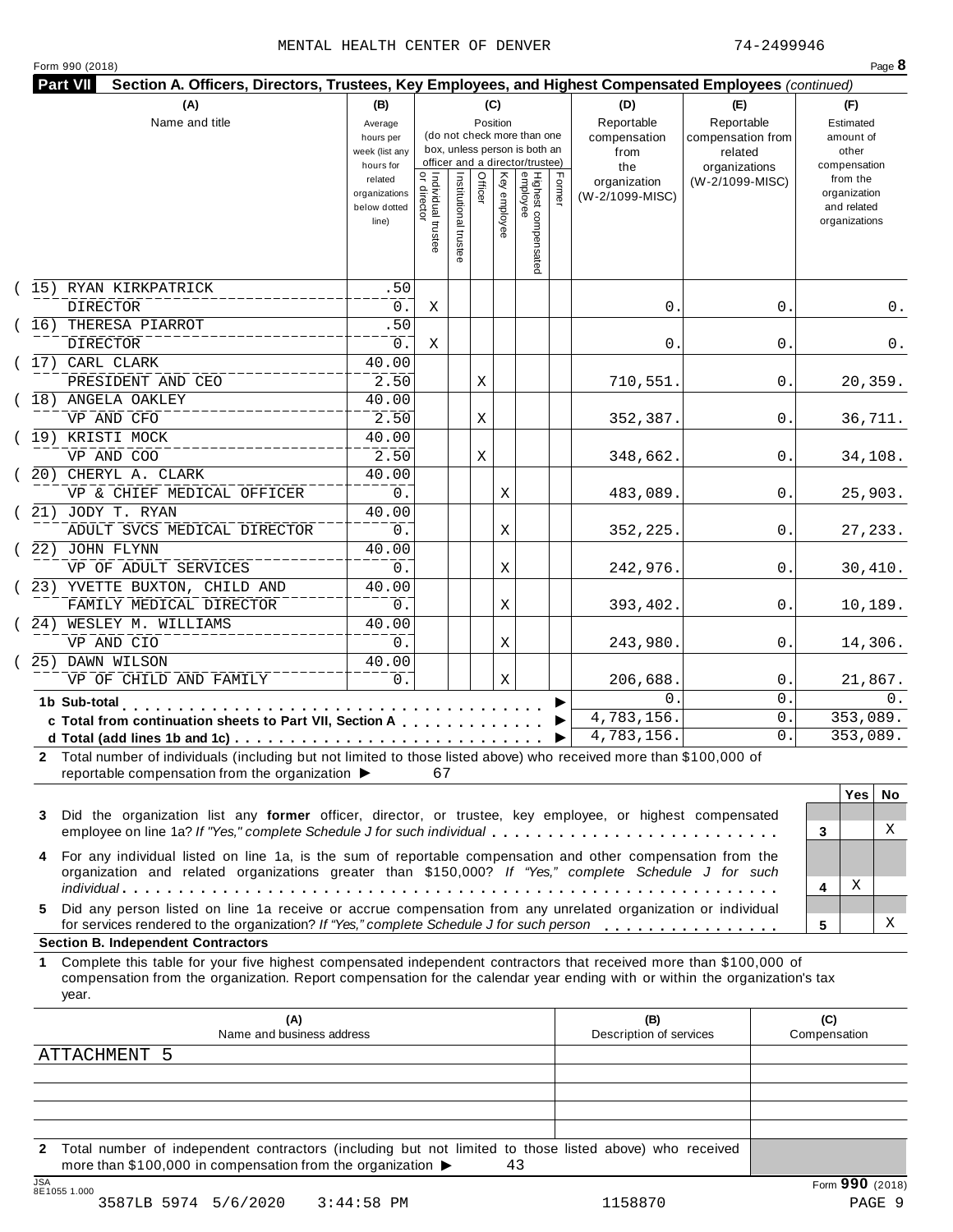| Form 990 (2018) |
|-----------------|
|-----------------|

|    |                                                                                                                                                                                                                                                           | related                                | Position<br>Average<br>(do not check more than one<br>hours per<br>box, unless person is both an<br>week (list any<br>officer and a director/trustee)<br>hours for |                       |         |              |                                 |        | compensation<br>from<br>the     | compensation from<br>related<br>organizations | amount of<br>other<br>compensation                       |
|----|-----------------------------------------------------------------------------------------------------------------------------------------------------------------------------------------------------------------------------------------------------------|----------------------------------------|--------------------------------------------------------------------------------------------------------------------------------------------------------------------|-----------------------|---------|--------------|---------------------------------|--------|---------------------------------|-----------------------------------------------|----------------------------------------------------------|
|    | CHARLES E. KORANSKY<br>26)                                                                                                                                                                                                                                | organizations<br>below dotted<br>line) | Individual trustee<br>  or director                                                                                                                                | Institutional trustee | Officer | Key employee | Highest compensated<br>employee | Former | organization<br>(W-2/1099-MISC) | (W-2/1099-MISC)                               | from the<br>organization<br>and related<br>organizations |
|    |                                                                                                                                                                                                                                                           | 40.00                                  |                                                                                                                                                                    |                       |         |              |                                 |        |                                 |                                               |                                                          |
|    | PSYCHIATRIST<br>27) KENNETH J. MACLNTYRE                                                                                                                                                                                                                  | 0.<br>40.00                            |                                                                                                                                                                    |                       |         |              | Χ                               |        | 282,025.                        | 0                                             | 20,555.                                                  |
|    | PSYCHIATRIST                                                                                                                                                                                                                                              | 0.                                     |                                                                                                                                                                    |                       |         |              | Χ                               |        | 288,939.                        | 0.                                            | 17,174.                                                  |
|    | 28) JOHN MENNINGER                                                                                                                                                                                                                                        | 40.00                                  |                                                                                                                                                                    |                       |         |              |                                 |        |                                 |                                               |                                                          |
|    | PSYCHIATRIST                                                                                                                                                                                                                                              | 0.                                     |                                                                                                                                                                    |                       |         |              | X                               |        | 308,320.                        | 0.                                            | 36,447.                                                  |
|    | 29) DAVID M. WEISS                                                                                                                                                                                                                                        | 40.00                                  |                                                                                                                                                                    |                       |         |              |                                 |        |                                 |                                               |                                                          |
|    | PSYCHIATRIST                                                                                                                                                                                                                                              | 0.                                     |                                                                                                                                                                    |                       |         |              | Χ                               |        | 280,001.                        | 0.                                            | 25,960.                                                  |
|    | 30) CASEY H. WOLF<br>PSYCHIATRIST                                                                                                                                                                                                                         | 40.00<br>0.                            |                                                                                                                                                                    |                       |         |              | Χ                               |        | 289,911.                        | 0.                                            | 31,867.                                                  |
|    |                                                                                                                                                                                                                                                           |                                        |                                                                                                                                                                    |                       |         |              |                                 |        |                                 |                                               |                                                          |
|    |                                                                                                                                                                                                                                                           |                                        |                                                                                                                                                                    |                       |         |              |                                 |        |                                 |                                               |                                                          |
|    |                                                                                                                                                                                                                                                           |                                        |                                                                                                                                                                    |                       |         |              |                                 |        |                                 |                                               |                                                          |
|    |                                                                                                                                                                                                                                                           |                                        |                                                                                                                                                                    |                       |         |              |                                 |        |                                 |                                               |                                                          |
|    |                                                                                                                                                                                                                                                           |                                        |                                                                                                                                                                    |                       |         |              |                                 |        |                                 |                                               |                                                          |
|    |                                                                                                                                                                                                                                                           |                                        |                                                                                                                                                                    |                       |         |              |                                 |        |                                 |                                               |                                                          |
|    | 1b Sub-total<br>c Total from continuation sheets to Part VII, Section A                                                                                                                                                                                   |                                        |                                                                                                                                                                    |                       |         |              |                                 |        |                                 |                                               |                                                          |
|    | 2 Total number of individuals (including but not limited to those listed above) who received more than \$100,000 of<br>reportable compensation from the organization ▶                                                                                    |                                        | 67                                                                                                                                                                 |                       |         |              |                                 |        |                                 |                                               |                                                          |
| 3  | Did the organization list any former officer, director, or trustee, key employee, or highest compensated                                                                                                                                                  |                                        |                                                                                                                                                                    |                       |         |              |                                 |        |                                 |                                               | <b>Yes</b><br>No.                                        |
|    | employee on line 1a? If "Yes," complete Schedule J for such individual                                                                                                                                                                                    |                                        |                                                                                                                                                                    |                       |         |              |                                 |        |                                 |                                               | X<br>3                                                   |
| 4  | For any individual listed on line 1a, is the sum of reportable compensation and other compensation from the<br>organization and related organizations greater than \$150,000? If "Yes," complete Schedule J for such                                      |                                        |                                                                                                                                                                    |                       |         |              |                                 |        |                                 |                                               | х<br>4                                                   |
| 5. | Did any person listed on line 1a receive or accrue compensation from any unrelated organization or individual<br>for services rendered to the organization? If "Yes," complete Schedule J for such person                                                 |                                        |                                                                                                                                                                    |                       |         |              |                                 |        |                                 |                                               | Χ<br>5                                                   |
|    | <b>Section B. Independent Contractors</b>                                                                                                                                                                                                                 |                                        |                                                                                                                                                                    |                       |         |              |                                 |        |                                 |                                               |                                                          |
| 1  | Complete this table for your five highest compensated independent contractors that received more than \$100,000 of<br>compensation from the organization. Report compensation for the calendar year ending with or within the organization's tax<br>year. |                                        |                                                                                                                                                                    |                       |         |              |                                 |        |                                 |                                               |                                                          |
|    | (A)<br>Name and business address                                                                                                                                                                                                                          |                                        |                                                                                                                                                                    |                       |         |              |                                 |        | (B)<br>Description of services  |                                               | (C)<br>Compensation                                      |
|    |                                                                                                                                                                                                                                                           |                                        |                                                                                                                                                                    |                       |         |              |                                 |        |                                 |                                               |                                                          |
|    |                                                                                                                                                                                                                                                           |                                        |                                                                                                                                                                    |                       |         |              |                                 |        |                                 |                                               |                                                          |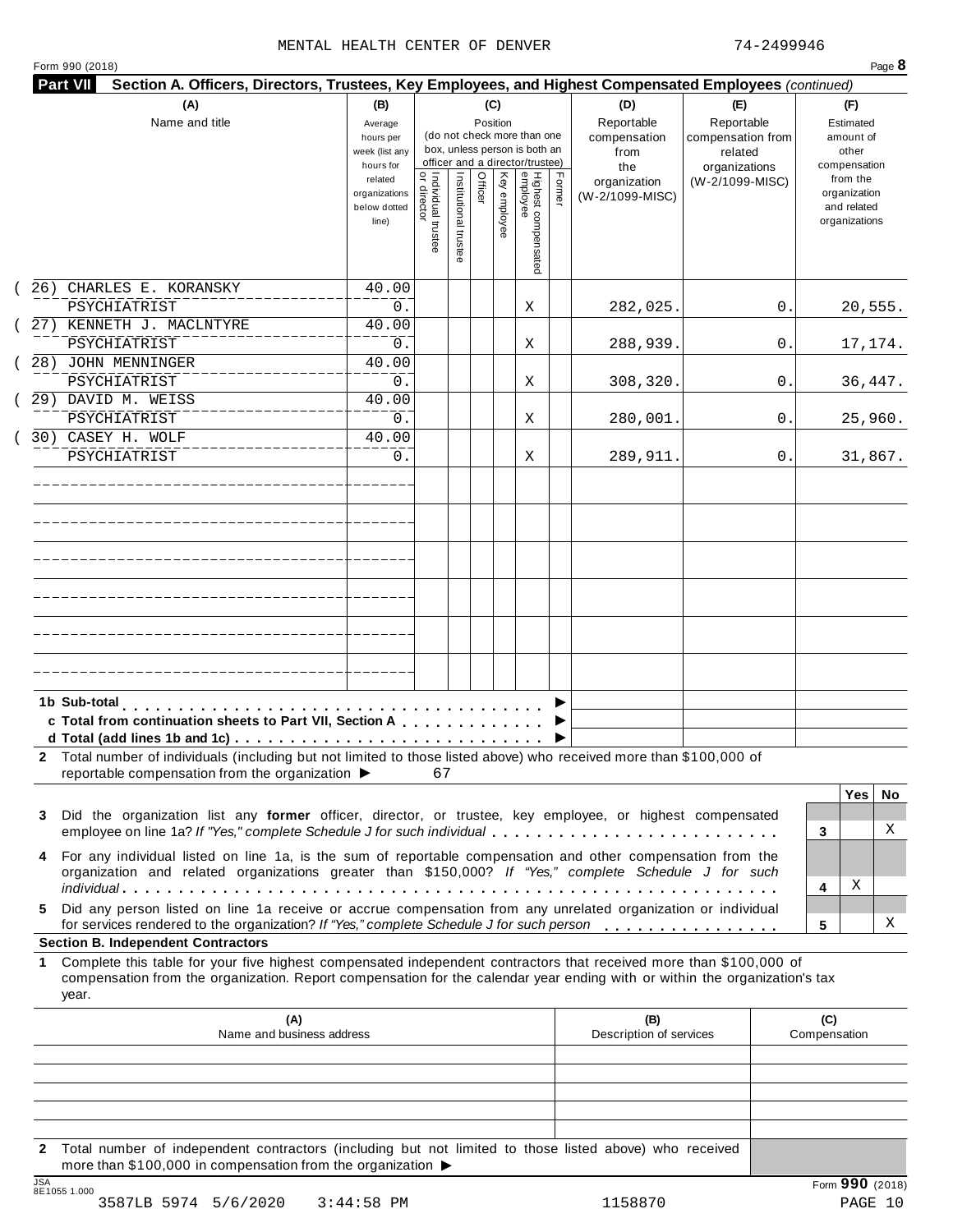| Part VIII                                                        |             | <b>Statement of Revenue</b>                                                                                                                                                                                                    |                           |                      |                          |                             |                              |                                     |
|------------------------------------------------------------------|-------------|--------------------------------------------------------------------------------------------------------------------------------------------------------------------------------------------------------------------------------|---------------------------|----------------------|--------------------------|-----------------------------|------------------------------|-------------------------------------|
|                                                                  |             | Check if Schedule O contains a response or note to any line in this Part VIII                                                                                                                                                  |                           |                      | (A)<br>Total revenue     | (B)<br>Related or<br>exempt | (C)<br>Unrelated<br>business | (D)<br>Revenue<br>excluded from tax |
|                                                                  |             |                                                                                                                                                                                                                                |                           |                      |                          | function<br>revenue         | revenue                      | under sections<br>512-514           |
|                                                                  | 1a          | Federated campaigns <b>Federated</b><br>Membership dues                                                                                                                                                                        | 1a<br>1 b                 |                      |                          |                             |                              |                                     |
|                                                                  | b<br>c<br>d | Fundraising events <b>Fundraising</b><br>Related organizations <b>contains</b> and <b>Related</b> organizations <b>and relations</b>                                                                                           | 1с<br>1d                  | 115,807.             |                          |                             |                              |                                     |
| <b>Contributions, Gifts, Grants</b><br>and Other Similar Amounts | е<br>f      | Government grants (contributions)<br>All other contributions, gifts, grants,                                                                                                                                                   | 1е                        | 3, 343, 691.         |                          |                             |                              |                                     |
|                                                                  | g           | and similar amounts not included above<br>Noncash contributions included in lines 1a-1f: \$                                                                                                                                    | 1f                        | 4,788,609.           |                          |                             |                              |                                     |
|                                                                  | h           | Total. Add lines 1a-1f (a) a matrix and a matrix of Delta Delta Delta Delta Delta Delta Delta Delta Delta Delt                                                                                                                 |                           |                      | 8,248,107.               |                             |                              |                                     |
|                                                                  |             |                                                                                                                                                                                                                                |                           | <b>Business Code</b> |                          |                             |                              |                                     |
|                                                                  | 2a          | MEDICAID                                                                                                                                                                                                                       |                           | 623990<br>623990     | 73,146,074.              | 73,146,074.                 |                              |                                     |
|                                                                  | b           | COLORADO BEHAVIORAL HEALTH<br>PHARMACY                                                                                                                                                                                         |                           |                      | 15,560,975<br>7,145,156. | 15,560,975.                 |                              |                                     |
| Program Service Revenue                                          | c           |                                                                                                                                                                                                                                |                           | 446110<br>623990     |                          | 7,145,156.                  |                              |                                     |
|                                                                  | d           | CLIENT FEES<br>OTHER PROGRAM SERVICE REVENUE                                                                                                                                                                                   |                           | 623990               | 2,875,030.<br>670,710    | 2,875,030.<br>670,710.      |                              |                                     |
|                                                                  | е<br>f      | All other program service revenue                                                                                                                                                                                              |                           |                      |                          |                             |                              |                                     |
|                                                                  | g           | Total. Add lines 2a-2f ▶                                                                                                                                                                                                       |                           |                      | 99,397,945               |                             |                              |                                     |
|                                                                  | 3           | income<br>Investment                                                                                                                                                                                                           | (including)<br>dividends, | interest,            | 1,069,984                |                             |                              | 1,069,984.                          |
|                                                                  |             | and other similar amounts).                                                                                                                                                                                                    |                           |                      | $\mathbf 0$ .            |                             |                              |                                     |
|                                                                  | 4<br>5      | Income from investment of tax-exempt bond proceeds $\blacksquare$                                                                                                                                                              |                           |                      | $\mathbf 0$ .            |                             |                              |                                     |
|                                                                  |             |                                                                                                                                                                                                                                | (i) Real                  | (ii) Personal        |                          |                             |                              |                                     |
|                                                                  |             |                                                                                                                                                                                                                                |                           |                      |                          |                             |                              |                                     |
|                                                                  | 6a          | Gross rents                                                                                                                                                                                                                    |                           |                      |                          |                             |                              |                                     |
|                                                                  | $\mathbf b$ | Less: rental expenses                                                                                                                                                                                                          |                           |                      |                          |                             |                              |                                     |
|                                                                  | c           | Rental income or (loss)                                                                                                                                                                                                        |                           |                      |                          |                             |                              |                                     |
|                                                                  | d           | Net rental income or (loss) $\cdots$ $\cdots$ $\cdots$ $\cdots$                                                                                                                                                                | (i) Securities            | (ii) Other           | $\mathbb O$ .            |                             |                              |                                     |
|                                                                  | 7a          | Gross amount from sales of                                                                                                                                                                                                     |                           |                      |                          |                             |                              |                                     |
|                                                                  |             | assets other than inventory                                                                                                                                                                                                    | 520,000.                  | 42,382.              |                          |                             |                              |                                     |
|                                                                  | b           | Less: cost or other basis                                                                                                                                                                                                      |                           |                      |                          |                             |                              |                                     |
|                                                                  |             | and sales expenses                                                                                                                                                                                                             | 147,979.                  | 457,763.             |                          |                             |                              |                                     |
|                                                                  | с           | Gain or (loss)                                                                                                                                                                                                                 | 372,021.                  | $-415, 381.$         |                          |                             |                              |                                     |
|                                                                  | d           | Net gain or (loss) example and the set of the set of the set of the set of the set of the set of the set of the set of the set of the set of the set of the set of the set of the set of the set of the set of the set of the  |                           |                      | $-43,360.$               |                             |                              | $-43,360.$                          |
|                                                                  | 8а          | Gross income from fundraising                                                                                                                                                                                                  |                           |                      |                          |                             |                              |                                     |
|                                                                  |             | events (not including \$                                                                                                                                                                                                       | 115,807.                  |                      |                          |                             |                              |                                     |
|                                                                  |             | of contributions reported on line 1c).                                                                                                                                                                                         |                           |                      |                          |                             |                              |                                     |
| Other Revenue                                                    |             |                                                                                                                                                                                                                                |                           | $0$ .                |                          |                             |                              |                                     |
|                                                                  | b           | Less: direct expenses b                                                                                                                                                                                                        |                           | 86,701.              |                          |                             |                              |                                     |
|                                                                  | c           | Net income or (loss) from fundraising events $\ldots$                                                                                                                                                                          |                           |                      | $-86,701.$               |                             |                              | $-86,701.$                          |
|                                                                  | 9а          | Gross income from gaming activities.                                                                                                                                                                                           |                           |                      |                          |                             |                              |                                     |
|                                                                  |             | See Part IV, line 19 and the set of the set of the set of the set of the set of the set of the set of the set of the set of the set of the set of the set of the set of the set of the set of the set of the set of the set of |                           | 0.                   |                          |                             |                              |                                     |
|                                                                  | b<br>с      | Less: direct expenses b<br>Net income or (loss) from gaming activities ________ ▶                                                                                                                                              |                           | $\mathbf{0}$ .       | $\mathbf{0}$ .           |                             |                              |                                     |
|                                                                  | 10a         | Gross sales of inventory, less                                                                                                                                                                                                 |                           |                      |                          |                             |                              |                                     |
|                                                                  | b           | returns and allowances entertainment as<br>Less: cost of goods sold entitled and the set of goods sold                                                                                                                         | b <sub>l</sub>            | 0.<br>0.             |                          |                             |                              |                                     |
|                                                                  |             | Net income or (loss) from sales of inventory                                                                                                                                                                                   |                           |                      | $\mathbf{0}$ .           |                             |                              |                                     |
|                                                                  |             | Miscellaneous Revenue                                                                                                                                                                                                          |                           | <b>Business Code</b> |                          |                             |                              |                                     |
|                                                                  | 11a         | MISCELLANEOUS INCOME                                                                                                                                                                                                           |                           | 900099               | 458,826.                 | 458,826.                    |                              |                                     |
|                                                                  | b           |                                                                                                                                                                                                                                |                           |                      |                          |                             |                              |                                     |
|                                                                  | с           |                                                                                                                                                                                                                                |                           |                      |                          |                             |                              |                                     |
|                                                                  | d           | All other revenue entitled and a series of the series of the series of the series of the series of the series                                                                                                                  |                           |                      |                          |                             |                              |                                     |
|                                                                  | е           |                                                                                                                                                                                                                                |                           |                      | 458,826.                 |                             |                              |                                     |
|                                                                  | 12          |                                                                                                                                                                                                                                |                           |                      | 109,044,801.             | 99,856,771.                 |                              | 939,923.                            |

 $\blacksquare$  JSA  $\blacksquare$   $\blacksquare$   $\blacksquare$   $\blacksquare$   $\blacksquare$   $\blacksquare$   $\blacksquare$   $\blacksquare$   $\blacksquare$   $\blacksquare$   $\blacksquare$   $\blacksquare$   $\blacksquare$   $\blacksquare$   $\blacksquare$   $\blacksquare$   $\blacksquare$   $\blacksquare$   $\blacksquare$   $\blacksquare$   $\blacksquare$   $\blacksquare$   $\blacksquare$   $\blacksquare$   $\blacksquare$   $\blacksquare$   $\blacksquare$   $\blacksquare$   $\blacksquare$   $\blacksquare$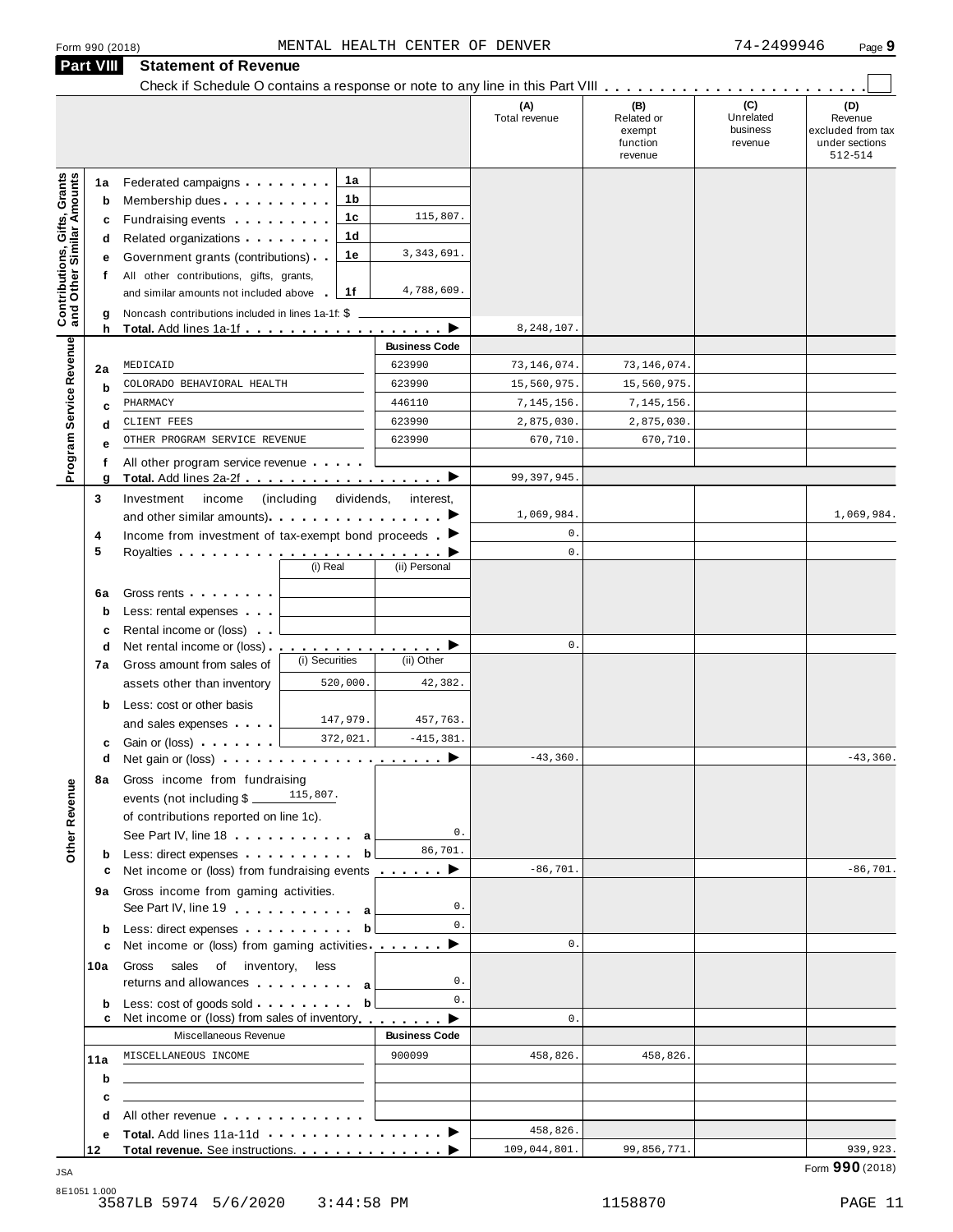|     | Section 501(c)(3) and 501(c)(4) organizations must complete all columns. All other organizations must complete column (A).                                                                                                           |                          |                                    |                                    |                                |
|-----|--------------------------------------------------------------------------------------------------------------------------------------------------------------------------------------------------------------------------------------|--------------------------|------------------------------------|------------------------------------|--------------------------------|
|     |                                                                                                                                                                                                                                      |                          |                                    |                                    |                                |
|     | Do not include amounts reported on lines 6b, 7b,<br>8b, 9b, and 10b of Part VIII.                                                                                                                                                    | (A)<br>Total expenses    | (B)<br>Program service<br>expenses | Management and<br>general expenses | (D)<br>Fundraising<br>expenses |
|     | 1 Grants and other assistance to domestic organizations                                                                                                                                                                              |                          |                                    |                                    |                                |
|     | and domestic governments. See Part IV, line 21                                                                                                                                                                                       | 0.                       |                                    |                                    |                                |
|     | 2 Grants and other assistance to domestic                                                                                                                                                                                            |                          |                                    |                                    |                                |
|     | individuals. See Part IV, line 22                                                                                                                                                                                                    | 0.                       |                                    |                                    |                                |
|     | 3 Grants and other assistance to foreign                                                                                                                                                                                             |                          |                                    |                                    |                                |
|     | organizations, foreign governments, and foreign                                                                                                                                                                                      |                          |                                    |                                    |                                |
|     | individuals. See Part IV, lines 15 and 16                                                                                                                                                                                            | 0.                       |                                    |                                    |                                |
|     | Benefits paid to or for members                                                                                                                                                                                                      | $\Omega$                 |                                    |                                    |                                |
|     | 5 Compensation of current officers, directors,                                                                                                                                                                                       |                          |                                    |                                    |                                |
|     | trustees, and key employees                                                                                                                                                                                                          | 3,995,960.               | 3,396,566.                         | 599,394.                           |                                |
| 6   | Compensation not included above, to disqualified                                                                                                                                                                                     |                          |                                    |                                    |                                |
|     | persons (as defined under section 4958(f)(1)) and                                                                                                                                                                                    |                          |                                    |                                    |                                |
|     | persons described in section 4958(c)(3)(B)                                                                                                                                                                                           | 0.                       |                                    |                                    |                                |
|     | 7 Other salaries and wages <b>container and all the sales of the sales of the sales of the sales of the sales of the sales of the sales of the sales of the sales of the sales of the sales of the sales of the sales of the sal</b> | 50, 536, 454.            | 40,523,416.                        | 9,721,055.                         | 291,983.                       |
|     | 8 Pension plan accruals and contributions (include                                                                                                                                                                                   |                          |                                    |                                    |                                |
|     | section 401(k) and 403(b) employer contributions)                                                                                                                                                                                    | 1,033,489.<br>8,326,651. | 820,090.<br>5,679,096.             | 207,295.<br>2,614,969.             | 6,104.<br>32,586.              |
| 9   | Other employee benefits enter the state of the state of the state of the state of the state of the state of the state of the state of the state of the state of the state of the state of the state of the state of the state        | 3,662,980.               | 2,793,087.                         | 850,950.                           | 18,943.                        |
| 10  |                                                                                                                                                                                                                                      |                          |                                    |                                    |                                |
| 11  | Fees for services (non-employees):                                                                                                                                                                                                   | 0.                       |                                    |                                    |                                |
|     | a Management                                                                                                                                                                                                                         | 112, 131.                | $\overline{822}$ .                 | 111,309.                           |                                |
|     | $b$ Legal $\ldots$ , $\ldots$ , $\ldots$ , $\ldots$ , $\ldots$ , $\ldots$ , $\ldots$                                                                                                                                                 | 129,849.                 |                                    | 129,849.                           |                                |
|     | c Accounting                                                                                                                                                                                                                         | 120,833.                 |                                    | 120,833.                           |                                |
|     |                                                                                                                                                                                                                                      | 76,005.                  |                                    |                                    | 76,005.                        |
|     | e Professional fundraising services. See Part IV, line 17                                                                                                                                                                            | $\Omega$ .               |                                    |                                    |                                |
|     | f Investment management fees                                                                                                                                                                                                         |                          |                                    |                                    |                                |
|     | 9 Other. (If line 11g amount exceeds 10% of line 25, column                                                                                                                                                                          | 1,391,564.               | 1,009,418.                         | 366,663.                           | 15,483.                        |
|     | (A) amount, list line 11g expenses on Schedule O.) expenses<br>12 Advertising and promotion                                                                                                                                          | 155,450.                 | 155,450.                           |                                    |                                |
| 13  | Office expenses                                                                                                                                                                                                                      | 1,708,922.               | 945,891.                           | 728,329.                           | 34,702.                        |
| 14  | Information technology experience and the state of the state of the state of the state of the state of the state of the state of the state of the state of the state of the state of the state of the state of the state of th       | 4,866,940.               | 346,028.                           | 4,512,803.                         | 8,109.                         |
| 15  |                                                                                                                                                                                                                                      | $\Omega$ .               |                                    |                                    |                                |
| 16  | Occupancy                                                                                                                                                                                                                            | 3,110,893.               | 2,680,878.                         | 427,039.                           | 2,976.                         |
|     |                                                                                                                                                                                                                                      | 745,398.                 | 319,502.                           | 421, 433.                          | 4,463.                         |
|     | <b>18</b> Payments of travel or entertainment expenses                                                                                                                                                                               |                          |                                    |                                    |                                |
|     | for any federal, state, or local public officials                                                                                                                                                                                    | $0$ .                    |                                    |                                    |                                |
|     | 19 Conferences, conventions, and meetings                                                                                                                                                                                            | 87,224.                  |                                    | 87,224.                            |                                |
| 20  | Interest the contract of the contract of the contract of the contract of the contract of the contract of the contract of the contract of the contract of the contract of the contract of the contract of the contract of the c       | 1,341,815                | 1,304,868.                         | 36,421                             | 526.                           |
| 21  | Payments to affiliates experience and the set of the set of the set of the set of the set of the set of the set of the set of the set of the set of the set of the set of the set of the set of the set of the set of the set        | 0.                       |                                    |                                    |                                |
| 22  | Depreciation, depletion, and amortization                                                                                                                                                                                            | 3,292,089.               | 2,009,239.                         | 1,278,389.                         | 4,461.                         |
| 23  | Insurance experience and the set of the set of the set of the set of the set of the set of the set of the set o                                                                                                                      | 468,878.                 | 312,986.                           | 154,815.                           | 1,077.                         |
| 24. | Other expenses. Itemize expenses not covered                                                                                                                                                                                         |                          |                                    |                                    |                                |
|     | above (List miscellaneous expenses in line 24e. If                                                                                                                                                                                   |                          |                                    |                                    |                                |
|     | line 24e amount exceeds 10% of line 25, column                                                                                                                                                                                       |                          |                                    |                                    |                                |
|     | (A) amount, list line 24e expenses on Schedule O.)                                                                                                                                                                                   |                          |                                    |                                    |                                |
|     | <b>a</b> PHARMACEUTICAL                                                                                                                                                                                                              | 9, 477, 167.             | 9, 477, 167.                       |                                    |                                |
|     | <b>b</b> MEDICAL AND LAB                                                                                                                                                                                                             | 3,043,167.               | 3,043,167.                         |                                    |                                |
|     | MAINTENANCE AND REPAIRS                                                                                                                                                                                                              | 817,988.                 | 699,488.                           | 117,104.                           | 1,396.                         |
|     | dMISCELLANEOUS EXPENSES                                                                                                                                                                                                              | 4,847,622.               | 4,680,269.                         | 129, 472.                          | 37,881.                        |
|     | <b>e</b> All other expenses                                                                                                                                                                                                          |                          |                                    |                                    |                                |
|     | 25 Total functional expenses. Add lines 1 through 24e                                                                                                                                                                                | 103, 349, 469.           | 80, 197, 428.                      | 22,615,346.                        | 536,695.                       |
| 26  | Joint costs. Complete this line only if the<br>organization reported in column (B) joint costs<br>from a combined educational campaign and                                                                                           |                          |                                    |                                    |                                |
|     | fundraising solicitation. Check here<br>if                                                                                                                                                                                           |                          |                                    |                                    |                                |
|     | following SOP 98-2 (ASC 958-720)                                                                                                                                                                                                     | 0.                       |                                    |                                    |                                |

Form **990** (2018) JSA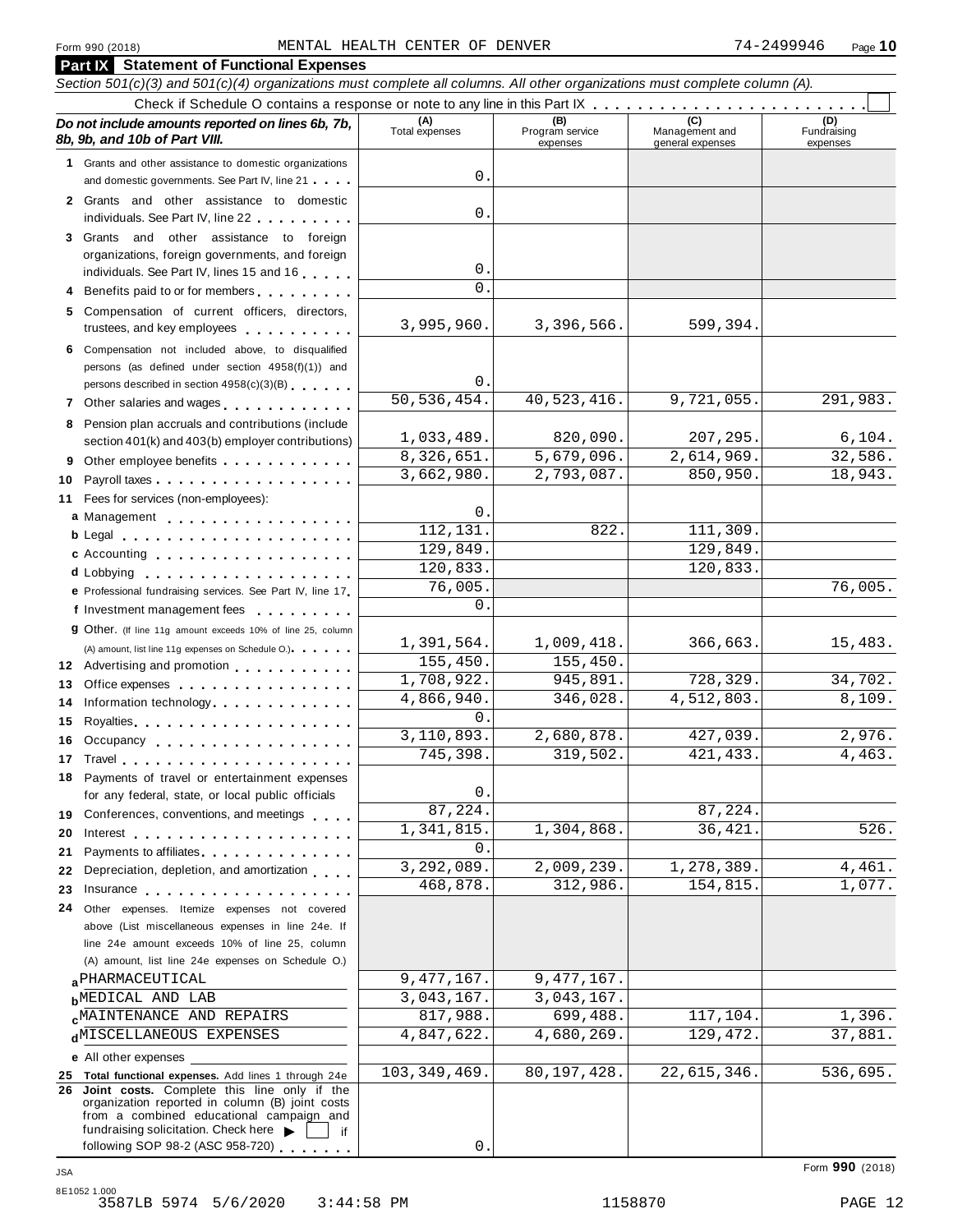Form <sup>990</sup> (2018) Page **11**

|                             | Part X       | <b>Balance Sheet</b>                                                                                                                                                                                                           |                           |                         |                    |
|-----------------------------|--------------|--------------------------------------------------------------------------------------------------------------------------------------------------------------------------------------------------------------------------------|---------------------------|-------------------------|--------------------|
|                             |              | Check if Schedule O contains a response or note to any line in this Part X                                                                                                                                                     |                           |                         |                    |
|                             |              |                                                                                                                                                                                                                                | (A)<br>Beginning of year  |                         | (B)<br>End of year |
|                             | 1.           |                                                                                                                                                                                                                                | 13,888,774.               | $\mathbf{1}$            | 22,656,333.        |
|                             | $\mathbf{2}$ | Savings and temporary cash investments                                                                                                                                                                                         | 1,556,229.                | $\overline{2}$          | 863,889.           |
|                             | 3            | Pledges and grants receivable, net                                                                                                                                                                                             | 2,364,635.                | $\mathbf{3}$            | 1,579,375.         |
|                             | 4            |                                                                                                                                                                                                                                | 5,708,706.                | $\overline{\mathbf{4}}$ | 4,605,276.         |
|                             | 5            | Loans and other receivables from current and former officers, directors,                                                                                                                                                       |                           |                         |                    |
|                             |              | trustees, key employees, and highest compensated employees.                                                                                                                                                                    |                           |                         |                    |
|                             | 6            | Complete Part II of Schedule L<br>Loans and other receivables from other disqualified persons (as defined under section<br>4958(f)(1)), persons described in section 4958(c)(3)(B), and contributing employers                 | $0$ .                     | $5\phantom{.0}$         | 0.                 |
|                             |              | and sponsoring organizations of section $501(c)(9)$ voluntary employees' beneficiary<br>organizations (see instructions). Complete Part II of Schedule L.                                                                      | 0.                        | 6                       | $0$ .              |
|                             | 7            |                                                                                                                                                                                                                                | $0$ .                     | $\overline{7}$          | 0.                 |
| Assets                      | 8            | Inventories for sale or use enterprise and and all the set of the set of the set of the set of the set of the set of the set of the set of the set of the set of the set of the set of the set of the set of the set of the se | 674,773.                  | 8                       | 700,289.           |
|                             | 9            |                                                                                                                                                                                                                                | 1,128,980.                | 9                       | 1,223,870.         |
|                             |              | 10a Land, buildings, and equipment: cost or                                                                                                                                                                                    |                           |                         |                    |
|                             |              | 72,955,319.<br>∣10a<br>other basis. Complete Part VI of Schedule D                                                                                                                                                             |                           |                         |                    |
|                             |              | 31,033,047.                                                                                                                                                                                                                    | 43,032,762.               | 10c                     | 41,922,272.        |
|                             | 11           | Investments - publicly traded securities                                                                                                                                                                                       | 17, 236, 254.             | 11                      | 19, 148, 684.      |
|                             | 12           | Investments - other securities. See Part IV, line 11                                                                                                                                                                           | 0.                        | 12                      | 0.                 |
|                             | 13           |                                                                                                                                                                                                                                | $\overline{2,415}$ , 030. | 13                      | 2,647,011.         |
|                             | 14           |                                                                                                                                                                                                                                | 0.                        | 14                      | 0.                 |
|                             | 15           |                                                                                                                                                                                                                                | 4,588,995.                | 15                      | 3,947,898.         |
|                             | 16           | Total assets. Add lines 1 through 15 (must equal line 34)                                                                                                                                                                      | $\overline{92,595,138}$ . | 16                      | 99, 294, 897.      |
|                             | 17           | Accounts payable and accrued expenses                                                                                                                                                                                          | 10,020,227.               | 17                      | 13,509,255.        |
|                             | 18           |                                                                                                                                                                                                                                | 0                         | 18                      | 0.                 |
|                             | 19           |                                                                                                                                                                                                                                | 1, 423, 171.              | 19                      | 0.                 |
|                             | 20           |                                                                                                                                                                                                                                | 22,625,000.               | 20                      | 21,671,799.        |
|                             | 21           | Escrow or custodial account liability. Complete Part IV of Schedule D                                                                                                                                                          | 879,686.                  | 21                      | 850,074.           |
|                             | 22           | Loans and other payables to current and former officers, directors,                                                                                                                                                            |                           |                         |                    |
| Liabilities                 |              | trustees, key employees, highest compensated employees, and                                                                                                                                                                    |                           |                         |                    |
|                             |              | disqualified persons. Complete Part II of Schedule L.                                                                                                                                                                          | 0.1                       | 22                      | 0.                 |
|                             | 23           | Secured mortgages and notes payable to unrelated third parties                                                                                                                                                                 | 694,581.                  | 23                      | 685,442.           |
|                             | 24           | Unsecured notes and loans payable to unrelated third parties <b>State 10</b> and 1.                                                                                                                                            | $0$ .                     | 24                      | 0.                 |
|                             | 25           | Other liabilities (including federal income tax, payables to related third                                                                                                                                                     |                           |                         |                    |
|                             |              | parties, and other liabilities not included on lines 17-24). Complete Part X                                                                                                                                                   | 0.                        |                         | 0.                 |
|                             |              |                                                                                                                                                                                                                                | 35,642,665.               | 25<br>26                | 36,716,570.        |
|                             | 26           | X <br>and                                                                                                                                                                                                                      |                           |                         |                    |
|                             |              | Organizations that follow SFAS 117 (ASC 958), check here ▶<br>complete lines 27 through 29, and lines 33 and 34.                                                                                                               |                           |                         |                    |
|                             | 27           | Unrestricted net assets                                                                                                                                                                                                        | 55, 121, 348.             | 27                      | 61,040,169.        |
|                             | 28           |                                                                                                                                                                                                                                | 1,831,125.                | 28                      | 1,538,158.         |
|                             | 29           | Permanently restricted net assets entertainment resumes and research and research and response to the results                                                                                                                  | 0.                        | 29                      | $0$ .              |
| Net Assets or Fund Balances |              | Organizations that do not follow SFAS 117 (ASC 958), check here ▶ │<br>and<br>complete lines 30 through 34.                                                                                                                    |                           |                         |                    |
|                             | 30           |                                                                                                                                                                                                                                |                           | 30                      |                    |
|                             | 31           |                                                                                                                                                                                                                                |                           | 31                      |                    |
|                             | 32           | Retained earnings, endowment, accumulated income, or other funds                                                                                                                                                               |                           | 32                      |                    |
|                             | 33           |                                                                                                                                                                                                                                | $\overline{56,952,473}$ . | 33                      | 62,578,327.        |
|                             | 34           |                                                                                                                                                                                                                                | 92,595,138.               | 34                      | 99, 294, 897.      |
|                             |              |                                                                                                                                                                                                                                |                           |                         |                    |

Form **990** (2018)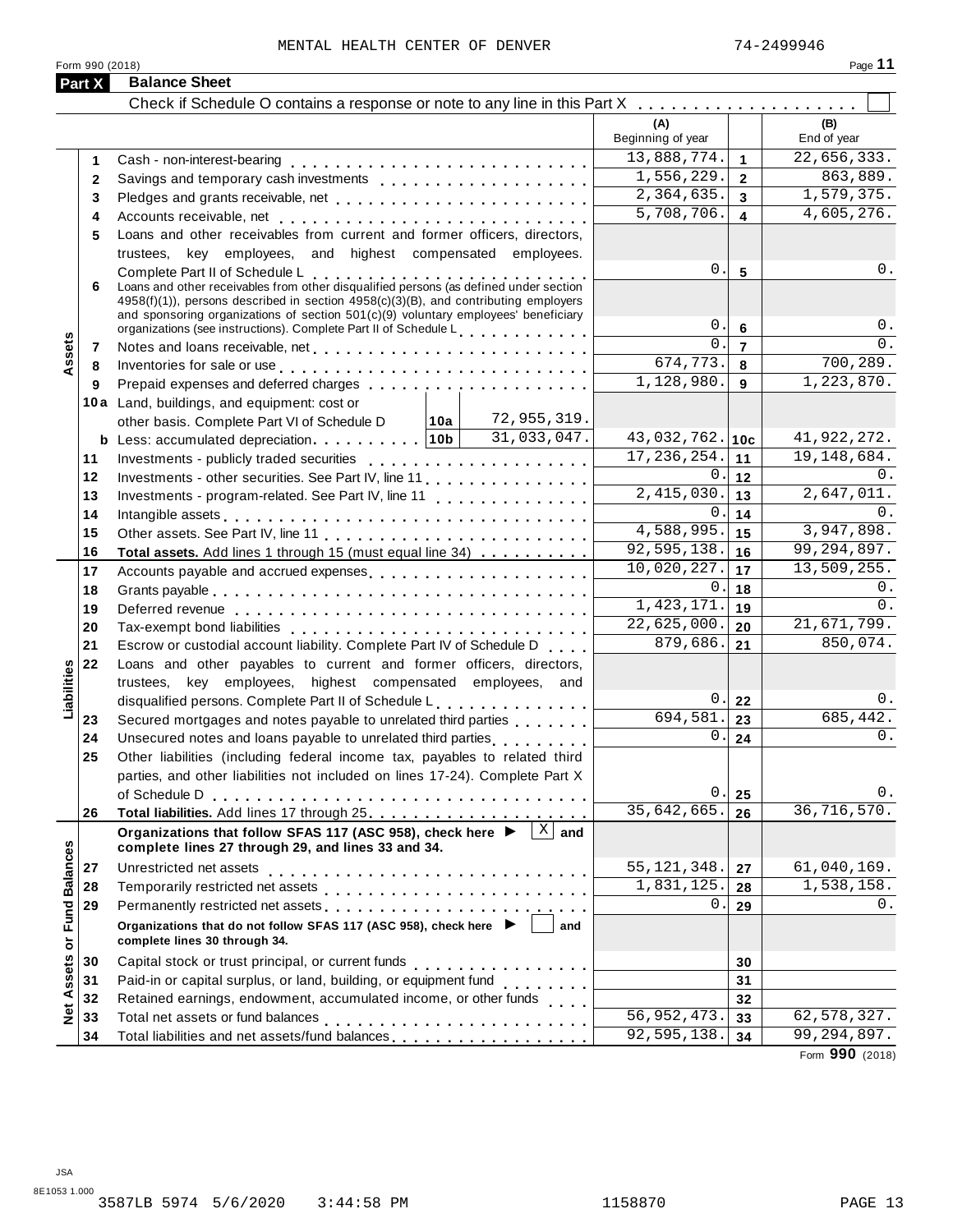|  | MENTAL HEALTH CENTER OF DENVER |  |  |  |
|--|--------------------------------|--|--|--|
|--|--------------------------------|--|--|--|

|          | Form 990 (2018)                                                                                                                                                                                                                                                                                                                                            |                         |                |                  | Page 12 |
|----------|------------------------------------------------------------------------------------------------------------------------------------------------------------------------------------------------------------------------------------------------------------------------------------------------------------------------------------------------------------|-------------------------|----------------|------------------|---------|
| Part XI  | <b>Reconciliation of Net Assets</b>                                                                                                                                                                                                                                                                                                                        |                         |                |                  |         |
|          |                                                                                                                                                                                                                                                                                                                                                            |                         |                |                  |         |
| 1        |                                                                                                                                                                                                                                                                                                                                                            | $\mathbf{1}$            | 109,044,801.   |                  |         |
| 2        | Total expenses (must equal Part IX, column (A), line 25)                                                                                                                                                                                                                                                                                                   | $\overline{2}$          | 103, 349, 469. |                  |         |
| 3        | Revenue less expenses. Subtract line 2 from line 1                                                                                                                                                                                                                                                                                                         | 3                       |                | 5,695,332.       |         |
| 4        | Net assets or fund balances at beginning of year (must equal Part X, line 33, column (A))                                                                                                                                                                                                                                                                  | $\overline{\mathbf{4}}$ | 56,952,473.    |                  |         |
| 5        |                                                                                                                                                                                                                                                                                                                                                            | 5                       |                | $-69,478.$       |         |
| 6        |                                                                                                                                                                                                                                                                                                                                                            | 6                       |                |                  | 0.      |
| 7        |                                                                                                                                                                                                                                                                                                                                                            | $\overline{7}$          |                |                  | 0.      |
| 8        |                                                                                                                                                                                                                                                                                                                                                            | 8                       |                |                  | 0.      |
| 9        | Other changes in net assets or fund balances (explain in Schedule O)                                                                                                                                                                                                                                                                                       | 9                       |                |                  | $0$ .   |
| 10       | Net assets or fund balances at end of year. Combine lines 3 through 9 (must equal Part X, line                                                                                                                                                                                                                                                             |                         |                |                  |         |
|          |                                                                                                                                                                                                                                                                                                                                                            | 10                      | 62,578,327.    |                  |         |
| Part XII | <b>Financial Statements and Reporting</b>                                                                                                                                                                                                                                                                                                                  |                         |                |                  |         |
|          |                                                                                                                                                                                                                                                                                                                                                            |                         |                |                  |         |
| 1        | $X$ Accrual<br>Accounting method used to prepare the Form 990:<br>Cash<br>Other<br>If the organization changed its method of accounting from a prior year or checked "Other," explain in<br>Schedule O.                                                                                                                                                    |                         |                | Yes <sub>1</sub> | No      |
|          | 2a Were the organization's financial statements compiled or reviewed by an independent accountant?<br>If "Yes," check a box below to indicate whether the financial statements for the year were compiled or<br>reviewed on a separate basis, consolidated basis, or both:<br>Separate basis<br>Consolidated basis<br>Both consolidated and separate basis |                         | 2a             |                  | Χ       |
|          | <b>b</b> Were the organization's financial statements audited by an independent accountant?                                                                                                                                                                                                                                                                |                         | 2 <sub>b</sub> | X                |         |
|          | If "Yes," check a box below to indicate whether the financial statements for the year were audited on a<br>separate basis, consolidated basis, or both:<br>$X \bigcup$ Consolidated basis<br>Separate basis<br>Both consolidated and separate basis                                                                                                        |                         |                |                  |         |
|          | c If "Yes" to line 2a or 2b, does the organization have a committee that assumes responsibility for oversight                                                                                                                                                                                                                                              |                         |                |                  |         |
|          | of the audit, review, or compilation of its financial statements and selection of an independent accountant?                                                                                                                                                                                                                                               |                         | 2c             | X                |         |
|          | If the organization changed either its oversight process or selection process during the tax year, explain in<br>Schedule O.                                                                                                                                                                                                                               |                         |                |                  |         |
|          | 3a As a result of a federal award, was the organization required to undergo an audit or audits as set forth in                                                                                                                                                                                                                                             |                         |                |                  |         |
|          |                                                                                                                                                                                                                                                                                                                                                            |                         | 3a             | X                |         |
|          | <b>b</b> If "Yes," did the organization undergo the required audit or audits? If the organization did not undergo the<br>required audit or audits, explain why in Schedule O and describe any steps taken to undergo such audits.                                                                                                                          |                         | 3 <sub>b</sub> | х                |         |

Form **990** (2018)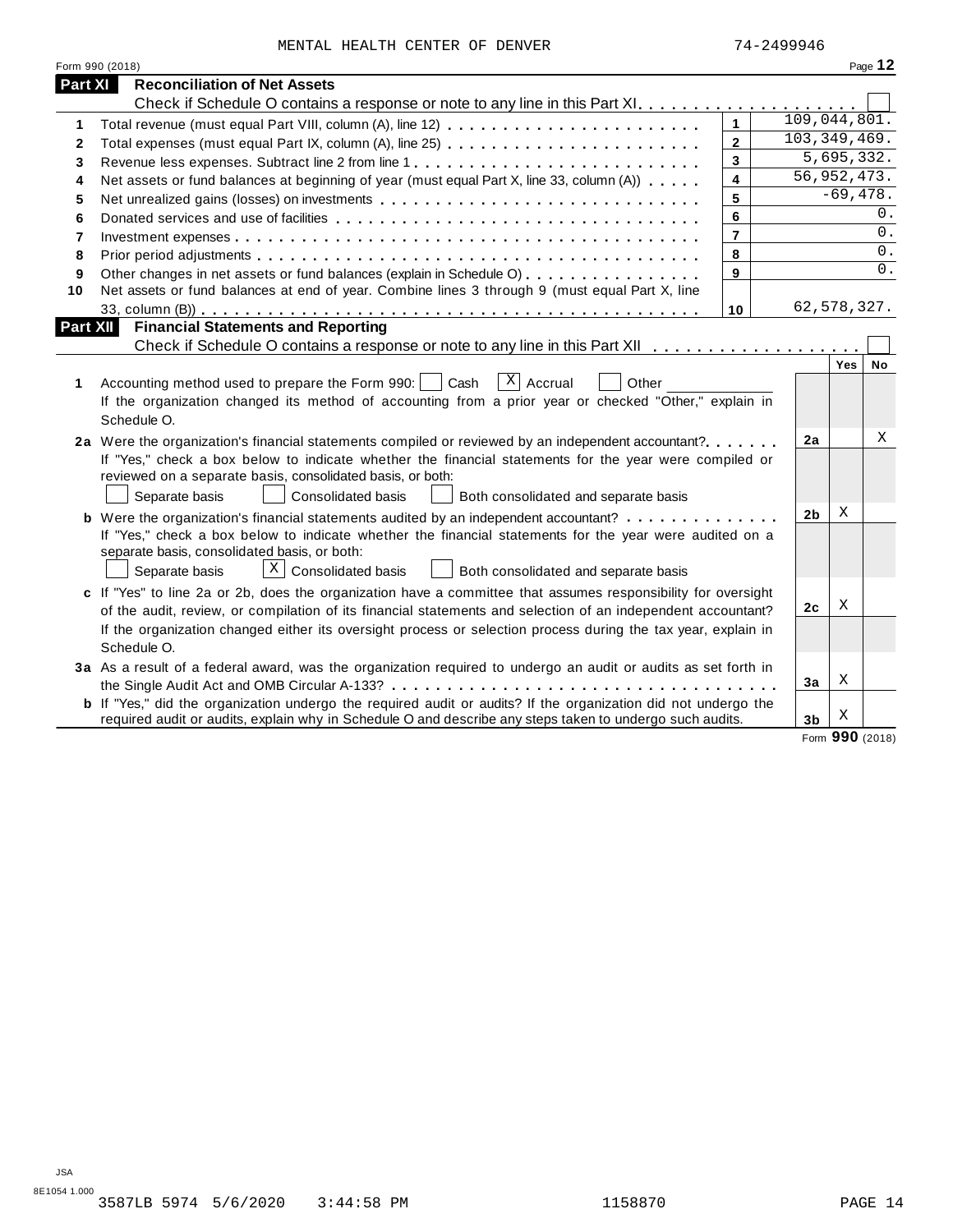### **SCHEDULE A Public Charity Status and Public Support**  $\frac{\text{OMB No. 1545-0047}}{\text{OMB}}$

(Form 990 or 990-EZ) complete if the organization is a section 501(c)(3) organization or a section 4947(a)(1) nonexempt charitable trust.  $2018$ 

|                                                               |                                   |                                                            | Complete if the organization is a section 501(c)(3) organization or a section 4947(a)(1) nonexempt charitable trust.                                                                                  |     |                                                      |                                                                                                                                  | 4V<br>10                             |
|---------------------------------------------------------------|-----------------------------------|------------------------------------------------------------|-------------------------------------------------------------------------------------------------------------------------------------------------------------------------------------------------------|-----|------------------------------------------------------|----------------------------------------------------------------------------------------------------------------------------------|--------------------------------------|
| Department of the Treasury<br><b>Internal Revenue Service</b> |                                   |                                                            | Attach to Form 990 or Form 990-EZ.<br>Go to www.irs.gov/Form990 for instructions and the latest information.                                                                                          |     |                                                      |                                                                                                                                  | Open to Public<br><b>Inspection</b>  |
| Name of the organization                                      |                                   |                                                            |                                                                                                                                                                                                       |     |                                                      | <b>Employer identification number</b>                                                                                            |                                      |
| MENTAL HEALTH CENTER OF DENVER                                |                                   |                                                            |                                                                                                                                                                                                       |     |                                                      | 74-2499946                                                                                                                       |                                      |
| Part I                                                        |                                   |                                                            |                                                                                                                                                                                                       |     |                                                      | Reason for Public Charity Status (All organizations must complete this part.) See instructions.                                  |                                      |
|                                                               |                                   |                                                            | The organization is not a private foundation because it is: (For lines 1 through 12, check only one box.)                                                                                             |     |                                                      |                                                                                                                                  |                                      |
| 1                                                             |                                   |                                                            | A church, convention of churches, or association of churches described in section 170(b)(1)(A)(i).                                                                                                    |     |                                                      |                                                                                                                                  |                                      |
| 2                                                             |                                   |                                                            | A school described in section 170(b)(1)(A)(ii). (Attach Schedule E (Form 990 or 990-EZ).)                                                                                                             |     |                                                      |                                                                                                                                  |                                      |
| 3                                                             |                                   |                                                            | A hospital or a cooperative hospital service organization described in section 170(b)(1)(A)(iii).                                                                                                     |     |                                                      |                                                                                                                                  |                                      |
| 4                                                             | hospital's name, city, and state: |                                                            |                                                                                                                                                                                                       |     |                                                      | A medical research organization operated in conjunction with a hospital described in section 170(b)(1)(A)(iii). Enter the        |                                      |
| 5                                                             |                                   |                                                            |                                                                                                                                                                                                       |     |                                                      | An organization operated for the benefit of a college or university owned or operated by a governmental unit described in        |                                      |
|                                                               |                                   | section 170(b)(1)(A)(iv). (Complete Part II.)              |                                                                                                                                                                                                       |     |                                                      |                                                                                                                                  |                                      |
| 6                                                             |                                   |                                                            | A federal, state, or local government or governmental unit described in section 170(b)(1)(A)(v).                                                                                                      |     |                                                      |                                                                                                                                  |                                      |
| X<br>7                                                        |                                   |                                                            |                                                                                                                                                                                                       |     |                                                      | An organization that normally receives a substantial part of its support from a governmental unit or from the general public     |                                      |
|                                                               |                                   | described in section 170(b)(1)(A)(vi). (Complete Part II.) |                                                                                                                                                                                                       |     |                                                      |                                                                                                                                  |                                      |
| 8                                                             |                                   |                                                            | A community trust described in section 170(b)(1)(A)(vi). (Complete Part II.)                                                                                                                          |     |                                                      |                                                                                                                                  |                                      |
| 9                                                             |                                   |                                                            |                                                                                                                                                                                                       |     |                                                      | An agricultural research organization described in section 170(b)(1)(A)(ix) operated in conjunction with a land-grant college    |                                      |
|                                                               |                                   |                                                            |                                                                                                                                                                                                       |     |                                                      | or university or a non-land-grant college of agriculture (see instructions). Enter the name, city, and state of the college or   |                                      |
| university:                                                   |                                   |                                                            |                                                                                                                                                                                                       |     |                                                      |                                                                                                                                  |                                      |
| 10                                                            |                                   |                                                            |                                                                                                                                                                                                       |     |                                                      | An organization that normally receives: (1) more than 331/3% of its support from contributions, membership fees, and gross       |                                      |
|                                                               |                                   |                                                            |                                                                                                                                                                                                       |     |                                                      | receipts from activities related to its exempt functions - subject to certain exceptions, and (2) no more than 331/3% of its     |                                      |
|                                                               |                                   |                                                            |                                                                                                                                                                                                       |     |                                                      | support from gross investment income and unrelated business taxable income (less section 511 tax) from businesses                |                                      |
| 11                                                            |                                   |                                                            | acquired by the organization after June 30, 1975. See section 509(a)(2). (Complete Part III.)<br>An organization organized and operated exclusively to test for public safety. See section 509(a)(4). |     |                                                      |                                                                                                                                  |                                      |
| 12                                                            |                                   |                                                            |                                                                                                                                                                                                       |     |                                                      | An organization organized and operated exclusively for the benefit of, to perform the functions of, or to carry out the purposes |                                      |
|                                                               |                                   |                                                            |                                                                                                                                                                                                       |     |                                                      | of one or more publicly supported organizations described in section 509(a)(1) or section 509(a)(2). See section 509(a)(3).      |                                      |
|                                                               |                                   |                                                            |                                                                                                                                                                                                       |     |                                                      |                                                                                                                                  |                                      |
|                                                               |                                   |                                                            |                                                                                                                                                                                                       |     |                                                      | Check the box in lines 12a through 12d that describes the type of supporting organization and complete lines 12e, 12f, and 12g.  |                                      |
| a                                                             |                                   |                                                            |                                                                                                                                                                                                       |     |                                                      | Type I. A supporting organization operated, supervised, or controlled by its supported organization(s), typically by giving      |                                      |
|                                                               |                                   |                                                            |                                                                                                                                                                                                       |     |                                                      | the supported organization(s) the power to regularly appoint or elect a majority of the directors or trustees of the             |                                      |
|                                                               |                                   |                                                            | supporting organization. You must complete Part IV, Sections A and B.                                                                                                                                 |     |                                                      |                                                                                                                                  |                                      |
| b                                                             |                                   |                                                            |                                                                                                                                                                                                       |     |                                                      | Type II. A supporting organization supervised or controlled in connection with its supported organization(s), by having          |                                      |
|                                                               |                                   |                                                            |                                                                                                                                                                                                       |     |                                                      | control or management of the supporting organization vested in the same persons that control or manage the supported             |                                      |
|                                                               |                                   |                                                            | organization(s). You must complete Part IV, Sections A and C.                                                                                                                                         |     |                                                      |                                                                                                                                  |                                      |
| c                                                             |                                   |                                                            |                                                                                                                                                                                                       |     |                                                      | Type III functionally integrated. A supporting organization operated in connection with, and functionally integrated with,       |                                      |
|                                                               |                                   |                                                            | its supported organization(s) (see instructions). You must complete Part IV, Sections A, D, and E.                                                                                                    |     |                                                      |                                                                                                                                  |                                      |
| d                                                             |                                   |                                                            |                                                                                                                                                                                                       |     |                                                      | Type III non-functionally integrated. A supporting organization operated in connection with its supported organization(s)        |                                      |
|                                                               |                                   |                                                            |                                                                                                                                                                                                       |     |                                                      | that is not functionally integrated. The organization generally must satisfy a distribution requirement and an attentiveness     |                                      |
|                                                               |                                   |                                                            | requirement (see instructions). You must complete Part IV, Sections A and D, and Part V.                                                                                                              |     |                                                      |                                                                                                                                  |                                      |
| е                                                             |                                   |                                                            |                                                                                                                                                                                                       |     |                                                      | Check this box if the organization received a written determination from the IRS that it is a Type I, Type II, Type III          |                                      |
|                                                               |                                   |                                                            | functionally integrated, or Type III non-functionally integrated supporting organization.                                                                                                             |     |                                                      |                                                                                                                                  |                                      |
| f                                                             |                                   |                                                            |                                                                                                                                                                                                       |     |                                                      |                                                                                                                                  |                                      |
| g                                                             |                                   |                                                            | Provide the following information about the supported organization(s).                                                                                                                                |     |                                                      |                                                                                                                                  |                                      |
| (i) Name of supported organization                            |                                   | (ii) EIN                                                   | (iii) Type of organization<br>(described on lines 1-10                                                                                                                                                |     | (iv) Is the organization<br>listed in your governing | (v) Amount of monetary<br>support (see                                                                                           | (vi) Amount of<br>other support (see |
|                                                               |                                   |                                                            | above (see instructions))                                                                                                                                                                             |     | document?                                            | instructions)                                                                                                                    | instructions)                        |
|                                                               |                                   |                                                            |                                                                                                                                                                                                       | Yes | No                                                   |                                                                                                                                  |                                      |
| (A)                                                           |                                   |                                                            |                                                                                                                                                                                                       |     |                                                      |                                                                                                                                  |                                      |
|                                                               |                                   |                                                            |                                                                                                                                                                                                       |     |                                                      |                                                                                                                                  |                                      |
| (B)                                                           |                                   |                                                            |                                                                                                                                                                                                       |     |                                                      |                                                                                                                                  |                                      |
|                                                               |                                   |                                                            |                                                                                                                                                                                                       |     |                                                      |                                                                                                                                  |                                      |
| (C)                                                           |                                   |                                                            |                                                                                                                                                                                                       |     |                                                      |                                                                                                                                  |                                      |
|                                                               |                                   |                                                            |                                                                                                                                                                                                       |     |                                                      |                                                                                                                                  |                                      |
| (D)                                                           |                                   |                                                            |                                                                                                                                                                                                       |     |                                                      |                                                                                                                                  |                                      |
|                                                               |                                   |                                                            |                                                                                                                                                                                                       |     |                                                      |                                                                                                                                  |                                      |
| (E)                                                           |                                   |                                                            |                                                                                                                                                                                                       |     |                                                      |                                                                                                                                  |                                      |
|                                                               |                                   |                                                            |                                                                                                                                                                                                       |     |                                                      |                                                                                                                                  |                                      |
| <b>Total</b>                                                  |                                   |                                                            |                                                                                                                                                                                                       |     |                                                      |                                                                                                                                  |                                      |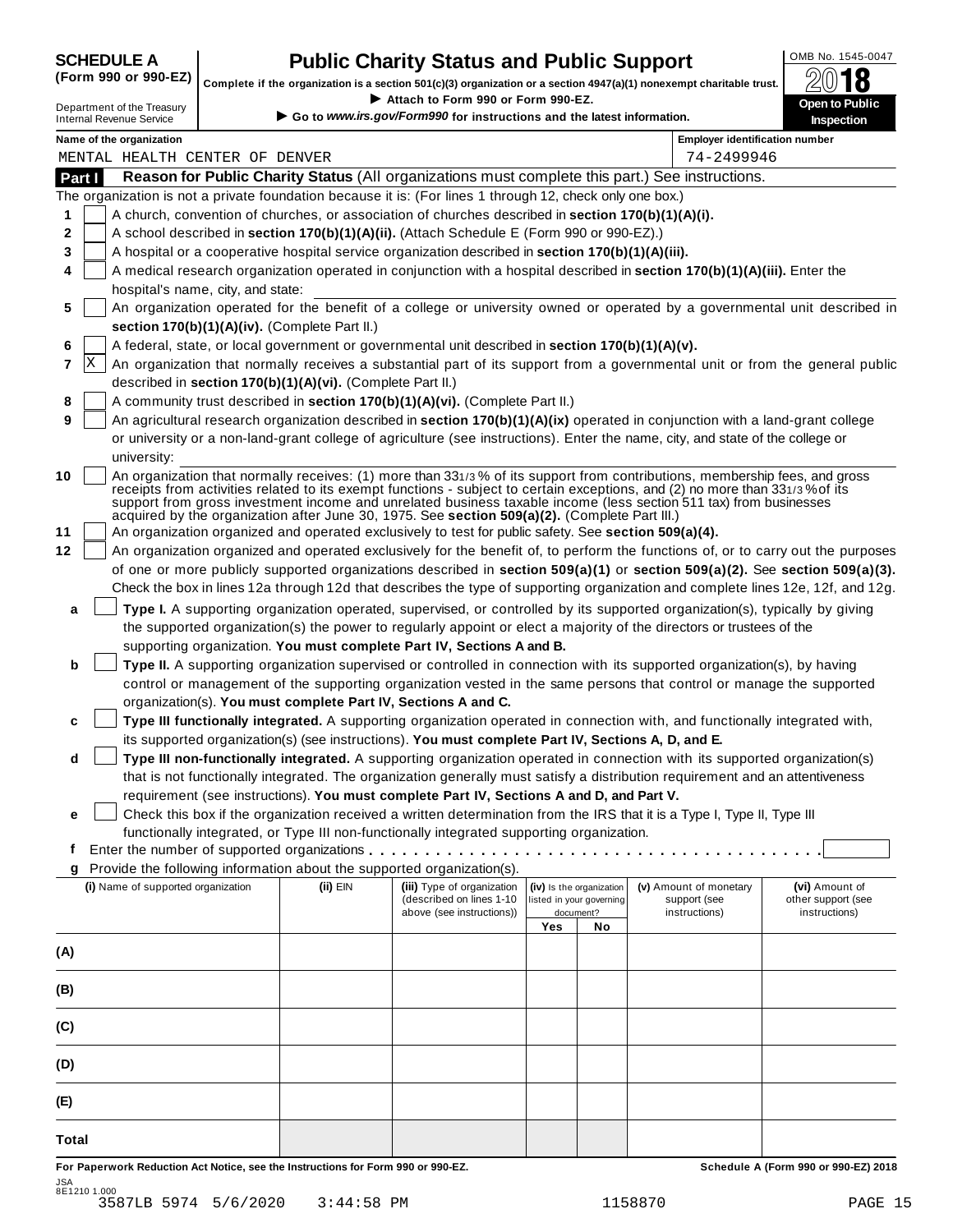#### Schedule A (Form 990 or 990-EZ) 2018 Page 2

**Support Schedule for Organizations Described in Sections 170(b)(1)(A)(iv) and 170(b)(1)(A)(vi)** (Complete only if you checked the box on line 5, 7, or 8 of Part I or if the organization failed to qualify under Part III. If the organization fails to qualify under the tests listed below, please complete Part III.) **Part II**

|                            | <b>Section A. Public Support</b>                                                                                                                                                                                                                                 |            |            |            |            |            |                |
|----------------------------|------------------------------------------------------------------------------------------------------------------------------------------------------------------------------------------------------------------------------------------------------------------|------------|------------|------------|------------|------------|----------------|
|                            | Calendar year (or fiscal year beginning in)                                                                                                                                                                                                                      | (a) $2014$ | (b) 2015   | (c) 2016   | $(d)$ 2017 | (e) 2018   | (f) Total      |
| 1.                         | Gifts,<br>grants,<br>contributions,<br>and<br>membership fees received. (Do not<br>include any "unusual grants.")                                                                                                                                                | 7,096,220. | 3,792,545. | 2,976,779. | 3,898,937. | 8,248,107. | 26,012,588.    |
| $\mathbf{2}$               | Tax<br>levied<br>revenues<br>for<br>the<br>organization's benefit and either paid<br>to or expended on its behalf                                                                                                                                                |            |            |            |            |            | 0.             |
| 3                          | The value of services or facilities<br>furnished by a governmental unit to the<br>organization without charge                                                                                                                                                    |            |            |            |            |            | 0.             |
| 4                          | Total. Add lines 1 through 3.                                                                                                                                                                                                                                    | 7,096,220. | 3,792,545. | 2,976,779. | 3,898,937. | 8,248,107. | 26,012,588.    |
| 5                          | The portion of total contributions by<br>(other<br>each<br>person<br>than<br>a<br>governmental<br>unit<br>publicly<br>or<br>supported organization) included on<br>line 1 that exceeds 2% of the amount                                                          |            |            |            |            |            |                |
|                            | shown on line 11, column (f).<br>Public support. Subtract line 5 from line 4                                                                                                                                                                                     |            |            |            |            |            | 3,376,048.     |
| 6                          | <b>Section B. Total Support</b>                                                                                                                                                                                                                                  |            |            |            |            |            | 22,636,540.    |
|                            | Calendar year (or fiscal year beginning in) ▶                                                                                                                                                                                                                    | (a) 2014   | (b) 2015   | (c) 2016   | $(d)$ 2017 | (e) 2018   | (f) Total      |
| 7                          | Amounts from line 4                                                                                                                                                                                                                                              | 7,096,220. | 3,792,545. | 2,976,779  | 3,898,937. | 8,248,107  | 26,012,588.    |
| 8                          | Gross income from interest, dividends,<br>payments received on securities loans,<br>rents, royalties, and income from<br>similar sources experiences                                                                                                             | 106,575.   | 224,809.   | 327,612.   | 332,830.   | 1,069,984. | 2,061,810.     |
| 9                          | Net income from unrelated business<br>activities, whether or not the business<br>is regularly carried on the contract of the set of the set of the set of the set of the set of the set of the                                                                   |            |            |            |            |            | 0.             |
| 10                         | Other income. Do not include gain or<br>loss from the sale of capital assets<br>(Explain in Part VI.)                                                                                                                                                            |            |            |            |            |            | 0.             |
|                            |                                                                                                                                                                                                                                                                  |            |            |            |            |            | 28,074,398.    |
|                            | Total support. Add lines 7 through 10                                                                                                                                                                                                                            |            |            |            |            | 12         | 451, 322, 183. |
|                            |                                                                                                                                                                                                                                                                  |            |            |            |            |            |                |
|                            | First five years. If the Form 990 is for the organization's first, second, third, fourth, or fifth tax year as a section 501(c)(3)<br>organization, check this box and stop here <i>etable of the state of the state for state for state in the state of the</i> |            |            |            |            |            |                |
|                            | <b>Section C. Computation of Public Support Percentage</b>                                                                                                                                                                                                       |            |            |            |            |            |                |
|                            | Public support percentage for 2018 (line 6, column (f) divided by line 11, column (f) $\ldots \ldots \ldots$                                                                                                                                                     |            |            |            |            |            | 80.63%         |
|                            |                                                                                                                                                                                                                                                                  |            |            |            |            | 15         | 87.88%         |
|                            | 16a 331/3% support test - 2018. If the organization did not check the box on line 13, and line 14 is 331/3% or more, check this                                                                                                                                  |            |            |            |            |            |                |
|                            |                                                                                                                                                                                                                                                                  |            |            |            |            |            | X              |
|                            | b 331/3% support test - 2017. If the organization did not check a box on line 13 or 16a, and line 15 is 331/3% or more, check                                                                                                                                    |            |            |            |            |            |                |
|                            |                                                                                                                                                                                                                                                                  |            |            |            |            |            |                |
|                            | 17a 10%-facts-and-circumstances test - 2018. If the organization did not check a box on line 13, 16a, or 16b, and line 14 is                                                                                                                                     |            |            |            |            |            |                |
|                            | 10% or more, and if the organization meets the "facts-and-circumstances" test, check this box and stop here. Explain in                                                                                                                                          |            |            |            |            |            |                |
|                            | Part VI how the organization meets the "facts-and-circumstances" test. The organization qualifies as a publicly supported                                                                                                                                        |            |            |            |            |            |                |
|                            |                                                                                                                                                                                                                                                                  |            |            |            |            |            |                |
|                            | b 10%-facts-and-circumstances test - 2017. If the organization did not check a box on line 13, 16a, 16b, or 17a, and line                                                                                                                                        |            |            |            |            |            |                |
|                            | 15 is 10% or more, and if the organization meets the "facts-and-circumstances" test, check this box and stop here.                                                                                                                                               |            |            |            |            |            |                |
| 11<br>12<br>13<br>14<br>15 | Explain in Part VI how the organization meets the "facts-and-circumstances" test. The organization qualifies as a publicly                                                                                                                                       |            |            |            |            |            |                |
|                            |                                                                                                                                                                                                                                                                  |            |            |            |            |            |                |
| 18                         | Private foundation. If the organization did not check a box on line 13, 16a, 16b, 17a, or 17b, check this box and see                                                                                                                                            |            |            |            |            |            |                |

**Schedule A (Form 990 or 990-EZ) 2018**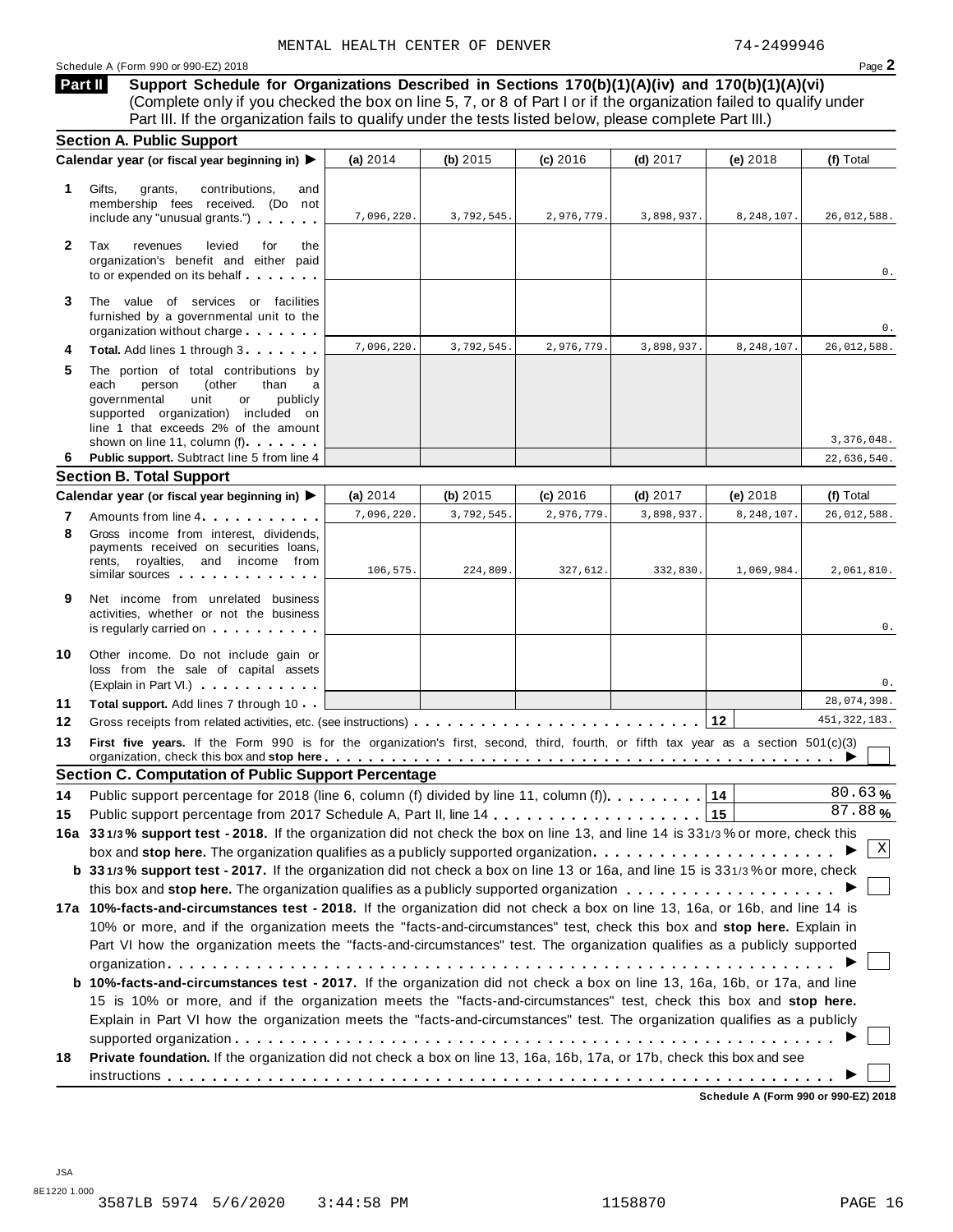#### Schedule A (Form 990 or 990-EZ) 2018 Page 3

#### **Support Schedule for Organizations Described in Section 509(a)(2) Part III**

(Complete only if you checked the box on line 10 of Part I or if the organization failed to qualify under Part II. If the organization fails to qualify under the tests listed below, please complete Part II.)

|    | Calendar year (or fiscal year beginning in) $\blacktriangleright$                                                                                                                                                                                                            | (a) 2014   | (b) $2015$ | (c) 2016   | $(d)$ 2017 | (e) 2018   | (f) Total |
|----|------------------------------------------------------------------------------------------------------------------------------------------------------------------------------------------------------------------------------------------------------------------------------|------------|------------|------------|------------|------------|-----------|
|    | 1 Gifts, grants, contributions, and membership fees                                                                                                                                                                                                                          |            |            |            |            |            |           |
|    | received. (Do not include any "unusual grants.")                                                                                                                                                                                                                             |            |            |            |            |            |           |
| 2  | Gross receipts from admissions, merchandise                                                                                                                                                                                                                                  |            |            |            |            |            |           |
|    | sold or services performed, or facilities                                                                                                                                                                                                                                    |            |            |            |            |            |           |
|    | furnished in any activity that is related to the                                                                                                                                                                                                                             |            |            |            |            |            |           |
|    | organization's tax-exempt purpose                                                                                                                                                                                                                                            |            |            |            |            |            |           |
| 3  | Gross receipts from activities that are not an                                                                                                                                                                                                                               |            |            |            |            |            |           |
|    | unrelated trade or business under section 513 -                                                                                                                                                                                                                              |            |            |            |            |            |           |
| 4  | Tax<br>revenues<br>levied<br>for<br>the                                                                                                                                                                                                                                      |            |            |            |            |            |           |
|    | organization's benefit and either paid to                                                                                                                                                                                                                                    |            |            |            |            |            |           |
|    | or expended on its behalf <b>contained</b> by the set of the set of the set of the set of the set of the set of the set of the set of the set of the set of the set of the set of the set of the set of the set of the set of the s                                          |            |            |            |            |            |           |
| 5  | The value of services or facilities                                                                                                                                                                                                                                          |            |            |            |            |            |           |
|    | furnished by a governmental unit to the                                                                                                                                                                                                                                      |            |            |            |            |            |           |
|    | organization without charge                                                                                                                                                                                                                                                  |            |            |            |            |            |           |
| 6  | <b>Total.</b> Add lines 1 through 5                                                                                                                                                                                                                                          |            |            |            |            |            |           |
|    | 7a Amounts included on lines 1, 2, and 3                                                                                                                                                                                                                                     |            |            |            |            |            |           |
|    | received from disqualified persons                                                                                                                                                                                                                                           |            |            |            |            |            |           |
|    | Amounts included on lines 2 and 3<br>received from other than disqualified                                                                                                                                                                                                   |            |            |            |            |            |           |
|    | persons that exceed the greater of \$5,000                                                                                                                                                                                                                                   |            |            |            |            |            |           |
|    | or 1% of the amount on line 13 for the year                                                                                                                                                                                                                                  |            |            |            |            |            |           |
|    | c Add lines $7a$ and $7b$                                                                                                                                                                                                                                                    |            |            |            |            |            |           |
| 8  | <b>Public support.</b> (Subtract line 7c from                                                                                                                                                                                                                                |            |            |            |            |            |           |
|    | $line 6.)$ $\ldots$ $\ldots$ $\ldots$ $\ldots$ $\ldots$                                                                                                                                                                                                                      |            |            |            |            |            |           |
|    | <b>Section B. Total Support</b>                                                                                                                                                                                                                                              |            |            |            |            |            |           |
|    | Calendar year (or fiscal year beginning in) ▶                                                                                                                                                                                                                                | (a) $2014$ | (b) 2015   | $(c)$ 2016 | (d) $2017$ | $(e)$ 2018 | (f) Total |
| 9  | Amounts from line 6.                                                                                                                                                                                                                                                         |            |            |            |            |            |           |
|    | 10a Gross income from interest, dividends,                                                                                                                                                                                                                                   |            |            |            |            |            |           |
|    | payments received on securities loans,<br>rents, royalties, and income from similar                                                                                                                                                                                          |            |            |            |            |            |           |
|    | $sources$                                                                                                                                                                                                                                                                    |            |            |            |            |            |           |
|    | <b>b</b> Unrelated business taxable income (less                                                                                                                                                                                                                             |            |            |            |            |            |           |
|    | section 511 taxes) from businesses                                                                                                                                                                                                                                           |            |            |            |            |            |           |
|    | acquired after June 30, 1975                                                                                                                                                                                                                                                 |            |            |            |            |            |           |
|    | c Add lines 10a and 10b                                                                                                                                                                                                                                                      |            |            |            |            |            |           |
| 11 | Net income from unrelated business                                                                                                                                                                                                                                           |            |            |            |            |            |           |
|    | activities not included in line 10b,                                                                                                                                                                                                                                         |            |            |            |            |            |           |
|    | whether or not the business is regularly                                                                                                                                                                                                                                     |            |            |            |            |            |           |
| 12 | carried on entering the entering term in the care in the case of the case of the case of the case of the case o<br>Other income. Do not include gain or                                                                                                                      |            |            |            |            |            |           |
|    | loss from the sale of capital assets                                                                                                                                                                                                                                         |            |            |            |            |            |           |
|    | (Explain in Part VI.) <b>All Accords</b>                                                                                                                                                                                                                                     |            |            |            |            |            |           |
| 13 | Total support. (Add lines 9, 10c, 11,                                                                                                                                                                                                                                        |            |            |            |            |            |           |
|    | and $12.$ ) $\cdots$ $\cdots$ $\cdots$ $\cdots$ $\cdots$                                                                                                                                                                                                                     |            |            |            |            |            |           |
| 14 | First five years. If the Form 990 is for the organization's first, second, third, fourth, or fifth tax year as a section 501(c)(3)                                                                                                                                           |            |            |            |            |            |           |
|    |                                                                                                                                                                                                                                                                              |            |            |            |            |            |           |
|    | <b>Section C. Computation of Public Support Percentage</b>                                                                                                                                                                                                                   |            |            |            |            |            |           |
| 15 | Public support percentage for 2018 (line 8, column (f), divided by line 13, column (f) [1] [1] $\ldots$ [1] $\ldots$ [1] $\ldots$ [1] $\ldots$ [1] $\ldots$ [1] $\ldots$ [1] $\ldots$ [1] $\ldots$ [1] $\ldots$ [1] $\ldots$ [1] $\ldots$ [1] $\ldots$ [1] $\ldots$ [        |            |            |            |            | 15         | %         |
| 16 | Public support percentage from 2017 Schedule A, Part III, line 15                                                                                                                                                                                                            |            |            |            |            | 16         | %         |
|    | Section D. Computation of Investment Income Percentage                                                                                                                                                                                                                       |            |            |            |            |            |           |
| 17 | Investment income percentage for 2018 (line 10c, column (f), divided by line 13, column (f)), $\ldots$ , , , , , , ,                                                                                                                                                         |            |            |            |            | 17         | %         |
| 18 |                                                                                                                                                                                                                                                                              |            |            |            |            | 18         | %         |
|    | 19a 331/3% support tests - 2018. If the organization did not check the box on line 14, and line 15 is more than 331/3%, and line                                                                                                                                             |            |            |            |            |            |           |
|    | 17 is not more than 331/3%, check this box and stop here. The organization qualifies as a publicly supported organization                                                                                                                                                    |            |            |            |            |            |           |
|    |                                                                                                                                                                                                                                                                              |            |            |            |            |            |           |
|    |                                                                                                                                                                                                                                                                              |            |            |            |            |            |           |
|    | <b>b</b> 331/3% support tests - 2017. If the organization did not check a box on line 14 or line 19a, and line 16 is more than 331/3%, and<br>line 18 is not more than 331/3%, check this box and stop here. The organization qualifies as a publicly supported organization |            |            |            |            |            |           |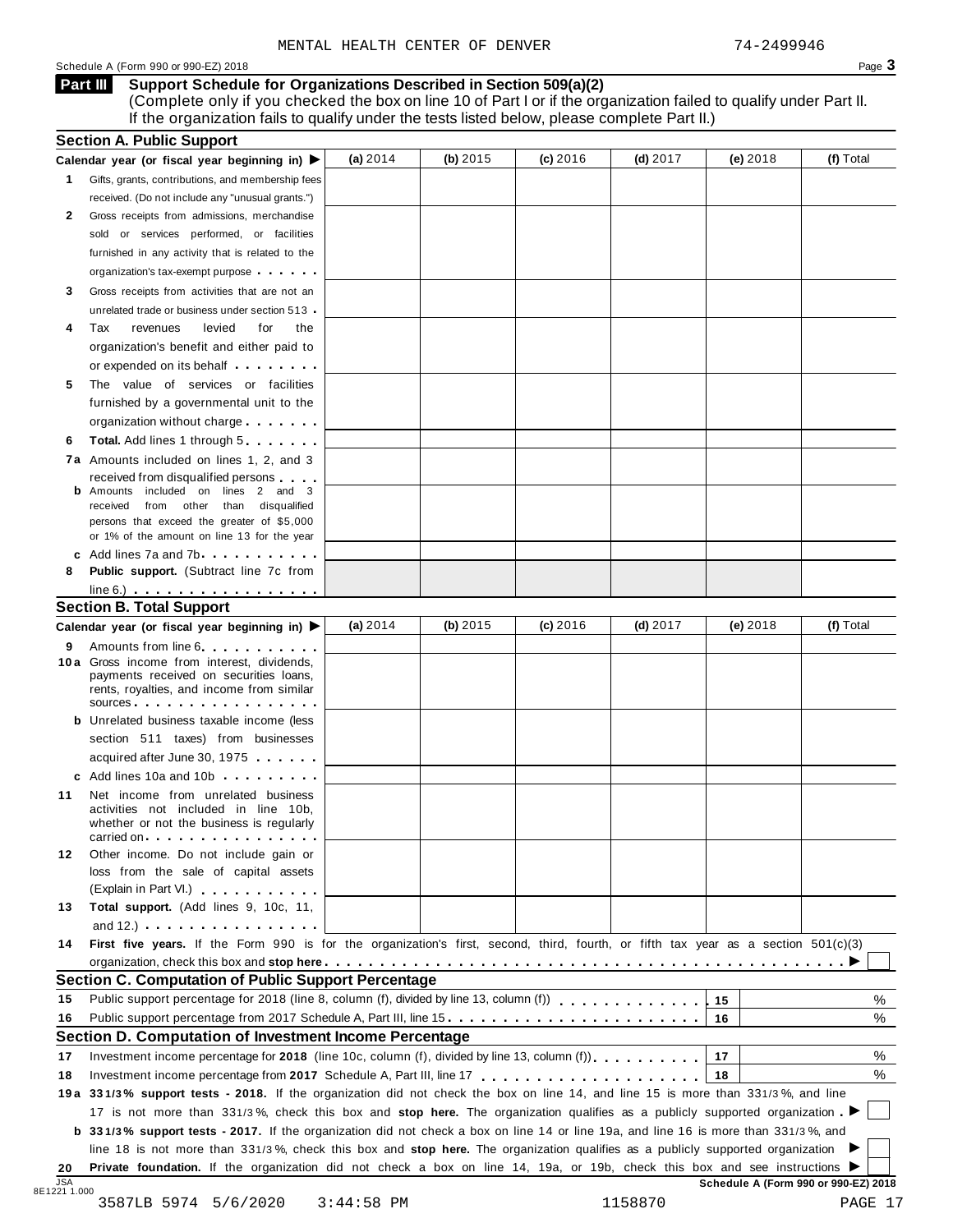**Yes No**

**2**

**3a**

**3b**

**3c**

**4a**

**4b**

**4c**

**5a**

**5b 5c**

**6**

**7**

**8**

**9a**

**9b**

**9c**

**10a**

#### **Part IV Supporting Organizations**

(Complete only if you checked a box in line 12 on Part I. If you checked 12a of Part I, complete Sections A and B. If you checked 12b of Part I, complete Sections A and C. If you checked 12c of Part I, complete Sections A, D, and E. If you checked 12d of Part I, complete Sections A and D, and complete Part V.)

#### **Section A. All Supporting Organizations**

- **1** Are all of the organization's supported organizations listed by name in the organization's governing documents? *If "No," describe in Part VI how the supported organizations are designated. If designated by class or purpose, describe the designation. If historic and continuing relationship, explain.* **1**
- **2** Did the organization have any supported organization that does not have an IRS determination of status under section 509(a)(1) or (2)? *If"Yes," explain in Part VI how the organization determined that the supported organization was described in section 509(a)(1) or (2).*
- **3 a** Did the organization have a supported organization described in section 501(c)(4), (5), or (6)? *If "Yes," answer (b) and (c) below.*
- **b** Did the organization confirm that each supported organization qualified under section 501(c)(4), (5), or (6) and | satisfied the public support tests under section 509(a)(2)? *If "Yes," describe in Part VI when and how the organization made the determination.*
- **c** Did the organization ensure that all support to such organizations was used exclusively for section 170(c)(2)(B) purposes? *If"Yes," explain in Part VI what controls the organization put in place to ensure such use.*
- **4 a** Was any supported organization not organized in the United States ("foreign supported organization")? *If "Yes," and if you checked 12a or 12b in Part I, answer (b) and (c) below.*
- **b** Did the organization have ultimate control and discretion in deciding whether to make grants to the foreign | supported organization? *If "Yes," describe in Part VI how the organization had such control and discretion despite being controlled or supervised by or in connection with its supported organizations.*
- **c** Did the organization support any foreign supported organization that does not have an IRS determination | under sections 501(c)(3) and 509(a)(1) or (2)? *If "Yes," explain in Part VI what controls the organization used to ensure that all support to the foreign supported organization was used exclusively for section 170(c)(2)(B) purposes.*
- **5 a** Did the organization add, substitute, or remove any supported organizations during the tax year? *If "Yes,"* answer (b) and (c) below (if applicable). Also, provide detail in Part VI, including (i) the names and EIN *numbers of the supported organizations added, substituted, or removed; (ii) the reasons for each such action;* (iii) the authority under the organization's organizing document authorizing such action; and (iv) how the action *was accomplished (such as by amendment to the organizing document).*
- **b Type I or Type II only.** Was any added or substituted supported organization part of a class already designated in the organization's organizing document?
- **c Substitutions only.** Was the substitution the result of an event beyond the organization's control?
- **6** Did the organization provide support (whether in the form of grants or the provision of services or facilities) to anyone other than (i) its supported organizations, (ii) individuals that are part of the charitable class benefited by one or more of its supported organizations, or (iii) other supporting organizations that also support or benefit one or more of the filing organization's supported organizations? *If"Yes," provide detail in Part VI.*
- **7** Did the organization provide a grant, loan, compensation, or other similar payment to a substantial contributor (as defined in section 4958(c)(3)(C)), a family member of a substantial contributor, or a 35% controlled entity with regard to a substantial contributor? *If"Yes," complete Part I of Schedule L (Form 990 or 990-EZ).*
- **8** Did the organization make a loan to a disqualified person (as defined in section 4958) not described in line 7? *If "Yes," complete Part I of Schedule L (Form 990 or 990-EZ).*
- **9a** Was the organization controlled directly or indirectly at any time during the tax year by one or more | disqualified persons as defined in section 4946 (other than foundation managers and organizations described in section 509(a)(1) or (2))? *If"Yes," provide detail in Part VI.*
- **b** Did one or more disqualified persons (as defined in line 9a) hold a controlling interest in any entity in which | the supporting organization had an interest? *If"Yes," provide detail in Part VI.*
- **c** Did a disqualified person (as defined in line 9a) have an ownership interest in, or derive any personal benefit from, assets in which the supporting organization also had an interest? *If"Yes," provide detail in Part VI.*
- **10a** Was the organization subject to the excess business holdings rules of section 4943 because of section | 4943(f) (regarding certain Type II supporting organizations, and all Type III non-functionally integrated supporting organizations)? *If"Yes," answer 10b below.*
	- **b** Did the organization have any excess business holdings in the tax year? *(Use Schedule C, Form 4720, to determine whether the organization had excess business holdings.)*

**10b Schedule A (Form 990 or 990-EZ) 2018**

JSA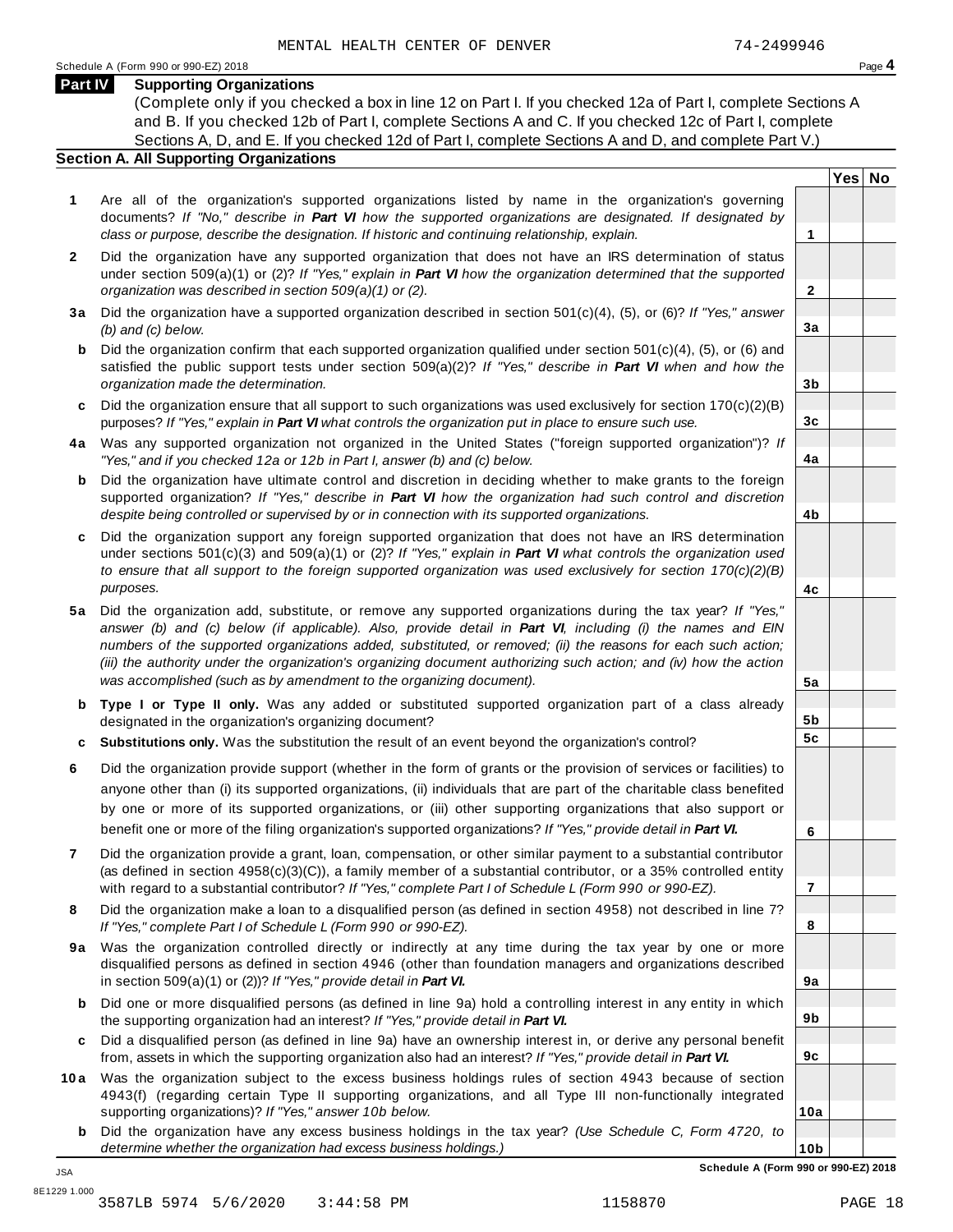|         | 74-2499946<br>MENTAL HEALTH CENTER OF DENVER                                                                                                                                                                                         |                 |        |        |
|---------|--------------------------------------------------------------------------------------------------------------------------------------------------------------------------------------------------------------------------------------|-----------------|--------|--------|
|         | Schedule A (Form 990 or 990-EZ) 2018                                                                                                                                                                                                 |                 |        | Page 5 |
| Part IV | <b>Supporting Organizations (continued)</b>                                                                                                                                                                                          |                 |        |        |
|         |                                                                                                                                                                                                                                      |                 | Yes No |        |
| 11      | Has the organization accepted a gift or contribution from any of the following persons?                                                                                                                                              |                 |        |        |
|         | a A person who directly or indirectly controls, either alone or together with persons described in (b) and (c)                                                                                                                       |                 |        |        |
|         | below, the governing body of a supported organization?                                                                                                                                                                               | 11a             |        |        |
|         | <b>b</b> A family member of a person described in (a) above?                                                                                                                                                                         | 11 <sub>b</sub> |        |        |
|         | c A 35% controlled entity of a person described in (a) or (b) above? If "Yes" to a, b, or c, provide detail in Part VI.<br><b>Section B. Type I Supporting Organizations</b>                                                         | 11c             |        |        |
|         |                                                                                                                                                                                                                                      |                 | Yes No |        |
|         |                                                                                                                                                                                                                                      |                 |        |        |
| 1       | Did the directors, trustees, or membership of one or more supported organizations have the power to                                                                                                                                  |                 |        |        |
|         | regularly appoint or elect at least a majority of the organization's directors or trustees at all times during the                                                                                                                   |                 |        |        |
|         | tax year? If "No," describe in Part VI how the supported organization(s) effectively operated, supervised, or                                                                                                                        |                 |        |        |
|         | controlled the organization's activities. If the organization had more than one supported organization,<br>describe how the powers to appoint and/or remove directors or trustees were allocated among the supported                 |                 |        |        |
|         | organizations and what conditions or restrictions, if any, applied to such powers during the tax year.                                                                                                                               | 1               |        |        |
|         |                                                                                                                                                                                                                                      |                 |        |        |
| 2       | Did the organization operate for the benefit of any supported organization other than the supported                                                                                                                                  |                 |        |        |
|         | organization(s) that operated, supervised, or controlled the supporting organization? If "Yes," explain in Part<br>VI how providing such benefit carried out the purposes of the supported organization(s) that operated,            |                 |        |        |
|         | supervised, or controlled the supporting organization.                                                                                                                                                                               | 2               |        |        |
|         | <b>Section C. Type II Supporting Organizations</b>                                                                                                                                                                                   |                 |        |        |
|         |                                                                                                                                                                                                                                      |                 | Yes No |        |
|         |                                                                                                                                                                                                                                      |                 |        |        |
| 1       | Were a majority of the organization's directors or trustees during the tax year also a majority of the directors<br>or trustees of each of the organization's supported organization(s)? If "No," describe in Part VI how control    |                 |        |        |
|         | or management of the supporting organization was vested in the same persons that controlled or managed                                                                                                                               |                 |        |        |
|         | the supported organization(s).                                                                                                                                                                                                       | 1               |        |        |
|         | Section D. All Type III Supporting Organizations                                                                                                                                                                                     |                 |        |        |
|         |                                                                                                                                                                                                                                      |                 | Yes No |        |
| 1       | Did the organization provide to each of its supported organizations, by the last day of the fifth month of the                                                                                                                       |                 |        |        |
|         | organization's tax year, (i) a written notice describing the type and amount of support provided during the prior                                                                                                                    |                 |        |        |
|         | tax year, (ii) a copy of the Form 990 that was most recently filed as of the date of notification, and (iii) copies of<br>the organization's governing documents in effect on the date of notification, to the extent not previously |                 |        |        |
|         | provided?                                                                                                                                                                                                                            | 1               |        |        |
| 2       | Were any of the organization's officers, directors, or trustees either (i) appointed or elected by the supported                                                                                                                     |                 |        |        |
|         | organization(s) or (ii) serving on the governing body of a supported organization? If "No," explain in Part VI how                                                                                                                   |                 |        |        |
|         | the organization maintained a close and continuous working relationship with the supported organization(s).                                                                                                                          | 2               |        |        |
| 3       | By reason of the relationship described in (2), did the organization's supported organizations have a                                                                                                                                |                 |        |        |
|         | significant voice in the organization's investment policies and in directing the use of the organization's                                                                                                                           |                 |        |        |
|         | income or assets at all times during the tax year? If "Yes," describe in Part VI the role the organization's                                                                                                                         |                 |        |        |
|         | supported organizations played in this regard.                                                                                                                                                                                       | 3               |        |        |
|         | Section E. Type III Functionally Integrated Supporting Organizations                                                                                                                                                                 |                 |        |        |
| 1       | Check the box next to the method that the organization used to satisfy the Integral Part Test during the year (see instructions).                                                                                                    |                 |        |        |
| a       | The organization satisfied the Activities Test. Complete line 2 below.                                                                                                                                                               |                 |        |        |
| b       | The organization is the parent of each of its supported organizations. Complete line 3 below.                                                                                                                                        |                 |        |        |
| c       | The organization supported a governmental entity. Describe in Part VI how you supported a government entity (see instructions).                                                                                                      |                 |        |        |
|         |                                                                                                                                                                                                                                      |                 | Yes No |        |
| 2       | Activities Test. Answer (a) and (b) below.                                                                                                                                                                                           |                 |        |        |
| а       | Did substantially all of the organization's activities during the tax year directly further the exempt purposes of<br>the supported organization(s) to which the organization was responsive? If "Yes," then in Part VI identify     |                 |        |        |
|         | those supported organizations and explain how these activities directly furthered their exempt purposes,                                                                                                                             |                 |        |        |
|         | how the organization was responsive to those supported organizations, and how the organization determined                                                                                                                            |                 |        |        |
|         | that these activities constituted substantially all of its activities.                                                                                                                                                               | 2a              |        |        |
|         | Did the activities described in (a) constitute activities that, but for the organization's involvement, one or more                                                                                                                  |                 |        |        |
| b       | of the organization's supported organization(s) would have been engaged in? If "Yes," explain in Part VI the                                                                                                                         |                 |        |        |
|         | reasons for the organization's position that its supported organization(s) would have engaged in these                                                                                                                               |                 |        |        |
|         | activities but for the organization's involvement.                                                                                                                                                                                   | 2b              |        |        |
| 3       | Parent of Supported Organizations. Answer (a) and (b) below.                                                                                                                                                                         |                 |        |        |
| a       | Did the organization have the power to regularly appoint or elect a majority of the officers, directors, or                                                                                                                          |                 |        |        |
|         | trustees of each of the supported organizations? Provide details in Part VI.                                                                                                                                                         | 3a              |        |        |
|         | h Did the organization evergies a substantial degree of direction over the policies programs and activities of each                                                                                                                  |                 |        |        |

**b** Did the organization exercise a substantial degree of direction over the policies, programs, and activities of each of its supported organizations? *If"Yes," describe in Part VI the role played by the organization in this regard.*

**3b Schedule A (Form 990 or 990-EZ) 2018**

JSA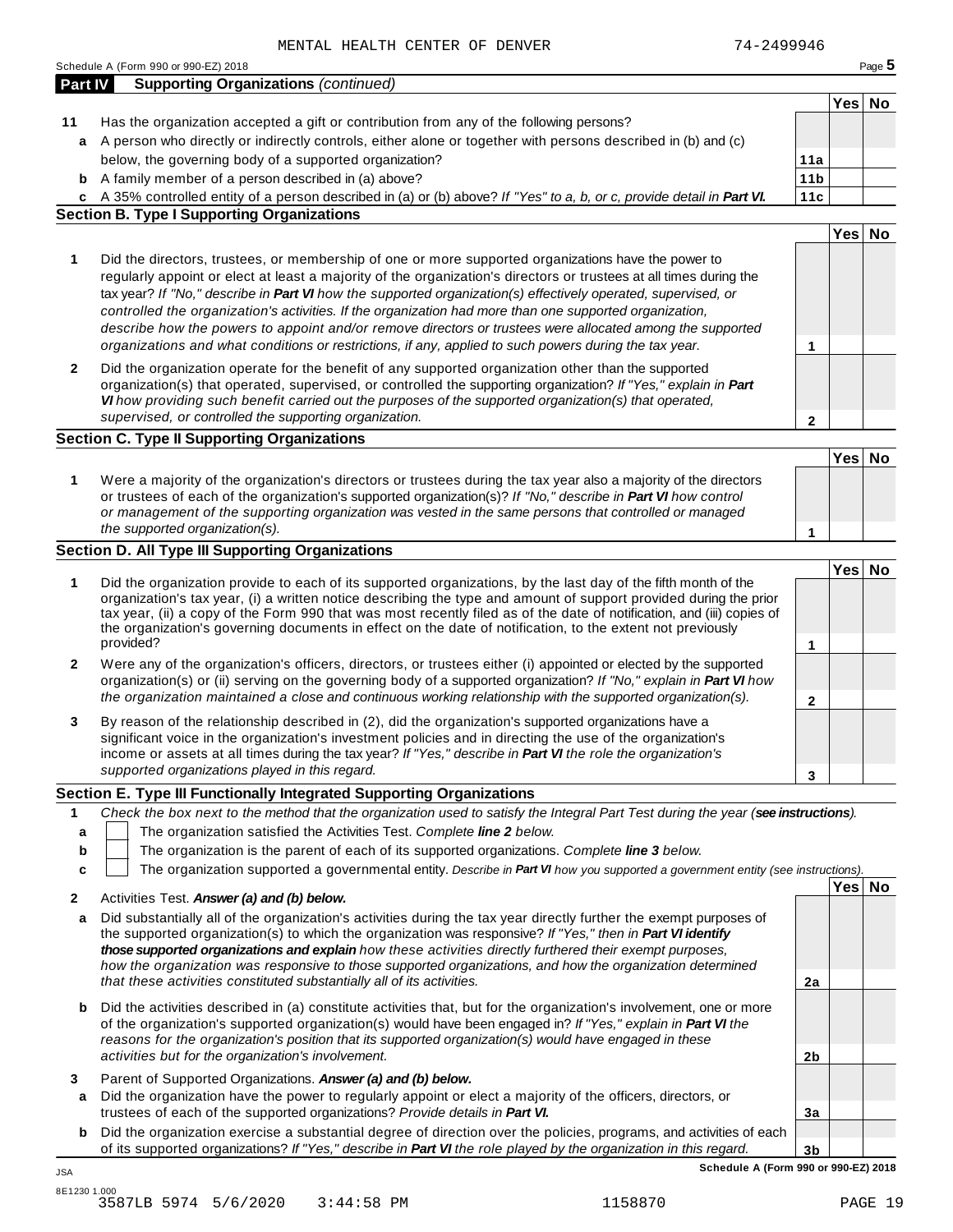| Schedule A (Form 990 or 990-EZ) 2018                                                                                                  |                |                | Page 6                         |
|---------------------------------------------------------------------------------------------------------------------------------------|----------------|----------------|--------------------------------|
| Type III Non-Functionally Integrated 509(a)(3) Supporting Organizations<br>Part V                                                     |                |                |                                |
| 1<br>Check here if the organization satisfied the Integral Part Test as a qualifying trust on Nov. 20, 1970 (explain in Part VI). See |                |                |                                |
| instructions. All other Type III non-functionally integrated supporting organizations must complete Sections A through E.             |                |                |                                |
| <b>Section A - Adjusted Net Income</b>                                                                                                |                | (A) Prior Year | (B) Current Year               |
|                                                                                                                                       |                |                | (optional)                     |
| 1 Net short-term capital gain                                                                                                         | $\mathbf{1}$   |                |                                |
| 2 Recoveries of prior-year distributions                                                                                              | $\mathbf{2}$   |                |                                |
| 3 Other gross income (see instructions)                                                                                               | 3              |                |                                |
| 4 Add lines 1 through 3.                                                                                                              | 4              |                |                                |
| 5 Depreciation and depletion                                                                                                          | 5              |                |                                |
| 6 Portion of operating expenses paid or incurred for production or                                                                    |                |                |                                |
| collection of gross income or for management, conservation, or                                                                        |                |                |                                |
| maintenance of property held for production of income (see instructions)                                                              | 6              |                |                                |
| 7 Other expenses (see instructions)                                                                                                   | $\overline{7}$ |                |                                |
| 8 Adjusted Net Income (subtract lines 5, 6, and 7 from line 4)                                                                        | 8              |                |                                |
| <b>Section B - Minimum Asset Amount</b>                                                                                               |                | (A) Prior Year | (B) Current Year<br>(optional) |
| 1 Aggregate fair market value of all non-exempt-use assets (see                                                                       |                |                |                                |
| instructions for short tax year or assets held for part of year):                                                                     |                |                |                                |
| a Average monthly value of securities                                                                                                 | 1a             |                |                                |
| <b>b</b> Average monthly cash balances                                                                                                | 1 <sub>b</sub> |                |                                |
| c Fair market value of other non-exempt-use assets                                                                                    | 1 <sub>c</sub> |                |                                |
| d Total (add lines 1a, 1b, and 1c)                                                                                                    | 1 <sub>d</sub> |                |                                |
| e Discount claimed for blockage or other                                                                                              |                |                |                                |
| factors (explain in detail in Part VI):                                                                                               |                |                |                                |
| 2 Acquisition indebtedness applicable to non-exempt-use assets                                                                        | $\mathbf{2}$   |                |                                |
| 3 Subtract line 2 from line 1d.                                                                                                       | 3              |                |                                |
| 4 Cash deemed held for exempt use. Enter 1-1/2% of line 3 (for greater amount,<br>see instructions).                                  | 4              |                |                                |
| 5 Net value of non-exempt-use assets (subtract line 4 from line 3)                                                                    | 5              |                |                                |
| 6 Multiply line 5 by .035.                                                                                                            | 6              |                |                                |
| 7 Recoveries of prior-year distributions                                                                                              | $\overline{7}$ |                |                                |
| 8 Minimum Asset Amount (add line 7 to line 6)                                                                                         | 8              |                |                                |
| <b>Section C - Distributable Amount</b>                                                                                               |                |                | <b>Current Year</b>            |
| 1 Adjusted net income for prior year (from Section A, line 8, Column A)                                                               | $\mathbf{1}$   |                |                                |
| 2 Enter 85% of line 1.                                                                                                                | $\mathbf 2$    |                |                                |
| 3 Minimum asset amount for prior year (from Section B, line 8, Column A)                                                              | 3              |                |                                |
| 4 Enter greater of line 2 or line 3.                                                                                                  | 4              |                |                                |
| 5 Income tax imposed in prior year                                                                                                    | 5              |                |                                |
| 6 Distributable Amount. Subtract line 5 from line 4, unless subject to                                                                |                |                |                                |
| emergency temporary reduction (see instructions).                                                                                     | 6              |                |                                |

**7** | Check here if the current year is the organization's first as a non-functionally integrated Type III supporting organization (see instructions).

**Schedule A (Form 990 or 990-EZ) 2018**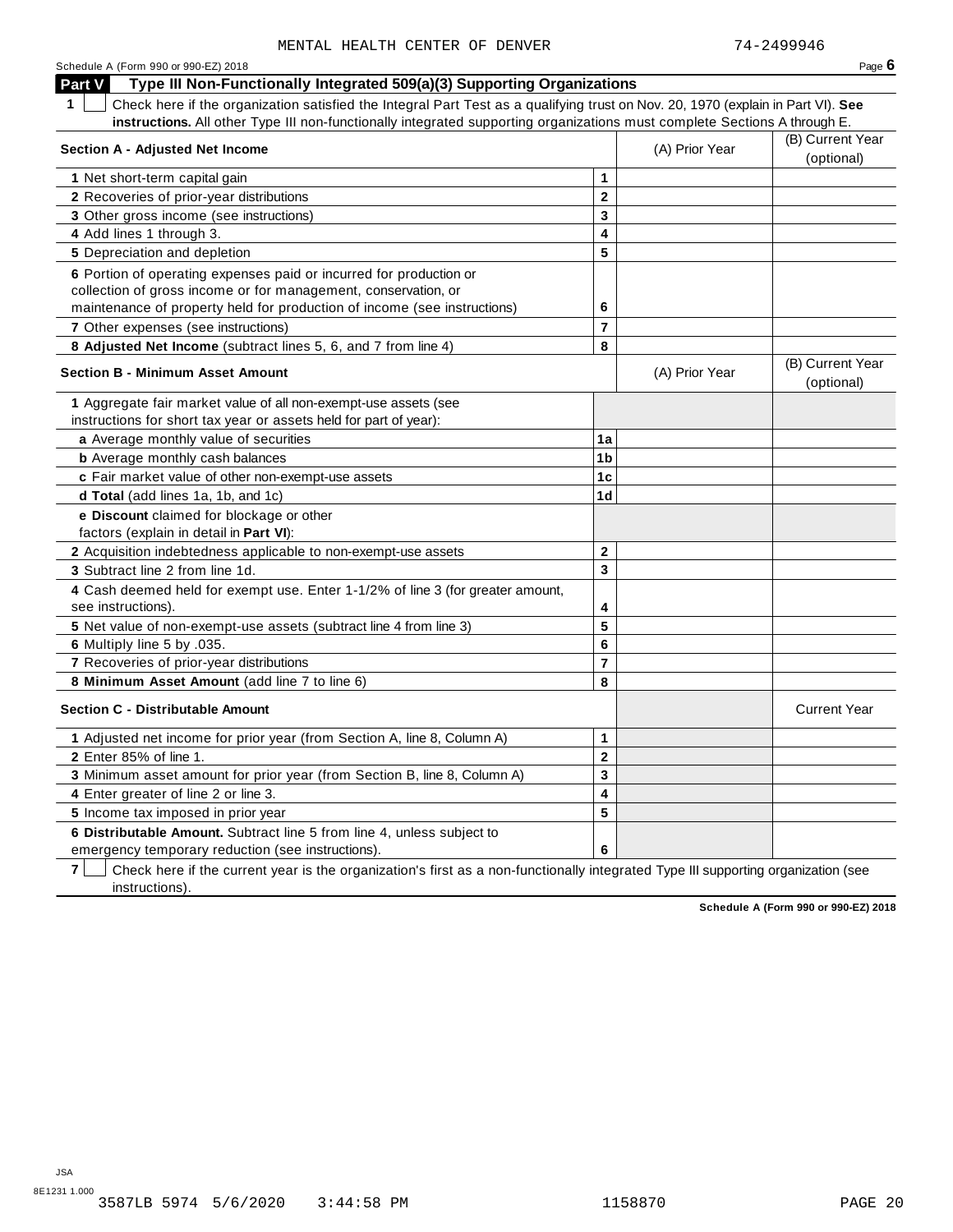|                | Schedule A (Form 990 or 990-EZ) 2018                                                                                                     |                                    |                                               | Page 7                                           |
|----------------|------------------------------------------------------------------------------------------------------------------------------------------|------------------------------------|-----------------------------------------------|--------------------------------------------------|
| Part V         | Type III Non-Functionally Integrated 509(a)(3) Supporting Organizations (continued)<br><b>Section D - Distributions</b>                  |                                    |                                               |                                                  |
|                |                                                                                                                                          |                                    |                                               | <b>Current Year</b>                              |
| 1              | Amounts paid to supported organizations to accomplish exempt purposes                                                                    |                                    |                                               |                                                  |
| $\mathbf{2}$   | Amounts paid to perform activity that directly furthers exempt purposes of supported<br>organizations, in excess of income from activity |                                    |                                               |                                                  |
|                |                                                                                                                                          |                                    |                                               |                                                  |
| 3              | Administrative expenses paid to accomplish exempt purposes of supported organizations                                                    |                                    |                                               |                                                  |
| 4              | Amounts paid to acquire exempt-use assets<br>Qualified set-aside amounts (prior IRS approval required)                                   |                                    |                                               |                                                  |
| 5<br>6         | Other distributions (describe in Part VI). See instructions.                                                                             |                                    |                                               |                                                  |
| 7              | Total annual distributions. Add lines 1 through 6.                                                                                       |                                    |                                               |                                                  |
| 8              | Distributions to attentive supported organizations to which the organization is responsive                                               |                                    |                                               |                                                  |
|                | (provide details in Part VI). See instructions.                                                                                          |                                    |                                               |                                                  |
| 9              | Distributable amount for 2018 from Section C, line 6                                                                                     |                                    |                                               |                                                  |
| 10             | Line 8 amount divided by line 9 amount                                                                                                   |                                    |                                               |                                                  |
|                |                                                                                                                                          |                                    |                                               |                                                  |
|                | <b>Section E - Distribution Allocations (see instructions)</b>                                                                           | (i)<br><b>Excess Distributions</b> | (ii)<br><b>Underdistributions</b><br>Pre-2018 | (iii)<br><b>Distributable</b><br>Amount for 2018 |
| 1              | Distributable amount for 2018 from Section C, line 6                                                                                     |                                    |                                               |                                                  |
| $\mathbf{2}$   | Underdistributions, if any, for years prior to 2018                                                                                      |                                    |                                               |                                                  |
|                | (reasonable cause required - explain in Part VI). See                                                                                    |                                    |                                               |                                                  |
|                | instructions.                                                                                                                            |                                    |                                               |                                                  |
| 3              | Excess distributions carryover, if any, to 2018                                                                                          |                                    |                                               |                                                  |
| а              | From 2013 $\frac{1}{2}$                                                                                                                  |                                    |                                               |                                                  |
| b              | From 2014 $\frac{2014}{20}$                                                                                                              |                                    |                                               |                                                  |
| c              | From 2015 $\frac{1}{2}$                                                                                                                  |                                    |                                               |                                                  |
| d              | From 2016 $\frac{2016}{200}$                                                                                                             |                                    |                                               |                                                  |
| е              | From 2017 <b>Figure 1.1 (19)</b>                                                                                                         |                                    |                                               |                                                  |
| f              | Total of lines 3a through e                                                                                                              |                                    |                                               |                                                  |
| g              | Applied to underdistributions of prior years                                                                                             |                                    |                                               |                                                  |
| h              | Applied to 2018 distributable amount                                                                                                     |                                    |                                               |                                                  |
| j.             | Carryover from 2013 not applied (see instructions)<br>Remainder. Subtract lines 3g, 3h, and 3i from 3f.                                  |                                    |                                               |                                                  |
| 4              | Distributions for 2018 from                                                                                                              |                                    |                                               |                                                  |
|                | Section D, line 7:<br>\$                                                                                                                 |                                    |                                               |                                                  |
| a              | Applied to underdistributions of prior years                                                                                             |                                    |                                               |                                                  |
| b              | Applied to 2018 distributable amount                                                                                                     |                                    |                                               |                                                  |
| c              | Remainder. Subtract lines 4a and 4b from 4.                                                                                              |                                    |                                               |                                                  |
| 5              | Remaining underdistributions for years prior to 2018, if                                                                                 |                                    |                                               |                                                  |
|                | any. Subtract lines 3g and 4a from line 2. For result                                                                                    |                                    |                                               |                                                  |
|                | greater than zero, explain in Part VI. See instructions.                                                                                 |                                    |                                               |                                                  |
| 6              | Remaining underdistributions for 2018. Subtract lines 3h                                                                                 |                                    |                                               |                                                  |
|                | and 4b from line 1. For result greater than zero, explain in                                                                             |                                    |                                               |                                                  |
|                | Part VI. See instructions.                                                                                                               |                                    |                                               |                                                  |
| $\overline{7}$ | Excess distributions carryover to 2019. Add lines 3j                                                                                     |                                    |                                               |                                                  |
|                | and 4c.                                                                                                                                  |                                    |                                               |                                                  |
| 8              | Breakdown of line 7:                                                                                                                     |                                    |                                               |                                                  |
| а              | Excess from 2014                                                                                                                         |                                    |                                               |                                                  |
| b              | Excess from 2015                                                                                                                         |                                    |                                               |                                                  |
| c              | Excess from 2016                                                                                                                         |                                    |                                               |                                                  |
| d              | Excess from 2017                                                                                                                         |                                    |                                               |                                                  |
| е              | Excess from 2018                                                                                                                         |                                    |                                               |                                                  |
|                |                                                                                                                                          |                                    |                                               |                                                  |

**Schedule A (Form 990 or 990-EZ) 2018**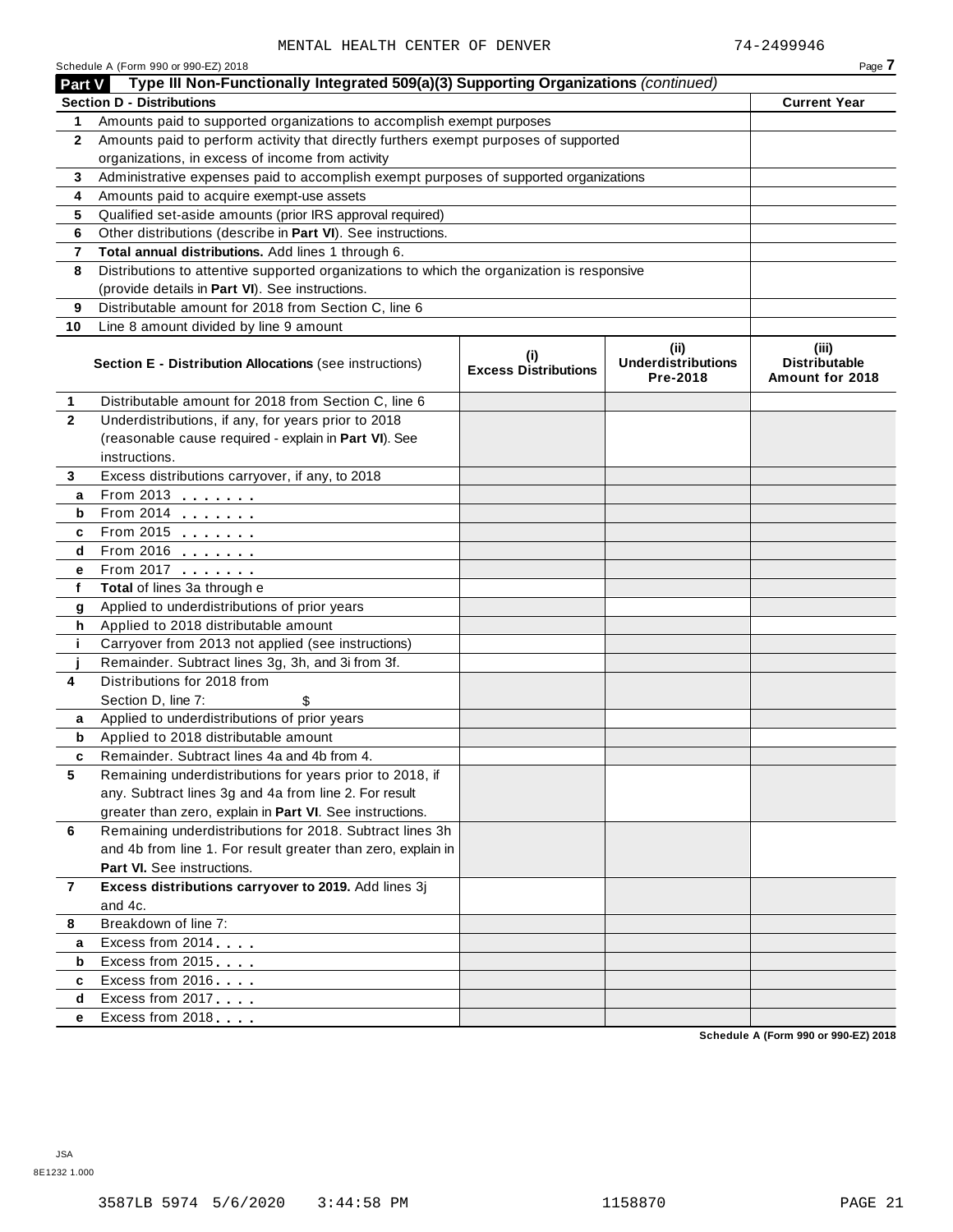Schedule <sup>A</sup> (Form <sup>990</sup> or 990-EZ) <sup>2018</sup> Page **8**

**Supplemental Information.** Provide the explanations required by Part II, line 10; Part II, line 17a or 17b; Part **Part VI** III, line 12; Part IV, Section A, lines 1, 2, 3b, 3c, 4b, 4c, 5a, 6, 9a, 9b, 9c, 11a, 11b, and 11c; Part IV, Section B, lines 1 and 2; Part IV, Section C, line 1; Part IV, Section D, lines 2 and 3; Part IV, Section E, lines 1c, 2a, 2b, 3a and 3b; Part V, line 1; Part V, Section B, line 1e; Part V, Section D, lines 5, 6, and 8; and Part V, Section E, lines 2, 5, and 6. Also complete this part for any additional information. (See instructions.)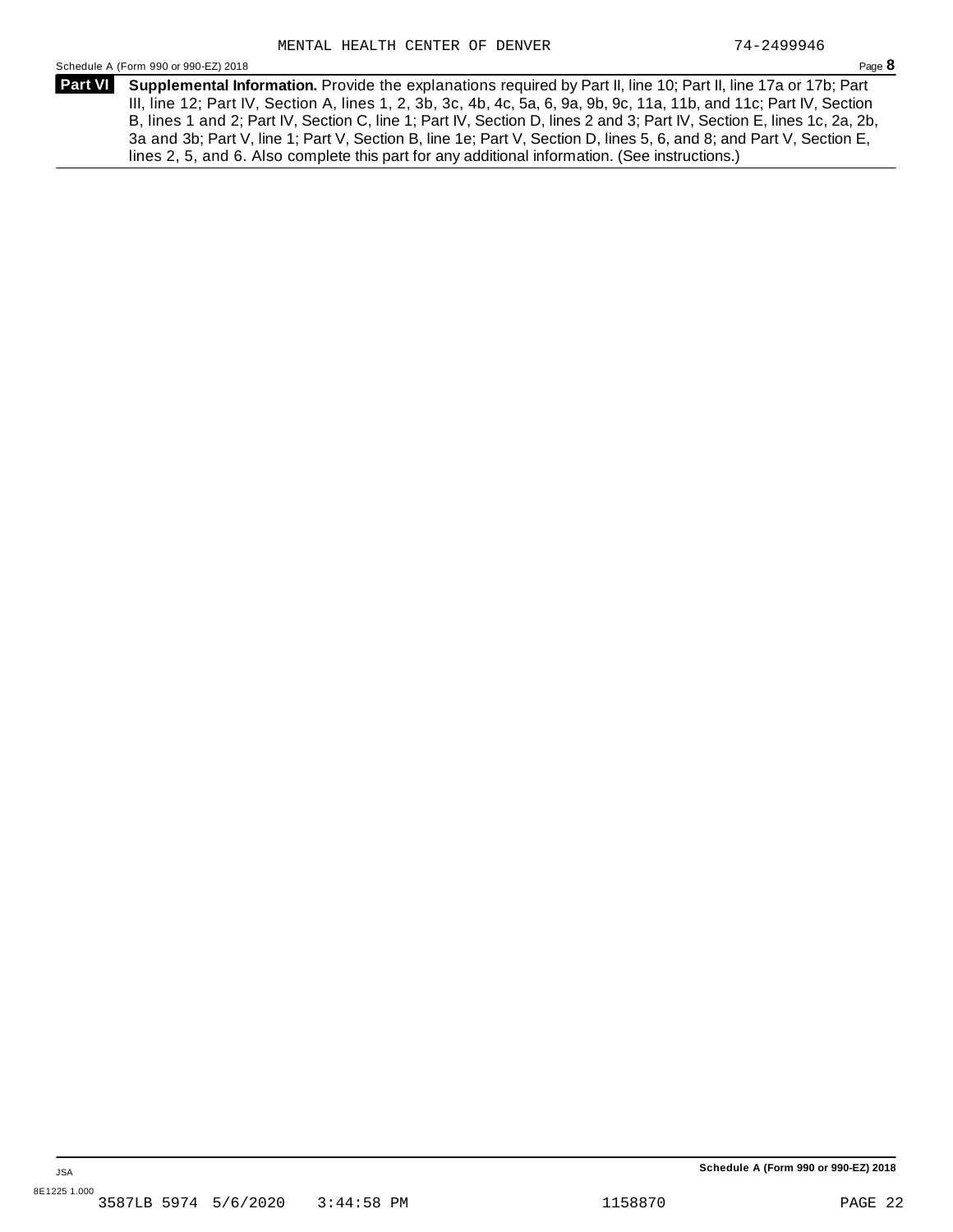**(Form 990, 990-EZ, or 990-PF)** Department of the Treasury<br>Internal Revenue Service

### **Schedule B chedule of Contributors**

(Point issue, sub-Ez,<br>Department of the Treasury internal Revenue Service<br>Department of the Treasury internal Revenue Service internal Revenue Service internal Revenue Service internal<br>Name of the organization internal Re

**2018** 

MENTAL HEALTH CENTER OF DENVER

74-2499946

|  | Organization type (check one): |
|--|--------------------------------|
|--|--------------------------------|

| Filers of:         | Section:                                                                    |
|--------------------|-----------------------------------------------------------------------------|
| Form 990 or 990-EZ | $X$ 501(c)(3<br>) (enter number) organization                               |
|                    | $4947(a)(1)$ nonexempt charitable trust not treated as a private foundation |
|                    | 527 political organization                                                  |
| Form 990-PF        | 501(c)(3) exempt private foundation                                         |
|                    | 4947(a)(1) nonexempt charitable trust treated as a private foundation       |
|                    | 501(c)(3) taxable private foundation                                        |

Check if your organization is covered by the **General Rule** or a **Special Rule.**

**Note:** Only a section 501(c)(7), (8), or (10) organization can check boxes for both the General Rule and a Special Rule. See instructions.

#### **General Rule**

For an organization filing Form 990, 990-EZ, or 990-PF that received, during the year, contributions totaling \$5,000 or more (in money or property) from any one contributor. Complete Parts I and II. See instructions for determining a contributor's total contributions.

#### **Special Rules**

 $\text{X}$  For an organization described in section 501(c)(3) filing Form 990 or 990-EZ that met the 33 1/3% support test of the regulations under sections 509(a)(1) and 170(b)(1)(A)(vi), that checked Schedule A (Form 990 or 990-EZ), Part II, line 13, 16a, or 16b, and that received from any one contributor, during the year, total contributions of the greater of **(1)** \$5,000; or **(2)** 2% of the amount on (i) Form 990, Part VIII, line 1h; or (ii) Form 990-EZ, line 1. Complete Parts I and II.

For an organization described in section 501(c)(7), (8), or (10) filing Form 990 or 990-EZ that received from any one contributor, during the year, total contributions of more than \$1,000 *exclusively* for religious, charitable, scientific, literary, or educational purposes, or for the prevention of cruelty to children or animals. Complete Parts I (entering "N/A" in column (b) instead of the contributor name and address), II, and III.

For an organization described in section 501(c)(7), (8), or (10) filing Form 990 or 990-EZ that received from any one contributor, during the year, contributions *exclusively* for religious, charitable, etc., purposes, but no such contributions totaled more than \$1,000. If this box is checked, enter here the total contributions that were received during the year for an *exclusively* religious, charitable, etc., purpose. Don't complete any of the parts unless the **General Rule** applies to this organization because it received *nonexclusively* religious, charitable, etc., contributions totaling \$5,000 or more during the year  $\ldots \ldots \ldots \ldots \ldots \ldots \ldots \ldots \ldots \vdots$ 

**Caution:** An organization that isn't covered by the General Rule and/or the Special Rules doesn't file Schedule B (Form 990, 990-EZ, or 990-PF), but it **must** answer "No" on Part IV, line 2, of its Form 990; or check the box on line H of its Form 990-EZ or on its Form 990-PF, Part I, line 2, to certify that it doesn't meet the filing requirements of Schedule B (Form 990, 990-EZ, or 990-PF).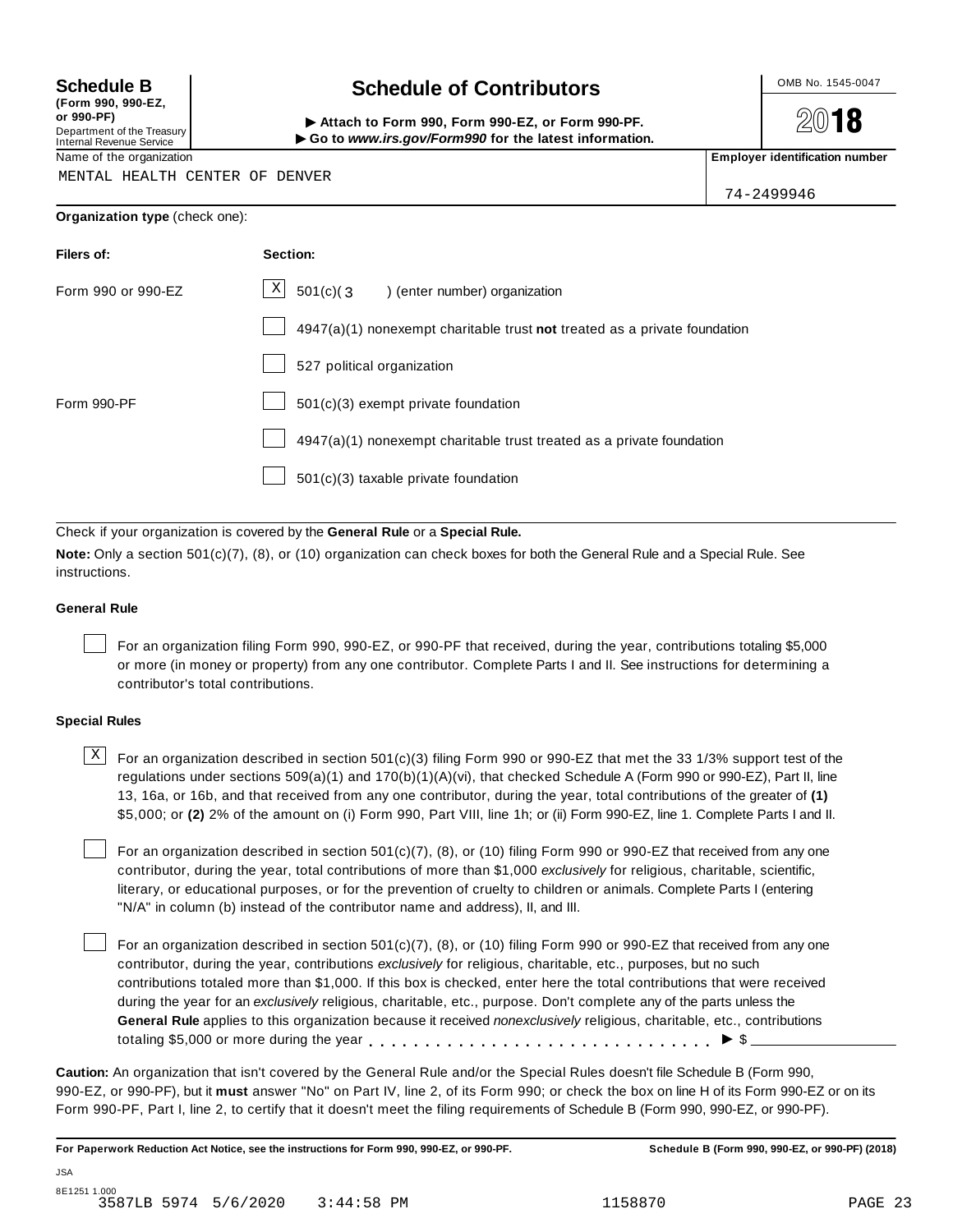| (a)<br>No. | (b)<br>Name, address, and ZIP + 4 | (c)<br><b>Total contributions</b> | (d)<br>Type of contribution                                                                     |
|------------|-----------------------------------|-----------------------------------|-------------------------------------------------------------------------------------------------|
| 1          |                                   | 1,821,290.<br>$\frac{1}{2}$       | $\mathbf X$<br>Person<br>Payroll<br>Noncash<br>(Complete Part II for<br>noncash contributions.) |
| (a)<br>No. | (b)<br>Name, address, and ZIP + 4 | (c)<br><b>Total contributions</b> | (d)<br>Type of contribution                                                                     |
| 2          |                                   | 461,456.<br>\$                    | $\mathbf X$<br>Person<br>Payroll<br>Noncash<br>(Complete Part II for<br>noncash contributions.) |
| (a)<br>No. | (b)<br>Name, address, and ZIP + 4 | (c)<br><b>Total contributions</b> | (d)<br>Type of contribution                                                                     |
| 3          |                                   | 1,060,945.<br>$\mathsf{\$}$       | $\mathbf X$<br>Person<br>Payroll<br>Noncash<br>(Complete Part II for<br>noncash contributions.) |
| (a)<br>No. | (b)<br>Name, address, and ZIP + 4 | (c)<br><b>Total contributions</b> | (d)<br>Type of contribution                                                                     |
| 4          |                                   | 584,892.<br>\$                    | $\mathbf X$<br>Person<br>Payroll<br>Noncash<br>(Complete Part II for<br>noncash contributions.) |
| (a)<br>No. | (b)<br>Name, address, and ZIP + 4 | (c)<br><b>Total contributions</b> | (d)<br>Type of contribution                                                                     |
| 5          |                                   | 1,243,180.<br>\$                  | Χ<br>Person<br>Payroll<br><b>Noncash</b><br>(Complete Part II for<br>noncash contributions.)    |
| (a)<br>No. | (b)<br>Name, address, and ZIP + 4 | (c)<br><b>Total contributions</b> | (d)<br>Type of contribution                                                                     |
| 6          |                                   | 2,346,508.<br>\$                  | $\mathbf X$<br>Person<br>Payroll<br>Noncash<br>(Complete Part II for<br>noncash contributions.) |

**Schedule B (Form 990, 990-EZ, or 990-PF) (2018)** JSA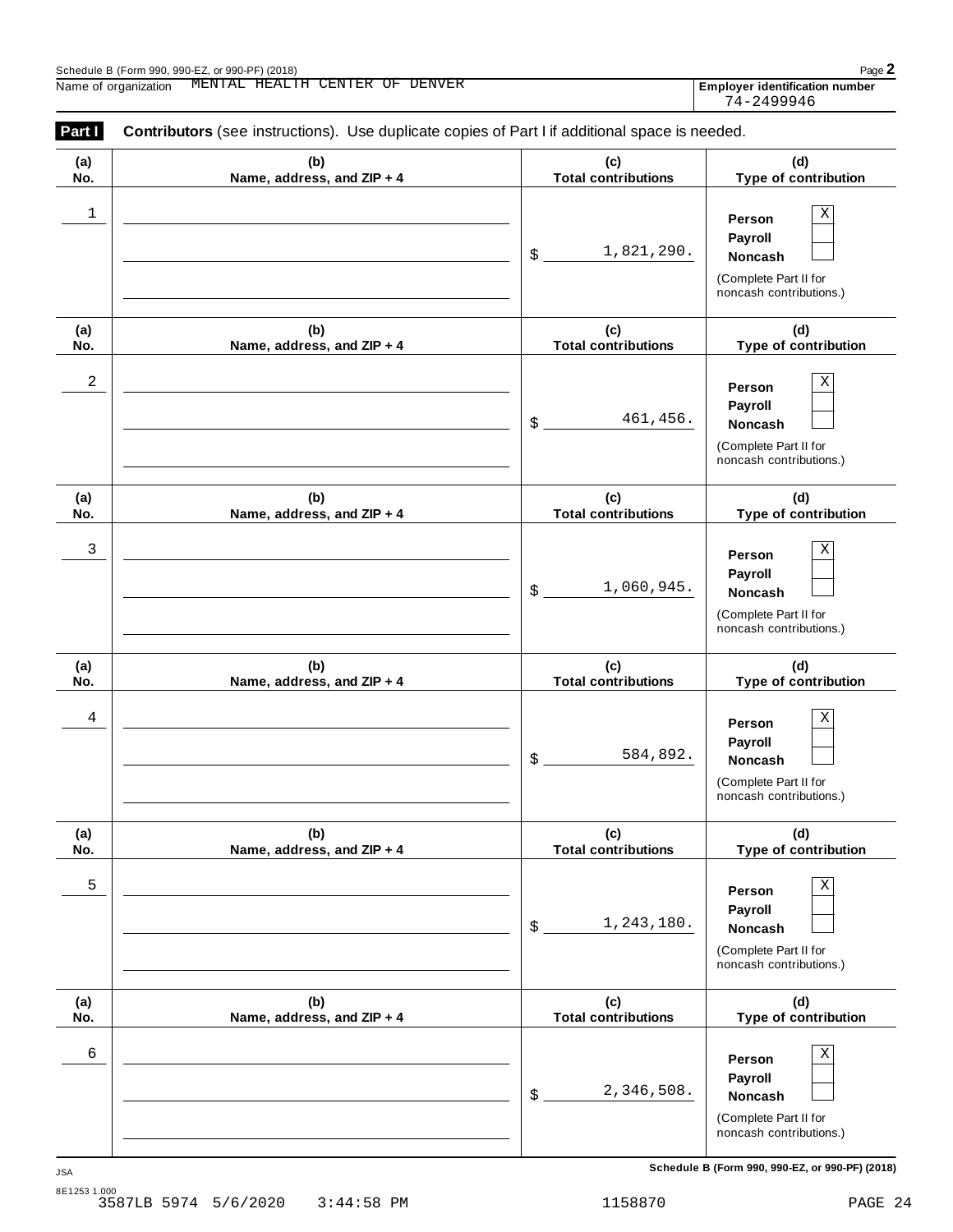| (a) | (b)                        | (c)                        | (d)                     |
|-----|----------------------------|----------------------------|-------------------------|
| No. | Name, address, and ZIP + 4 | <b>Total contributions</b> | Type of contribution    |
| 7   |                            |                            | Χ<br>Person             |
|     |                            |                            | Payroll                 |
|     |                            | 225,686.<br>\$             | Noncash                 |
|     |                            |                            | (Complete Part II for   |
|     |                            |                            | noncash contributions.) |
| (a) | (b)                        | (c)                        | (d)                     |
| No. | Name, address, and ZIP + 4 | <b>Total contributions</b> | Type of contribution    |
|     |                            |                            | Person                  |
|     |                            |                            | Payroll                 |
|     |                            | \$                         | Noncash                 |
|     |                            |                            | (Complete Part II for   |
|     |                            |                            | noncash contributions.) |
| (a) | (b)                        | (c)                        | (d)                     |
| No. | Name, address, and ZIP + 4 | <b>Total contributions</b> | Type of contribution    |
|     |                            |                            | Person                  |
|     |                            |                            | Payroll                 |
|     |                            | \$                         | Noncash                 |
|     |                            |                            | (Complete Part II for   |
|     |                            |                            | noncash contributions.) |
| (a) | (b)                        | (c)                        | (d)                     |
| No. | Name, address, and ZIP + 4 | <b>Total contributions</b> | Type of contribution    |
|     |                            |                            | Person                  |
|     |                            |                            | Payroll                 |
|     |                            | \$                         | <b>Noncash</b>          |
|     |                            |                            | (Complete Part II for   |
|     |                            |                            | noncash contributions.) |
| (a) | (b)                        | (c)                        | (d)                     |
| No. | Name, address, and ZIP + 4 | <b>Total contributions</b> | Type of contribution    |
|     |                            |                            | Person                  |
|     |                            |                            | Payroll                 |
|     |                            | \$                         | Noncash                 |
|     |                            |                            | (Complete Part II for   |
|     |                            |                            | noncash contributions.) |
| (a) | (b)                        | (c)                        | (d)                     |
| No. | Name, address, and ZIP + 4 | <b>Total contributions</b> | Type of contribution    |
|     |                            |                            | Person                  |
|     |                            |                            | Payroll                 |
|     |                            | \$                         | Noncash                 |
|     |                            |                            |                         |
|     |                            |                            | (Complete Part II for   |

**Schedule B (Form 990, 990-EZ, or 990-PF) (2018)** JSA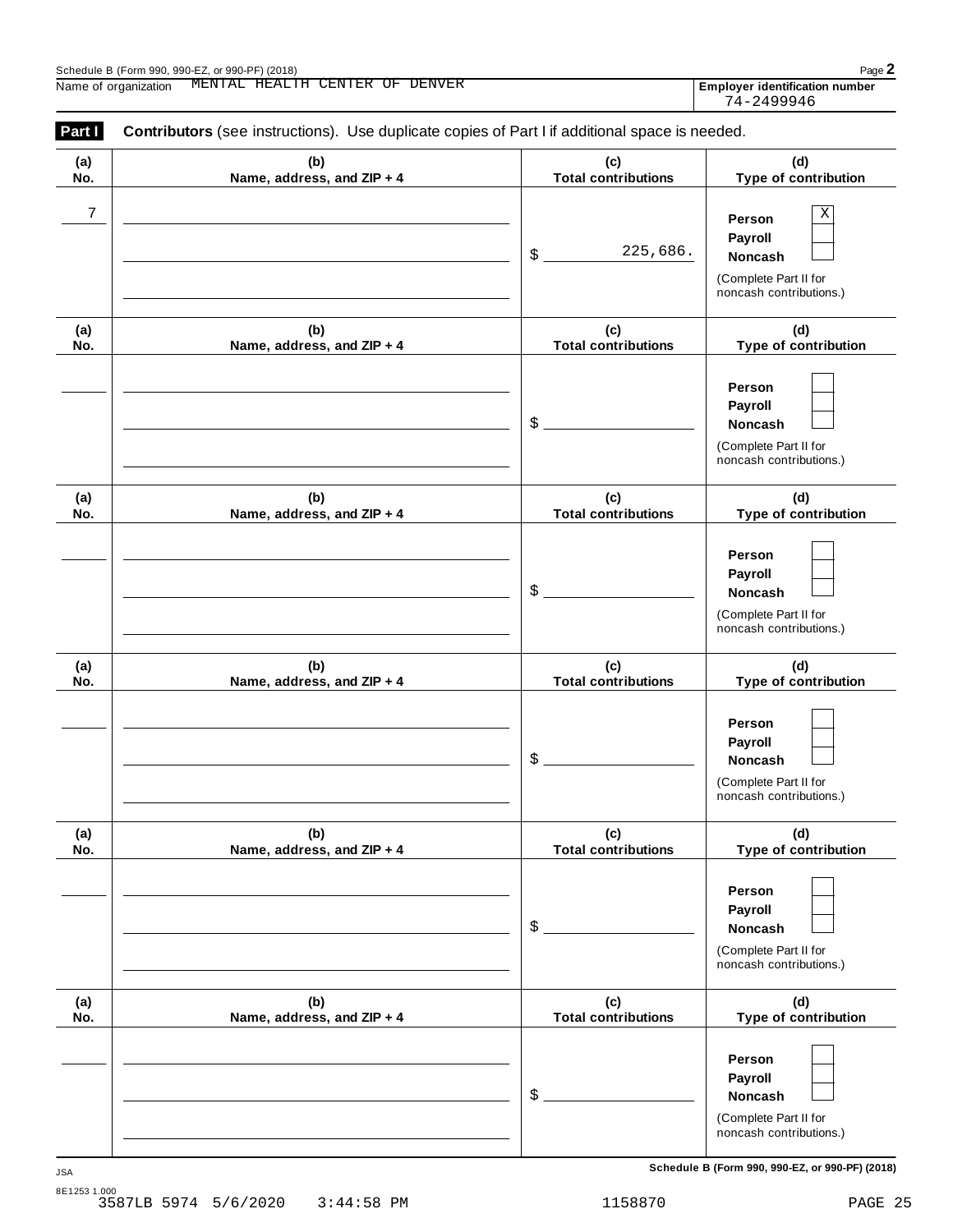Schedule B (Form 990, 990-EZ, or 990-PF) (2018)<br>Name of organization MENTAL HEALTH CENTER OF DENVER **Page 1 Page 3 Page 3** Name of organization MENTAL HEALTH CENTER OF DENVER **Employer identification number** 

74-2499946

| Part II                   | Noncash Property (see instructions). Use duplicate copies of Part II if additional space is needed. |                                                 |                      |
|---------------------------|-----------------------------------------------------------------------------------------------------|-------------------------------------------------|----------------------|
| (a) No.<br>from<br>Part I | (b)<br>Description of noncash property given                                                        | (c)<br>FMV (or estimate)<br>(See instructions.) | (d)<br>Date received |
|                           |                                                                                                     | $\frac{2}{2}$                                   |                      |
| (a) No.<br>from<br>Part I | (b)<br>Description of noncash property given                                                        | (c)<br>FMV (or estimate)<br>(See instructions.) | (d)<br>Date received |
|                           |                                                                                                     | $$$ .                                           |                      |
| (a) No.<br>from<br>Part I | (b)<br>Description of noncash property given                                                        | (c)<br>FMV (or estimate)<br>(See instructions.) | (d)<br>Date received |
|                           |                                                                                                     | $\mathcal{L}$                                   |                      |
| (a) No.<br>from<br>Part I | (b)<br>Description of noncash property given                                                        | (c)<br>FMV (or estimate)<br>(See instructions.) | (d)<br>Date received |
|                           |                                                                                                     | \$                                              |                      |
| (a) No.<br>from<br>Part I | (b)<br>Description of noncash property given                                                        | (c)<br>FMV (or estimate)<br>(See instructions.) | (d)<br>Date received |
|                           |                                                                                                     | \$                                              |                      |
| (a) No.<br>from<br>Part I | (b)<br>Description of noncash property given                                                        | (c)<br>FMV (or estimate)<br>(See instructions.) | (d)<br>Date received |
|                           |                                                                                                     | \$.                                             |                      |

**Schedule B (Form 990, 990-EZ, or 990-PF) (2018)** JSA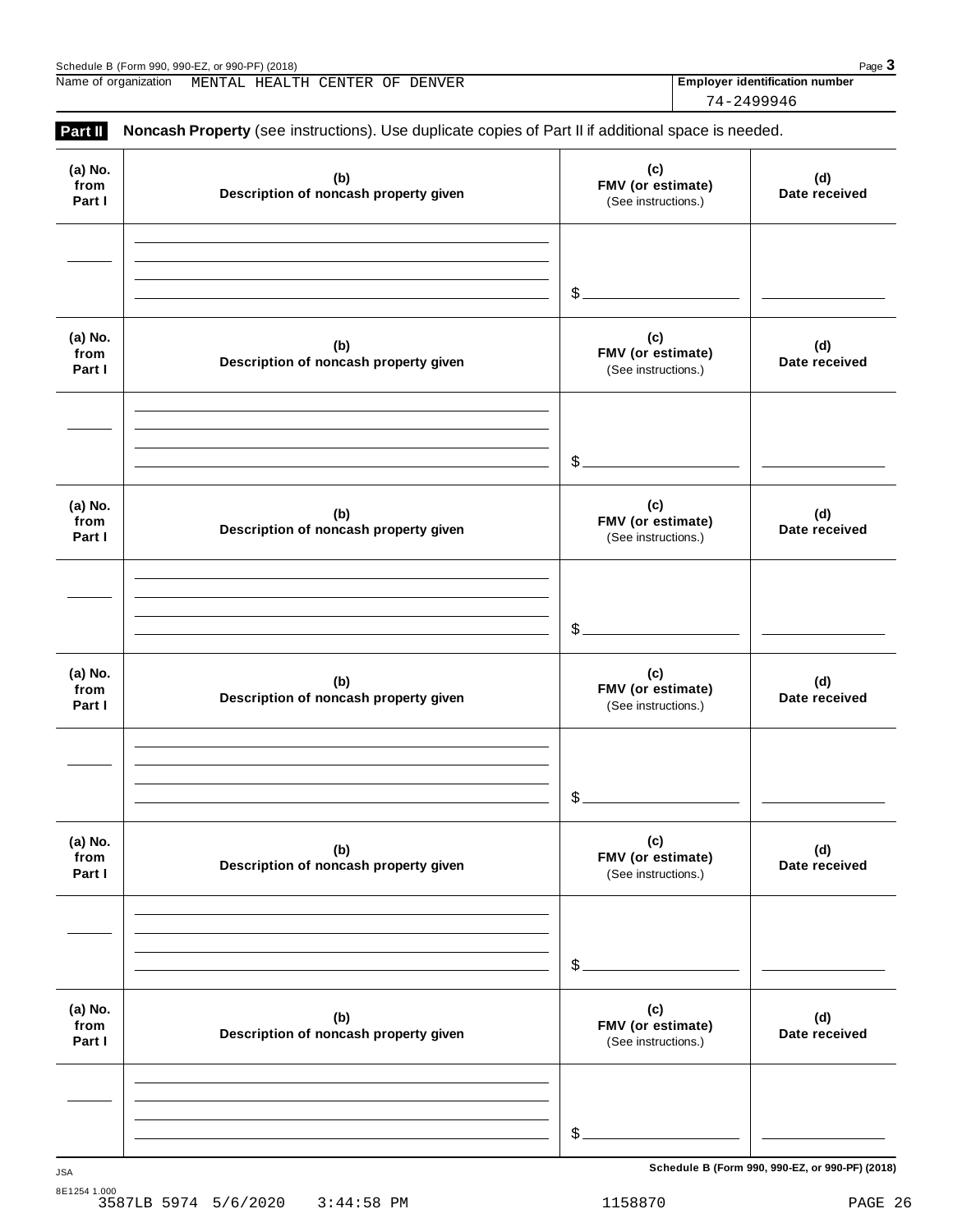|                             | Schedule B (Form 990, 990-EZ, or 990-PF) (2018)<br>Name of organization MENTAL HEALTH CENTER OF DENVER                                                                                      |                      |  | Page 4<br><b>Employer identification number</b><br>74-2499946                                                                                                                                                                                                                                                                                                             |
|-----------------------------|---------------------------------------------------------------------------------------------------------------------------------------------------------------------------------------------|----------------------|--|---------------------------------------------------------------------------------------------------------------------------------------------------------------------------------------------------------------------------------------------------------------------------------------------------------------------------------------------------------------------------|
|                             | contributions of \$1,000 or less for the year. (Enter this information once. See instructions.) $\blacktriangleright$ \$<br>Use duplicate copies of Part III if additional space is needed. |                      |  | Part III Exclusively religious, charitable, etc., contributions to organizations described in section 501(c)(7), (8), or<br>(10) that total more than \$1,000 for the year from any one contributor. Complete columns (a) through (e) and<br>the following line entry. For organizations completing Part III, enter the total of exclusively religious, charitable, etc., |
| $(a)$ No.<br>from<br>Part I | (b) Purpose of gift                                                                                                                                                                         | (c) Use of gift      |  | (d) Description of how gift is held                                                                                                                                                                                                                                                                                                                                       |
|                             |                                                                                                                                                                                             |                      |  |                                                                                                                                                                                                                                                                                                                                                                           |
|                             | Transferee's name, address, and ZIP + 4                                                                                                                                                     | (e) Transfer of gift |  | Relationship of transferor to transferee                                                                                                                                                                                                                                                                                                                                  |
|                             |                                                                                                                                                                                             |                      |  |                                                                                                                                                                                                                                                                                                                                                                           |
| (a) No.<br>from<br>Part I   | (b) Purpose of gift                                                                                                                                                                         | (c) Use of gift      |  | (d) Description of how gift is held                                                                                                                                                                                                                                                                                                                                       |
|                             |                                                                                                                                                                                             |                      |  |                                                                                                                                                                                                                                                                                                                                                                           |
|                             | Transferee's name, address, and ZIP + 4                                                                                                                                                     | (e) Transfer of gift |  | Relationship of transferor to transferee                                                                                                                                                                                                                                                                                                                                  |
| (a) No.<br>from             | (b) Purpose of gift                                                                                                                                                                         | (c) Use of gift      |  | (d) Description of how gift is held                                                                                                                                                                                                                                                                                                                                       |
| Part I                      |                                                                                                                                                                                             |                      |  |                                                                                                                                                                                                                                                                                                                                                                           |
|                             |                                                                                                                                                                                             | (e) Transfer of gift |  |                                                                                                                                                                                                                                                                                                                                                                           |
|                             | Transferee's name, address, and ZIP + 4                                                                                                                                                     |                      |  | Relationship of transferor to transferee                                                                                                                                                                                                                                                                                                                                  |
| $(a)$ No.<br>from<br>Part I | (b) Purpose of gift                                                                                                                                                                         | (c) Use of gift      |  | (d) Description of how gift is held                                                                                                                                                                                                                                                                                                                                       |
|                             |                                                                                                                                                                                             |                      |  |                                                                                                                                                                                                                                                                                                                                                                           |
|                             |                                                                                                                                                                                             |                      |  |                                                                                                                                                                                                                                                                                                                                                                           |
|                             | Transferee's name, address, and ZIP + 4                                                                                                                                                     |                      |  | Relationship of transferor to transferee                                                                                                                                                                                                                                                                                                                                  |
|                             |                                                                                                                                                                                             |                      |  |                                                                                                                                                                                                                                                                                                                                                                           |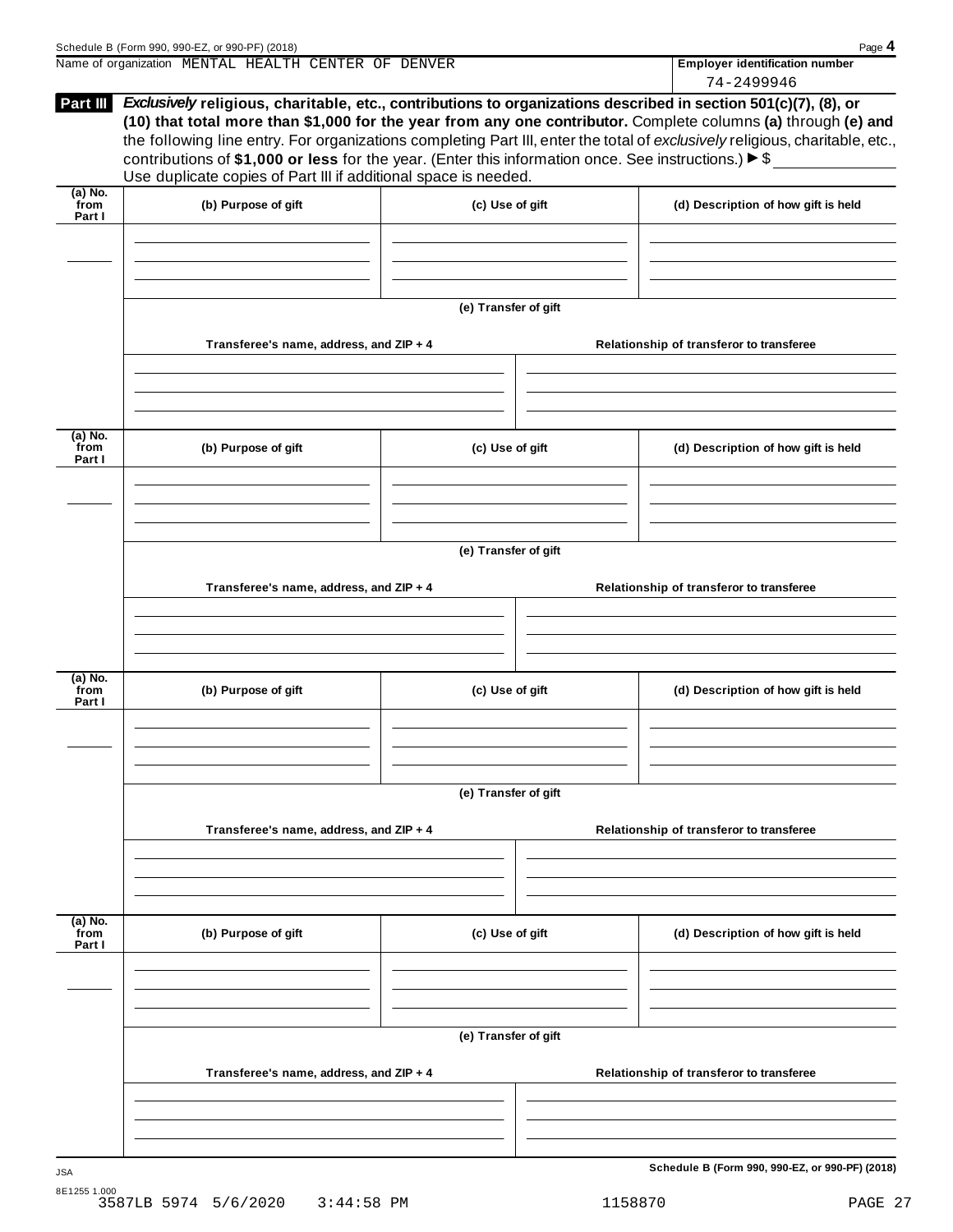|                                 |                                                                    |                                                                                                                                                                                                                                                                                                                                                                                                                                                                                                                                                      |           |                                                                             | порссион                                                                                                                                                    |
|---------------------------------|--------------------------------------------------------------------|------------------------------------------------------------------------------------------------------------------------------------------------------------------------------------------------------------------------------------------------------------------------------------------------------------------------------------------------------------------------------------------------------------------------------------------------------------------------------------------------------------------------------------------------------|-----------|-----------------------------------------------------------------------------|-------------------------------------------------------------------------------------------------------------------------------------------------------------|
|                                 |                                                                    | If the organization answered "Yes," on Form 990, Part IV, line 3, or Form 990-EZ, Part V, line 46 (Political Campaign Activities), then                                                                                                                                                                                                                                                                                                                                                                                                              |           |                                                                             |                                                                                                                                                             |
|                                 |                                                                    | • Section $501(c)(3)$ organizations: Complete Parts I-A and B. Do not complete Part I-C.                                                                                                                                                                                                                                                                                                                                                                                                                                                             |           |                                                                             |                                                                                                                                                             |
|                                 |                                                                    | • Section 501(c) (other than section 501(c)(3)) organizations: Complete Parts I-A and C below. Do not complete Part I-B.                                                                                                                                                                                                                                                                                                                                                                                                                             |           |                                                                             |                                                                                                                                                             |
|                                 | • Section 527 organizations: Complete Part I-A only.               | If the organization answered "Yes," on Form 990, Part IV, line 4, or Form 990-EZ, Part VI, line 47 (Lobbying Activities), then                                                                                                                                                                                                                                                                                                                                                                                                                       |           |                                                                             |                                                                                                                                                             |
|                                 |                                                                    | • Section 501(c)(3) organizations that have filed Form 5768 (election under section 501(h)): Complete Part II-A. Do not complete Part II-B.                                                                                                                                                                                                                                                                                                                                                                                                          |           |                                                                             |                                                                                                                                                             |
|                                 |                                                                    | • Section 501(c)(3) organizations that have NOT filed Form 5768 (election under section 501(h)): Complete Part II-B. Do not complete Part II-A.                                                                                                                                                                                                                                                                                                                                                                                                      |           |                                                                             |                                                                                                                                                             |
|                                 |                                                                    | If the organization answered "Yes," on Form 990, Part IV, line 5 (Proxy Tax) (see separate instructions) or Form 990-EZ, Part V, line 35c (Proxy                                                                                                                                                                                                                                                                                                                                                                                                     |           |                                                                             |                                                                                                                                                             |
|                                 | Tax) (see separate instructions), then                             |                                                                                                                                                                                                                                                                                                                                                                                                                                                                                                                                                      |           |                                                                             |                                                                                                                                                             |
|                                 | • Section 501(c)(4), (5), or (6) organizations: Complete Part III. |                                                                                                                                                                                                                                                                                                                                                                                                                                                                                                                                                      |           |                                                                             |                                                                                                                                                             |
|                                 | Name of organization                                               |                                                                                                                                                                                                                                                                                                                                                                                                                                                                                                                                                      |           |                                                                             | <b>Employer identification number</b>                                                                                                                       |
|                                 | MENTAL HEALTH CENTER OF DENVER                                     |                                                                                                                                                                                                                                                                                                                                                                                                                                                                                                                                                      |           | 74-2499946                                                                  |                                                                                                                                                             |
|                                 |                                                                    | Part I-A Complete if the organization is exempt under section 501(c) or is a section 527 organization.                                                                                                                                                                                                                                                                                                                                                                                                                                               |           |                                                                             |                                                                                                                                                             |
| 1                               |                                                                    | Provide a description of the organization's direct and indirect political campaign activities in Part IV. (see instructions for                                                                                                                                                                                                                                                                                                                                                                                                                      |           |                                                                             |                                                                                                                                                             |
|                                 | definition of "political campaign activities")                     |                                                                                                                                                                                                                                                                                                                                                                                                                                                                                                                                                      |           |                                                                             |                                                                                                                                                             |
| $\mathbf{2}$                    |                                                                    |                                                                                                                                                                                                                                                                                                                                                                                                                                                                                                                                                      |           |                                                                             |                                                                                                                                                             |
|                                 |                                                                    |                                                                                                                                                                                                                                                                                                                                                                                                                                                                                                                                                      |           |                                                                             |                                                                                                                                                             |
|                                 | Part I-B                                                           | Complete if the organization is exempt under section 501(c)(3).                                                                                                                                                                                                                                                                                                                                                                                                                                                                                      |           |                                                                             |                                                                                                                                                             |
| 1                               |                                                                    | Enter the amount of any excise tax incurred by the organization under section 4955. $\triangleright$ \$                                                                                                                                                                                                                                                                                                                                                                                                                                              |           |                                                                             |                                                                                                                                                             |
| 2                               |                                                                    | Enter the amount of any excise tax incurred by organization managers under section 4955 $\triangleright$ \$                                                                                                                                                                                                                                                                                                                                                                                                                                          |           |                                                                             |                                                                                                                                                             |
| 3                               |                                                                    |                                                                                                                                                                                                                                                                                                                                                                                                                                                                                                                                                      |           |                                                                             | <b>Yes</b><br>No                                                                                                                                            |
|                                 |                                                                    |                                                                                                                                                                                                                                                                                                                                                                                                                                                                                                                                                      |           |                                                                             | <b>Yes</b><br>No                                                                                                                                            |
|                                 | <b>b</b> If "Yes," describe in Part IV.                            |                                                                                                                                                                                                                                                                                                                                                                                                                                                                                                                                                      |           |                                                                             |                                                                                                                                                             |
|                                 | <b>Part I-C</b>                                                    | Complete if the organization is exempt under section 501(c), except section 501(c)(3).                                                                                                                                                                                                                                                                                                                                                                                                                                                               |           |                                                                             |                                                                                                                                                             |
| 1                               |                                                                    | Enter the amount directly expended by the filing organization for section 527 exempt function                                                                                                                                                                                                                                                                                                                                                                                                                                                        |           |                                                                             |                                                                                                                                                             |
|                                 |                                                                    |                                                                                                                                                                                                                                                                                                                                                                                                                                                                                                                                                      |           |                                                                             | $\blacktriangleright \text{\$}$                                                                                                                             |
| $\mathbf{2}$                    |                                                                    | Enter the amount of the filing organization's funds contributed to other organizations for section<br>527 exempt function activities $\ldots \ldots \ldots \ldots \ldots \ldots \ldots \ldots \ldots \ldots \ldots \ldots \blacktriangleright$ \$ ____                                                                                                                                                                                                                                                                                               |           |                                                                             |                                                                                                                                                             |
| 3                               |                                                                    | Total exempt function expenditures. Add lines 1 and 2. Enter here and on Form 1120-POL,                                                                                                                                                                                                                                                                                                                                                                                                                                                              |           |                                                                             |                                                                                                                                                             |
| 4<br>5                          |                                                                    | Enter the names, addresses and employer identification number (EIN) of all section 527 political organizations to which the filing<br>organization made payments. For each organization listed, enter the amount paid from the filing organization's funds. Also enter<br>the amount of political contributions received that were promptly and directly delivered to a separate political organization, such<br>as a separate segregated fund or a political action committee (PAC). If additional space is needed, provide information in Part IV. |           |                                                                             | Yes<br><b>No</b>                                                                                                                                            |
|                                 | (a) Name                                                           | (b) Address                                                                                                                                                                                                                                                                                                                                                                                                                                                                                                                                          | $(c)$ EIN | (d) Amount paid from<br>filing organization's<br>funds. If none, enter -0-. | (e) Amount of political<br>contributions received and<br>promptly and directly<br>delivered to a separate<br>political organization. If<br>none, enter -0-. |
|                                 |                                                                    |                                                                                                                                                                                                                                                                                                                                                                                                                                                                                                                                                      |           |                                                                             |                                                                                                                                                             |
|                                 |                                                                    |                                                                                                                                                                                                                                                                                                                                                                                                                                                                                                                                                      |           |                                                                             |                                                                                                                                                             |
|                                 |                                                                    |                                                                                                                                                                                                                                                                                                                                                                                                                                                                                                                                                      |           |                                                                             |                                                                                                                                                             |
|                                 |                                                                    |                                                                                                                                                                                                                                                                                                                                                                                                                                                                                                                                                      |           |                                                                             |                                                                                                                                                             |
|                                 |                                                                    |                                                                                                                                                                                                                                                                                                                                                                                                                                                                                                                                                      |           |                                                                             |                                                                                                                                                             |
| (1)<br>(2)<br>(3)<br>(4)<br>(5) |                                                                    |                                                                                                                                                                                                                                                                                                                                                                                                                                                                                                                                                      |           |                                                                             |                                                                                                                                                             |



**For Organizations Exempt From Income Tax Under section 501(c) and section 527 │ △①18<br>Complete if the organization is described below. ▶ Attach to Form 990 or Form 990-EZ. Open to Public**  $\blacktriangleright$  Complete if the organization is described below.

**SCHEDULE C Political Campaign and Lobbying Activities LOMB No. 1545-0047** 

| (Form 990 or 990-EZ) |  |
|----------------------|--|
|                      |  |

Department of the Treasury ▶ Complete if the organization is described below. ▶ Attach to Form 990 or Form 990-EZ. **Open to Public**<br>Internal Revenue Service ▶ Co to *www.irs.gov/Form990* for instructions and the latest in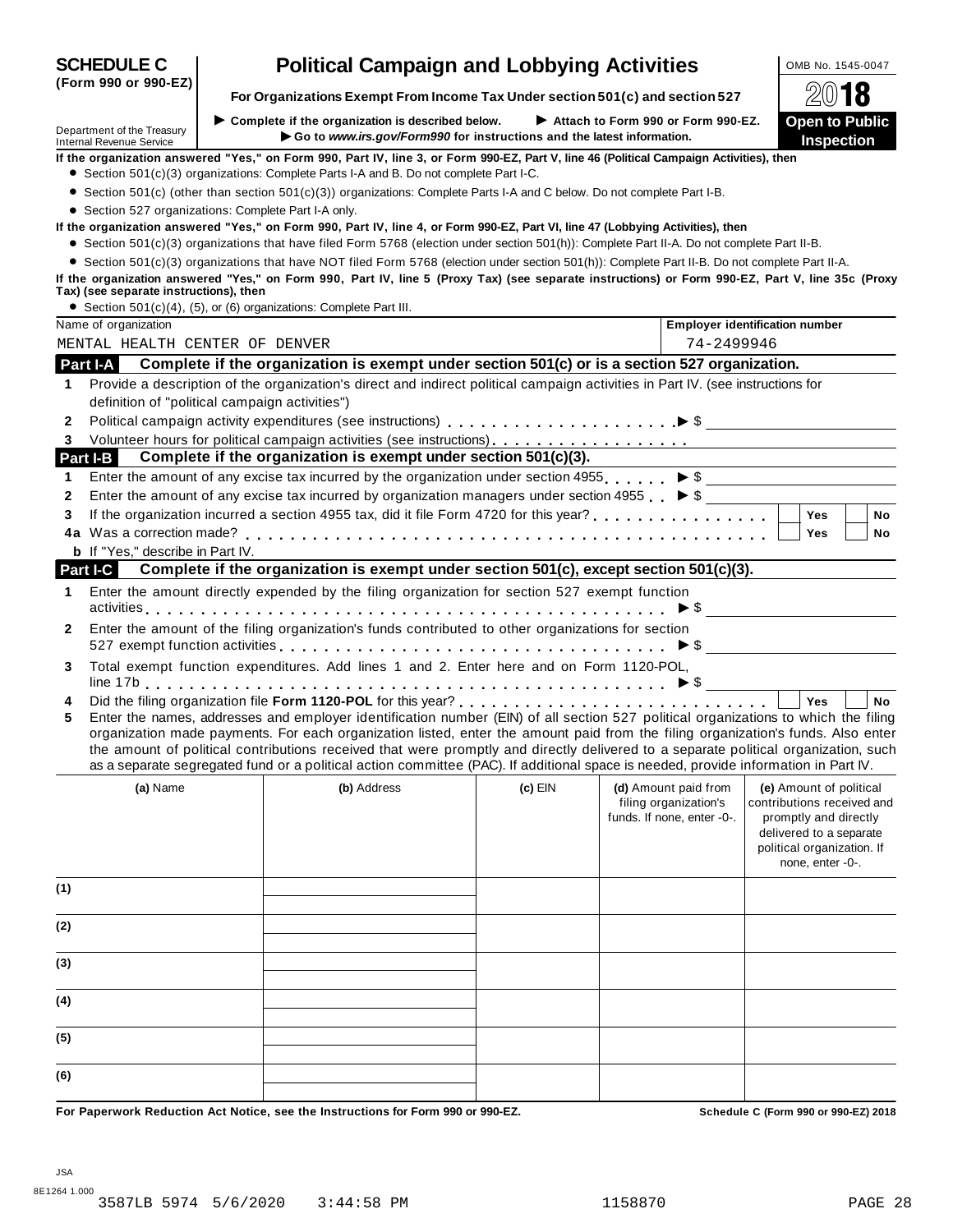| Schedule C (Form 990 or 990-EZ) 2018                                               | MENTAL HEALTH CENTER OF DENVER                                                                                                                                                             |                                     | 74-2499946<br>Page 2           |
|------------------------------------------------------------------------------------|--------------------------------------------------------------------------------------------------------------------------------------------------------------------------------------------|-------------------------------------|--------------------------------|
| Part II-A<br>section 501(h)).                                                      | Complete if the organization is exempt under section 501(c)(3) and filed Form 5768 (election under                                                                                         |                                     |                                |
| A Check $\blacktriangleright$                                                      | if the filing organization belongs to an affiliated group (and list in Part IV each affiliated group member's name,<br>address, EIN, expenses, and share of excess lobbying expenditures). |                                     |                                |
| Check $\blacktriangleright$<br>в                                                   | if the filing organization checked box A and "limited control" provisions apply.                                                                                                           |                                     |                                |
|                                                                                    | <b>Limits on Lobbying Expenditures</b><br>(The term "expenditures" means amounts paid or incurred.)                                                                                        | (a) Filing<br>organization's totals | (b) Affiliated<br>group totals |
|                                                                                    | 1a Total lobbying expenditures to influence public opinion (grass roots lobbying)                                                                                                          |                                     |                                |
|                                                                                    | <b>b</b> Total lobbying expenditures to influence a legislative body (direct lobbying)                                                                                                     |                                     |                                |
|                                                                                    | Total lobbying expenditures (add lines 1a and 1b)                                                                                                                                          |                                     |                                |
| d                                                                                  |                                                                                                                                                                                            |                                     |                                |
|                                                                                    | e Total exempt purpose expenditures (add lines 1c and 1d)                                                                                                                                  |                                     |                                |
|                                                                                    | Lobbying nontaxable amount. Enter the amount from the following table in both                                                                                                              |                                     |                                |
| columns.                                                                           |                                                                                                                                                                                            |                                     |                                |
| If the amount on line 1e, column (a) or (b) is: The lobbying nontaxable amount is: |                                                                                                                                                                                            |                                     |                                |
| Not over \$500,000                                                                 | 20% of the amount on line 1e.                                                                                                                                                              |                                     |                                |
| Over \$500,000 but not over \$1,000,000                                            | \$100,000 plus 15% of the excess over \$500,000.                                                                                                                                           |                                     |                                |
| Over \$1,000,000 but not over \$1,500,000                                          | \$175,000 plus 10% of the excess over \$1,000,000.                                                                                                                                         |                                     |                                |
| Over \$1,500,000 but not over \$17,000,000                                         | \$225,000 plus 5% of the excess over \$1,500,000.                                                                                                                                          |                                     |                                |
| Over \$17,000,000                                                                  | \$1,000,000.                                                                                                                                                                               |                                     |                                |
|                                                                                    | g Grassroots nontaxable amount (enter 25% of line 1f)                                                                                                                                      |                                     |                                |
|                                                                                    |                                                                                                                                                                                            |                                     |                                |
|                                                                                    |                                                                                                                                                                                            |                                     |                                |
|                                                                                    | If there is an amount other than zero on either line 1h or line 1i, did the organization file Form 4720                                                                                    |                                     |                                |
|                                                                                    |                                                                                                                                                                                            |                                     | No<br>Yes                      |
|                                                                                    | $\overline{AB}$ and $\overline{AB}$ are solven in the state of $\overline{AB}$ and $\overline{AB}$ are state of $\overline{BA}$ and $\overline{AB}$                                        |                                     |                                |

**4-Year Averaging Period Under Section 501(h)**

(Some organizations that made a section 501(h) election do not have to complete all of the five columns below.

**See the separate instructions for lines 2a through 2f.)**

| Lobbying Expenditures During 4-Year Averaging Period                                   |            |          |            |            |           |  |
|----------------------------------------------------------------------------------------|------------|----------|------------|------------|-----------|--|
| Calendar year (or fiscal year<br>beginning in)                                         | (a) $2015$ | (b) 2016 | $(c)$ 2017 | $(d)$ 2018 | (e) Total |  |
| 2a Lobbying nontaxable amount                                                          |            |          |            |            |           |  |
| <b>b</b> Lobbying ceiling amount<br>$(150\% \text{ of line } 2a, \text{ column } (e))$ |            |          |            |            |           |  |
| c Total lobbying expenditures                                                          |            |          |            |            |           |  |
| <b>d</b> Grassroots nontaxable amount                                                  |            |          |            |            |           |  |
| e Grassroots ceiling amount<br>$(150\% \text{ of line } 2d, \text{ column } (e))$      |            |          |            |            |           |  |
| Grassroots lobbying expenditures                                                       |            |          |            |            |           |  |

**Schedule C (Form 990 or 990-EZ) 2018**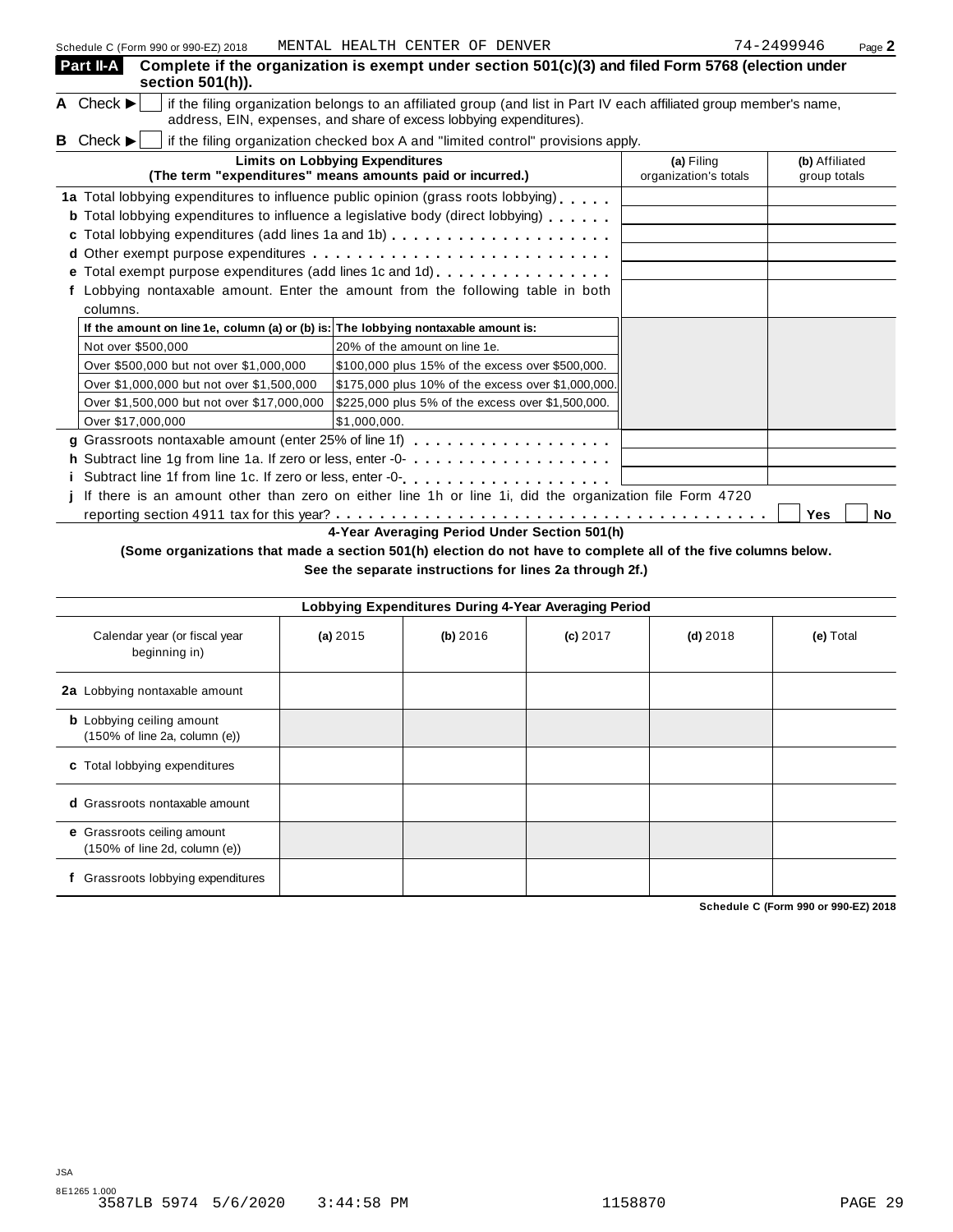|           | Schedule C (Form 990 or 990-EZ) 2018                                                                                           | Page 3 |
|-----------|--------------------------------------------------------------------------------------------------------------------------------|--------|
| Part II-B | Complete if the organization is exempt under section 501(c)(3) and has NOT filed Form 5768<br>(election under section 501(h)). |        |
|           |                                                                                                                                |        |

|    | For each "Yes," response on lines 1a through 1i below, provide in Part IV a detailed                                                                        |              | (a) | (b)      |
|----|-------------------------------------------------------------------------------------------------------------------------------------------------------------|--------------|-----|----------|
|    | description of the lobbying activity.                                                                                                                       | Yes.         | No  | Amount   |
|    | During the year, did the filing organization attempt to influence foreign, national, state, or local                                                        |              |     |          |
|    | legislation, including any attempt to influence public opinion on a legislative matter or                                                                   |              |     |          |
|    | referendum, through the use of:                                                                                                                             |              |     |          |
| a  |                                                                                                                                                             |              | Х   |          |
| b  | Paid staff or management (include compensation in expenses reported on lines 1c through 1i)?                                                                |              | Χ   |          |
| c  |                                                                                                                                                             |              | Χ   |          |
| d  | Mailings to members, legislators, or the public?                                                                                                            |              | X   |          |
| е  |                                                                                                                                                             |              | X   |          |
|    |                                                                                                                                                             |              | X   |          |
| g  | Direct contact with legislators, their staffs, government officials, or a legislative body?                                                                 | $\mathsf{x}$ |     | 120,833. |
| h  | Rallies, demonstrations, seminars, conventions, speeches, lectures, or any similar means?                                                                   |              | X   |          |
|    | Other activities?                                                                                                                                           |              | X   |          |
|    | Total. Add lines 1c through 1i $\dots\dots\dots\dots\dots\dots\dots\dots\dots\dots\dots\dots\dots\dots\dots\dots\dots\dots$                                 |              |     | 120,833. |
| 2a | Did the activities in line 1 cause the organization to be not described in section $501(c)(3)$ ?                                                            |              | X   |          |
| b  | If "Yes," enter the amount of any tax incurred under section 4912                                                                                           |              |     |          |
| с  | If "Yes," enter the amount of any tax incurred by organization managers under section 4912                                                                  |              |     |          |
| d  | If the filing organization incurred a section 4912 tax, did it file Form 4720 for this year?                                                                |              |     |          |
|    | <b>Dout <math>\mathbb{H}</math></b> $\Lambda$ . Complete if the experimetion is exampt under eaction $\mathsf{FA}/(N)$ eaction $\mathsf{FA}/(N)$ or eaction |              |     |          |

| <b>Part III-A</b> Complete if the organization is exempt under section $501(c)(4)$ , section $501(c)(5)$ , or section |
|-----------------------------------------------------------------------------------------------------------------------|
| $501(c)(6)$ .                                                                                                         |
|                                                                                                                       |

|                                                                                                                     | Yes | No |
|---------------------------------------------------------------------------------------------------------------------|-----|----|
| Were substantially all (90% or more) dues received nondeductible by members?                                        |     |    |
| Did the organization make only in-house lobbying expenditures of \$2,000 or less?                                   |     |    |
| Did the organization agree to carry over lobbying and political campaign activity expenditures from the prior year? |     |    |

| Part III-B Complete if the organization is exempt under section 501(c)(4), section 501(c)(5), or section     |  |
|--------------------------------------------------------------------------------------------------------------|--|
| 501(c)(6) and if either (a) BOTH Part III-A, lines 1 and 2, are answered "No," OR (b) Part III-A, line 3, is |  |
| answered "Yes."                                                                                              |  |
|                                                                                                              |  |

|                | answered res.                                                                                                               |            |
|----------------|-----------------------------------------------------------------------------------------------------------------------------|------------|
|                | Dues, assessments and similar amounts from members $\ldots \ldots \ldots \ldots \ldots \ldots \ldots \ldots \ldots \perp 1$ |            |
| $\mathbf{2}$   | Section 162(e) nondeductible lobbying and political expenditures (do not include amounts of                                 |            |
|                | political expenses for which the section 527(f) tax was paid).                                                              |            |
|                |                                                                                                                             | 2a         |
|                |                                                                                                                             |            |
|                |                                                                                                                             | <u> 2c</u> |
| 3              | Aggregate amount reported in section $6033(e)(1)(A)$ notices of nondeductible section 162(e) dues                           |            |
| $\overline{4}$ | If notices were sent and the amount on line 2c exceeds the amount on line 3, what portion of the                            |            |
|                | excess does the organization agree to carryover to the reasonable estimate of nondeductible lobbying                        |            |
|                |                                                                                                                             | 4          |
| 5              |                                                                                                                             |            |
|                |                                                                                                                             |            |

#### **Part IV Supplemental Information**

Provide the descriptions required for Part I-A, line 1; Part I-B, line 4; Part I-C, line 5; Part II-A (affiliated group list); Part II-A, lines 1 and 2 (see instructions); and Part II-B, line 1. Also, complete this part for any additional information.

SEE PAGE 4

JSA 8E1266 1.000 3587LB 5974 5/6/2020 3:44:58 PM 1158870 PAGE 30

**Schedule C (Form 990 or 990-EZ) 2018**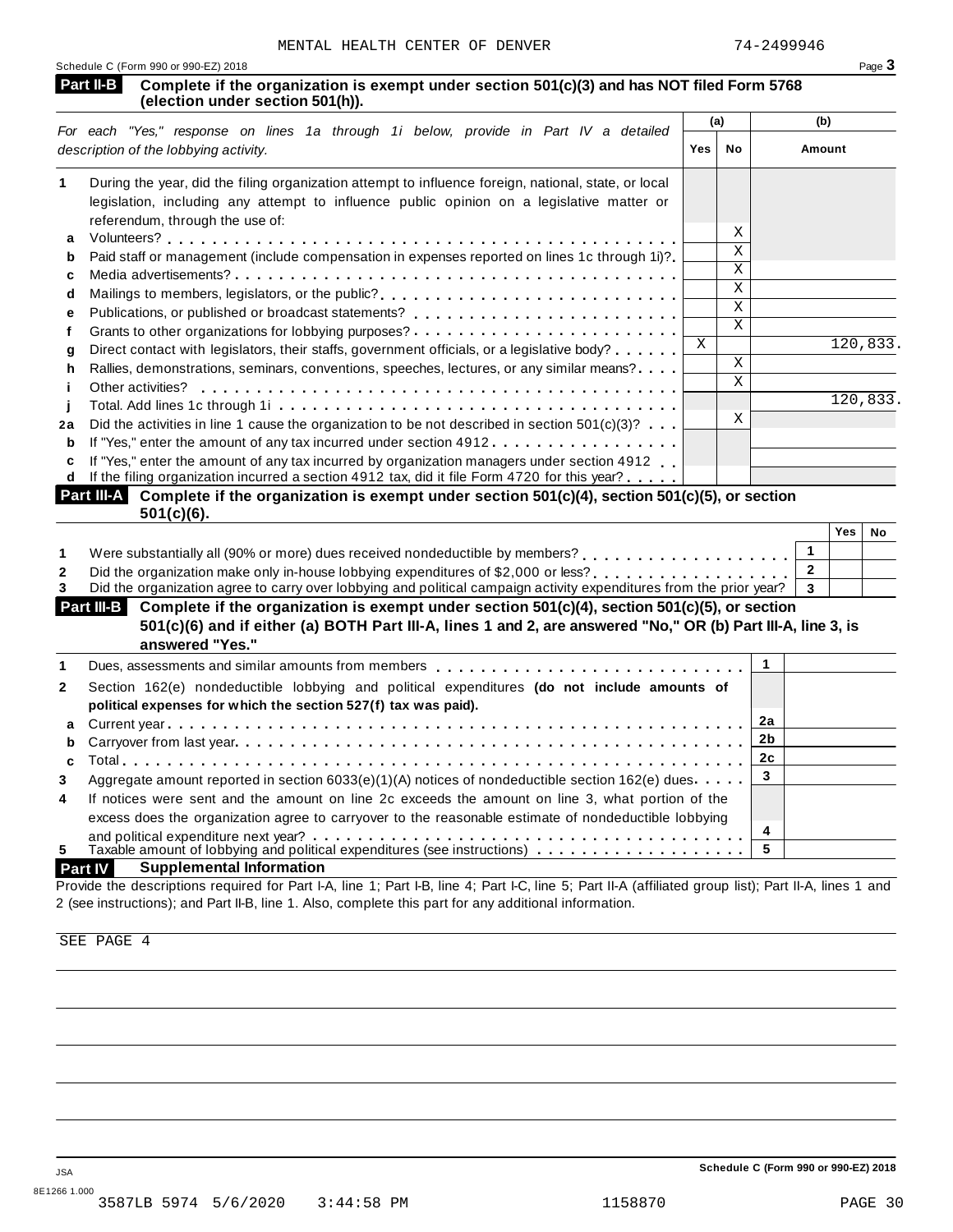Schedule C (Form 990 or 990-EZ) 2018 Page **4**

**Part IV Supplemental Information** *(continued)*

SCHEDULE C, PART II-B, LINE 1G

MENTAL HEALTH CENTER OF DENVER IS A MEMBER OF THE COLORADO BEHAVIORAL HEALTHCARE COUNCIL AND NATIONAL COUNCIL FOR BEHAVIORAL HEALTH, WHICH MONITORS STATE AND NATIONAL LEGISLATION AFFECTING THE MENTAL HEALTH INDUSTRY. STAFF AND BOARD MEMBERS ATTEND THE STATE AND NATIONAL HILL DAY GATHERINGS TO MEET STATE REPRESENTATIVES AND PROVIDE THEM WITH THE PERSPECTIVES OF THE MENTAL HEALTH CENTER OF DENVER. MENTAL HEALTH CENTER OF DENVER ALSO HAS AN ANNUAL LEGISLATIVE BRIEFING FOR STATE LEGISLATORS.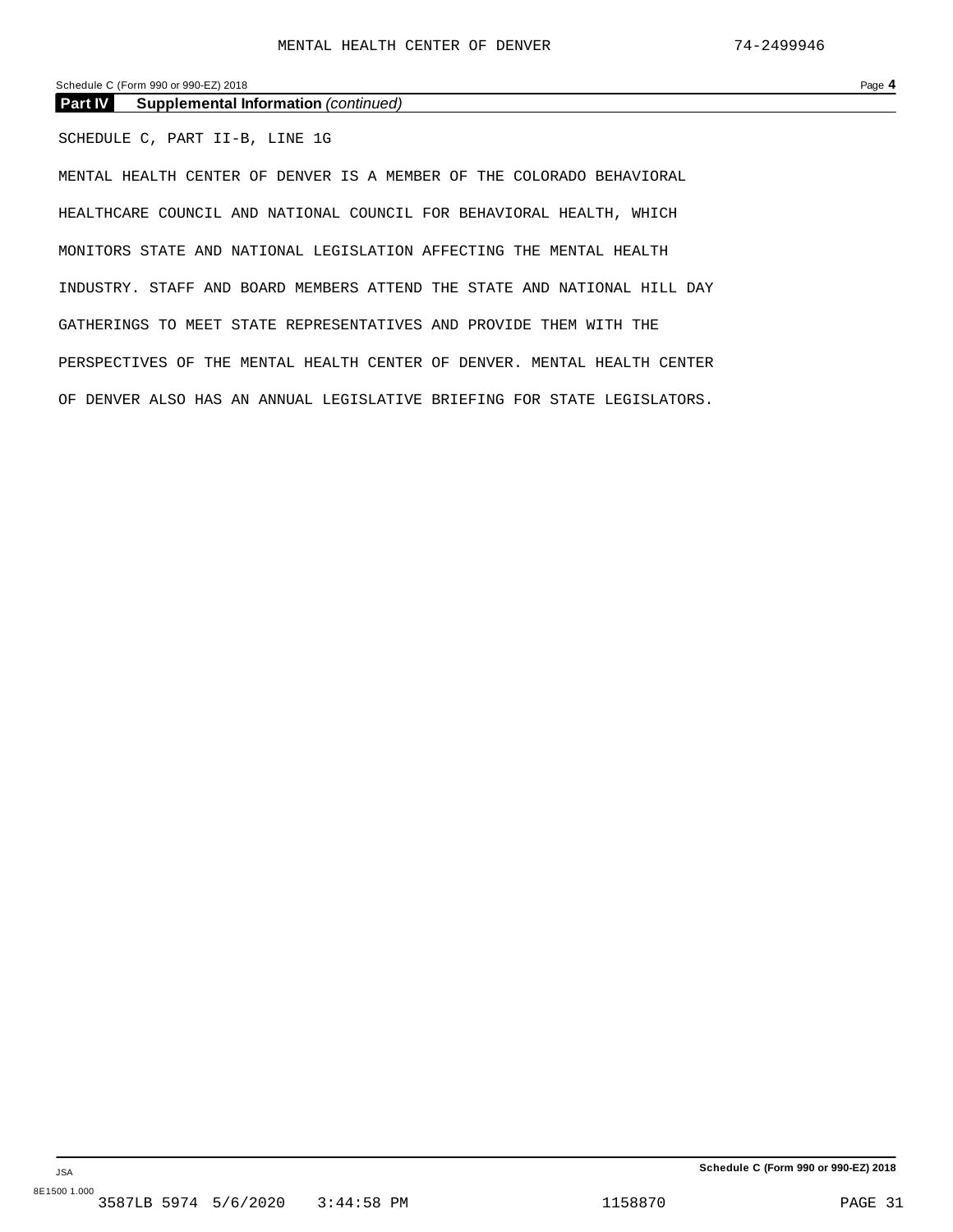|            | <b>SCHEDULE D</b> |
|------------|-------------------|
| (Form 990) |                   |

# SCHEDULE D<br>
Supplemental Financial Statements<br>
Form 990) Part IV, line 6, 7, 8, 9, 10, 11a, 11b, 11c, 11d, 11e, 11f, 12a, or 12b.

|                |                                                               |                                                                                                                                                                                                                               | Part IV, line 6, 7, 8, 9, 10, 11a, 11b, 11c, 11d, 11e, 11f, 12a, or 12b.                      |                |                                                                                                                                                                                                                                                              |
|----------------|---------------------------------------------------------------|-------------------------------------------------------------------------------------------------------------------------------------------------------------------------------------------------------------------------------|-----------------------------------------------------------------------------------------------|----------------|--------------------------------------------------------------------------------------------------------------------------------------------------------------------------------------------------------------------------------------------------------------|
|                | Department of the Treasury<br><b>Internal Revenue Service</b> |                                                                                                                                                                                                                               | Attach to Form 990.<br>Go to www.irs.gov/Form990 for instructions and the latest information. |                | <b>Open to Public</b><br><b>Inspection</b>                                                                                                                                                                                                                   |
|                | Name of the organization                                      |                                                                                                                                                                                                                               |                                                                                               |                | <b>Employer identification number</b>                                                                                                                                                                                                                        |
|                |                                                               | MENTAL HEALTH CENTER OF DENVER                                                                                                                                                                                                |                                                                                               |                | 74-2499946                                                                                                                                                                                                                                                   |
| Part I         |                                                               | Organizations Maintaining Donor Advised Funds or Other Similar Funds or Accounts.                                                                                                                                             |                                                                                               |                |                                                                                                                                                                                                                                                              |
|                |                                                               | Complete if the organization answered "Yes" on Form 990, Part IV, line 6.                                                                                                                                                     |                                                                                               |                |                                                                                                                                                                                                                                                              |
|                |                                                               |                                                                                                                                                                                                                               | (a) Donor advised funds                                                                       |                | (b) Funds and other accounts                                                                                                                                                                                                                                 |
| 1              |                                                               | Total number at end of year entitled as a set of the set of the set of the set of the set of the set of the set of the set of the set of the set of the set of the set of the set of the set of the set of the set of the set |                                                                                               |                |                                                                                                                                                                                                                                                              |
| 2              |                                                               | Aggregate value of contributions to (during year)                                                                                                                                                                             |                                                                                               |                |                                                                                                                                                                                                                                                              |
| 3              |                                                               | Aggregate value of grants from (during year)                                                                                                                                                                                  |                                                                                               |                |                                                                                                                                                                                                                                                              |
| 4              |                                                               | Aggregate value at end of year                                                                                                                                                                                                |                                                                                               |                |                                                                                                                                                                                                                                                              |
| 5              |                                                               | Did the organization inform all donors and donor advisors in writing that the assets held in donor advised                                                                                                                    |                                                                                               |                |                                                                                                                                                                                                                                                              |
|                |                                                               | funds are the organization's property, subject to the organization's exclusive legal control?                                                                                                                                 |                                                                                               |                | <b>Yes</b><br>No                                                                                                                                                                                                                                             |
| 6              |                                                               | Did the organization inform all grantees, donors, and donor advisors in writing that grant funds can be used                                                                                                                  |                                                                                               |                |                                                                                                                                                                                                                                                              |
|                |                                                               | only for charitable purposes and not for the benefit of the donor or donor advisor, or for any other purpose                                                                                                                  |                                                                                               |                |                                                                                                                                                                                                                                                              |
|                |                                                               |                                                                                                                                                                                                                               |                                                                                               |                | <b>Yes</b><br>No.                                                                                                                                                                                                                                            |
| <b>Part II</b> |                                                               | <b>Conservation Easements.</b>                                                                                                                                                                                                |                                                                                               |                |                                                                                                                                                                                                                                                              |
|                |                                                               | Complete if the organization answered "Yes" on Form 990, Part IV, line 7.                                                                                                                                                     |                                                                                               |                |                                                                                                                                                                                                                                                              |
| 1              |                                                               | Purpose(s) of conservation easements held by the organization (check all that apply).                                                                                                                                         |                                                                                               |                |                                                                                                                                                                                                                                                              |
|                |                                                               | Preservation of land for public use (e.g., recreation or education)                                                                                                                                                           |                                                                                               |                | Preservation of a historically important land area                                                                                                                                                                                                           |
|                |                                                               | Protection of natural habitat                                                                                                                                                                                                 |                                                                                               |                | Preservation of a certified historic structure                                                                                                                                                                                                               |
|                |                                                               | Preservation of open space                                                                                                                                                                                                    |                                                                                               |                |                                                                                                                                                                                                                                                              |
| 2              |                                                               | Complete lines 2a through 2d if the organization held a qualified conservation contribution in the form of a conservation                                                                                                     |                                                                                               |                |                                                                                                                                                                                                                                                              |
|                |                                                               | easement on the last day of the tax year.                                                                                                                                                                                     |                                                                                               |                | Held at the End of the Tax Year                                                                                                                                                                                                                              |
| a              |                                                               |                                                                                                                                                                                                                               |                                                                                               | 2a             |                                                                                                                                                                                                                                                              |
| b              |                                                               | Total acreage restricted by conservation easements                                                                                                                                                                            |                                                                                               | 2b             |                                                                                                                                                                                                                                                              |
| c              |                                                               | Number of conservation easements on a certified historic structure included in (a)                                                                                                                                            |                                                                                               | 2 <sub>c</sub> |                                                                                                                                                                                                                                                              |
| d              |                                                               | Number of conservation easements included in (c) acquired after 7/25/06, and not on a                                                                                                                                         |                                                                                               |                |                                                                                                                                                                                                                                                              |
|                |                                                               |                                                                                                                                                                                                                               |                                                                                               | 2d             |                                                                                                                                                                                                                                                              |
| 3              |                                                               | Number of conservation easements modified, transferred, released, extinguished, or terminated by the organization during the                                                                                                  |                                                                                               |                |                                                                                                                                                                                                                                                              |
|                | tax year $\blacktriangleright$ _                              |                                                                                                                                                                                                                               |                                                                                               |                |                                                                                                                                                                                                                                                              |
| 4              |                                                               | Number of states where property subject to conservation easement is located ▶ __________                                                                                                                                      |                                                                                               |                |                                                                                                                                                                                                                                                              |
| 5              |                                                               | Does the organization have a written policy regarding the periodic monitoring, inspection, handling of                                                                                                                        |                                                                                               |                |                                                                                                                                                                                                                                                              |
|                |                                                               | violations, and enforcement of the conservation easements it holds?                                                                                                                                                           |                                                                                               |                | Yes<br><b>No</b>                                                                                                                                                                                                                                             |
| 6              |                                                               | Staff and volunteer hours devoted to monitoring, inspecting, handling of violations, and enforcing conservation easements during the year                                                                                     |                                                                                               |                |                                                                                                                                                                                                                                                              |
| 7              |                                                               |                                                                                                                                                                                                                               |                                                                                               |                | Amount of expenses incurred in monitoring, inspecting, handling of violations, and enforcing conservation easements during the year                                                                                                                          |
|                |                                                               |                                                                                                                                                                                                                               |                                                                                               |                |                                                                                                                                                                                                                                                              |
| 8              |                                                               | Does each conservation easement reported on line 2(d) above satisfy the requirements of section 170(h)(4)(B)(i)                                                                                                               |                                                                                               |                |                                                                                                                                                                                                                                                              |
|                |                                                               |                                                                                                                                                                                                                               |                                                                                               |                | <b>No</b><br><b>Yes</b>                                                                                                                                                                                                                                      |
| 9              |                                                               | In Part XIII, describe how the organization reports conservation easements in its revenue and expense statement, and                                                                                                          |                                                                                               |                |                                                                                                                                                                                                                                                              |
|                |                                                               | balance sheet, and include, if applicable, the text of the footnote to the organization's financial statements that describes the                                                                                             |                                                                                               |                |                                                                                                                                                                                                                                                              |
|                |                                                               | organization's accounting for conservation easements.                                                                                                                                                                         |                                                                                               |                |                                                                                                                                                                                                                                                              |
|                |                                                               | Part III Organizations Maintaining Collections of Art, Historical Treasures, or Other Similar Assets.                                                                                                                         |                                                                                               |                |                                                                                                                                                                                                                                                              |
|                |                                                               | Complete if the organization answered "Yes" on Form 990, Part IV, line 8.                                                                                                                                                     |                                                                                               |                |                                                                                                                                                                                                                                                              |
| 1a             |                                                               | public service, provide, in Part XIII, the text of the footnote to its financial statements that describes these items.                                                                                                       |                                                                                               |                | If the organization elected, as permitted under SFAS 116 (ASC 958), not to report in its revenue statement and balance sheet works of art, historical treasures, or other similar assets held for public exhibition, education                               |
| b              |                                                               | public service, provide the following amounts relating to these items:                                                                                                                                                        |                                                                                               |                | If the organization elected, as permitted under SFAS 116 (ASC 958), to report in its revenue statement and balance sheet<br>works of art, historical treasures, or other similar assets held for public exhibition, education, or research in furtherance of |
|                |                                                               |                                                                                                                                                                                                                               |                                                                                               |                |                                                                                                                                                                                                                                                              |
|                |                                                               |                                                                                                                                                                                                                               |                                                                                               |                | $\triangleright$ \$                                                                                                                                                                                                                                          |
| 2              |                                                               |                                                                                                                                                                                                                               |                                                                                               |                | If the organization received or held works of art, historical treasures, or other similar assets for financial gain, provide the                                                                                                                             |
|                |                                                               | following amounts required to be reported under SFAS 116 (ASC 958) relating to these items:                                                                                                                                   |                                                                                               |                |                                                                                                                                                                                                                                                              |
| а              |                                                               |                                                                                                                                                                                                                               |                                                                                               |                | $\triangleright$ \$                                                                                                                                                                                                                                          |
| b              |                                                               |                                                                                                                                                                                                                               |                                                                                               |                | $\triangleright$ \$                                                                                                                                                                                                                                          |

**For Paperwork Reduction Act Notice, see the Instructions for Form 990. Schedule D (Form 990) 2018**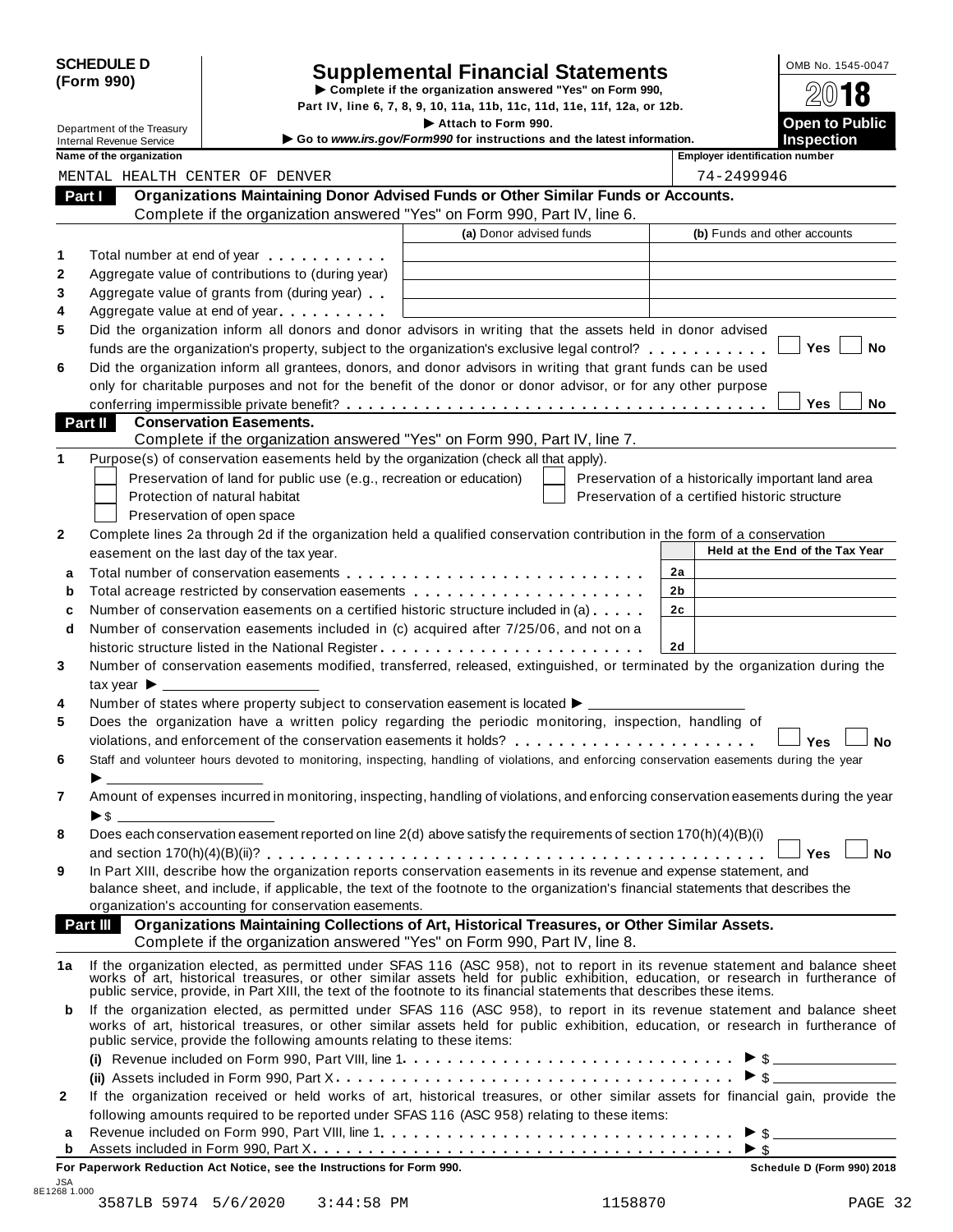|    | Schedule D (Form 990) 2018                                                                                                                                                                                                    |                         |                |                           |                 |                      |                     |              | Page 2       |
|----|-------------------------------------------------------------------------------------------------------------------------------------------------------------------------------------------------------------------------------|-------------------------|----------------|---------------------------|-----------------|----------------------|---------------------|--------------|--------------|
|    | Part III Organizations Maintaining Collections of Art, Historical Treasures, or Other Similar Assets (continued)                                                                                                              |                         |                |                           |                 |                      |                     |              |              |
| 3  | Using the organization's acquisition, accession, and other records, check any of the following that are a significant use of its                                                                                              |                         |                |                           |                 |                      |                     |              |              |
|    | collection items (check all that apply):                                                                                                                                                                                      |                         |                |                           |                 |                      |                     |              |              |
| a  | Public exhibition                                                                                                                                                                                                             |                         | d              | Loan or exchange programs |                 |                      |                     |              |              |
| b  | Scholarly research                                                                                                                                                                                                            |                         | Other<br>e     |                           |                 |                      |                     |              |              |
| c  | Preservation for future generations                                                                                                                                                                                           |                         |                |                           |                 |                      |                     |              |              |
| 4  | Provide a description of the organization's collections and explain how they further the organization's exempt purpose in Part<br>XIII.                                                                                       |                         |                |                           |                 |                      |                     |              |              |
| 5  | During the year, did the organization solicit or receive donations of art, historical treasures, or other similar                                                                                                             |                         |                |                           |                 |                      |                     |              |              |
|    | assets to be sold to raise funds rather than to be maintained as part of the organization's collection?                                                                                                                       |                         |                |                           |                 |                      | Yes                 |              | No           |
|    | <b>Escrow and Custodial Arrangements.</b><br><b>Part IV</b>                                                                                                                                                                   |                         |                |                           |                 |                      |                     |              |              |
|    | Complete if the organization answered "Yes" on Form 990, Part IV, line 9, or reported an amount on Form                                                                                                                       |                         |                |                           |                 |                      |                     |              |              |
|    | 990, Part X, line 21.                                                                                                                                                                                                         |                         |                |                           |                 |                      |                     |              |              |
|    | 1a Is the organization an agent, trustee, custodian or other intermediary for contributions or other assets not                                                                                                               |                         |                |                           |                 |                      |                     |              |              |
|    |                                                                                                                                                                                                                               |                         |                |                           |                 |                      | Yes                 |              | $X \mid N$ o |
|    | b If "Yes," explain the arrangement in Part XIII and complete the following table:                                                                                                                                            |                         |                |                           |                 |                      |                     |              |              |
|    |                                                                                                                                                                                                                               |                         |                |                           |                 | Amount               |                     |              |              |
| c  |                                                                                                                                                                                                                               |                         |                | 1c                        |                 |                      |                     |              |              |
| d  |                                                                                                                                                                                                                               |                         |                | 1d                        |                 |                      |                     |              |              |
| е  |                                                                                                                                                                                                                               |                         |                |                           |                 |                      |                     |              |              |
| f  |                                                                                                                                                                                                                               |                         |                | 1e<br>1f                  |                 |                      |                     |              |              |
| 2a | Did the organization include an amount on Form 990, Part X, line 21, for escrow or custodial account liability? $\ X\ $ Yes                                                                                                   |                         |                |                           |                 |                      |                     |              | No           |
|    | <b>b</b> If "Yes," explain the arrangement in Part XIII. Check here if the explanation has been provided on Part XIII                                                                                                         |                         |                |                           |                 |                      |                     |              |              |
|    | <b>Endowment Funds.</b>                                                                                                                                                                                                       |                         |                |                           |                 |                      |                     |              |              |
|    | <b>Part V</b><br>Complete if the organization answered "Yes" on Form 990, Part IV, line 10.                                                                                                                                   |                         |                |                           |                 |                      |                     |              |              |
|    |                                                                                                                                                                                                                               | (a) Current year        | (b) Prior year | (c) Two years back        |                 | (d) Three years back | (e) Four years back |              |              |
|    |                                                                                                                                                                                                                               | 319,680.                | 297,828.       |                           | 262,451.        | 273,558.             |                     |              | 269,225.     |
| 1a | Beginning of year balance                                                                                                                                                                                                     |                         |                |                           |                 |                      |                     |              |              |
| b  | Contributions                                                                                                                                                                                                                 | 25,000.                 |                |                           |                 |                      |                     |              |              |
| c  | Net investment earnings, gains,                                                                                                                                                                                               |                         |                |                           |                 |                      |                     |              |              |
|    | and losses                                                                                                                                                                                                                    | 14,958.                 | 24,938.        |                           | 38,125.         | $-8,470.$            |                     |              | 7,030.       |
| d  | Grants or scholarships <b>State of State State</b>                                                                                                                                                                            |                         |                |                           |                 |                      |                     |              |              |
| е  | Other expenditures for facilities                                                                                                                                                                                             |                         |                |                           |                 |                      |                     |              |              |
|    | and programs                                                                                                                                                                                                                  |                         |                |                           |                 |                      |                     |              |              |
| Ť. | Administrative expenses                                                                                                                                                                                                       | 3,305.                  | 3,086.         |                           | 2,748.          | 2,637.               |                     |              | 2,697.       |
| g  | End of year balance                                                                                                                                                                                                           | 356,333.                | 319,680.       |                           | 297,828.        | 262,451.             |                     |              | 273,558.     |
| 2  | Provide the estimated percentage of the current year end balance (line 1g, column (a)) held as:                                                                                                                               |                         |                |                           |                 |                      |                     |              |              |
| а  | Board designated or quasi-endowment $\triangleright$ 100.0000 %                                                                                                                                                               |                         |                |                           |                 |                      |                     |              |              |
| b  | Permanent endowment ▶                                                                                                                                                                                                         | $\frac{0}{0}$           |                |                           |                 |                      |                     |              |              |
| c  | Temporarily restricted endowment ▶                                                                                                                                                                                            | %                       |                |                           |                 |                      |                     |              |              |
|    | The percentages on lines 2a, 2b, and 2c should equal 100%.                                                                                                                                                                    |                         |                |                           |                 |                      |                     |              |              |
|    | 3a Are there endowment funds not in the possession of the organization that are held and administered for the                                                                                                                 |                         |                |                           |                 |                      |                     |              |              |
|    | organization by:                                                                                                                                                                                                              |                         |                |                           |                 |                      |                     | <b>Yes</b>   | No           |
|    |                                                                                                                                                                                                                               |                         |                |                           |                 |                      | 3a(i)               | Χ            |              |
|    | (ii) related organizations enterpresent respectively in the contract of the contract of the contract or contract $\alpha$                                                                                                     |                         |                |                           |                 |                      | 3a(ii)              |              | Χ            |
|    | <b>b</b> If "Yes" on line 3a(ii), are the related organizations listed as required on Schedule R?                                                                                                                             |                         |                |                           |                 |                      | 3b                  |              |              |
| 4  | Describe in Part XIII the intended uses of the organization's endowment funds.                                                                                                                                                |                         |                |                           |                 |                      |                     |              |              |
|    | Land, Buildings, and Equipment.<br><b>Part VI</b>                                                                                                                                                                             |                         |                |                           |                 |                      |                     |              |              |
|    | Complete if the organization answered "Yes" on Form 990, Part IV, line 11a. See Form 990, Part X, line 10.<br>Description of property                                                                                         | (a) Cost or other basis |                | (b) Cost or other basis   | (c) Accumulated |                      | (d) Book value      |              |              |
|    |                                                                                                                                                                                                                               | (investment)            |                | (other)                   | depreciation    |                      |                     |              |              |
| 1a |                                                                                                                                                                                                                               |                         |                | 5,380,356.                |                 |                      |                     | 5,380,356.   |              |
| b  | Buildings                                                                                                                                                                                                                     |                         |                | 50,894,275.               | 19, 419, 827.   |                      | 31, 474, 448.       |              |              |
| c  | Leasehold improvements entitled and the set of the set of the set of the set of the set of the set of the set o                                                                                                               |                         |                | $\overline{978,}809.$     |                 | 687,171              |                     | 291,638.     |              |
| d  | Equipment entertainment and the entertainment of the set of the set of the set of the set of the set of the set of the set of the set of the set of the set of the set of the set of the set of the set of the set of the set |                         |                | 15,080,847.               | 10,589,705.     |                      |                     | 4, 491, 142. |              |
| е  |                                                                                                                                                                                                                               |                         |                | 621,032.                  |                 | 336,344.             |                     | 284,688.     |              |
|    | Total. Add lines 1a through 1e. (Column (d) must equal Form 990, Part X, column (B), line 10c.)                                                                                                                               |                         |                |                           |                 | ▶                    | 41, 922, 272.       |              |              |
|    |                                                                                                                                                                                                                               |                         |                |                           |                 |                      |                     |              |              |

**Schedule D (Form 990) 2018**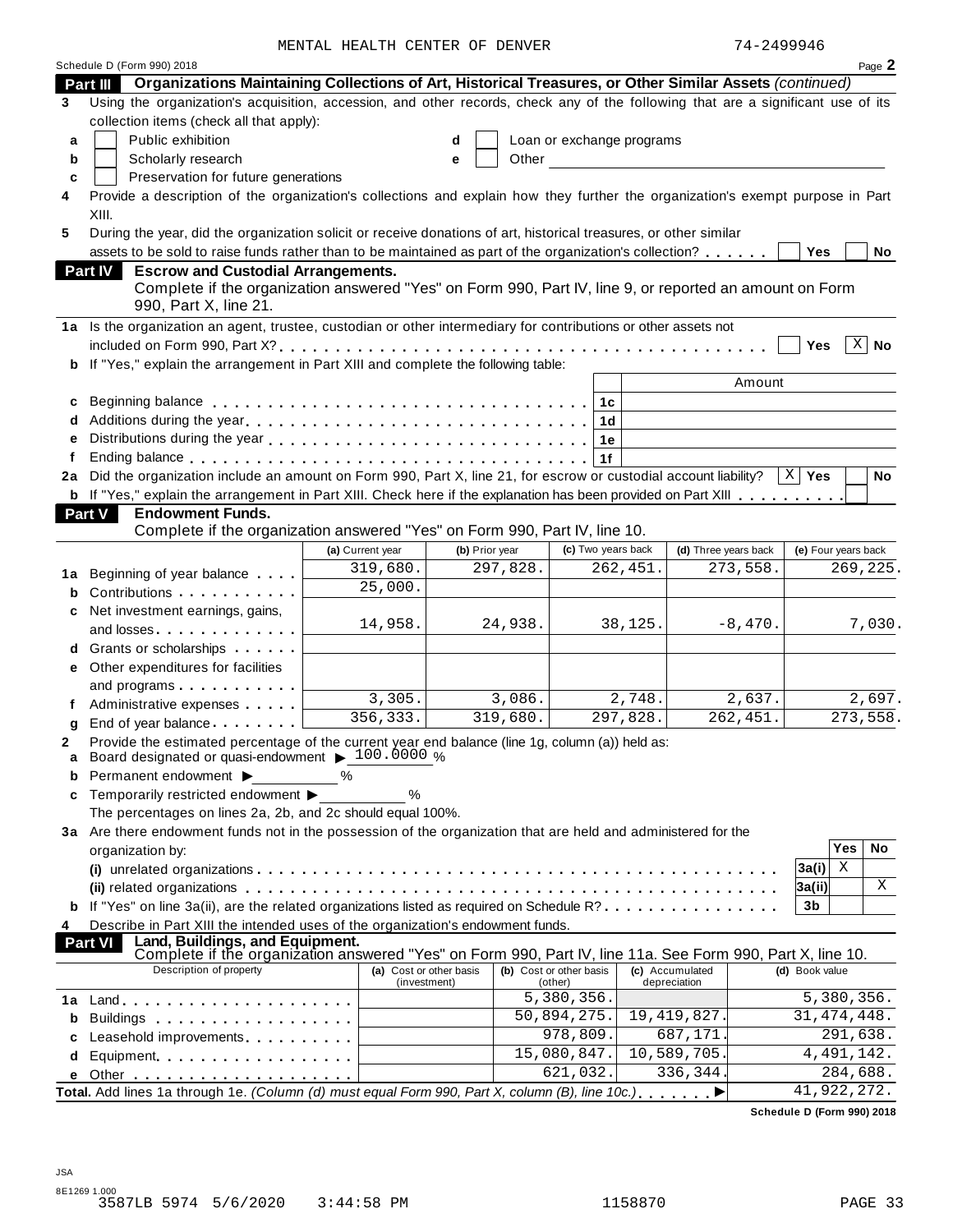| Schedule D (Form 990) 2018 |  |  |
|----------------------------|--|--|

| <b>Part VII</b>                                                                                                                     | <b>Investments - Other Securities.</b>                                                                                                                                                                                              |                 | Complete if the organization answered "Yes" on Form 990, Part IV, line 11b. See Form 990, Part X, line 12. |
|-------------------------------------------------------------------------------------------------------------------------------------|-------------------------------------------------------------------------------------------------------------------------------------------------------------------------------------------------------------------------------------|-----------------|------------------------------------------------------------------------------------------------------------|
|                                                                                                                                     | (a) Description of security or category<br>(including name of security)                                                                                                                                                             | (b) Book value  | (c) Method of valuation:<br>Cost or end-of-year market value                                               |
|                                                                                                                                     | (1) Financial derivatives                                                                                                                                                                                                           |                 |                                                                                                            |
|                                                                                                                                     | (2) Closely-held equity interests entitled and closely-held equity interests                                                                                                                                                        |                 |                                                                                                            |
|                                                                                                                                     | (3) Other <u>Canadian Communication</u> Communication Communication Communication Communication Communication Communication Communication Communication Communication Communication Communication Communication Communication Commu |                 |                                                                                                            |
| (A)                                                                                                                                 |                                                                                                                                                                                                                                     |                 |                                                                                                            |
| (B)                                                                                                                                 |                                                                                                                                                                                                                                     |                 |                                                                                                            |
| (C)                                                                                                                                 |                                                                                                                                                                                                                                     |                 |                                                                                                            |
| (D)                                                                                                                                 |                                                                                                                                                                                                                                     |                 |                                                                                                            |
| (E)                                                                                                                                 |                                                                                                                                                                                                                                     |                 |                                                                                                            |
| (F)                                                                                                                                 |                                                                                                                                                                                                                                     |                 |                                                                                                            |
| (G)                                                                                                                                 |                                                                                                                                                                                                                                     |                 |                                                                                                            |
| (H)                                                                                                                                 |                                                                                                                                                                                                                                     |                 |                                                                                                            |
|                                                                                                                                     | Total. (Column (b) must equal Form 990, Part X, col. (B) line 12.) $\blacktriangleright$                                                                                                                                            |                 |                                                                                                            |
| <b>Part VIII</b>                                                                                                                    | <b>Investments - Program Related.</b>                                                                                                                                                                                               |                 | Complete if the organization answered "Yes" on Form 990, Part IV, line 11c. See Form 990, Part X, line 13. |
|                                                                                                                                     | (a) Description of investment                                                                                                                                                                                                       | (b) Book value  | (c) Method of valuation:                                                                                   |
|                                                                                                                                     |                                                                                                                                                                                                                                     |                 | Cost or end-of-year market value                                                                           |
| (1)                                                                                                                                 |                                                                                                                                                                                                                                     |                 |                                                                                                            |
| (2)                                                                                                                                 |                                                                                                                                                                                                                                     |                 |                                                                                                            |
| (3)                                                                                                                                 |                                                                                                                                                                                                                                     |                 |                                                                                                            |
| (4)                                                                                                                                 |                                                                                                                                                                                                                                     |                 |                                                                                                            |
| (5)                                                                                                                                 |                                                                                                                                                                                                                                     |                 |                                                                                                            |
| (6)                                                                                                                                 |                                                                                                                                                                                                                                     |                 |                                                                                                            |
| (7)                                                                                                                                 |                                                                                                                                                                                                                                     |                 |                                                                                                            |
| (8)                                                                                                                                 |                                                                                                                                                                                                                                     |                 |                                                                                                            |
|                                                                                                                                     |                                                                                                                                                                                                                                     |                 |                                                                                                            |
| (9)                                                                                                                                 |                                                                                                                                                                                                                                     |                 |                                                                                                            |
|                                                                                                                                     | Total. (Column (b) must equal Form 990, Part X, col. (B) line 13.) $\blacktriangleright$                                                                                                                                            |                 |                                                                                                            |
| Part IX                                                                                                                             | Other Assets.                                                                                                                                                                                                                       |                 |                                                                                                            |
|                                                                                                                                     |                                                                                                                                                                                                                                     |                 | Complete if the organization answered "Yes" on Form 990, Part IV, line 11d. See Form 990, Part X, line 15. |
|                                                                                                                                     |                                                                                                                                                                                                                                     | (a) Description | (b) Book value                                                                                             |
|                                                                                                                                     |                                                                                                                                                                                                                                     |                 |                                                                                                            |
|                                                                                                                                     |                                                                                                                                                                                                                                     |                 |                                                                                                            |
|                                                                                                                                     |                                                                                                                                                                                                                                     |                 |                                                                                                            |
|                                                                                                                                     |                                                                                                                                                                                                                                     |                 |                                                                                                            |
|                                                                                                                                     |                                                                                                                                                                                                                                     |                 |                                                                                                            |
|                                                                                                                                     |                                                                                                                                                                                                                                     |                 |                                                                                                            |
|                                                                                                                                     |                                                                                                                                                                                                                                     |                 |                                                                                                            |
|                                                                                                                                     |                                                                                                                                                                                                                                     |                 |                                                                                                            |
|                                                                                                                                     |                                                                                                                                                                                                                                     |                 |                                                                                                            |
|                                                                                                                                     |                                                                                                                                                                                                                                     |                 |                                                                                                            |
|                                                                                                                                     | <b>Other Liabilities.</b><br>line 25.                                                                                                                                                                                               |                 | Complete if the organization answered "Yes" on Form 990, Part IV, line 11e or 11f. See Form 990, Part X,   |
|                                                                                                                                     |                                                                                                                                                                                                                                     | (b) Book value  |                                                                                                            |
|                                                                                                                                     | (a) Description of liability                                                                                                                                                                                                        |                 |                                                                                                            |
|                                                                                                                                     | (1) Federal income taxes                                                                                                                                                                                                            |                 |                                                                                                            |
|                                                                                                                                     |                                                                                                                                                                                                                                     |                 |                                                                                                            |
|                                                                                                                                     |                                                                                                                                                                                                                                     |                 |                                                                                                            |
|                                                                                                                                     |                                                                                                                                                                                                                                     |                 |                                                                                                            |
|                                                                                                                                     |                                                                                                                                                                                                                                     |                 |                                                                                                            |
|                                                                                                                                     |                                                                                                                                                                                                                                     |                 |                                                                                                            |
|                                                                                                                                     |                                                                                                                                                                                                                                     |                 |                                                                                                            |
|                                                                                                                                     |                                                                                                                                                                                                                                     |                 |                                                                                                            |
| (1)<br>(2)<br>(3)<br>(4)<br>(5)<br>(6)<br>(7)<br>(8)<br>(9)<br>Part X<br>1.<br>(2)<br>(3)<br>(4)<br>(5)<br>(6)<br>(7)<br>(8)<br>(9) | Total. (Column (b) must equal Form 990, Part X, col. (B) line 25.) $\blacktriangleright$                                                                                                                                            |                 |                                                                                                            |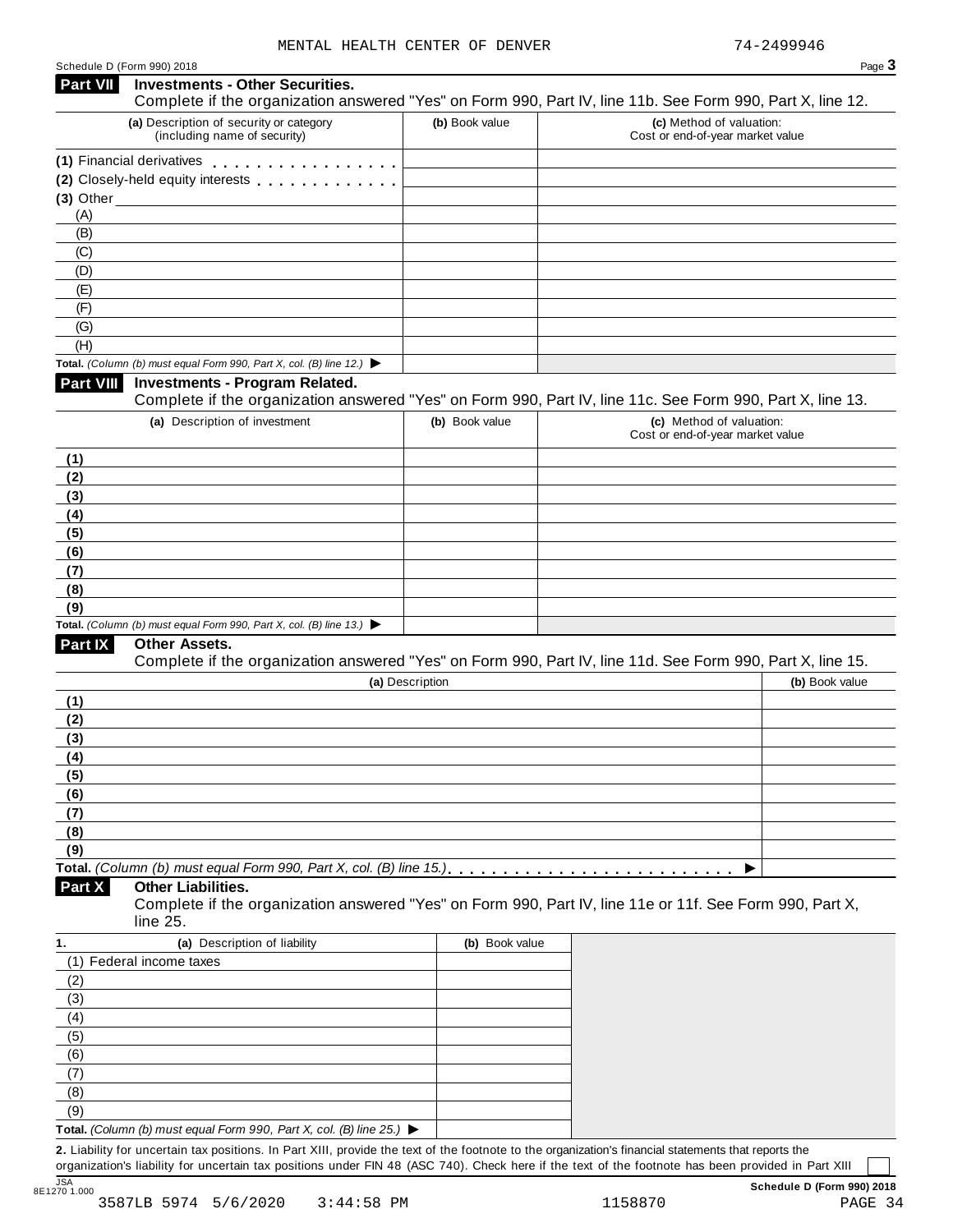|              | Schedule D (Form 990) 2018                                                                                                                                         |                | Page 4         |
|--------------|--------------------------------------------------------------------------------------------------------------------------------------------------------------------|----------------|----------------|
| Part XI      | Reconciliation of Revenue per Audited Financial Statements With Revenue per Return.<br>Complete if the organization answered "Yes" on Form 990, Part IV, line 12a. |                |                |
| 1            | Total revenue, gains, and other support per audited financial statements                                                                                           | $\mathbf{1}$   | 109,665,914.   |
| $\mathbf{2}$ | Amounts included on line 1 but not on Form 990, Part VIII, line 12:                                                                                                |                |                |
| a            | $-69, 478.$<br>2a                                                                                                                                                  |                |                |
| b            | 603,890.<br>2 <sub>b</sub>                                                                                                                                         |                |                |
| с            | 2c<br>Recoveries of prior year grants                                                                                                                              |                |                |
| d            |                                                                                                                                                                    |                |                |
| е            |                                                                                                                                                                    | 2e             | 534,412.       |
| 3            |                                                                                                                                                                    | 3              | 109, 131, 502. |
| 4            | Amounts included on Form 990, Part VIII, line 12, but not on line 1:                                                                                               |                |                |
| a            | 4a<br>Investment expenses not included on Form 990, Part VIII, line 7b $\ldots$                                                                                    |                |                |
| b            | $-86,701.$<br>4 <sub>b</sub>                                                                                                                                       |                |                |
| C            |                                                                                                                                                                    | 4c             | $-86,701.$     |
| 5            | Total revenue. Add lines 3 and 4c. (This must equal Form 990, Part I, line 12.)                                                                                    | 5              | 109,044,801.   |
| Part XII     | Reconciliation of Expenses per Audited Financial Statements With Expenses per Return.                                                                              |                |                |
|              | Complete if the organization answered "Yes" on Form 990, Part IV, line 12a.                                                                                        |                |                |
| 1            |                                                                                                                                                                    | $\mathbf{1}$   | 104,040,060.   |
| $\mathbf{2}$ | Amounts included on line 1 but not on Form 990, Part IX, line 25:                                                                                                  |                |                |
| a            | 603,890.<br>2a<br>Donated services and use of facilities                                                                                                           |                |                |
| b            | 2 <sub>b</sub>                                                                                                                                                     |                |                |
| с            | 2c                                                                                                                                                                 |                |                |
| d            | 86,701.                                                                                                                                                            |                |                |
| e            |                                                                                                                                                                    | 2e             | 690,591.       |
| 3            |                                                                                                                                                                    | 3              | 103, 349, 469. |
| 4            | Amounts included on Form 990, Part IX, line 25, but not on line 1:                                                                                                 |                |                |
| a            | Investment expenses not included on Form 990, Part VIII, line 7b $\boxed{4a}$                                                                                      |                |                |
| b            |                                                                                                                                                                    |                |                |
| C.           |                                                                                                                                                                    | 4 <sub>c</sub> |                |
| 5.           | Total expenses. Add lines 3 and 4c. (This must equal Form 990, Part I, line 18.).                                                                                  | 5              | 103, 349, 469. |
|              | Part XIII Supplemental Information.                                                                                                                                |                |                |
|              | Provide the descriptions required for Part II, lines 3, 5, and 9; Part III, lines 1a and 4; Part IV, lines 1b and 2b; Part V, line 4; Part X, line                 |                |                |
|              | 2; Part XI, lines 2d and 4b; and Part XII, lines 2d and 4b. Also complete this part to provide any additional information.                                         |                |                |

SEE PAGE 5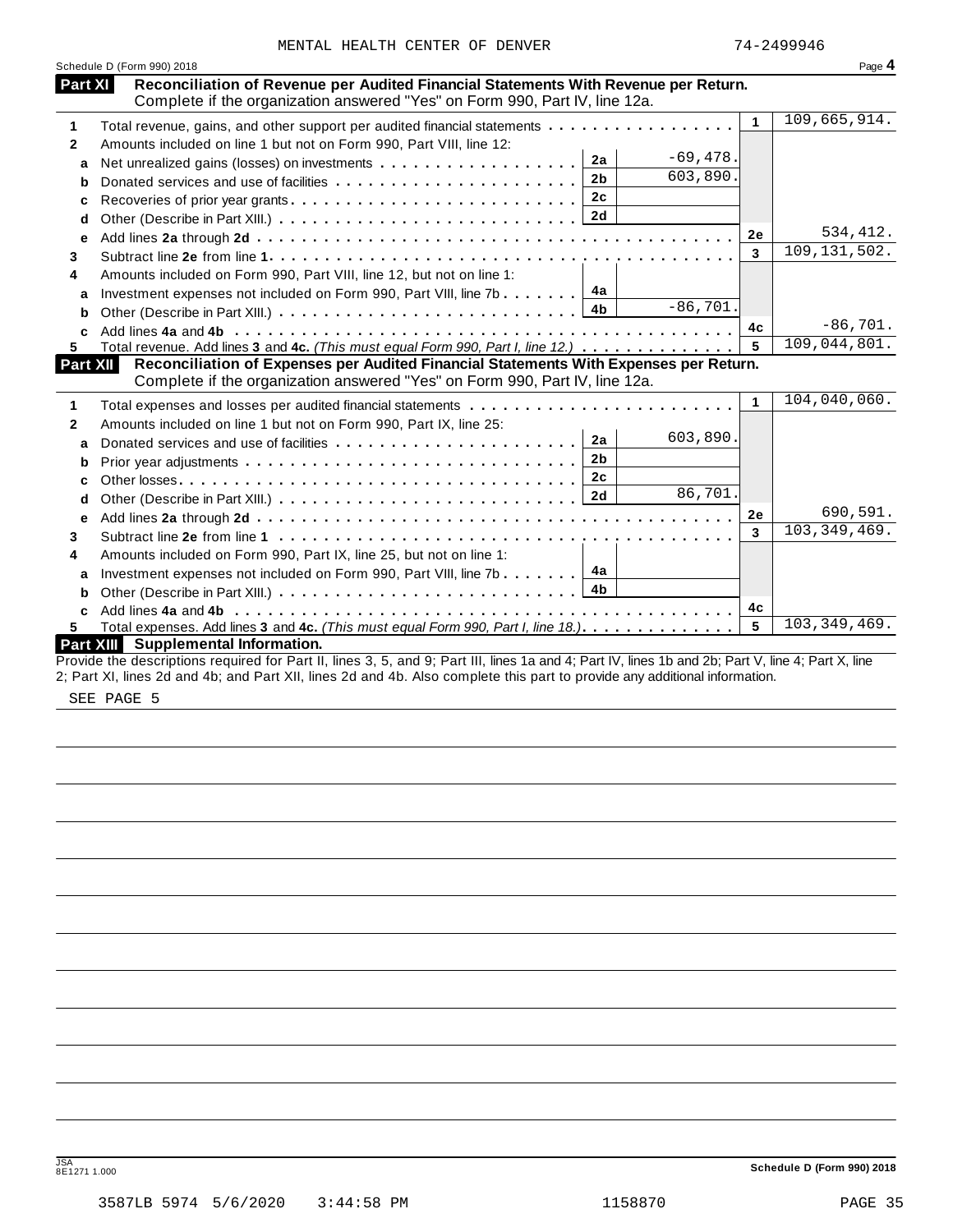**Part XIII Supplemental Information** *(continued)*

SCHEDULE D, PART IV, LINE 2B

ESCROW AND CUSTODIAL ARRANGEMENTS:

MHCD MAINTAINS BANK ACCOUNTS ON BEHALF OF ITS CONSUMERS WHO RECEIVE

DISABILITY BENEFITS.

SCHEDULE D, PART V, LINE 4

PURPOSE OF ENDOWMENT FUNDS:

TO HELP SUSTAIN MENTAL HEALTH CENTER OF DENVER'S FUTURE GROWTH.

SCHEDULE D, PART X, LINE 2

UNCERTAIN TAX POSITIONS:

MANAGEMENT HAS EVALUATED THEIR INCOME TAX POSITIONS UNDER THE GUIDANCE INCLUDED IN ASC 740. BASED ON THEIR REVIEW, MANAGEMENT HAS NOT IDENTIFIED ANY MATERIAL UNCERTAIN TAX POSITIONS TO BE RECORDED OR DISCLOSED IN THE FINANCIAL STATEMENTS.

SCHEDULE D, PART XI, LINE 4B AMOUNTS INCLUDED ON THE TAX RETURN BUT NOT IN AUDIT REVENUE: FUNDRAISING EVENT EXPENSE (86,701)

SCHEDULE D, PART XII, LINE 2D AMOUNTS INCLUDED IN AUDIT EXPENSE BUT NOT ON THE TAX RETURN: FUNDRAISING EVENT EXPENSE **86,701**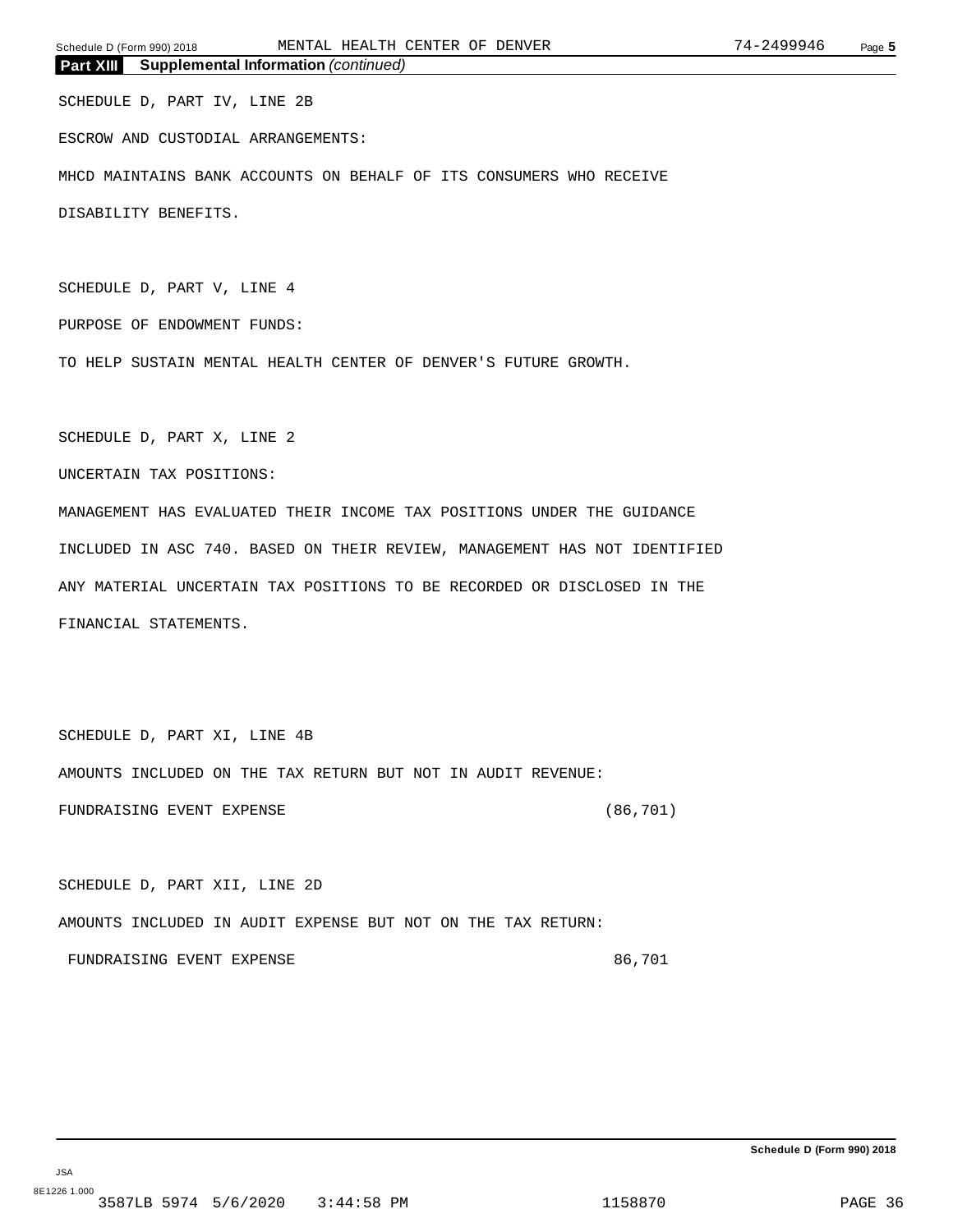| <b>SCHEDULE G</b>                                                                                                      |                                                                                                                                                                                                   | <b>Supplemental Information Regarding Fundraising or Gaming Activities</b>                                                                                          |        |                                         |                                                                 |                                                      | OMB No. 1545-0047                    |
|------------------------------------------------------------------------------------------------------------------------|---------------------------------------------------------------------------------------------------------------------------------------------------------------------------------------------------|---------------------------------------------------------------------------------------------------------------------------------------------------------------------|--------|-----------------------------------------|-----------------------------------------------------------------|------------------------------------------------------|--------------------------------------|
| (Form 990 or 990-EZ)                                                                                                   |                                                                                                                                                                                                   | Complete if the organization answered "Yes" on Form 990, Part IV, line 17, 18, or 19, or if the<br>organization entered more than \$15,000 on Form 990-EZ, line 6a. |        |                                         |                                                                 |                                                      |                                      |
| Department of the Treasury                                                                                             |                                                                                                                                                                                                   |                                                                                                                                                                     |        | Attach to Form 990 or Form 990-EZ.      |                                                                 |                                                      | Open to Public                       |
| <b>Internal Revenue Service</b><br>Name of the organization                                                            |                                                                                                                                                                                                   | Go to www.irs.gov/Form990 for instructions and the latest instructions.                                                                                             |        |                                         |                                                                 | <b>Employer identification number</b>                | Inspection                           |
| MENTAL HEALTH CENTER OF DENVER                                                                                         |                                                                                                                                                                                                   |                                                                                                                                                                     |        |                                         |                                                                 | 74-2499946                                           |                                      |
| Part I                                                                                                                 | Fundraising Activities. Complete if the organization answered "Yes" on Form 990, Part IV, line 17.                                                                                                |                                                                                                                                                                     |        |                                         |                                                                 |                                                      |                                      |
|                                                                                                                        | Form 990-EZ filers are not required to complete this part.                                                                                                                                        |                                                                                                                                                                     |        |                                         |                                                                 |                                                      |                                      |
| 1                                                                                                                      | Indicate whether the organization raised funds through any of the following activities. Check all that apply.                                                                                     |                                                                                                                                                                     |        |                                         |                                                                 |                                                      |                                      |
| Χ<br>Mail solicitations<br>a<br>$\mathbf X$                                                                            |                                                                                                                                                                                                   | е                                                                                                                                                                   | Χ<br>Χ |                                         | Solicitation of non-government grants                           |                                                      |                                      |
| b<br>Phone solicitations<br>c                                                                                          | Internet and email solicitations                                                                                                                                                                  | f<br>q                                                                                                                                                              | Χ      |                                         | Solicitation of government grants<br>Special fundraising events |                                                      |                                      |
| Χ<br>In-person solicitations<br>d                                                                                      |                                                                                                                                                                                                   |                                                                                                                                                                     |        |                                         |                                                                 |                                                      |                                      |
| 2a Did the organization have a written or oral agreement with any individual (including officers, directors, trustees, |                                                                                                                                                                                                   |                                                                                                                                                                     |        |                                         |                                                                 |                                                      |                                      |
|                                                                                                                        | or key employees listed in Form 990, Part VII) or entity in connection with professional fundraising services?                                                                                    |                                                                                                                                                                     |        |                                         |                                                                 |                                                      | $X \mid Y$ es<br>No                  |
|                                                                                                                        | <b>b</b> If "Yes," list the 10 highest paid individuals or entities (fundraisers) pursuant to agreements under which the fundraiser is to be<br>compensated at least \$5,000 by the organization. |                                                                                                                                                                     |        |                                         |                                                                 |                                                      |                                      |
|                                                                                                                        |                                                                                                                                                                                                   |                                                                                                                                                                     |        | (iii) Did fundraiser have               |                                                                 | (v) Amount paid to                                   | (vi) Amount paid to                  |
| (i) Name and address of individual<br>or entity (fundraiser)                                                           |                                                                                                                                                                                                   | (ii) Activity                                                                                                                                                       |        | custody or control of<br>contributions? | (iv) Gross receipts<br>from activity                            | (or retained by)<br>fundraiser listed in<br>col. (i) | (or retained by)<br>organization     |
|                                                                                                                        |                                                                                                                                                                                                   |                                                                                                                                                                     | Yes    | No                                      |                                                                 |                                                      |                                      |
| 1 RDM COMMUNICATIONS 7582 E                                                                                            |                                                                                                                                                                                                   |                                                                                                                                                                     |        |                                         |                                                                 |                                                      |                                      |
| 8TH PLACE, DENVER, CO 80230<br>2 MARILYN SPINNER 9142 CEDA                                                             |                                                                                                                                                                                                   | CONSULTING                                                                                                                                                          |        | Χ                                       |                                                                 | 55,066.                                              | $-55,066$ .                          |
| HILL WAY, DENVER, CO 80230                                                                                             |                                                                                                                                                                                                   | CONSULTING                                                                                                                                                          |        | Χ                                       |                                                                 | 20,938.                                              | $-20,938.$                           |
| 3                                                                                                                      |                                                                                                                                                                                                   |                                                                                                                                                                     |        |                                         |                                                                 |                                                      |                                      |
| 4                                                                                                                      |                                                                                                                                                                                                   |                                                                                                                                                                     |        |                                         |                                                                 |                                                      |                                      |
| 5                                                                                                                      |                                                                                                                                                                                                   |                                                                                                                                                                     |        |                                         |                                                                 |                                                      |                                      |
| 6                                                                                                                      |                                                                                                                                                                                                   |                                                                                                                                                                     |        |                                         |                                                                 |                                                      |                                      |
| $\overline{7}$                                                                                                         |                                                                                                                                                                                                   |                                                                                                                                                                     |        |                                         |                                                                 |                                                      |                                      |
| ŏ                                                                                                                      |                                                                                                                                                                                                   |                                                                                                                                                                     |        |                                         |                                                                 |                                                      |                                      |
| 9                                                                                                                      |                                                                                                                                                                                                   |                                                                                                                                                                     |        |                                         |                                                                 |                                                      |                                      |
| 10                                                                                                                     |                                                                                                                                                                                                   |                                                                                                                                                                     |        |                                         |                                                                 |                                                      |                                      |
| Total                                                                                                                  |                                                                                                                                                                                                   |                                                                                                                                                                     |        |                                         |                                                                 | 76,004.                                              | $-76,004.$                           |
| 3                                                                                                                      | . <u>.</u><br>List all states in which the organization is registered or licensed to solicit contributions or has been notified it is exempt from                                                 |                                                                                                                                                                     |        |                                         |                                                                 |                                                      |                                      |
| registration or licensing.                                                                                             |                                                                                                                                                                                                   |                                                                                                                                                                     |        |                                         |                                                                 |                                                      |                                      |
| CO,                                                                                                                    |                                                                                                                                                                                                   |                                                                                                                                                                     |        |                                         |                                                                 |                                                      |                                      |
|                                                                                                                        |                                                                                                                                                                                                   |                                                                                                                                                                     |        |                                         |                                                                 |                                                      |                                      |
|                                                                                                                        |                                                                                                                                                                                                   |                                                                                                                                                                     |        |                                         |                                                                 |                                                      |                                      |
|                                                                                                                        |                                                                                                                                                                                                   |                                                                                                                                                                     |        |                                         |                                                                 |                                                      |                                      |
|                                                                                                                        |                                                                                                                                                                                                   |                                                                                                                                                                     |        |                                         |                                                                 |                                                      |                                      |
|                                                                                                                        |                                                                                                                                                                                                   |                                                                                                                                                                     |        |                                         |                                                                 |                                                      |                                      |
|                                                                                                                        |                                                                                                                                                                                                   |                                                                                                                                                                     |        |                                         |                                                                 |                                                      |                                      |
|                                                                                                                        |                                                                                                                                                                                                   |                                                                                                                                                                     |        |                                         |                                                                 |                                                      |                                      |
|                                                                                                                        |                                                                                                                                                                                                   |                                                                                                                                                                     |        |                                         |                                                                 |                                                      |                                      |
|                                                                                                                        |                                                                                                                                                                                                   |                                                                                                                                                                     |        |                                         |                                                                 |                                                      |                                      |
|                                                                                                                        |                                                                                                                                                                                                   |                                                                                                                                                                     |        |                                         |                                                                 |                                                      |                                      |
| For Paperwork Reduction Act Notice, see the Instructions for Form 990 or 990-EZ.                                       |                                                                                                                                                                                                   |                                                                                                                                                                     |        |                                         |                                                                 |                                                      | Schedule G (Form 990 or 990-EZ) 2018 |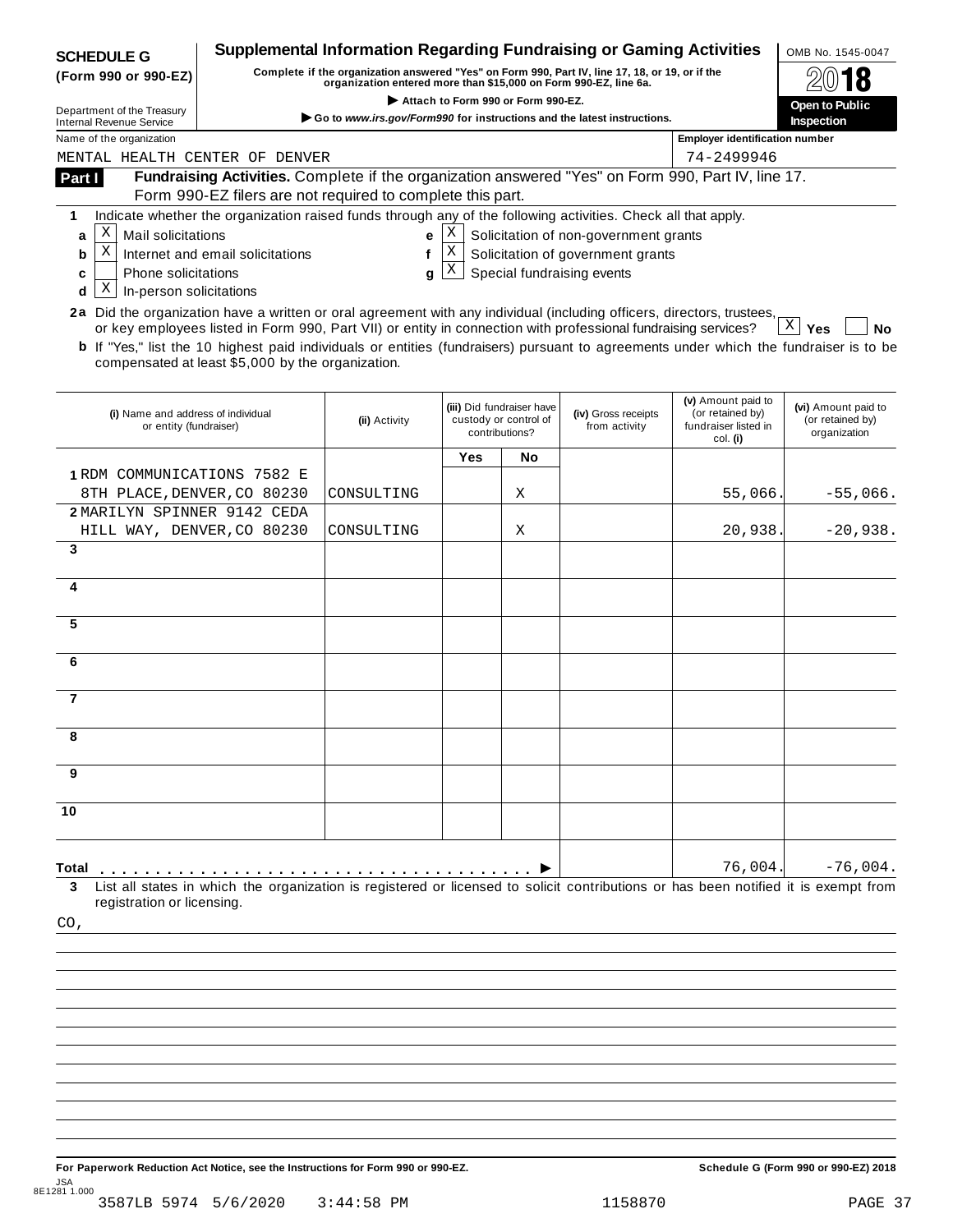| Schedule G (Form 990 or 990-EZ) 2018                                                                                                                                                                                                                                                                                      | MENTAL HEALTH CENTER OF DENVER |                                                  |                  | 74-2499946<br>Page 2                                |
|---------------------------------------------------------------------------------------------------------------------------------------------------------------------------------------------------------------------------------------------------------------------------------------------------------------------------|--------------------------------|--------------------------------------------------|------------------|-----------------------------------------------------|
| Part II<br>Fundraising Events. Complete if the organization answered "Yes" on Form 990, Part IV, line 18, or reported<br>more than \$15,000 of fundraising event contributions and gross income on Form 990-EZ, lines 1 and 6b. List<br>events with gross receipts greater than \$5,000.                                  |                                |                                                  |                  |                                                     |
|                                                                                                                                                                                                                                                                                                                           | (a) Event $#1$<br>GIFTS OF JOY | (b) Event $#2$                                   | (c) Other events | (d) Total events<br>(add col. (a) through           |
|                                                                                                                                                                                                                                                                                                                           | (event type)                   | (event type)                                     | (total number)   | col. (c)                                            |
| Revenue                                                                                                                                                                                                                                                                                                                   | 115,807.                       |                                                  |                  | 115,807.                                            |
| 2 Less: Contributions                                                                                                                                                                                                                                                                                                     | 115,807.                       |                                                  |                  | 115,807.                                            |
| 3 Gross income (line 1 minus<br>$line 2)$                                                                                                                                                                                                                                                                                 |                                |                                                  |                  |                                                     |
| 4 Cash prizes et al., et al., et al., et al., et al., et al., et al., et al., et al., et al., et al., et al., e                                                                                                                                                                                                           |                                |                                                  |                  |                                                     |
| 5.                                                                                                                                                                                                                                                                                                                        |                                |                                                  |                  |                                                     |
|                                                                                                                                                                                                                                                                                                                           | 24,899.                        |                                                  |                  | 24,899.                                             |
| <b>Direct Expenses</b><br>7 Food and beverages [1, 1, 1, 1]                                                                                                                                                                                                                                                               | 34, 476.                       |                                                  |                  | 34,476.                                             |
| 8 Entertainment                                                                                                                                                                                                                                                                                                           | 20, 160.                       |                                                  |                  | 20,160.                                             |
| 9 Other direct expenses [11]                                                                                                                                                                                                                                                                                              | 7,166.                         |                                                  |                  | 7,166.                                              |
| 10 Direct expense summary. Add lines 4 through 9 in column (d) $\ldots$ ,,,,,,,,,,,,,,,<br>11 Net income summary. Subtract line 10 from line 3, column (d) ▶<br>Part III<br>Gaming. Complete if the organization answered "Yes" on Form 990, Part IV, line 19, or reported more than<br>\$15,000 on Form 990-EZ, line 6a. |                                |                                                  |                  | 86,701.<br>$-86,701.$                               |
| Revenue                                                                                                                                                                                                                                                                                                                   | (a) Bingo                      | (b) Pull tabs/instant<br>bingo/progressive bingo | (c) Other gaming | (d) Total gaming (add<br>col. (a) through col. (c)) |
|                                                                                                                                                                                                                                                                                                                           |                                |                                                  |                  |                                                     |
| 89<br>2 Cash prizes $\ldots \ldots \ldots \ldots$                                                                                                                                                                                                                                                                         |                                |                                                  |                  |                                                     |
| $\mathbf{3}$<br>Noncash prizes experiences                                                                                                                                                                                                                                                                                |                                |                                                  |                  |                                                     |
| Direct Expens<br>4 Rent/facility costs                                                                                                                                                                                                                                                                                    |                                |                                                  |                  |                                                     |
| 5 Other direct expenses                                                                                                                                                                                                                                                                                                   |                                |                                                  |                  |                                                     |
|                                                                                                                                                                                                                                                                                                                           | Yes<br>%<br>No                 | Yes $\qquad \qquad \qquad$<br>%<br>No            | %<br>No          |                                                     |
| 7 Direct expense summary. Add lines 2 through 5 in column (d)                                                                                                                                                                                                                                                             |                                |                                                  | . <b>.</b> .     |                                                     |
| 8 Net gaming income summary. Subtract line 7 from line 1, column (d)                                                                                                                                                                                                                                                      |                                |                                                  |                  |                                                     |
| Enter the state(s) in which the organization conducts gaming activities:<br>9<br>$\frac{1}{2}$ is the organization licensed to conduct gaming activities in each of these states?<br>a<br>$\mathbf b$                                                                                                                     |                                |                                                  |                  | Yes<br><b>No</b>                                    |
|                                                                                                                                                                                                                                                                                                                           |                                |                                                  |                  | <b>No</b>                                           |
| Were any of the organization's gaming licenses revoked, suspended, or terminated during the tax year?<br>10a<br>b                                                                                                                                                                                                         |                                |                                                  |                  | Yes                                                 |

**Schedule G (Form 990 or 990-EZ) 2018**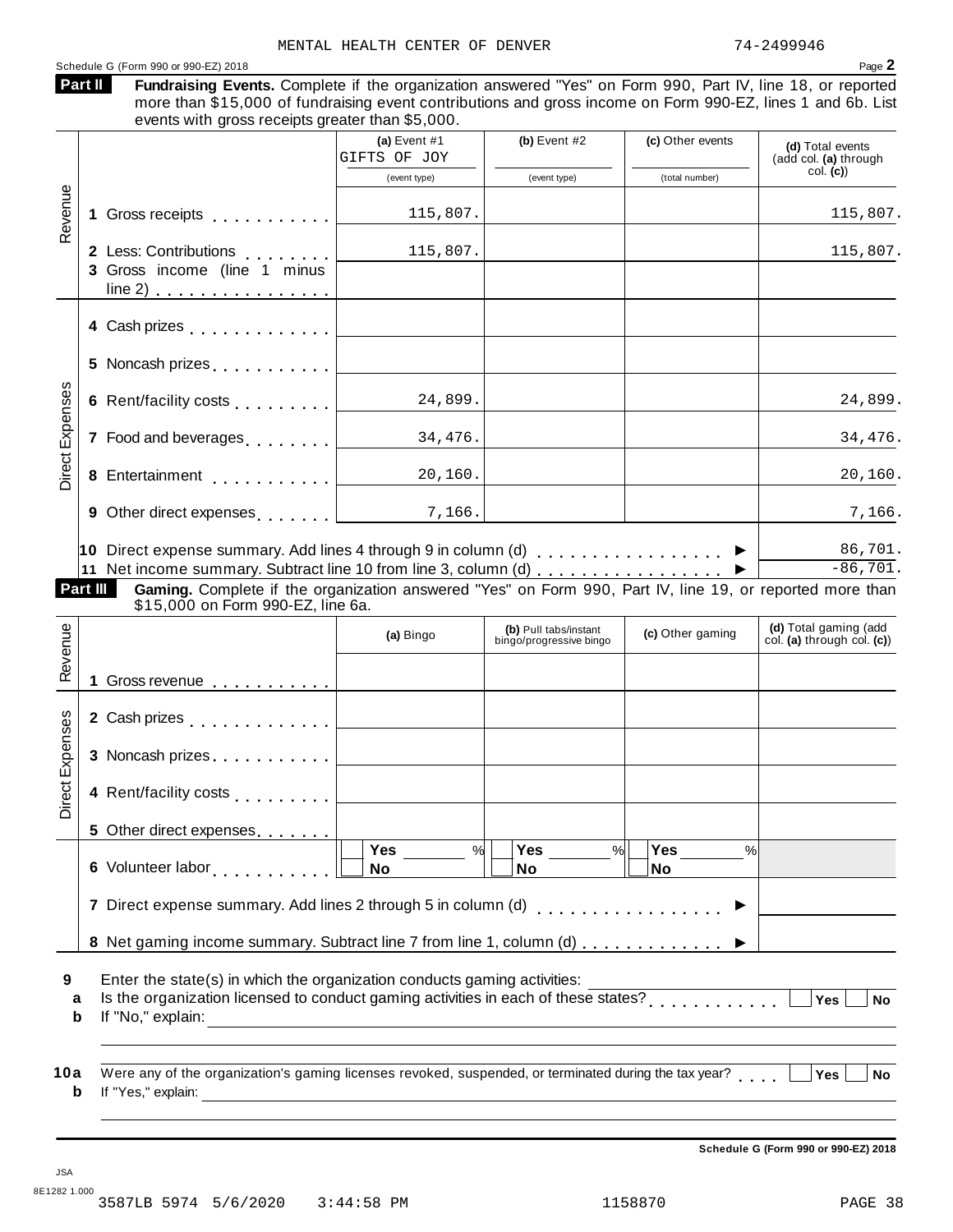| MENTAL HEALTH CENTER OF DENVER |  |  |
|--------------------------------|--|--|
|--------------------------------|--|--|

|    | MENIAL HEALIH CENIER OF DENVER                                                                                                                                                                                                 |                         |
|----|--------------------------------------------------------------------------------------------------------------------------------------------------------------------------------------------------------------------------------|-------------------------|
|    | Schedule G (Form 990 or 990-EZ) 2018                                                                                                                                                                                           | Page $3$                |
| 11 |                                                                                                                                                                                                                                | <b>Yes</b><br><b>No</b> |
| 12 | Is the organization a grantor, beneficiary or trustee of a trust or a member of a partnership or other entity                                                                                                                  |                         |
|    |                                                                                                                                                                                                                                | <b>Yes</b><br><b>No</b> |
| 13 | Indicate the percentage of gaming activity conducted in:                                                                                                                                                                       |                         |
| a  | The organization's facility enterpresent enterpresent enterpresent enterpresent enterpresent enterpresent enterpresent enterpresent enterpresent enterpresent enterpresent enterpresent enterpresent enterpresent enterpresent | %                       |
|    |                                                                                                                                                                                                                                | $\%$                    |
| 14 | Enter the name and address of the person who prepares the organization's gaming/special events books and<br>records:                                                                                                           |                         |
|    |                                                                                                                                                                                                                                |                         |
|    |                                                                                                                                                                                                                                |                         |
|    | 15a Does the organization have a contract with a third party from whom the organization receives gaming                                                                                                                        |                         |
|    |                                                                                                                                                                                                                                | Yes No                  |
|    | <b>b</b> If "Yes," enter the amount of gaming revenue received by the organization $\triangleright$ \$_______________ and the                                                                                                  |                         |
|    | amount of gaming revenue retained by the third party $\triangleright$ \$ _______________.                                                                                                                                      |                         |
|    | c If "Yes," enter name and address of the third party:                                                                                                                                                                         |                         |
|    |                                                                                                                                                                                                                                |                         |
|    |                                                                                                                                                                                                                                |                         |
| 16 | Gaming manager information:                                                                                                                                                                                                    |                         |
|    |                                                                                                                                                                                                                                |                         |
|    | Gaming manager compensation $\triangleright$ \$ ________________                                                                                                                                                               |                         |
|    |                                                                                                                                                                                                                                |                         |
|    | Employee<br>Director/officer<br>Independent contractor                                                                                                                                                                         |                         |
| 17 | Mandatory distributions:                                                                                                                                                                                                       |                         |
|    | a Is the organization required under state law to make charitable distributions from the gaming proceeds to                                                                                                                    |                         |
|    | <b>b</b> Enter the amount of distributions required under state law to be distributed to other exempt organizations                                                                                                            | Yes<br><b>No</b>        |
|    | or spent in the organization's own exempt activities during the tax year $\triangleright$ \$                                                                                                                                   |                         |
|    | Supplemental Information. Provide the explanation required by Part I, line 2b, columns (iii) and (v), and<br><b>Part IV</b>                                                                                                    |                         |
|    | Part III, lines 9, 9b, 10b, 15b, 15c, 16, and 17b, as applicable. Also provide any additional information                                                                                                                      |                         |
|    | (see instructions).                                                                                                                                                                                                            |                         |

**Schedule G (Form 990 or 990-EZ) 2018**

 $\ddot{\phantom{a}}$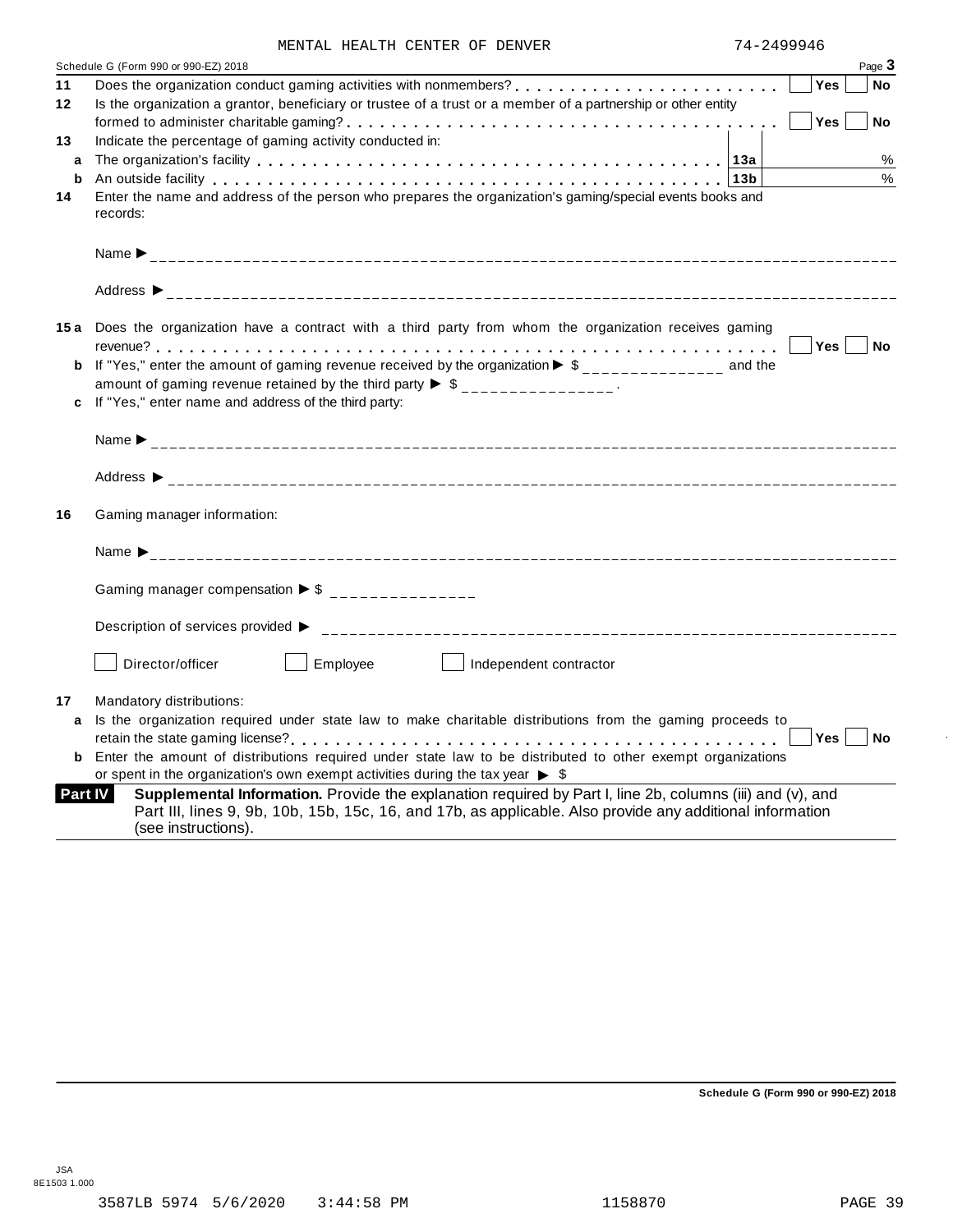| <b>SCHEDULE J</b>                                           | <b>Compensation Information</b>                                                                                      | OMB No. 1545-0047     |            |             |
|-------------------------------------------------------------|----------------------------------------------------------------------------------------------------------------------|-----------------------|------------|-------------|
| (Form 990)                                                  | For certain Officers, Directors, Trustees, Key Employees, and Highest                                                |                       | 8          |             |
|                                                             | <b>Compensated Employees</b><br>Complete if the organization answered "Yes" on Form 990, Part IV, line 23.           |                       |            |             |
| Department of the Treasury                                  | Attach to Form 990.<br>Go to www.irs.gov/Form990 for instructions and the latest information.                        | <b>Open to Public</b> |            |             |
| <b>Internal Revenue Service</b><br>Name of the organization | Employer identification number                                                                                       | <b>Inspection</b>     |            |             |
|                                                             | 74-2499946<br>MENTAL HEALTH CENTER OF DENVER                                                                         |                       |            |             |
| Part I                                                      | <b>Questions Regarding Compensation</b>                                                                              |                       |            |             |
|                                                             |                                                                                                                      |                       | <b>Yes</b> | No          |
|                                                             | 1a Check the appropriate box(es) if the organization provided any of the following to or for a person listed on Form |                       |            |             |
|                                                             | 990, Part VII, Section A, line 1a. Complete Part III to provide any relevant information regarding these items.      |                       |            |             |
|                                                             | First-class or charter travel<br>Housing allowance or residence for personal use                                     |                       |            |             |
|                                                             | Travel for companions<br>Payments for business use of personal residence                                             |                       |            |             |
|                                                             | Tax indemnification and gross-up payments<br>Health or social club dues or initiation fees                           |                       |            |             |
|                                                             | Discretionary spending account<br>Personal services (such as maid, chauffeur, chef)                                  |                       |            |             |
|                                                             |                                                                                                                      |                       |            |             |
| b                                                           | If any of the boxes on line 1a are checked, did the organization follow a written policy regarding payment           |                       |            |             |
|                                                             | or reimbursement or provision of all of the expenses described above? If "No," complete Part III to                  | 1 <sub>b</sub>        |            |             |
| $\mathbf{2}$                                                | Did the organization require substantiation prior to reimbursing or allowing expenses incurred by all                |                       |            |             |
|                                                             | directors, trustees, and officers, including the CEO/Executive Director, regarding the items checked on line         |                       |            |             |
|                                                             |                                                                                                                      | $\mathbf{2}$          |            |             |
| 3                                                           | Indicate which, if any, of the following the filing organization used to establish the compensation of the           |                       |            |             |
|                                                             | organization's CEO/Executive Director. Check all that apply. Do not check any boxes for methods used by a            |                       |            |             |
|                                                             | related organization to establish compensation of the CEO/Executive Director, but explain in Part III.               |                       |            |             |
|                                                             | Compensation committee<br>Written employment contract                                                                |                       |            |             |
| X                                                           | $\mathbf X$<br>Independent compensation consultant<br>Compensation survey or study                                   |                       |            |             |
|                                                             | $\overline{\textbf{x}}$<br>Form 990 of other organizations<br>Approval by the board or compensation committee        |                       |            |             |
| 4                                                           | During the year, did any person listed on Form 990, Part VII, Section A, line 1a, with respect to the filing         |                       |            |             |
|                                                             | organization or a related organization:                                                                              |                       |            |             |
| a                                                           |                                                                                                                      | 4a                    |            | Χ           |
| b                                                           | Participate in, or receive payment from, a supplemental nonqualified retirement plan?                                | 4b                    |            | X           |
| c                                                           | Participate in, or receive payment from, an equity-based compensation arrangement?                                   | 4c                    |            | $\mathbf X$ |
|                                                             | If "Yes" to any of lines 4a-c, list the persons and provide the applicable amounts for each item in Part III.        |                       |            |             |
|                                                             |                                                                                                                      |                       |            |             |
|                                                             | Only section $501(c)(3)$ , $501(c)(4)$ , and $501(c)(29)$ organizations must complete lines 5-9.                     |                       |            |             |
| 5                                                           | For persons listed on Form 990, Part VII, Section A, line 1a, did the organization pay or accrue any                 |                       |            |             |
|                                                             | compensation contingent on the revenues of:                                                                          |                       |            |             |
|                                                             |                                                                                                                      | 5a                    |            | Χ           |
| b                                                           |                                                                                                                      | 5b                    |            | Χ           |
|                                                             | If "Yes" on line 5a or 5b, describe in Part III.                                                                     |                       |            |             |
| 6                                                           | For persons listed on Form 990, Part VII, Section A, line 1a, did the organization pay or accrue any                 |                       |            |             |
|                                                             | compensation contingent on the net earnings of:                                                                      |                       |            |             |
| a                                                           |                                                                                                                      | 6a                    |            | Χ           |
| b                                                           |                                                                                                                      | 6b                    |            | Χ           |
|                                                             | If "Yes" on line 6a or 6b, describe in Part III.                                                                     |                       |            |             |
| 7                                                           | For persons listed on Form 990, Part VII, Section A, line 1a, did the organization provide any nonfixed              |                       |            |             |
|                                                             | payments not described on lines 5 and 6? If "Yes," describe in Part III.                                             | 7                     |            | Χ           |
| 8                                                           | Were any amounts reported on Form 990, Part VII, paid or accrued pursuant to a contract that was subject             |                       |            |             |
|                                                             | to the initial contract exception described in Regulations section 53.4958-4(a)(3)? If "Yes," describe               |                       |            |             |
|                                                             |                                                                                                                      | 8                     |            | X           |
| 9                                                           | If "Yes" on line 8, did the organization also follow the rebuttable presumption procedure described in               |                       |            |             |
|                                                             | For Paperwork Reduction Act Notice, see the Instructions for Form 990.<br>Schedule J (Form 990) 2018                 | 9                     |            |             |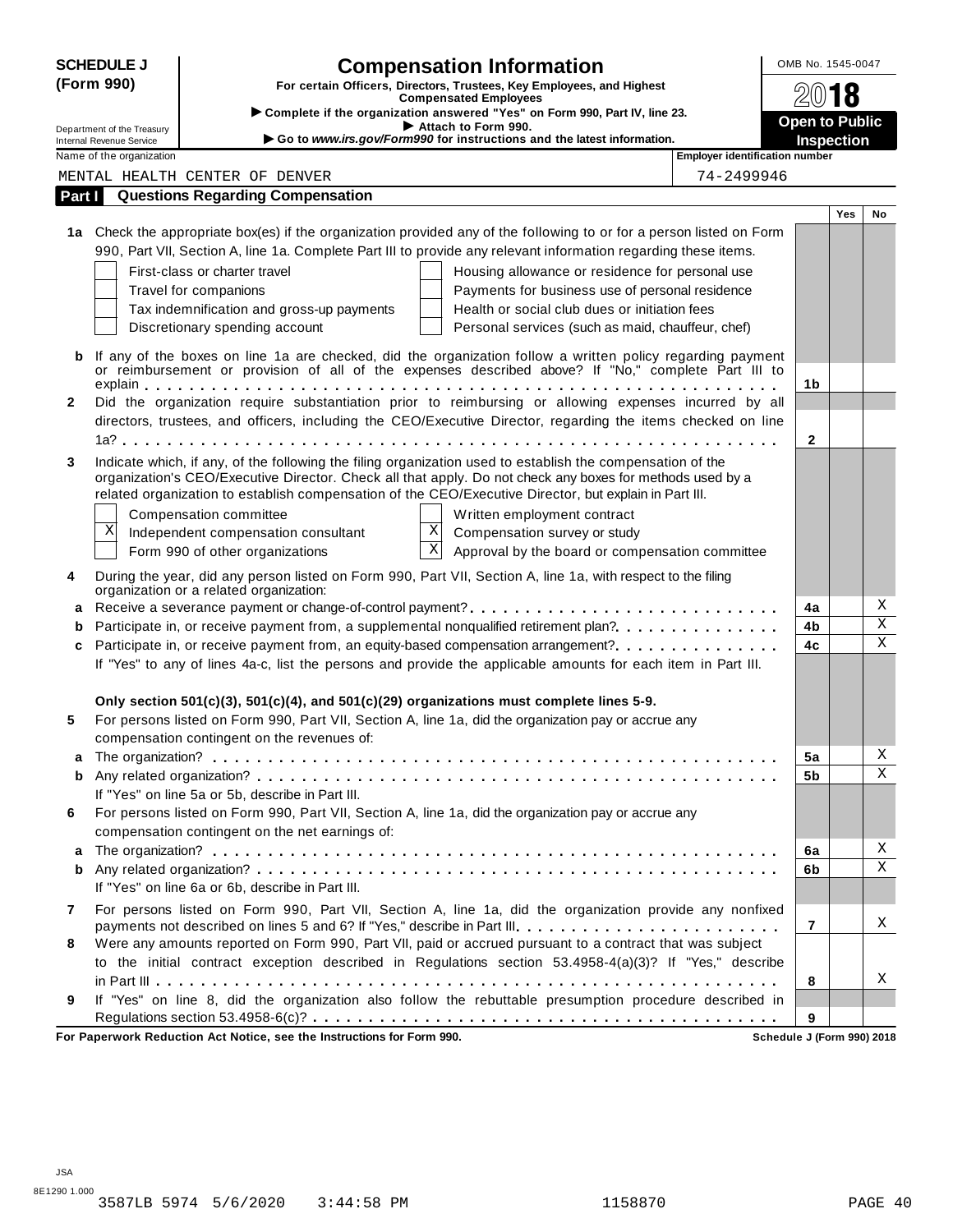#### Schedule J (Form 990) 2018<br>**Part II** Officers, Directors, Trustees, Key Employees, and Highest Compensated Employees. Use duplicate copies if additional space is needed. **Part II Officers, Directors, Trustees, Key Employees, and Highest Compensated Employees.** Use duplicate copies ifadditional space is needed.

For each individual whose compensation must be reported on Schedule J, report compensation from the organization on row (i) and from related organizations, described in the instructions, on row (ii). Do not list any individuals that aren't listed on Form 990, Part VII.

Note: The sum of columns (B)(i)-(iii) for each listed individual must equal the total amount of Form 990, Part VII, Section A, line 1a, applicable column (D) and (E) amounts for that individual.

|                                             |      |                          | (B) Breakdown of W-2 and/or 1099-MISC compensation |                                           | (C) Retirement and             | (D) Nontaxable   | (E) Total of columns | (F) Compensation                                           |
|---------------------------------------------|------|--------------------------|----------------------------------------------------|-------------------------------------------|--------------------------------|------------------|----------------------|------------------------------------------------------------|
| (A) Name and Title                          |      | (i) Base<br>compensation | (ii) Bonus & incentive<br>compensation             | (iii) Other<br>reportable<br>compensation | other deferred<br>compensation | benefits         | $(B)(i)-(D)$         | in column (B) reported<br>as deferred on prior<br>Form 990 |
| CARL CLARK                                  | (i)  | 410,102                  | 291,923.                                           | 8,526.                                    | 9,625                          | 10,734.          | 730,910              | 0.                                                         |
| PRESIDENT AND CEO                           | (i)  | $\Omega$                 | $\Omega$                                           | $\Omega$ .                                | $\Omega$                       | 0.               | $\Omega$             | $\overline{0}$ .                                           |
| ANGELA OAKLEY                               | (i)  | 261,717                  | 90,543                                             | 127                                       | 9,464                          | 27, 247.         | 389,098              | 0.                                                         |
| $2^{\text{VP}$ AND CFO                      | (i)  | $\Omega$                 | $\Omega$                                           | $\Omega$                                  | $\Omega$                       | $0$ .            | $\Omega$             | $\overline{0}$ .                                           |
| KRISTI MOCK                                 | (i)  | 227,538                  | 120,758                                            | 366.                                      | 7,261                          | 26,847.          | 382,770              | 0.                                                         |
| $3^{\text{VP}$ AND COO                      | (ii) | $\mathbf 0$              | $\Omega$ .                                         | $\Omega$ .                                | $\Omega$                       | 0.               | $\Omega$ .           | $0$ .                                                      |
| CHERYL A. CLARK                             | (i)  | 327,056                  | 155,667                                            | 366.                                      | 9,625                          | 16, 278.         | 508,992              | $\overline{0}$ .                                           |
| 4 <sup>VP &amp;</sup> CHIEF MEDICAL OFFICER | (i)  | $\Omega$ .               | $\Omega$ .                                         | $\Omega$ .                                | $\Omega$                       | 0.               | $\Omega$ .           | 0.                                                         |
| JODY T. RYAN                                | (i)  | 290, 512.                | 61,586                                             | 127                                       | 9,625                          | 17,608.          | 379,458              | $0$ .                                                      |
| ADULT SVCS MEDICAL DIRECTOR                 | (i)  | $\overline{0}$ .         | $\mathbf{0}$ .                                     | $\mathbf{0}$ .                            | $\Omega$                       | 0.               | $\mathbf{0}$ .       | $\mathsf 0$ .                                              |
| JOHN FLYNN                                  | (i)  | 160,293.                 | 82,445                                             | 238.                                      | 5,563                          | 24,847.          | 273,386.             | $\overline{0}$ .                                           |
| 6 <sup>VP</sup> OF ADULT SERVICES           | (i)  | $\mathbf 0$              | 0                                                  | $\mathbf 0$                               | 0                              | 0.               | $\mathbf{0}$ .       | $\overline{0}$ .                                           |
| YVETTE BUXTON, CHILD AN                     | (i)  | 324,250                  | 68,914.                                            | 238.                                      | 9,625                          | 564.             | 403,591              | $\overline{0}$ .                                           |
| FAMILY MEDICAL DIRECTOR                     | (ii) | $\Omega$                 | $\Omega$ .                                         | $\Omega$ .                                | $\Omega$                       | 0.               | $\Omega$ .           | $\overline{0}$ .                                           |
| WESLEY M. WILLIAMS                          | (i)  | 172,095                  | 71,802                                             | 83.                                       | 5,357                          | 8,949.           | 258,286.             | $0$ .                                                      |
| $8^{\text{VP}$ AND CIO                      | (i)  | $\Omega$                 | $\Omega$                                           | $\Omega$ .                                | $\Omega$                       | $\Omega$ .       | $\Omega$             | $0$ .                                                      |
| DAWN WILSON                                 | (i)  | 140,603                  | 65,802.                                            | 283.                                      | 5,068                          | 16,799.          | 228,555              | $\overline{0}$ .                                           |
| $9$ <sup>VP OF CHILD AND FAMILY</sup>       | (i)  | $\Omega$                 | $\Omega$ .                                         | $\mathbf{0}$ .                            | $\Omega$                       | 0.               | $\Omega$             | $\overline{0}$ .                                           |
| CHARLES E. KORANSKY                         | (i)  | 233,911                  | 47,870                                             | 244                                       | 3,198                          | 17,357.          | 302,580              | $\overline{0}$ .                                           |
| 10 <sup>PSYCHIATRIST</sup>                  | (i)  | $\Omega$ .               | $\Omega$ .                                         | $\Omega$ .                                | $\Omega$                       | $\Omega$ .       | $\Omega$             | $0$ .                                                      |
| KENNETH J. MACLNTYRE                        | (i)  | 262,500                  | 26, 312                                            | 127                                       | 9,040                          | 8,134.           | 306,113              | $0$ .                                                      |
| 11 <sup>PSYCHIATRIST</sup>                  | (i)  | $\Omega$ .               | $\Omega$                                           | $\mathbf{0}$ .                            | $\Omega$                       | 0.               | $\Omega$             | 0.                                                         |
| JOHN MENNINGER                              | (i)  | 253,446                  | 54,436                                             | 438.                                      | 9,000                          | 27,447.          | 344,767.             | $\overline{0}$ .                                           |
| 12 <sup>PSYCHIATRIST</sup>                  | (i)  | $\Omega$ .               | $\Omega$                                           | $\Omega$                                  | $\Omega$                       | $\overline{0}$ . | $\Omega$ .           | $\overline{0}$ .                                           |
| DAVID M. WEISS                              | (i)  | 253,106                  | 26, 192.                                           | 703.                                      | 9,003                          | 16,957.          | 305,961              | $\overline{0}$ .                                           |
| 13 <sup>PSYCHIATRIST</sup>                  | (ii) | $\Omega$ .               | $\Omega$ .                                         | $\mathbf{0}$ .                            | $\Omega$                       | $0$ .            | $\Omega$ .           | $0$ .                                                      |
| CASEY H. WOLF                               | (i)  | 250,566.                 | 39,290                                             | 55.                                       | 9,061                          | 22,806.          | 321,778.             | $0$ .                                                      |
| 14 <sup>PSYCHIATRIST</sup>                  | (ii) | $\mathsf{0}$ .           | 0.                                                 | $\mathbf 0$ .                             | $\mathbf 0$ .                  | $0$ .            | 0.                   | $\overline{0}$ .                                           |
|                                             | (i)  |                          |                                                    |                                           |                                |                  |                      |                                                            |
| 15                                          | (i)  |                          |                                                    |                                           |                                |                  |                      |                                                            |
|                                             | (i)  |                          |                                                    |                                           |                                |                  |                      |                                                            |
| 16                                          | (ii) |                          |                                                    |                                           |                                |                  |                      |                                                            |

**Schedule J (Form 990) 2018**

JSA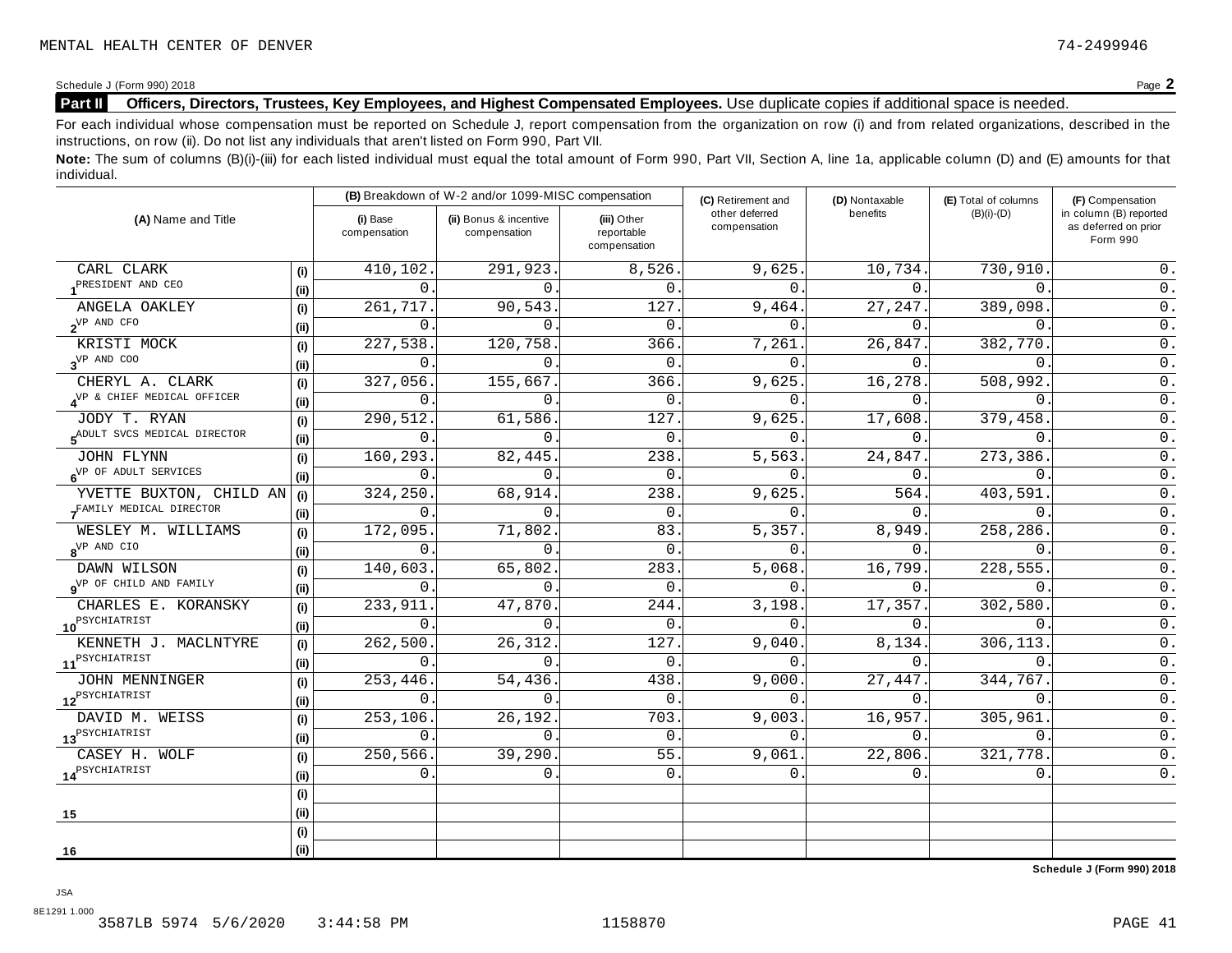#### **Part III Supplemental Information**

Provide the information, explanation, or descriptions required for Part I, lines 1a, 1b, 3, 4a, 4b, 4c, 5a, 5b, 6a, 6b, 7, and 8, and for Part II. Also complete this part for any additional information.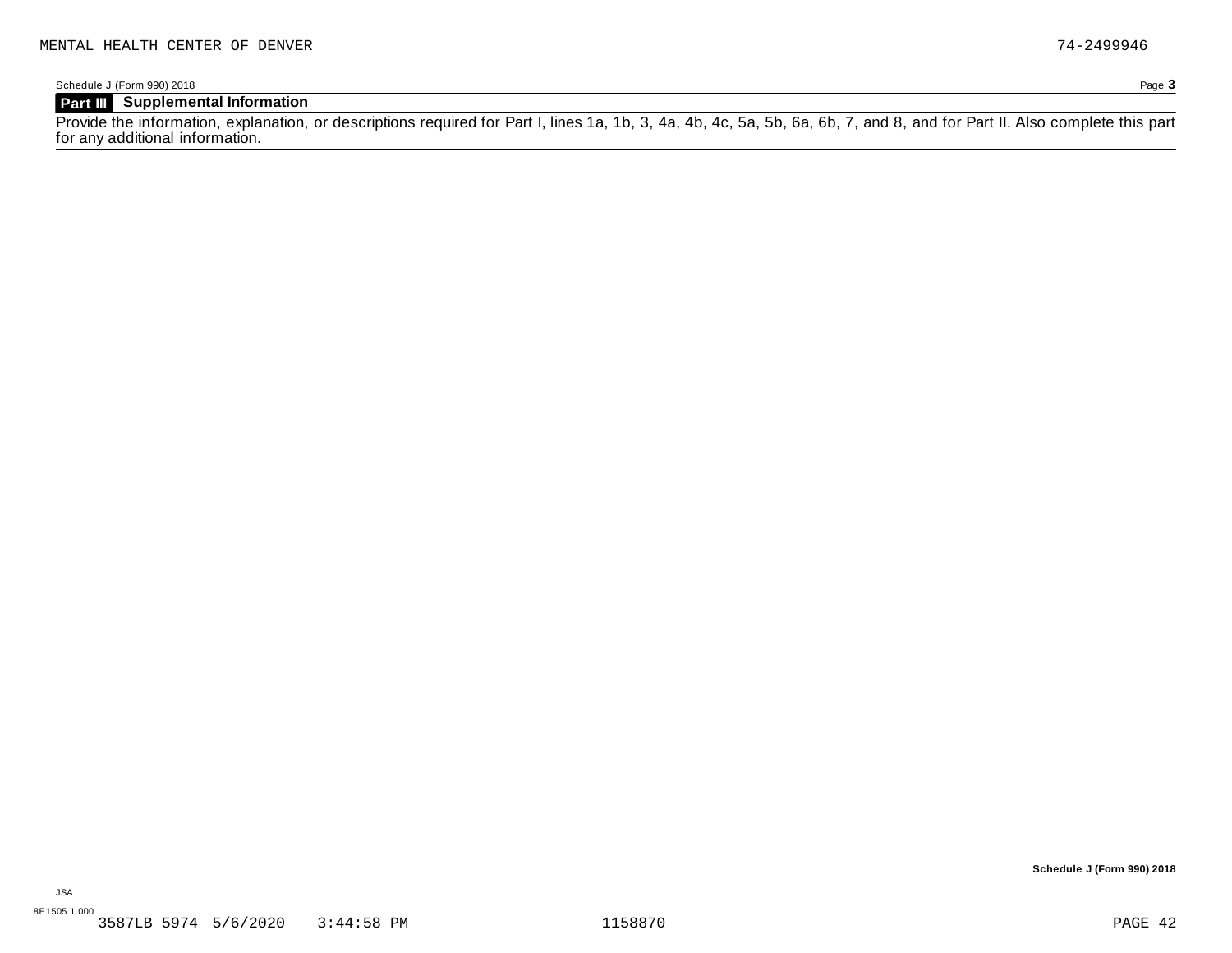### **(Form 990)**

### SCHEDULE K  $\bigcup_{\text{OMB No. 1545-0047}}$  **Supplemental Information on Tax-Exempt Bonds**

 $\triangleright$  Complete if the organization answered "Yes" on Form 990, Part IV, line 24a. Provide descriptions,<br>explanations, and any additional information in Part VI.

Department of the Treasury<br>Internal Revenue Service

Department of the Treasury<br>
Internal Revenue Service **Department of the Treasury** Open to Public<br>
Inspection<br>
Name of the organization

MENTAL HEALTH CENTER OF DENVER THE SERIES OF SERIES AND THE SERIES OF DENSITY OF THE SERIES OF DENVER

| Part I<br><b>Bond Issues</b>               |                |                |                 |                 |                                                 |                |    |                               |                              |                         |  |
|--------------------------------------------|----------------|----------------|-----------------|-----------------|-------------------------------------------------|----------------|----|-------------------------------|------------------------------|-------------------------|--|
| (a) Issuer name                            | (b) Issuer EIN | (c) CUSIP $\#$ | (d) Date issued | (e) Issue price | (f) Description of purpose                      | $(g)$ Defeased |    | (h) On<br>behalf of<br>issuer |                              | (i) Pooled<br>financing |  |
|                                            |                |                |                 |                 |                                                 | $Yes \mid$     | No | Yes                           | No l                         | Yes No                  |  |
| A COLORADO HEALTH AND FACILITIES AUTHORITY | 84-0752932     | 19648AS30      | 02/19/2014      |                 | 23, 285, 000. CONSTRUCTION AND REFUNDING SERIES |                | Χ  |                               | $\overline{\mathbf{z}}$<br>x |                         |  |
|                                            |                |                |                 |                 |                                                 |                |    |                               |                              |                         |  |
| B                                          |                |                |                 |                 |                                                 |                |    |                               |                              |                         |  |
|                                            |                |                |                 |                 |                                                 |                |    |                               |                              |                         |  |
| C                                          |                |                |                 |                 |                                                 |                |    |                               |                              |                         |  |
|                                            |                |                |                 |                 |                                                 |                |    |                               |                              |                         |  |
| D                                          |                |                |                 |                 |                                                 |                |    |                               |                              |                         |  |

| <b>Yes</b> | <b>No</b> | <b>Yes</b>                                                                                    | <b>No</b> | Yes | <b>No</b> | <b>Yes</b> | <b>No</b> |
|------------|-----------|-----------------------------------------------------------------------------------------------|-----------|-----|-----------|------------|-----------|
|            |           |                                                                                               |           |     |           |            |           |
| X          |           |                                                                                               |           |     |           |            |           |
|            |           |                                                                                               |           |     |           |            |           |
|            | X         |                                                                                               |           |     |           |            |           |
| X          |           |                                                                                               |           |     |           |            |           |
|            |           |                                                                                               |           |     |           |            |           |
| X          |           |                                                                                               |           |     |           |            |           |
|            |           | A<br>1,600,000.<br>22,963,180.<br>1,672,391.<br>402,087.<br>8,607,043.<br>12,299,050.<br>2015 |           | в   |           | C.         | D         |

JSA

8E1295 1.000

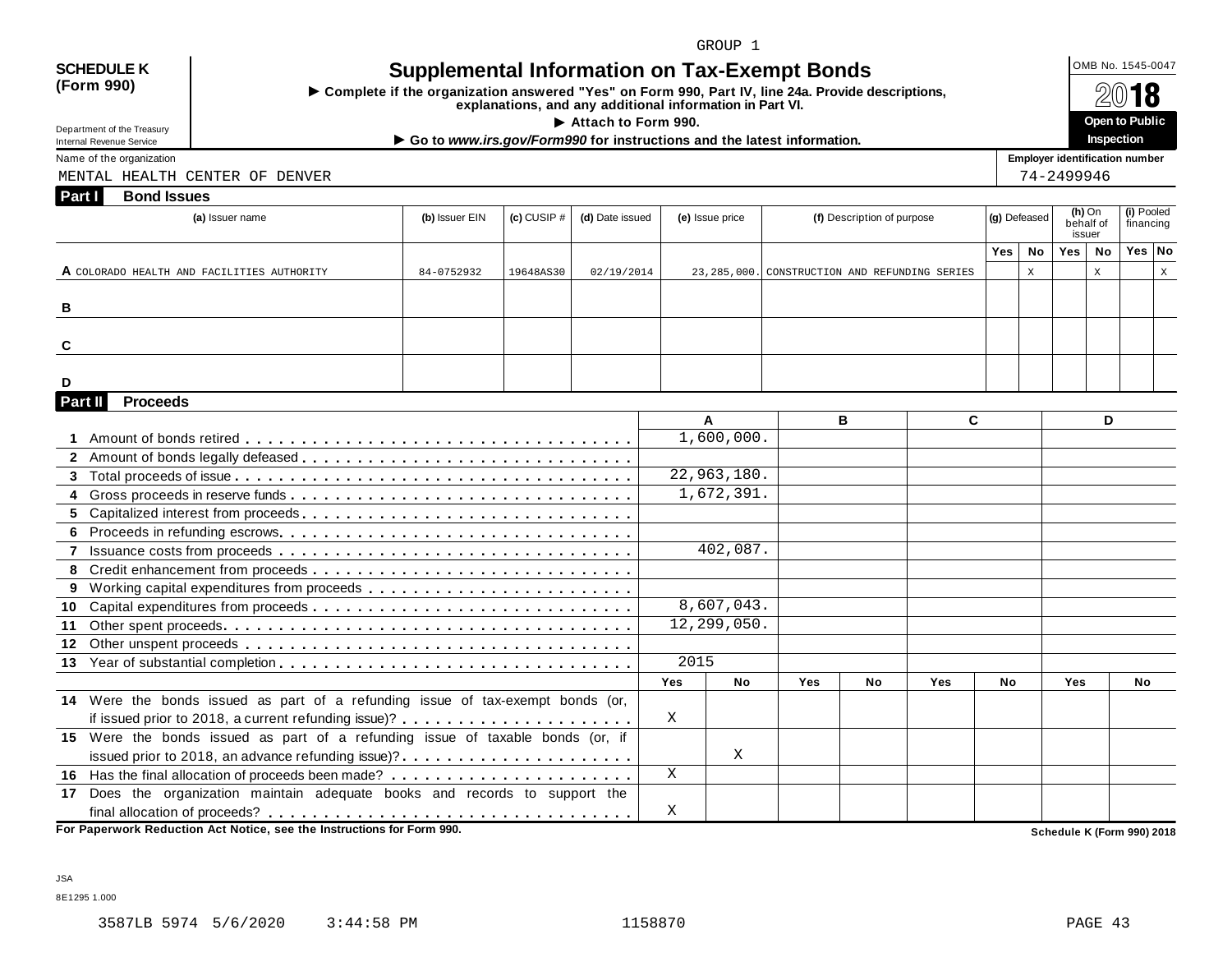| Schedule K (Form 990) 2018 | Dogo<br>-aue . |  |
|----------------------------|----------------|--|
|                            |                |  |

| Part III       | <b>Private Business Use</b>                                                                        | GROUP 1 |               |            |               |            |               |            |    |
|----------------|----------------------------------------------------------------------------------------------------|---------|---------------|------------|---------------|------------|---------------|------------|----|
|                |                                                                                                    |         | Α             |            | B             |            | C             |            | D  |
| -1             | Was the organization a partner in a partnership, or a member of an LLC,                            | Yes     | No            | <b>Yes</b> | No            | <b>Yes</b> | <b>No</b>     | <b>Yes</b> | No |
|                |                                                                                                    |         | X             |            |               |            |               |            |    |
|                | 2 Are there any lease arrangements that may result in private business use of                      |         |               |            |               |            |               |            |    |
|                |                                                                                                    |         | X             |            |               |            |               |            |    |
|                | 3a Are there any management or service contracts that may result in private                        |         |               |            |               |            |               |            |    |
|                |                                                                                                    |         | Χ             |            |               |            |               |            |    |
|                | <b>b</b> If "Yes" to line 3a, does the organization routinely engage bond counsel or other outside |         |               |            |               |            |               |            |    |
|                | counsel to review any management or service contracts relating to the financed property?           |         |               |            |               |            |               |            |    |
|                | c Are there any research agreements that may result in private business use of                     |         |               |            |               |            |               |            |    |
|                |                                                                                                    |         | Χ             |            |               |            |               |            |    |
|                | d If "Yes" to line 3c, does the organization routinely engage bond counsel or other                |         |               |            |               |            |               |            |    |
|                | outside counsel to review any research agreements relating to the financed property?               |         |               |            |               |            |               |            |    |
| 4              | Enter the percentage of financed property used in a private business use by entities               |         |               |            |               |            |               |            |    |
|                | other than a section 501(c)(3) organization or a state or local government $\dots \dots$           |         | %             |            | %             |            | %             |            |    |
| 5              | Enter the percentage of financed property used in a private business use as a                      |         |               |            |               |            |               |            |    |
|                | result of unrelated trade or business activity carried on by your organization,                    |         |               |            |               |            |               |            |    |
|                | another section 501(c)(3) organization, or a state or local government $\dots \dots$               |         | %             |            | %             |            | %             |            | %  |
| 6              |                                                                                                    |         | $\frac{0}{0}$ |            | %             |            | $\frac{0}{0}$ |            |    |
| $\overline{7}$ | Does the bond issue meet the private security or payment test?                                     |         | $\mathbf X$   |            |               |            |               |            |    |
|                | 8a Has there been a sale or disposition of any of the bond-financed property to a                  |         |               |            |               |            |               |            |    |
|                | nongovernmental person other than a 501(c)(3) organization since the bonds were issued?            |         | X             |            |               |            |               |            |    |
|                | <b>b</b> If "Yes" to line 8a, enter the percentage of bond-financed property sold or               |         |               |            |               |            |               |            |    |
|                |                                                                                                    |         | $\frac{0}{0}$ |            | $\frac{0}{0}$ |            | $\frac{0}{0}$ |            |    |
|                | c If "Yes" to line 8a, was any remedial action taken pursuant to Regulations                       |         |               |            |               |            |               |            |    |
|                |                                                                                                    |         |               |            |               |            |               |            |    |
| 9              | Has the organization established written procedures to ensure that all                             |         |               |            |               |            |               |            |    |
|                | nonqualified bonds of the issue are remediated in accordance with the                              |         |               |            |               |            |               |            |    |
|                | requirements under Regulations sections 1.141-12 and 1.145-2?                                      | X       |               |            |               |            |               |            |    |
| <b>Part IV</b> | <b>Arbitrage</b>                                                                                   |         |               |            |               |            |               |            |    |
|                |                                                                                                    |         | A             |            | B             |            | $\mathbf{C}$  |            | D  |
|                | Has the issuer filed Form 8038-T, Arbitrage Rebate, Yield Reduction and                            | Yes     | <b>No</b>     | <b>Yes</b> | <b>No</b>     | <b>Yes</b> | <b>No</b>     | <b>Yes</b> | No |
|                |                                                                                                    |         | X             |            |               |            |               |            |    |
|                | 2 If "No" to line 1, did the following apply?                                                      |         |               |            |               |            |               |            |    |
|                |                                                                                                    |         | X             |            |               |            |               |            |    |
|                |                                                                                                    |         | Χ             |            |               |            |               |            |    |
|                |                                                                                                    | X       |               |            |               |            |               |            |    |
|                | If "Yes" to line 2c, provide in Part VI the date the rebate computation was                        |         |               |            |               |            |               |            |    |
|                |                                                                                                    |         |               |            |               |            |               |            |    |
| 3              |                                                                                                    |         | Χ             |            |               |            |               |            |    |

**Schedule K (Form 990) 2018**

| Ŀ |  |
|---|--|
|   |  |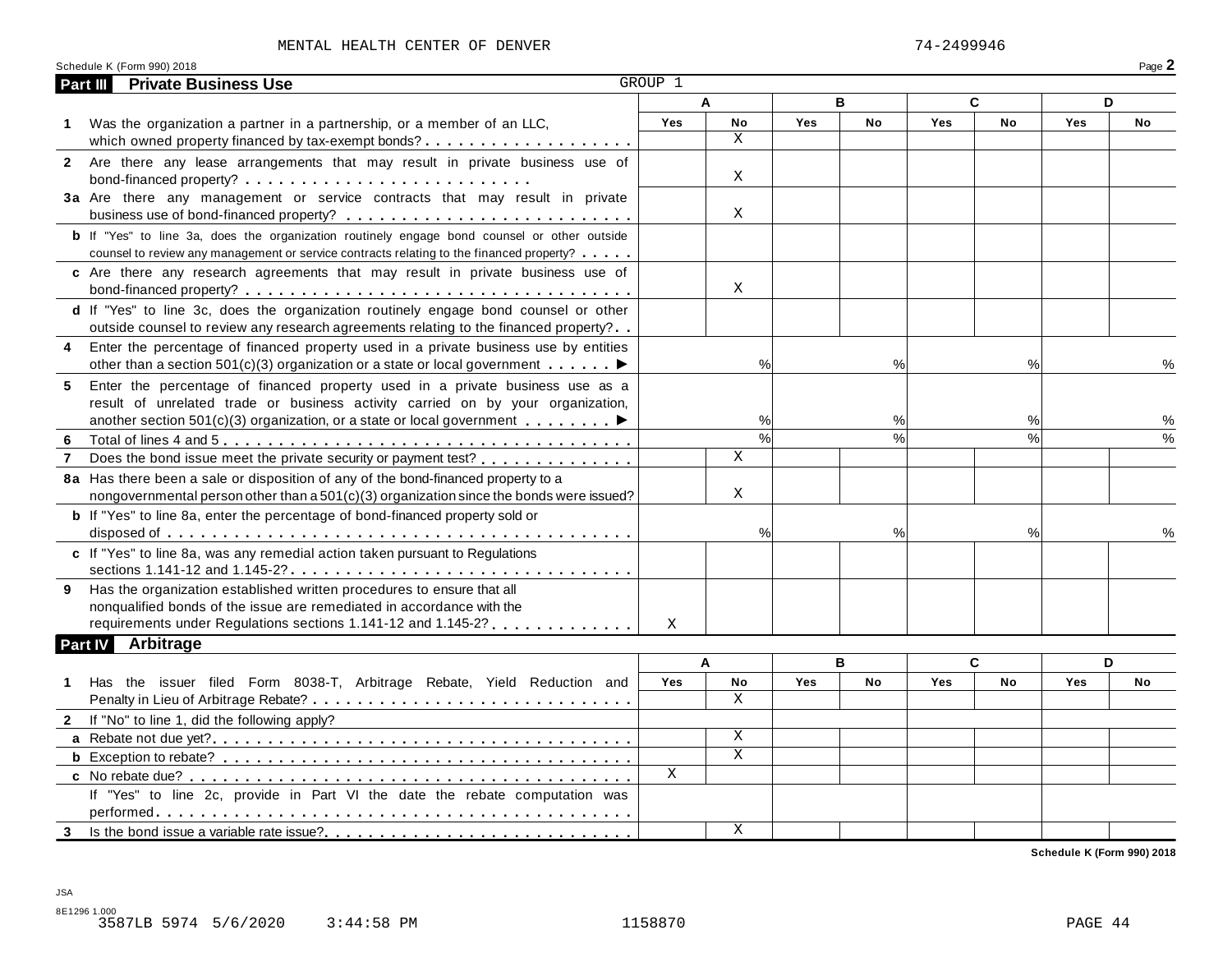| <b>Arbitrage (Continued)</b><br><b>Part IV</b>                                                                                                                                                                  |            |              |     |    |            |           |            |    |
|-----------------------------------------------------------------------------------------------------------------------------------------------------------------------------------------------------------------|------------|--------------|-----|----|------------|-----------|------------|----|
|                                                                                                                                                                                                                 |            | A            |     | в  | C          |           |            | D  |
| 4a Has the organization or the governmental issuer entered into a qualified                                                                                                                                     | <b>Yes</b> | <b>No</b>    | Yes | No | <b>Yes</b> | No        | Yes        | No |
|                                                                                                                                                                                                                 |            | $\mathbf{x}$ |     |    |            |           |            |    |
|                                                                                                                                                                                                                 |            |              |     |    |            |           |            |    |
|                                                                                                                                                                                                                 |            |              |     |    |            |           |            |    |
|                                                                                                                                                                                                                 |            |              |     |    |            |           |            |    |
|                                                                                                                                                                                                                 |            |              |     |    |            |           |            |    |
| 5a Were gross proceeds invested in a guaranteed investment contract (GIC)?                                                                                                                                      |            | $\mathbf{x}$ |     |    |            |           |            |    |
|                                                                                                                                                                                                                 |            |              |     |    |            |           |            |    |
|                                                                                                                                                                                                                 |            |              |     |    |            |           |            |    |
| d Was the regulatory safe harbor for establishing the fair market value of the GIC satisfied?                                                                                                                   |            |              |     |    |            |           |            |    |
| 6 Were any gross proceeds invested beyond an available temporary period?                                                                                                                                        |            | X            |     |    |            |           |            |    |
| Has the organization established written procedures to monitor the<br>$7^{\circ}$                                                                                                                               |            |              |     |    |            |           |            |    |
|                                                                                                                                                                                                                 | Χ          |              |     |    |            |           |            |    |
| <b>Procedures To Undertake Corrective Action</b><br>Part V                                                                                                                                                      |            |              |     |    |            |           |            |    |
|                                                                                                                                                                                                                 |            | A            |     | в  | C          |           |            | D  |
| Has the organization established written procedures to ensure that violations                                                                                                                                   | <b>Yes</b> | <b>No</b>    | Yes | No | <b>Yes</b> | <b>No</b> | <b>Yes</b> | No |
|                                                                                                                                                                                                                 |            |              |     |    |            |           |            |    |
|                                                                                                                                                                                                                 |            |              |     |    |            |           |            |    |
| of federal tax requirements are timely identified and corrected through the                                                                                                                                     |            |              |     |    |            |           |            |    |
| voluntary closing agreement program if self-remediation isn't available under<br>Supplemental Information. Provide additional information for responses to questions on Schedule K. See instructions<br>Part VI | X          |              |     |    |            |           |            |    |
|                                                                                                                                                                                                                 |            |              |     |    |            |           |            |    |
|                                                                                                                                                                                                                 |            |              |     |    |            |           |            |    |
|                                                                                                                                                                                                                 |            |              |     |    |            |           |            |    |
|                                                                                                                                                                                                                 |            |              |     |    |            |           |            |    |
|                                                                                                                                                                                                                 |            |              |     |    |            |           |            |    |
|                                                                                                                                                                                                                 |            |              |     |    |            |           |            |    |
|                                                                                                                                                                                                                 |            |              |     |    |            |           |            |    |
|                                                                                                                                                                                                                 |            |              |     |    |            |           |            |    |
|                                                                                                                                                                                                                 |            |              |     |    |            |           |            |    |
|                                                                                                                                                                                                                 |            |              |     |    |            |           |            |    |
|                                                                                                                                                                                                                 |            |              |     |    |            |           |            |    |
|                                                                                                                                                                                                                 |            |              |     |    |            |           |            |    |
|                                                                                                                                                                                                                 |            |              |     |    |            |           |            |    |
|                                                                                                                                                                                                                 |            |              |     |    |            |           |            |    |
|                                                                                                                                                                                                                 |            |              |     |    |            |           |            |    |
|                                                                                                                                                                                                                 |            |              |     |    |            |           |            |    |
|                                                                                                                                                                                                                 |            |              |     |    |            |           |            |    |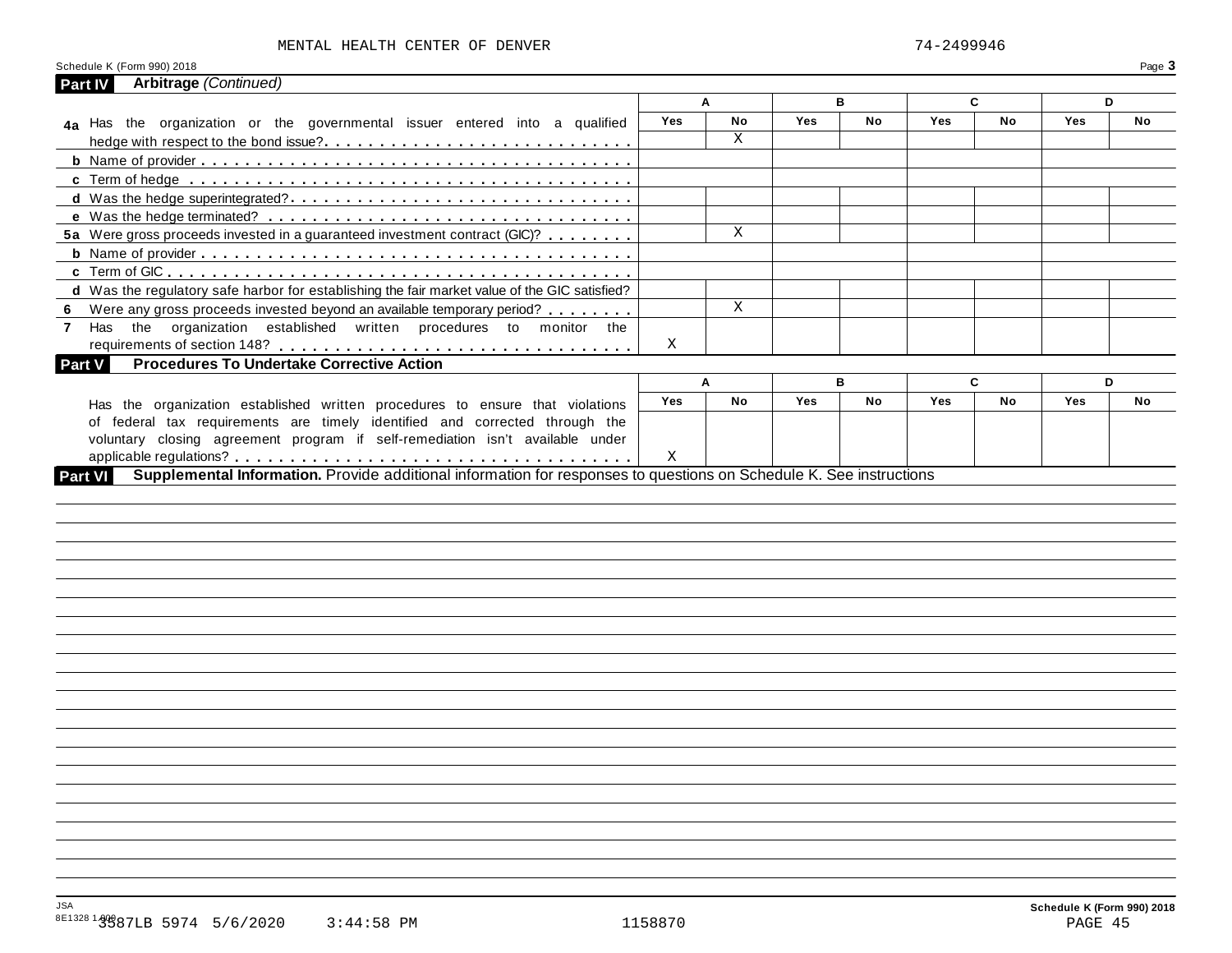Schedule K (Form 990) 2018 Page **4**

**Part VI Supplemental Information.** Provide additional information for responses to questions on Schedule K (see instructions) *(Continued)*

SCHEDULE K, PART II, LINE 3, COLUMN (A)

ALTHOUGH THE ISSUE PRICE PER FORM 8038 WAS AUTHORIZED TO BE \$23,285,000,

THE BOND INSTEAD ISSUED PROCEEDS OF \$22,963,180, EQUAL TO ITS STATED

REDEMPTION PRICE AT MATURITY.

SCHEDULE K, PART II, LINE 11, COLUMN (A)

THE AMOUNT REPORTED ON LINE 11 (\$12,299,050) REPRESENTS THE AMOUNT USED

TO CURRENTLY REFUND A PRIOR ISSUE.

SCHEDULE K, PART IV, LINE 2C

MENTAL HEALTH CENTER OF DENVER HIRED A CONSULTANT, ARBITRAGE COMPLIANCE SPECIALIST, TO CALCULATE THE ARBITRAGE REBATE ON THE TAX EXEMPT BONDS. ARBITRAGE COMPLIANCE SPECIALIST PROVIDED THIS REPORT ON APRIL 4, 2019 AND THERE WAS NO REBATE INSTALLMENT PAYMENT DUE TO THE IRS.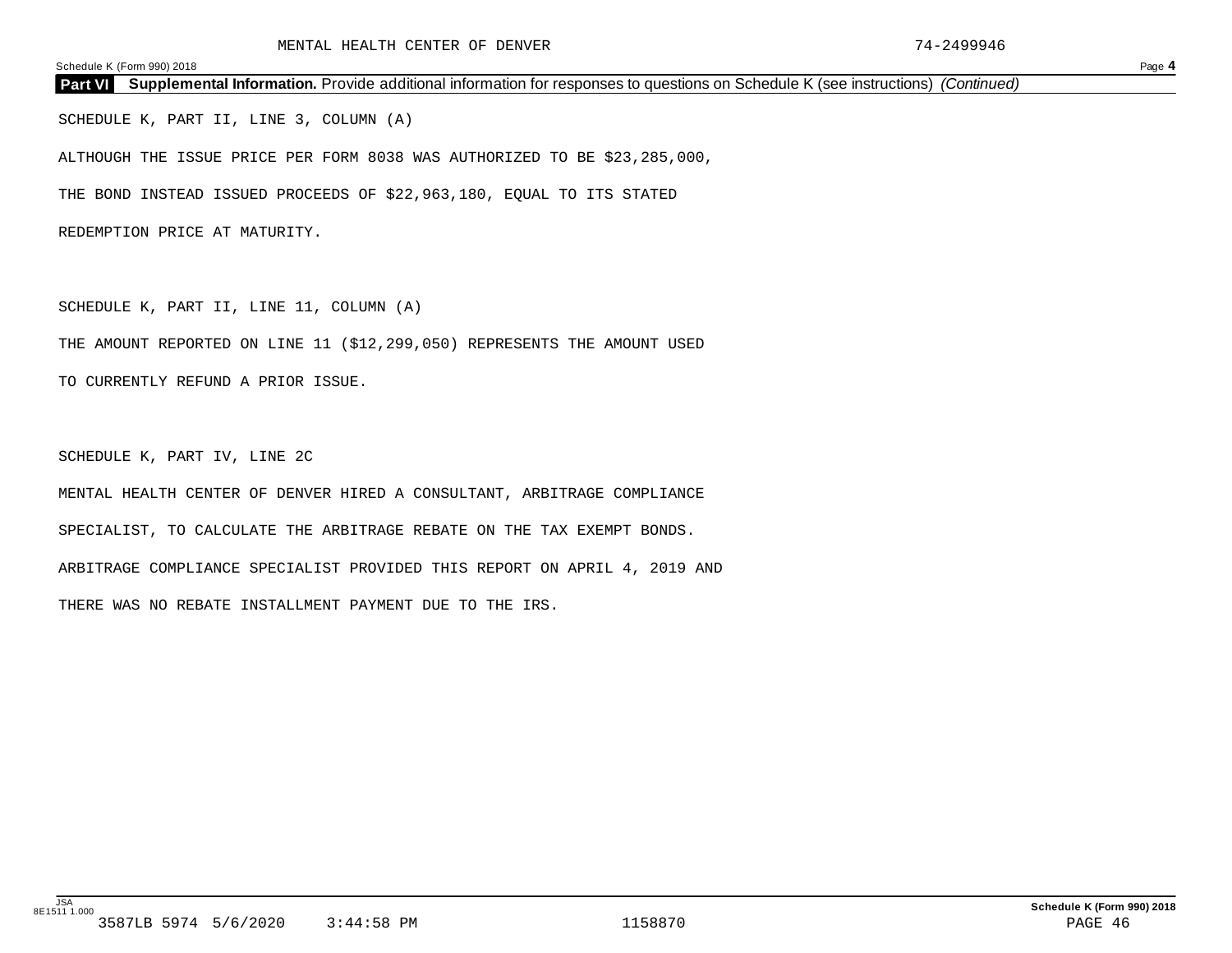### **SCHEDULE O** Supplemental Information to Form 990 or 990-EZ DAMB No. 1545-0047

**(Form 990 or 990-EZ) Complete to provide information for responses to specific questions on** plete to provide information for responses to specific questions on  $\mathbb{Z}^{0}$  **18 EV I O**<br>
■ Attach to Form 990 or 990-EZ. Depen to Public<br>
■ Public Corporation of the Security of the Security of the Security of the Security of the Security of the Security of the Security of the Security of the Securi



Department of the Treasury<br>Internal Revenue Service Department of the Treasury between to Public<br>
Internal Revenue Service between to Public<br>
Name of the organization<br>
Name of the organization MENTAL HEALTH CENTER OF DENVER 74-2499946

FORM 990, PART VI, SECTION A, LINES 6, 7A, 7B

ORGANIZATION'S MEMBERS OR STOCKHOLDERS:

ACCORDING TO THE BYLAWS, THE MAYOR OF THE CITY AND COUNTY OF DENVER APPOINTED ONE THIRD OF THE DIRECTORS OF MENTAL HEALTH CENTER OF DENVER. ANY CHANGE OR AMENDMENT TO THE BYLAWS REGARDING THE MAYOR'S POWER TO APPOINT DIRECTORS MUST ALSO BE APPROVED IN WRITING BY THE MAYOR OF THE CITY AND COUNTY OF DENVER.

# FORM 990, PART VI, SECTION B, LINE 11B

FORM 990 REVIEW PROCESS:

THE AUDIT/FINANCE COMMITTEE WILL REVIEW THE COMPLETED FORM 990 WITH THE PREPARER, AN OUTSIDE CPA FIRM. THE COMPLETED FORM 990 IS THEN PRESENTED TO THE ENTIRE BOARD PRIOR TO FILING.

```
FORM 990, PART VI, SECTION B, LINE 12C
```
HOW THE CONFLICT OF INTEREST POLICY IS MONITORED AND ENFORCED: MHCD ANNUALLY REQUIRES ALL BOARD MEMBERS TO COMPLETE A CONFLICT OF INTEREST FORM. CONFLICTS ARE REVIEWED BY THE EXECUTIVE COMMITTEE OF THE BOARD. BOARD MEMBERS WHO DISCLOSE CONFLICTS ARE REQUIRED TO REFRAIN FROM DISCUSSING OR VOTING ON THE PARTICULAR TRANSACTION IN WHICH HE/SHE HAS AN INTEREST, OR OTHERWISE ATTEMPTING TO EXERT ANY INFLUENCE ON MHCD OR ITS COMPONENTS TO AFFECT A DECISION TO PARTICIPATE OR NOT PARTICIPATE IN SUCH TRANSACTION. ALL PROCEEDINGS RELATED TO CONFLICTS OF INTEREST ARE DOCUMENTED IN THE MEETING MINUTES.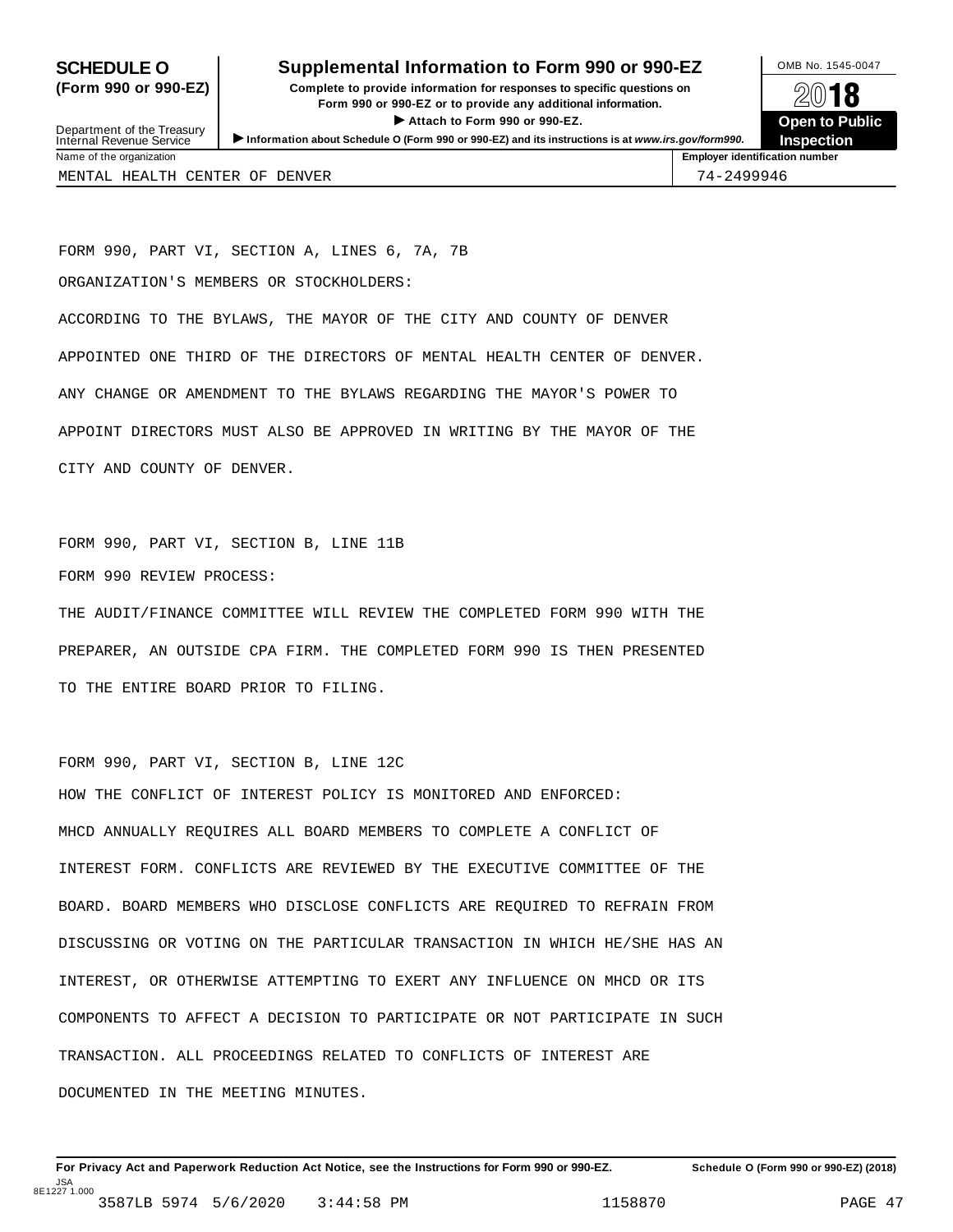#### Schedule O (Form 990 or 990-EZ) 2018 Page 2

### MENTAL HEALTH CENTER OF DENVER 74-2499946

Name of the organization **intervalse of the organization number intervalse of the organization number intervalse of the organization number** 

FORM 990, PART VI, SECTION B, LINES 15A & 15B EXECUTIVE COMPENSATION POLICY AND PROCEDURES: THE BOARD RETAINED THE FIRM OF HARLAN GROUP TO COMPLETE A SALARY COMPARABILITY STUDY FOR THE CEO, OTHER OFFICERS AND KEY EMPLOYEES IN JUNE 2017 AND AN UPCOMING STUDY IS SCHEDULED FOR 2020. HARLAN GROUP USES A NUMBER OF SURVEYS, COMPARING SALARIES BASED ON THE SIZE OF THE ORGANIZATION, HEALTHCARE, MENTAL HEALTH, NONPROFIT, REGION, AND OTHER FACTORS. THE BOARD HAS A CEO COMPENSATION SUBCOMMITTEE WHICH IS COMPRISED OF THE PERSONNEL COMMITTEE AND EXECUTIVE COMMITTEE MEMBERS WHO CONSIDER THE DATA REPORTED FROM HARLAN GROUP AS WELL AS MSEC DATA AND OTHER SOURCES OF INFORMATION IN DETERMINING THE CEO'S SALARY AND INCENTIVE COMPENSATION. THIS PROCESS WAS ALSO UNDERTAKEN FOR THE OTHER OFFICERS AND KEY EMPLOYEES OF THE ORGANIZATION.

THE BOARD THEN HAS OVERSIGHT AND COMMUNICATION WITH THE CEO OVER THE EXECUTIVE TEAM COMPENSATION PACKAGES, REVIEWS PERFORMANCE METRICS WITHIN THE COMPENSATION PACKAGE QUARTERLY, AND AUTHORIZES THE CEO TO OPERATE WITHIN THE PARAMETERS OF THE AGREED UPON COMPENSATION STRUCTURE.

FORM 990, PART VI, SECTION C, LINE 19

HOW DOCUMENTS ARE MADE AVAILABLE TO THE PUBLIC: THE ORGANIZATION MAKES ITS GOVERNING DOCUMENTS, CONFLICT OF INTEREST POLICY, AND FINANCIAL STATEMENTS AVAILABLE TO THE PUBLIC UPON REQUEST. PREVIOUSLY FILED 990 FORMS ARE AVAILABLE TO THE PUBLIC ON THE ORGANIZATION'S WEBSITE.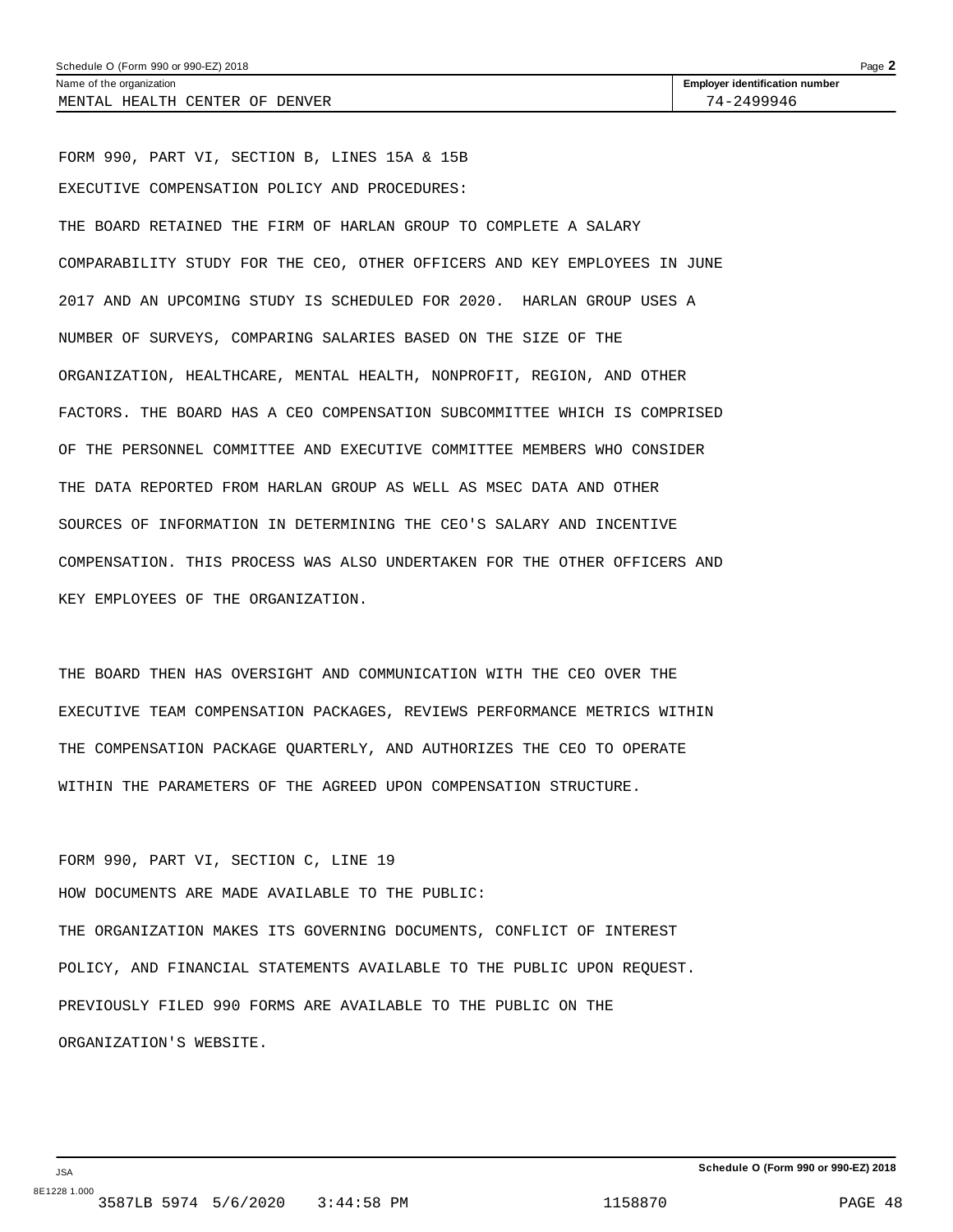<span id="page-47-0"></span>

| Schedule O (Form 990 or 990-EZ) 2018                                            | Page 2                                |
|---------------------------------------------------------------------------------|---------------------------------------|
| Name of the organization                                                        | <b>Employer identification number</b> |
| MENTAL HEALTH CENTER OF DENVER                                                  | 74-2499946                            |
| FORM 990, PART III, LINE 1 - ORGANIZATION'S MISSION                             | ATTACHMENT 1                          |
| MENTAL HEALTH CENTER OF DENVER ADVANCES THE MISSION OF<br>ENR TCH TNG           |                                       |
| LIVES AND MINDS BY FOCUSING ON STRENGTHS AND WELL-BEING. BY                     |                                       |
| CREATING A NETWORK OF PARTNERS, WE SEEK TO PROVIDE ACCESS TO CARE               |                                       |
| NEED IT AND ADVANCE THE<br>OVERALL WELL-BEING OF<br>DENVER<br>FOR ALL TN<br>WHO |                                       |

OUTREACH SERVICES.

ATTACHMENT 2

#### FORM 990, PART III - PROGRAM SERVICE, LINE 4B

DENVER'S COMMUNITIES THROUGH TREATMENT, PREVENTION, CRISIS AND

CHILD AND FAMILY SERVICES:

OFFERS CLINICAL PROGRAMS FOR INFANTS, CHILDREN, ADOLESCENTS, AND FAMILIES LIVING WITH MENTAL ILLNESS AND BEHAVIORAL HEALTH CONCERNS. SERVICES ARE PROVIDED IN OUTPATIENT CLINICS, PEDIATRIC PRIMARY CARE CLINICS, FAMILIES' HOMES, EARLY LEARNING CENTERS, COMMUNITY CENTERS, SCHOOLS, YOUTH JUSTICE SYSTEM, AND AN INTENSIVE DAY TREATMENT CLASSROOM FOR SCHOOL-AGED YOUTH. OTHER PROGRAMS ADDRESS YOUTH SUICIDE, BEHAVIORAL HEALTH NEEDS OF PEOPLE WHO ARE DEAF OR HARD OF HEARING, AND FAMILIES WHOSE PRIMARY LANGUAGE MAY BE SPANISH OR LANGUAGES OTHER THAN ENGLISH. OUR DAHLIA CAMPUS FOR HEALTH AND WELL-BEING WAS DEVELOPED TO ADDRESS THE NEEDS OF THE NEIGHBORHOOD TO ALLOW COMMUNITY MEMBERS OF ALL AGES TO CONNECT, LEARN NEW SKILLS, AND FIND SUPPORTS NEEDED TO INCREASE THEIR HEALTH AND WELL-BEING. DAHLIA CAMPUS PROVIDES ACCESS TO FRESH PRODUCE AND HEALTHY PROTEIN FROM AN URBAN FARM AND AQUAPONICS GREENHOUSE. WE PARTNER WITH COMMUNITY ORGANIZATIONS TO OFFER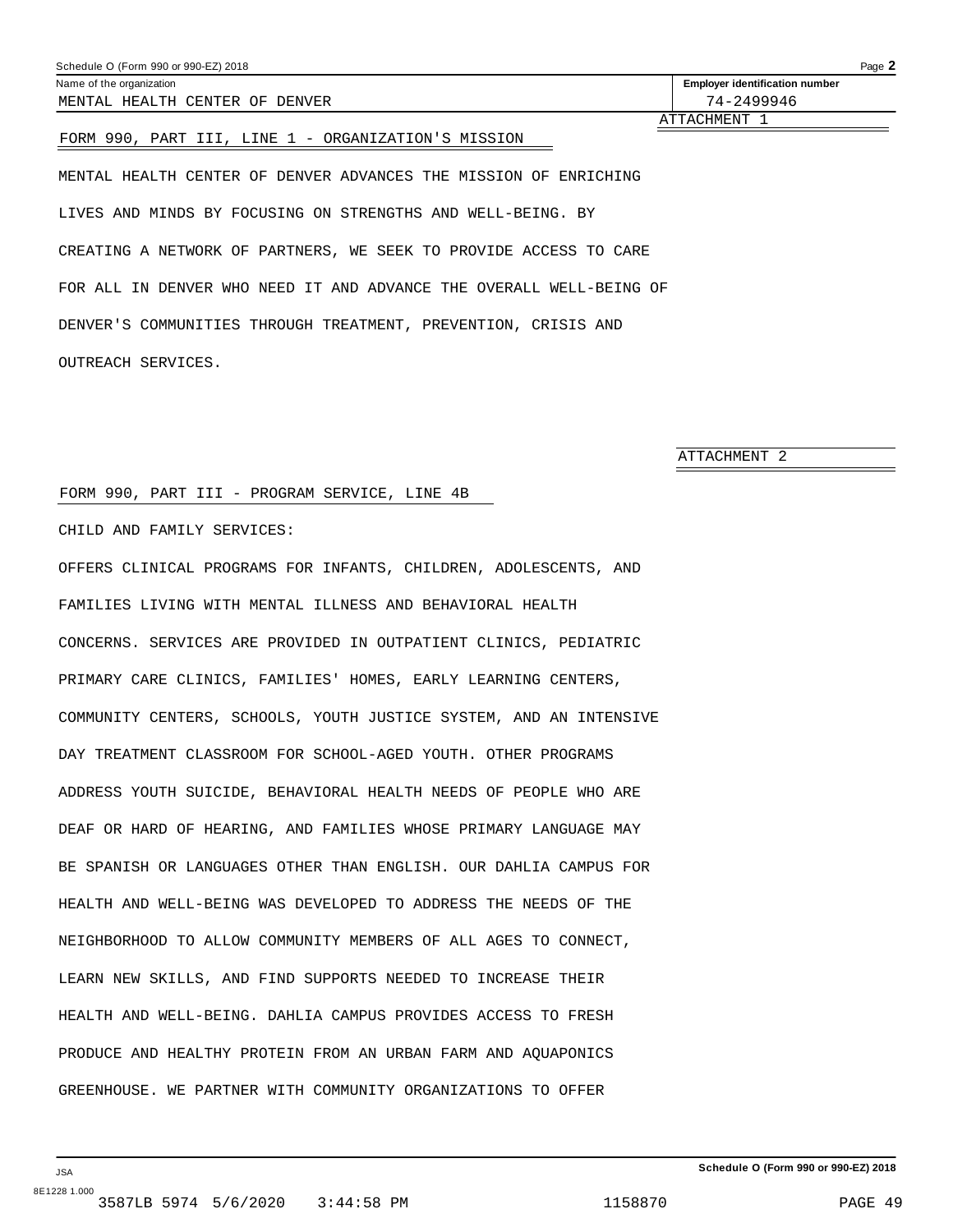ATTACHMENT 2 (CONT'D)

<span id="page-48-0"></span>SERVICES SUCH AS A FOOD PANTRY, PEDIATRIC DENTISTRY AND PRESCHOOL

THAT ALLOW THE COMMUNITY TO THRIVE.

ATTACHMENT 3

#### FORM 990, PART III - PROGRAM SERVICE, LINE 4C

RESIDENTIAL SERVICES:

OFFERS ASSISTED LIVING RESIDENTIAL CARE FOR PEOPLE EXPERIENCING A MENTAL HEALTH DISORDER, AS WELL AS LONGER-TERM LIVING SOLUTIONS FOR PEOPLE WHO CONTINUE TO NEED INDEPENDENT LIVING SKILL ASSISTANCE. ALL RESIDENTIAL HOUSING OPTIONS PROVIDE A SAFE, SECURE ENVIRONMENT MODELED ON TRAUMA-INFORMED CARE PRINCIPLES AND SUPPORT RESIDENTS TO LIVE SUCCESSFULLY IN THE COMMUNITY. PROGRAMS INCLUDE ALTERNATIVES TO HOSPITALIZATION FOR BEHAVIORAL HEALTH TREATMENT, CO-OCCURRING MENTAL HEALTH AND SUBSTANCE USE DISORDERS, AND HOUSING AND FINANCIAL SUPPORT FOR INDEPENDENT LIVING IN APARTMENT BUILDINGS. SERVICES ARE DESIGNED TO CREATE A STRONG LINK BETWEEN STABLE HOUSING AND EFFECTIVE SUPPORTIVE SERVICES THAT ENABLE PEOPLE TO LIVE PRODUCTIVE AND HEALTHY LIVES.

| FORM 990, PART III, LINE 4D - OTHER PROGRAM SERVICES |               | ATTACHMENT 4 |             |
|------------------------------------------------------|---------------|--------------|-------------|
| DESCRIPTION                                          | <b>GRANTS</b> | EXPENSES     | REVENUE     |
| REHABILITATION SERVICES:                             |               | 7,486,280.   | 10,070,836. |
| SUPPORTS INDIVIDUALS IN ACHIEVING EDUCATIONAL,       |               |              |             |
| EMPLOYMENT AND PERSONAL DEVELOPMENT                  |               |              |             |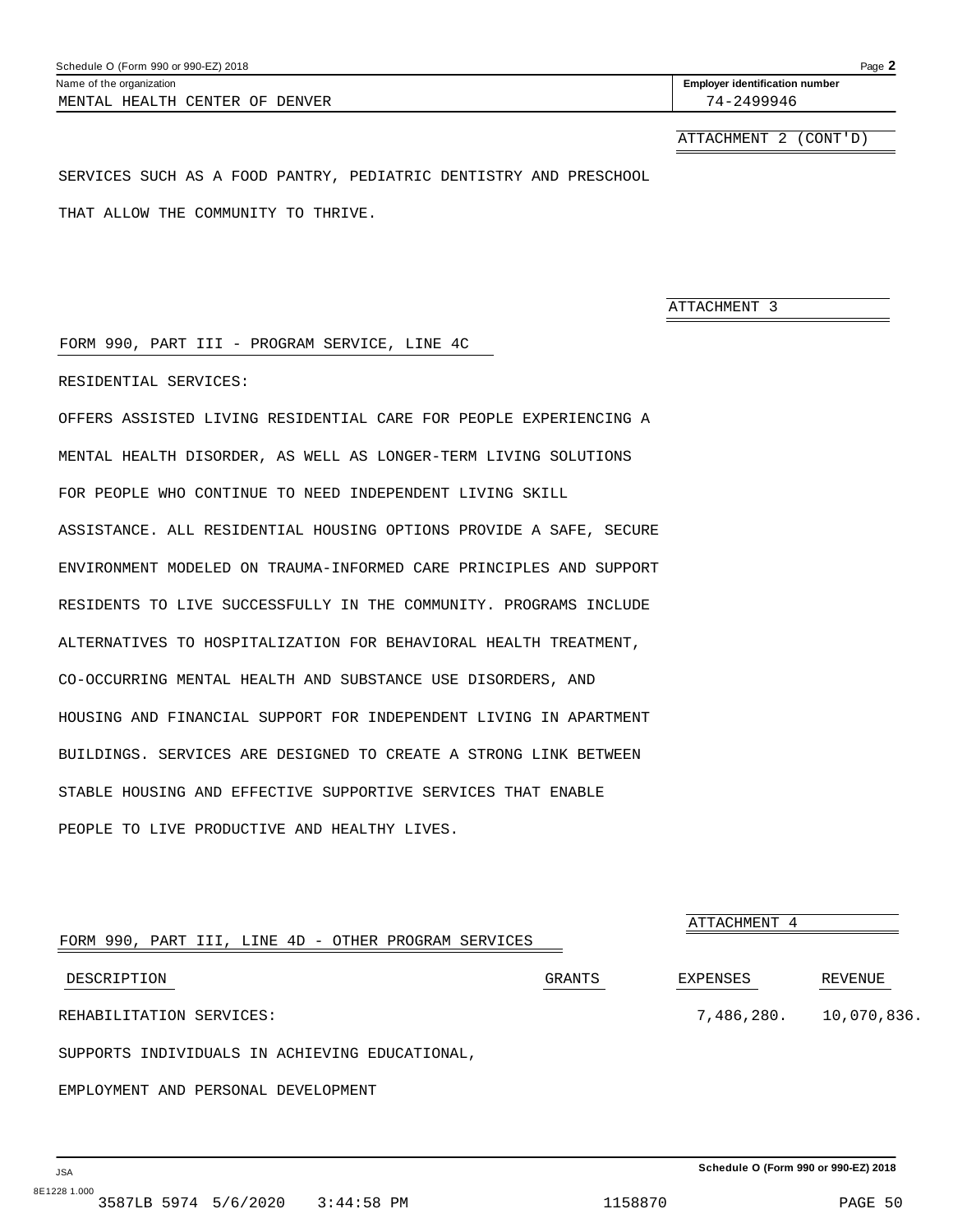<span id="page-49-0"></span>

| Schedule O (Form 990 or 990-EZ) 2018                 |        |                                       | Page 2      |
|------------------------------------------------------|--------|---------------------------------------|-------------|
| Name of the organization                             |        | <b>Employer identification number</b> |             |
| MENTAL HEALTH CENTER OF DENVER                       |        | 74-2499946                            |             |
| FORM 990, PART III, LINE 4D - OTHER PROGRAM SERVICES |        | ATTACHMENT 4                          | ' CONT ' D  |
| DESCRIPTION                                          | GRANTS | EXPENSES                              | REVENUE     |
| OPPORTUNITIES THEY NEED TO LEAD SUCCESSFUL           |        |                                       |             |
| AND EMPOWERED LIVES. WITH ITS NATIONALLY             |        |                                       |             |
| RECOGNIZED APPROACH, 2SUCCEED HELPS PEOPLE           |        |                                       |             |
| LIVING WITH MENTAL ILLNESS ADVANCE THEIR             |        |                                       |             |
| RECOVERY BY MATCHING THEM WITH EDUCATIONAL AND       |        |                                       |             |
| WORK OPPORTUNITIES ALIGNED WITH THEIR INTERESTS      |        |                                       |             |
| STRENGTHS.<br>AND                                    |        |                                       |             |
| TOTALS                                               |        | 7,486,280.                            | 10,070,836. |

ATTACHMENT 5

| 990 | PART | --<br>$\mathcal{L}$ | COMPENSATION | ΟF | THE | VE<br>모ェ | HIGHEST | PAID | IND | 'ORS<br>∵יוח∩י<br>$R^{\prime}$ |
|-----|------|---------------------|--------------|----|-----|----------|---------|------|-----|--------------------------------|
|     |      |                     |              |    |     |          |         |      |     |                                |

| NAME AND ADDRESS                                                                 | DESCRIPTION OF SERVICES | COMPENSATION |
|----------------------------------------------------------------------------------|-------------------------|--------------|
| NETSMART TECHNOLOGIES INC<br>PO BOX 823519<br>PHILADELPHIA, PA 19182-3519        | ELECTR MED RCD SVCS     | 1,628,248.   |
| DIZZION, INC.<br>600 17TH STREET, SUITE 2600S<br>DENVER, CO 80202                | IT NETWORK SERVICES     | 874,701.     |
| MAXIMUM HEALTHCARE SERVICES<br>12558 COLLECTIONS CENTER DR.<br>CHICAGO, IL 60693 | TEMPORARY STAFFING      | 486,591.     |
| REVOLUTION FOODS INC.<br>PO BOX 742759<br>LOS ANGELES, CA 90074-2759             | FOOD                    | 462,123.     |
| WHELAN SECURITY CO<br>PO BOX 843886<br>KANSAS CITY, MO 64184-3886                | SECURITY SERVICES       | 443,896.     |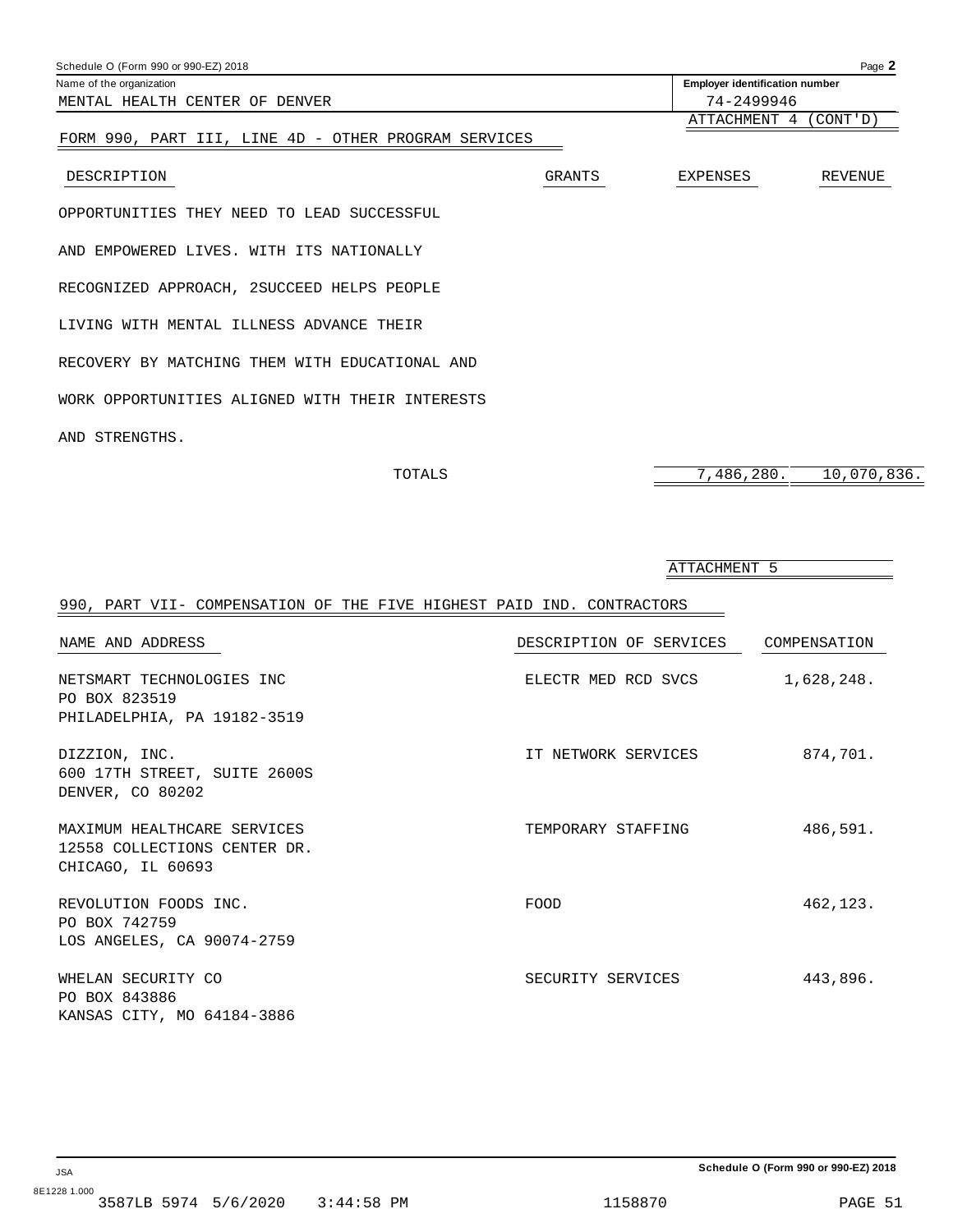## OMB No. 1545-0047 **SCHEDULE R (Form 990) Related Organizations and Unrelated Partnerships**

 $\triangleright$  Complete if the organization answered "Yes" on Form 990, Part IV, line 33, 34, 35b, 36, or 37.



Department of the Treasury<br>Internal Revenue Service

MENTAL HEALTH CENTER OF DENVER 74-2499946

#### **Part I Identification of Disregarded Entities.** Complete if the organization answered "Yes" on Form 990, Part IV, line 33.

|                         | (a)<br>Name, address, and EIN (if applicable) of disregarded entity | (b)<br>Primary activity | (c)<br>Legal domicile (state<br>or foreign country) | (d)<br>Total income | (e)<br>End-of-year assets | (f)<br>Direct controlling<br>entity |
|-------------------------|---------------------------------------------------------------------|-------------------------|-----------------------------------------------------|---------------------|---------------------------|-------------------------------------|
| (1) SANDERSON LLC       | 81-0823822                                                          |                         |                                                     |                     |                           |                                     |
| 4141 E. DICKENSON PLACE | DENVER, CO 80222                                                    | HOUSG PROJECT   CO      |                                                     |                     |                           | $185.$ MHCD                         |
| (2)                     |                                                                     |                         |                                                     |                     |                           |                                     |
|                         |                                                                     |                         |                                                     |                     |                           |                                     |
| (3)                     |                                                                     |                         |                                                     |                     |                           |                                     |
|                         |                                                                     |                         |                                                     |                     |                           |                                     |
| (4)                     |                                                                     |                         |                                                     |                     |                           |                                     |
|                         |                                                                     |                         |                                                     |                     |                           |                                     |
| (5)                     |                                                                     |                         |                                                     |                     |                           |                                     |
|                         |                                                                     |                         |                                                     |                     |                           |                                     |
| (6)                     |                                                                     |                         |                                                     |                     |                           |                                     |
|                         |                                                                     |                         |                                                     |                     |                           |                                     |

**Identification of Related Tax-Exempt Organizations.** Complete if the organization answered "Yes" on Form 990, Part IV, line 34, because it had **Part II** one or more related tax-exempt organizations during the tax year.

| (a)<br>Name, address, and EIN of related organization |                  | (b)<br>Primary activity | (c)<br>Legal domicile (state<br>or foreign country) | (d)<br>Exempt Code section | (e)<br>Public charity status<br>(if section $501(c)(3)$ ) | (f)<br>Direct controlling<br>entity | (g)<br>Section 512(b)(13)<br>controlled<br>entity? |    |
|-------------------------------------------------------|------------------|-------------------------|-----------------------------------------------------|----------------------------|-----------------------------------------------------------|-------------------------------------|----------------------------------------------------|----|
|                                                       |                  |                         |                                                     |                            |                                                           |                                     | <b>Yes</b>                                         | No |
| SABIN GROUP INC<br>(1)                                | 74-2510947       |                         |                                                     |                            |                                                           |                                     |                                                    |    |
| 4141 EAST DICKENSON PLACE                             | DENVER, CO 80222 | HOUSING                 | CO                                                  | 501(C)(3)                  | LINE 10                                                   | MHCD                                | Χ                                                  |    |
| SABIN GROUP I<br>(2)                                  | 84-1171536       |                         |                                                     |                            |                                                           |                                     |                                                    |    |
| 4141 EAST DICKENSON PLACE                             | DENVER, CO 80222 | HOUSING                 | CO                                                  | 501(C)(3)                  | LINE 10                                                   | SABINGRP<br>INC                     | Χ                                                  |    |
| PARK EAST HOUSE INC<br>(3)                            | 74-2374685       |                         |                                                     |                            |                                                           |                                     |                                                    |    |
| 4141 EAST DICKENSON PLACE                             | DENVER, CO 80222 | HOUSING                 | CO                                                  | 501(C)(3)                  | LINE 10                                                   | SABINGRP<br>INC                     | X                                                  |    |
| LOWELL TERRACE CORP<br>(4)                            | 31-1601975       |                         |                                                     |                            |                                                           |                                     |                                                    |    |
| 4141 EAST DICKENSON PLACE                             | DENVER, CO 80222 | HOUSING                 | CO                                                  | 501(C)(3)                  | LINE 10                                                   | SABINGRP INC                        | Χ                                                  |    |
| WESLEY HOUSE INC.<br>(5)                              | 47-2677053       |                         |                                                     |                            |                                                           |                                     |                                                    |    |
| 4141 EAST DICKENSON PLACE                             | DENVER, CO 80222 | HOUSING                 | CO                                                  | 501(C)(3)                  | LINE 10                                                   | SABINGRP INC                        | Χ                                                  |    |
| (6)                                                   |                  |                         |                                                     |                            |                                                           |                                     |                                                    |    |
|                                                       |                  |                         |                                                     |                            |                                                           |                                     |                                                    |    |
| (7)                                                   |                  |                         |                                                     |                            |                                                           |                                     |                                                    |    |
|                                                       |                  |                         |                                                     |                            |                                                           |                                     |                                                    |    |

**For Paperwork Reduction Act Notice, see the Instructions for Form 990. Schedule R (Form 990) 2018**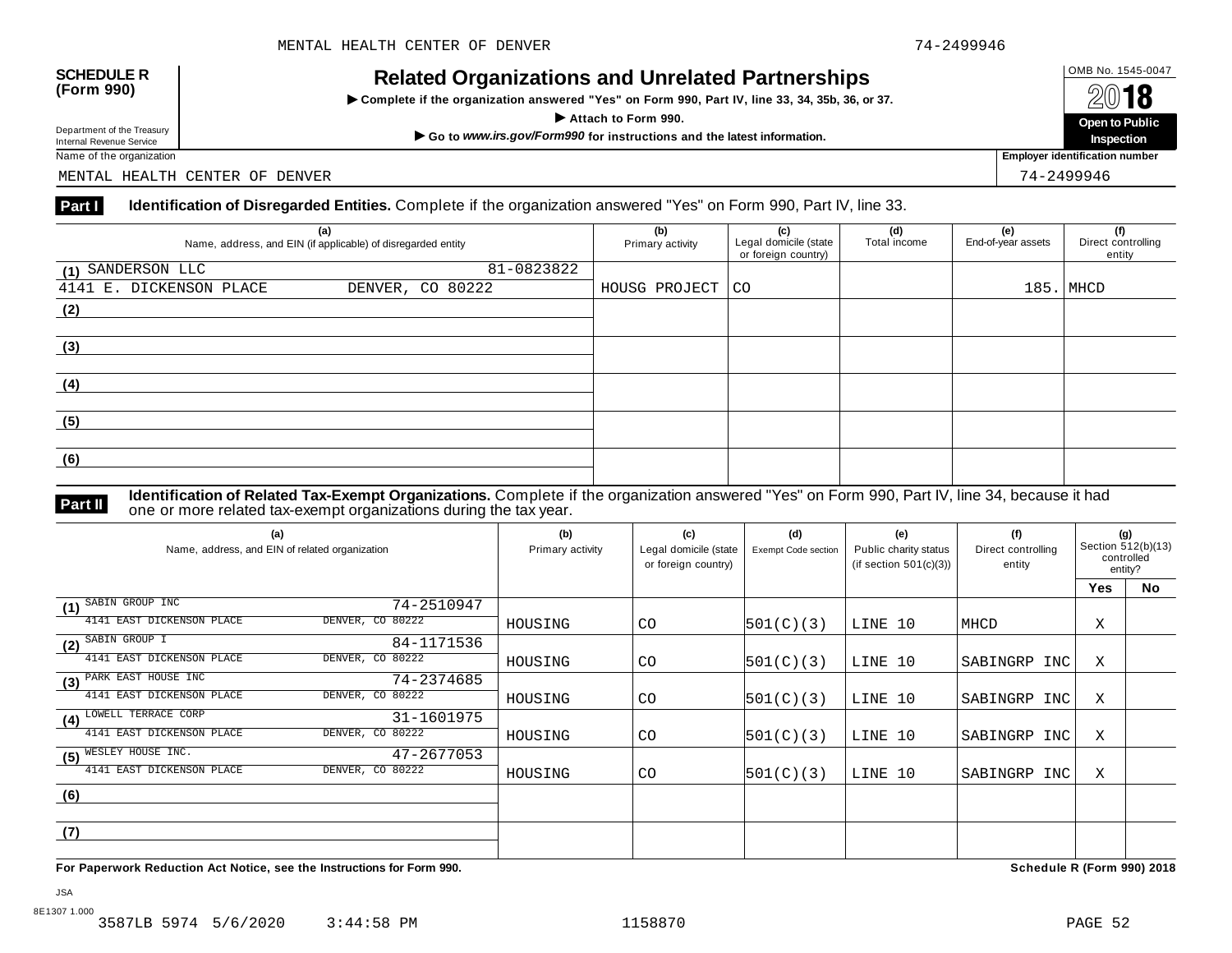**Part III** Identification of Related Organizations Taxable as a Partnership. Complete if the organization answered "Yes" on Form 990, Part IV, line 34,<br>because it had one or more related organizations treated as a partners

| (a)<br>Name, address, and EIN of<br>related organization | (b)<br>Primary activity | (c)<br>Legal<br>domicile<br>(state or<br>foreign<br>country) | (d)<br>Direct controlling<br>entity | (e)<br>Predominant<br>income (related,<br>unrelated,<br>excluded from<br>tax under<br>sections 512 - 514) | (f)<br>Share of total<br>income | (g)<br>Share of end-of-<br>year assets | Disproportionate<br>allocations? | (h) | (i)<br>Code V - UBI<br>amount in box 20<br>of Schedule K-1<br>(Form 1065) |        | (i)<br>General or<br>managing<br>partner? | (k)<br>Percentage<br>ownership |
|----------------------------------------------------------|-------------------------|--------------------------------------------------------------|-------------------------------------|-----------------------------------------------------------------------------------------------------------|---------------------------------|----------------------------------------|----------------------------------|-----|---------------------------------------------------------------------------|--------|-------------------------------------------|--------------------------------|
|                                                          |                         |                                                              |                                     |                                                                                                           |                                 |                                        | Yes No                           |     |                                                                           |        | Yes No                                    |                                |
| $(1)$ SANDERSON LLLP 37-1799349                          |                         |                                                              |                                     |                                                                                                           |                                 |                                        |                                  |     |                                                                           |        |                                           |                                |
| 4141 E. DICKENSON PLACE DENVER   HOUSING PROJET          |                         | CO                                                           | SANDERSON LLC                       | RELATED (HOUSING)                                                                                         | 382.                            | 1,508.                                 |                                  | X   | 0.1                                                                       | $\,$ X |                                           | .0100                          |
| (2)                                                      |                         |                                                              |                                     |                                                                                                           |                                 |                                        |                                  |     |                                                                           |        |                                           |                                |
| (3)                                                      |                         |                                                              |                                     |                                                                                                           |                                 |                                        |                                  |     |                                                                           |        |                                           |                                |
| (4)                                                      |                         |                                                              |                                     |                                                                                                           |                                 |                                        |                                  |     |                                                                           |        |                                           |                                |
| (5)                                                      |                         |                                                              |                                     |                                                                                                           |                                 |                                        |                                  |     |                                                                           |        |                                           |                                |
| (6)                                                      |                         |                                                              |                                     |                                                                                                           |                                 |                                        |                                  |     |                                                                           |        |                                           |                                |
| (7)                                                      |                         |                                                              |                                     |                                                                                                           |                                 |                                        |                                  |     |                                                                           |        |                                           |                                |

# **Part IV** Identification of Related Organizations Taxable as a Corporation or Trust. Complete if the organization answered "Yes" on Form 990, Part IV,<br>line 34, because it had one or more related organizations treated as a

| (a)<br>Name, address, and EIN of related organization | (b)<br>Primary activity | (c)<br>Legal domicile<br>(state or foreign<br>country) | (d)<br>Direct controlling<br>entity | (e)<br>Type of entity<br>$ $ (C corp, S corp, or trust) $ $ | (f)<br>Share of total<br>income | (g)<br>Share of<br>$\left  \begin{array}{c} 0 & 0 & 0 \\ 0 & 0 & 0 \\ 0 & 0 & 0 \end{array} \right $ and-of-year assets ownership $\left  \begin{array}{c} 512(b)(13) \\ 0 & 0 \\ 0 & 0 \end{array} \right $ | $\begin{vmatrix} \n\textbf{(h)} \\ \n\text{Percentage} \n\end{vmatrix}$ Section | entity? |  |
|-------------------------------------------------------|-------------------------|--------------------------------------------------------|-------------------------------------|-------------------------------------------------------------|---------------------------------|--------------------------------------------------------------------------------------------------------------------------------------------------------------------------------------------------------------|---------------------------------------------------------------------------------|---------|--|
|                                                       |                         |                                                        |                                     |                                                             |                                 |                                                                                                                                                                                                              |                                                                                 | Yes No  |  |
| (1)                                                   |                         |                                                        |                                     |                                                             |                                 |                                                                                                                                                                                                              |                                                                                 |         |  |
| (2)                                                   |                         |                                                        |                                     |                                                             |                                 |                                                                                                                                                                                                              |                                                                                 |         |  |
| (3)                                                   |                         |                                                        |                                     |                                                             |                                 |                                                                                                                                                                                                              |                                                                                 |         |  |
| (4)                                                   |                         |                                                        |                                     |                                                             |                                 |                                                                                                                                                                                                              |                                                                                 |         |  |
| (5)                                                   |                         |                                                        |                                     |                                                             |                                 |                                                                                                                                                                                                              |                                                                                 |         |  |
| (6)                                                   |                         |                                                        |                                     |                                                             |                                 |                                                                                                                                                                                                              |                                                                                 |         |  |
| (7)                                                   |                         |                                                        |                                     |                                                             |                                 |                                                                                                                                                                                                              |                                                                                 |         |  |

**Schedule R (Form 990) 2018**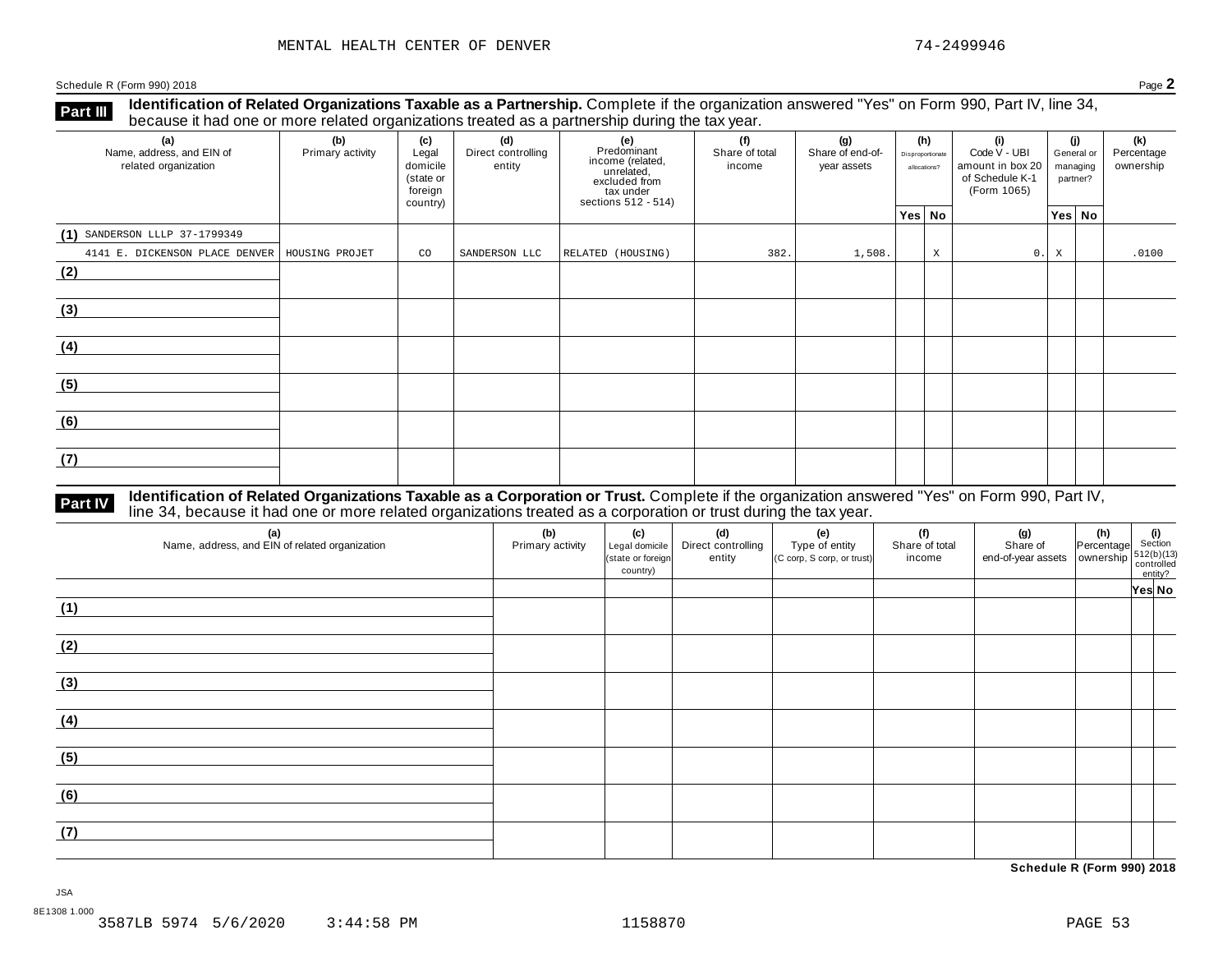| Part V | Transactions With Related Organizations. Complete if the organization answered "Yes" on Form 990, Part IV, line 34, 35b, or 36.                                                |              |                 |                            |                           |                           |
|--------|--------------------------------------------------------------------------------------------------------------------------------------------------------------------------------|--------------|-----------------|----------------------------|---------------------------|---------------------------|
|        | Note: Complete line 1 if any entity is listed in Parts II, III, or IV of this schedule.                                                                                        |              |                 |                            |                           | Yes No                    |
|        | During the tax year, did the organization engage in any of the following transactions with one or more related organizations listed in Parts II-IV?                            |              |                 |                            |                           |                           |
| a      |                                                                                                                                                                                |              |                 | 1a                         |                           | Χ                         |
| b      |                                                                                                                                                                                |              |                 | 1b                         |                           | $\overline{\mathbf{x}}$   |
| c      |                                                                                                                                                                                |              |                 | 1 <sub>c</sub>             |                           | $\mathbf X$               |
|        |                                                                                                                                                                                |              |                 | 1d                         | X                         |                           |
|        |                                                                                                                                                                                |              |                 | 1e                         |                           | X                         |
|        |                                                                                                                                                                                |              |                 |                            |                           |                           |
| f      |                                                                                                                                                                                |              |                 | 1f                         |                           | X                         |
|        |                                                                                                                                                                                |              |                 | 1g                         |                           | $\overline{\text{X}}$     |
|        |                                                                                                                                                                                |              |                 | 1 h                        |                           | $\overline{\mathbf{x}}$   |
|        |                                                                                                                                                                                |              |                 | 11                         |                           | $\overline{X}$            |
|        |                                                                                                                                                                                |              |                 | 11                         | X                         |                           |
|        |                                                                                                                                                                                |              |                 |                            |                           |                           |
|        |                                                                                                                                                                                |              |                 |                            | X                         |                           |
|        |                                                                                                                                                                                |              |                 | 1 k                        | $\boldsymbol{\mathrm{X}}$ |                           |
|        |                                                                                                                                                                                |              |                 | 11                         |                           |                           |
|        |                                                                                                                                                                                |              |                 | 1m                         | X                         |                           |
|        |                                                                                                                                                                                |              |                 | 1n                         | $\mathbf{x}$              |                           |
|        |                                                                                                                                                                                |              |                 | 1 <sub>o</sub>             | X                         |                           |
|        |                                                                                                                                                                                |              |                 |                            |                           |                           |
|        |                                                                                                                                                                                |              |                 | 1p                         |                           | X                         |
|        |                                                                                                                                                                                |              |                 | 1q                         | X                         |                           |
|        |                                                                                                                                                                                |              |                 |                            |                           |                           |
|        |                                                                                                                                                                                |              |                 | 1r                         | Χ                         |                           |
|        |                                                                                                                                                                                |              |                 | 1s                         |                           | $\boldsymbol{\mathrm{X}}$ |
|        | 2 If the answer to any of the above is "Yes," see the instructions for information on who must complete this line, including covered relationships and transaction thresholds. |              |                 |                            |                           |                           |
|        | (a)                                                                                                                                                                            | (b)          | (c)             | (d)                        |                           |                           |
|        | Name of related organization                                                                                                                                                   | Transaction  | Amount involved | Method of determining      |                           |                           |
|        |                                                                                                                                                                                | $type(a-s)$  |                 | amount involved            |                           |                           |
|        |                                                                                                                                                                                |              |                 |                            |                           |                           |
| (1)    | SABIN GROUP I                                                                                                                                                                  | $\mathbb{D}$ | 261,736.        | INTERCOMPANY               |                           |                           |
|        |                                                                                                                                                                                |              |                 |                            |                           |                           |
| (2)    | LOWELL TERRACE CORP                                                                                                                                                            | D            | 236,317.        | INTERCOMPANY               |                           |                           |
| (3)    | PARK EAST HOUSE                                                                                                                                                                | D            | 229,466.        | INTERCOMPANY               |                           |                           |
|        |                                                                                                                                                                                |              |                 |                            |                           |                           |
| (4)    | WESLEY HOUSE                                                                                                                                                                   | $\mathbb D$  | 84,497.         | INTERCOMPANY               |                           |                           |
|        |                                                                                                                                                                                |              |                 |                            |                           |                           |
| (5)    | SABIN GROUP INC.                                                                                                                                                               | D            | 386,298.        | INTERCOMPANY               |                           |                           |
|        |                                                                                                                                                                                |              |                 |                            |                           |                           |
| (6)    | SABIN GROUP INC.                                                                                                                                                               | R            | 332,698.        | CASH/ALLOCATION            |                           |                           |
|        |                                                                                                                                                                                |              |                 | Schedule R (Form 990) 2018 |                           |                           |

8E1309 1.000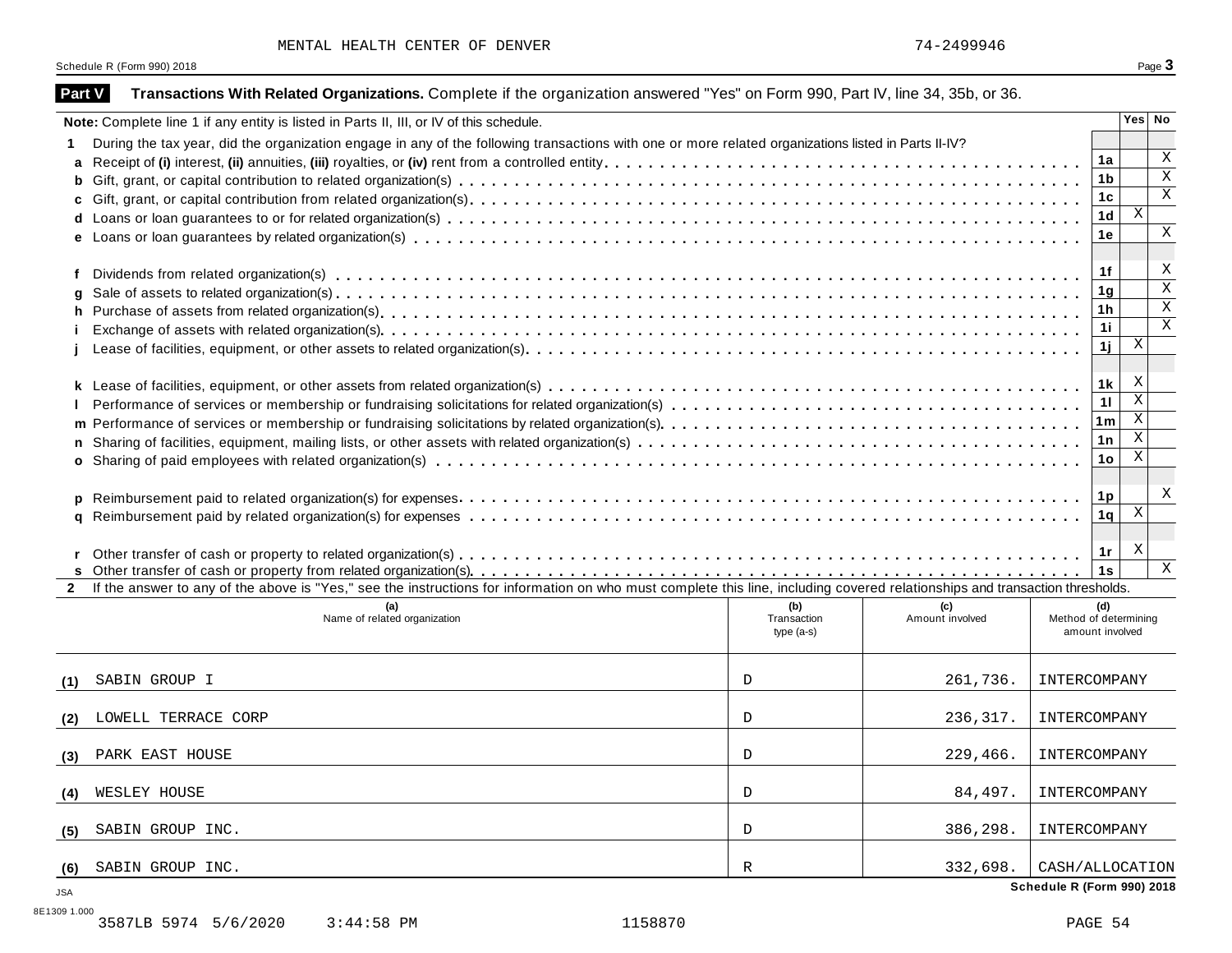|  | MENTAL HEALTH CENTER OF DENVER |  |  |  |
|--|--------------------------------|--|--|--|
|--|--------------------------------|--|--|--|

| Part V       |  | Transactions With Related Organizations. Complete if the organization answered "Yes" on Form 990, Part IV, line 34, 35b, or 36.                                                                                                |                    |                        |                            |                |        |  |  |  |  |
|--------------|--|--------------------------------------------------------------------------------------------------------------------------------------------------------------------------------------------------------------------------------|--------------------|------------------------|----------------------------|----------------|--------|--|--|--|--|
|              |  | Note: Complete line 1 if any entity is listed in Parts II, III, or IV of this schedule.                                                                                                                                        |                    |                        |                            |                | Yes No |  |  |  |  |
|              |  | During the tax year, did the organization engage in any of the following transactions with one or more related organizations listed in Parts II-IV?                                                                            |                    |                        |                            |                |        |  |  |  |  |
| a            |  |                                                                                                                                                                                                                                |                    |                        |                            |                |        |  |  |  |  |
| b            |  |                                                                                                                                                                                                                                |                    |                        |                            | 1 <sub>b</sub> |        |  |  |  |  |
| c            |  |                                                                                                                                                                                                                                |                    |                        |                            |                |        |  |  |  |  |
| d            |  |                                                                                                                                                                                                                                |                    |                        |                            |                |        |  |  |  |  |
|              |  |                                                                                                                                                                                                                                |                    |                        |                            | 1e             |        |  |  |  |  |
|              |  |                                                                                                                                                                                                                                |                    |                        |                            |                |        |  |  |  |  |
|              |  | Dividends from related organization(s) enterpresent research resources and response to contact the content of the content of the content of the content of the content of the content of the content of the content of the con |                    |                        |                            | 1f             |        |  |  |  |  |
| a            |  |                                                                                                                                                                                                                                |                    |                        |                            | 1 <sub>g</sub> |        |  |  |  |  |
| h            |  |                                                                                                                                                                                                                                |                    |                        |                            | 1 <sub>h</sub> |        |  |  |  |  |
|              |  |                                                                                                                                                                                                                                |                    |                        |                            | 11             |        |  |  |  |  |
|              |  |                                                                                                                                                                                                                                |                    |                        |                            | 1j             |        |  |  |  |  |
|              |  |                                                                                                                                                                                                                                |                    |                        |                            | 1k             |        |  |  |  |  |
|              |  |                                                                                                                                                                                                                                |                    |                        |                            |                |        |  |  |  |  |
|              |  |                                                                                                                                                                                                                                |                    |                        |                            |                |        |  |  |  |  |
|              |  |                                                                                                                                                                                                                                |                    |                        |                            |                |        |  |  |  |  |
| n.           |  |                                                                                                                                                                                                                                |                    |                        |                            |                |        |  |  |  |  |
|              |  |                                                                                                                                                                                                                                |                    |                        |                            | 1 <sub>o</sub> |        |  |  |  |  |
|              |  |                                                                                                                                                                                                                                |                    |                        |                            |                |        |  |  |  |  |
| p            |  |                                                                                                                                                                                                                                |                    |                        |                            | 1p             |        |  |  |  |  |
|              |  |                                                                                                                                                                                                                                |                    |                        |                            | 1q             |        |  |  |  |  |
|              |  |                                                                                                                                                                                                                                |                    |                        |                            |                |        |  |  |  |  |
|              |  |                                                                                                                                                                                                                                |                    |                        |                            | 1r             |        |  |  |  |  |
|              |  |                                                                                                                                                                                                                                |                    |                        |                            | 1s             |        |  |  |  |  |
| $\mathbf{2}$ |  | If the answer to any of the above is "Yes," see the instructions for information on who must complete this line, including covered relationships and transaction thresholds.                                                   |                    |                        |                            |                |        |  |  |  |  |
|              |  | (a)<br>Name of related organization                                                                                                                                                                                            | (b)<br>Transaction | (c)<br>Amount involved | Method of determining      | (d)            |        |  |  |  |  |
|              |  |                                                                                                                                                                                                                                | type (a-s)         |                        | amount involved            |                |        |  |  |  |  |
|              |  |                                                                                                                                                                                                                                |                    |                        |                            |                |        |  |  |  |  |
|              |  |                                                                                                                                                                                                                                |                    |                        |                            |                |        |  |  |  |  |
| (1)          |  | SABIN GROUP I                                                                                                                                                                                                                  | R                  | 51,698.                | CASH/ALLOCATION            |                |        |  |  |  |  |
|              |  | LOWELL TERRACE CORP                                                                                                                                                                                                            | $\mathbb R$        | 43,733.                | CASH/ALLOCATION            |                |        |  |  |  |  |
| (2)          |  |                                                                                                                                                                                                                                |                    |                        |                            |                |        |  |  |  |  |
|              |  | PARK EAST HOUSE INC.                                                                                                                                                                                                           | R                  | 33,529.                | CASH/ALLOCATION            |                |        |  |  |  |  |
| (3)          |  |                                                                                                                                                                                                                                |                    |                        |                            |                |        |  |  |  |  |
|              |  | WESLEY HOUSE INC.                                                                                                                                                                                                              | R                  | 22,042.                | CASH/ALLOCATION            |                |        |  |  |  |  |
| (4)          |  |                                                                                                                                                                                                                                |                    |                        |                            |                |        |  |  |  |  |
|              |  |                                                                                                                                                                                                                                |                    |                        |                            |                |        |  |  |  |  |
| (5)          |  |                                                                                                                                                                                                                                |                    |                        |                            |                |        |  |  |  |  |
| (6)          |  |                                                                                                                                                                                                                                |                    |                        |                            |                |        |  |  |  |  |
|              |  |                                                                                                                                                                                                                                |                    |                        | Schedule R (Form 990) 2018 |                |        |  |  |  |  |
| JSA          |  |                                                                                                                                                                                                                                |                    |                        |                            |                |        |  |  |  |  |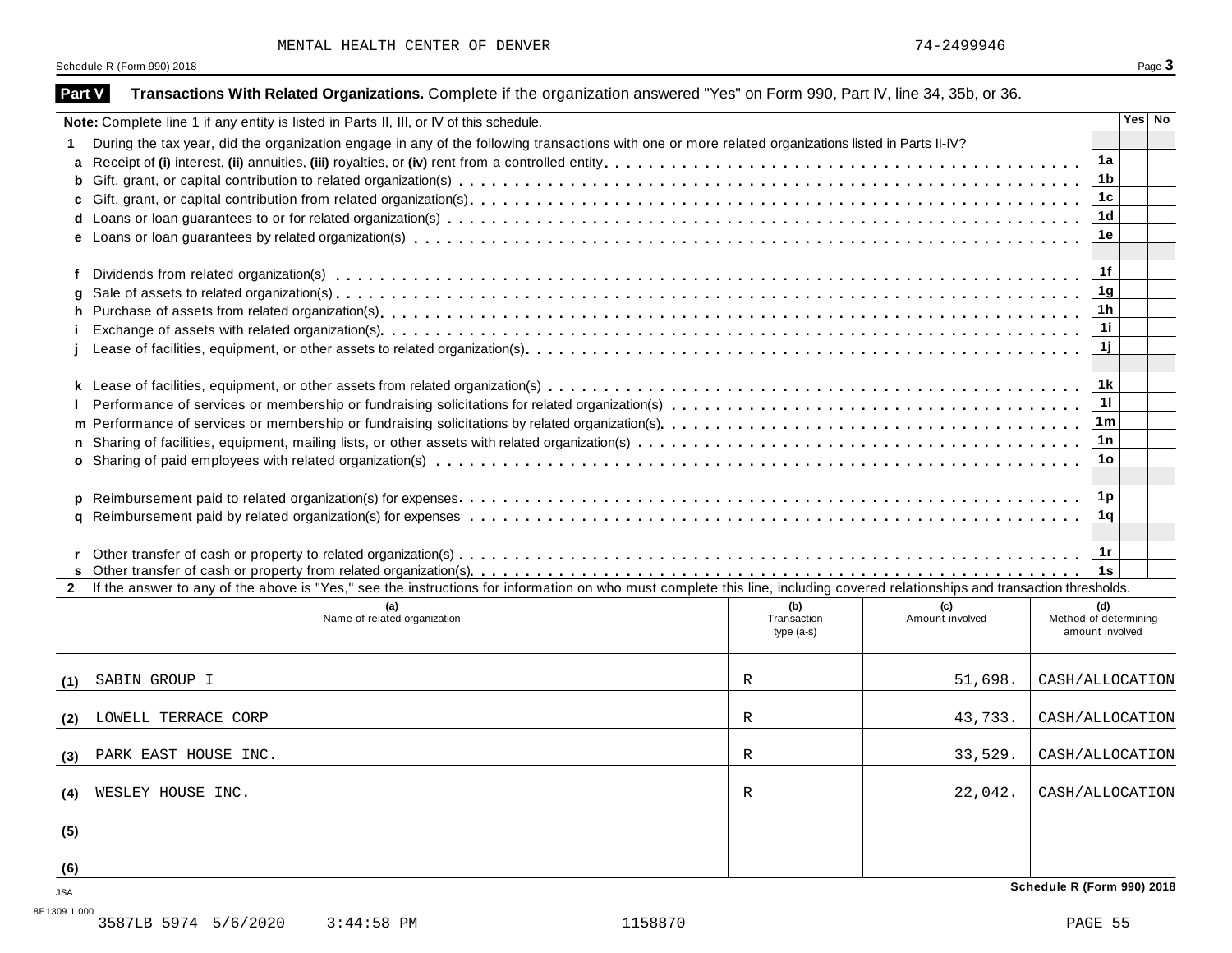#### **Part VI Unrelated Organizations Taxable as a Partnership.** Complete if the organization answered "Yes" on Form 990, Part IV, line 37.

Provide the following information for each entity taxed as a partnership through which the organization conducted more than five percent of its activities (measured by total assets or gross revenue) that was not a related organization. See instructions regarding exclusion for certain investment partnerships.

| $\overline{\phantom{a}}$ | $\mathbf{z}$<br>(a)<br>Name, address, and EIN of entity | ັ<br>ັ<br>$\overline{(c)}$<br>(b)<br>Primary activity<br>Legal domicile<br>(state or foreign<br>country) |  | $\sim$<br>(d)<br>Predominant<br>income (related,<br>unrelated, excluded<br>from tax under | (e)<br>Are all partners<br>section<br>501(c)(3)<br>organizations? |        | (f)<br>Share of<br>total income | (g)<br>Share of<br>end-of-year<br>assets | (h)<br>Disproportionate<br>allocations? |  | $(i)$<br>Code V - UBI<br>amount in box 20<br>of Schedule K-1<br>(Form 1065) | (j)<br>General or<br>managing<br>partner? |           | $\frac{1}{\sqrt{k}}$<br>Percentage<br>ownership |
|--------------------------|---------------------------------------------------------|----------------------------------------------------------------------------------------------------------|--|-------------------------------------------------------------------------------------------|-------------------------------------------------------------------|--------|---------------------------------|------------------------------------------|-----------------------------------------|--|-----------------------------------------------------------------------------|-------------------------------------------|-----------|-------------------------------------------------|
|                          |                                                         |                                                                                                          |  | sections 512-514)                                                                         |                                                                   | Yes No |                                 |                                          | Yes No                                  |  |                                                                             | Yes                                       | <b>No</b> |                                                 |
| (1)                      |                                                         |                                                                                                          |  |                                                                                           |                                                                   |        |                                 |                                          |                                         |  |                                                                             |                                           |           |                                                 |
| (2)                      |                                                         |                                                                                                          |  |                                                                                           |                                                                   |        |                                 |                                          |                                         |  |                                                                             |                                           |           |                                                 |
| (3)                      |                                                         |                                                                                                          |  |                                                                                           |                                                                   |        |                                 |                                          |                                         |  |                                                                             |                                           |           |                                                 |
| (4)                      |                                                         |                                                                                                          |  |                                                                                           |                                                                   |        |                                 |                                          |                                         |  |                                                                             |                                           |           |                                                 |
| (5)                      |                                                         |                                                                                                          |  |                                                                                           |                                                                   |        |                                 |                                          |                                         |  |                                                                             |                                           |           |                                                 |
| (6)                      |                                                         |                                                                                                          |  |                                                                                           |                                                                   |        |                                 |                                          |                                         |  |                                                                             |                                           |           |                                                 |
| (7)                      |                                                         |                                                                                                          |  |                                                                                           |                                                                   |        |                                 |                                          |                                         |  |                                                                             |                                           |           |                                                 |
| (8)                      |                                                         |                                                                                                          |  |                                                                                           |                                                                   |        |                                 |                                          |                                         |  |                                                                             |                                           |           |                                                 |
| (9)                      |                                                         |                                                                                                          |  |                                                                                           |                                                                   |        |                                 |                                          |                                         |  |                                                                             |                                           |           |                                                 |
| (10)                     |                                                         |                                                                                                          |  |                                                                                           |                                                                   |        |                                 |                                          |                                         |  |                                                                             |                                           |           |                                                 |
| (11)                     |                                                         |                                                                                                          |  |                                                                                           |                                                                   |        |                                 |                                          |                                         |  |                                                                             |                                           |           |                                                 |
| (12)                     |                                                         |                                                                                                          |  |                                                                                           |                                                                   |        |                                 |                                          |                                         |  |                                                                             |                                           |           |                                                 |
| (13)                     |                                                         |                                                                                                          |  |                                                                                           |                                                                   |        |                                 |                                          |                                         |  |                                                                             |                                           |           |                                                 |
| (14)                     |                                                         |                                                                                                          |  |                                                                                           |                                                                   |        |                                 |                                          |                                         |  |                                                                             |                                           |           |                                                 |
| (15)                     |                                                         |                                                                                                          |  |                                                                                           |                                                                   |        |                                 |                                          |                                         |  |                                                                             |                                           |           |                                                 |
|                          |                                                         |                                                                                                          |  |                                                                                           |                                                                   |        |                                 |                                          |                                         |  |                                                                             |                                           |           |                                                 |
| (16)                     |                                                         |                                                                                                          |  |                                                                                           |                                                                   |        |                                 |                                          |                                         |  |                                                                             |                                           |           |                                                 |

**Schedule R (Form 990) 2018**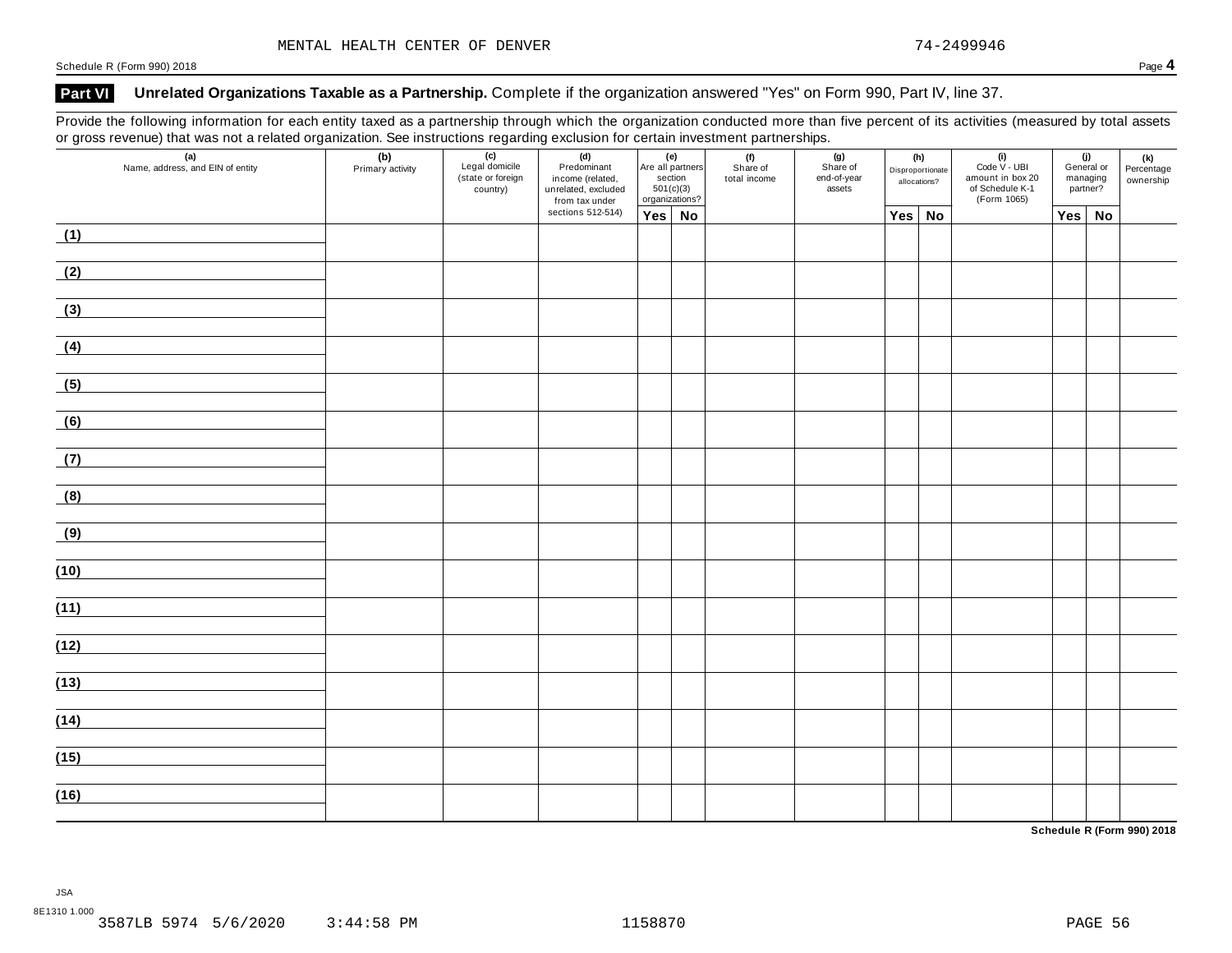**Part VII** Supplemental Information **Provide additional information for responses to questions on Schedule R. See instructions.** 

**Schedule R (Form 990) 2018**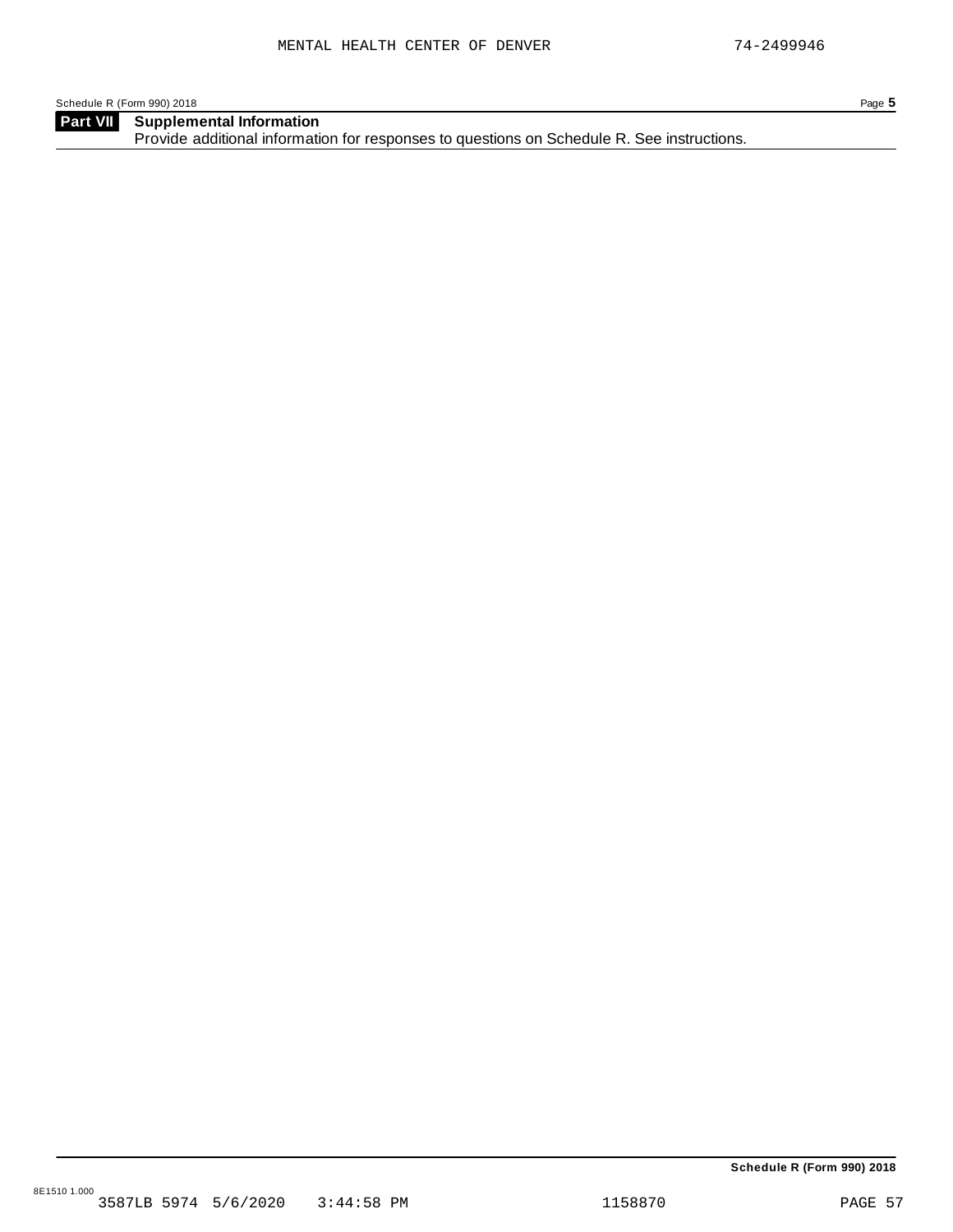| Form 990-T                                                                                            |                                 |             |                                                                                                                                                                                                                                |                                |                         | <b>Exempt Organization Business Income Tax Return</b><br>(and proxy tax under section 6033(e))                                                                                                                                 |    |                                                |                     |                                        | OMB No. 1545-0687                                                         |
|-------------------------------------------------------------------------------------------------------|---------------------------------|-------------|--------------------------------------------------------------------------------------------------------------------------------------------------------------------------------------------------------------------------------|--------------------------------|-------------------------|--------------------------------------------------------------------------------------------------------------------------------------------------------------------------------------------------------------------------------|----|------------------------------------------------|---------------------|----------------------------------------|---------------------------------------------------------------------------|
|                                                                                                       |                                 |             |                                                                                                                                                                                                                                |                                |                         | For calendar year 2018 or other tax year beginning 07/01, 2018, and ending 06/30, 2019                                                                                                                                         |    |                                                |                     |                                        |                                                                           |
| Department of the Treasury                                                                            |                                 |             |                                                                                                                                                                                                                                |                                |                         | Go to www.irs.gov/Form990T for instructions and the latest information.                                                                                                                                                        |    |                                                |                     |                                        |                                                                           |
| Internal Revenue Service                                                                              |                                 |             |                                                                                                                                                                                                                                |                                |                         | Do not enter SSN numbers on this form as it may be made public if your organization is a 501(c)(3).                                                                                                                            |    |                                                |                     |                                        | Open to Public Inspection for<br>501(c)(3) Organizations Only             |
| А                                                                                                     | Check box if<br>address changed |             | Name of organization (                                                                                                                                                                                                         |                                |                         | Check box if name changed and see instructions.)                                                                                                                                                                               |    |                                                |                     |                                        | D Employer identification number<br>(Employees' trust, see instructions.) |
| <b>B</b> Exempt under section                                                                         |                                 |             |                                                                                                                                                                                                                                | MENTAL HEALTH CENTER OF DENVER |                         |                                                                                                                                                                                                                                |    |                                                |                     |                                        |                                                                           |
| $X \mid 501(C) (3)$                                                                                   |                                 | Print<br>or |                                                                                                                                                                                                                                |                                |                         | Number, street, and room or suite no. If a P.O. box, see instructions.                                                                                                                                                         |    |                                                | 74-2499946          |                                        |                                                                           |
| 408(e)                                                                                                | 220(e)                          | <b>Type</b> |                                                                                                                                                                                                                                |                                |                         |                                                                                                                                                                                                                                |    |                                                | (See instructions.) |                                        | E Unrelated business activity code                                        |
| 408A                                                                                                  | 530(a)                          |             |                                                                                                                                                                                                                                | 4141 E. DICKENSON PLACE        |                         |                                                                                                                                                                                                                                |    |                                                |                     |                                        |                                                                           |
| 529(a)                                                                                                |                                 |             |                                                                                                                                                                                                                                |                                |                         | City or town, state or province, country, and ZIP or foreign postal code                                                                                                                                                       |    |                                                |                     |                                        |                                                                           |
| C Book value of all assets<br>at end of year                                                          |                                 |             | DENVER, CO 80222                                                                                                                                                                                                               |                                |                         |                                                                                                                                                                                                                                |    |                                                |                     |                                        |                                                                           |
| 99,294,897.                                                                                           |                                 |             | Group exemption number (See instructions.) ▶                                                                                                                                                                                   |                                |                         |                                                                                                                                                                                                                                |    |                                                |                     |                                        |                                                                           |
|                                                                                                       |                                 |             | <b>G</b> Check organization type $\blacktriangleright$ $\mid$ X $\mid$ 501(c) corporation                                                                                                                                      |                                |                         |                                                                                                                                                                                                                                |    | $501(c)$ trust                                 | $401(a)$ trust      |                                        | Other trust                                                               |
| H Enter the number of the organization's unrelated trades or businesses. $\blacktriangleright$        |                                 |             |                                                                                                                                                                                                                                |                                |                         | Let a let a let a let a let a let a let a let a let a let a let a let a let a let a let a let a let a let a let a let a let a let a let a let a let a let a let a let a let a let a let a let a let a let a let a let a let a  |    |                                                |                     | Describe the only (or first) unrelated |                                                                           |
| trade or business here $\triangleright$ ATCH 1                                                        |                                 |             |                                                                                                                                                                                                                                |                                |                         | first in the blank space at the end of the previous sentence, complete Parts I and II, complete a Schedule M for each additional                                                                                               |    |                                                |                     |                                        |                                                                           |
|                                                                                                       |                                 |             | trade or business, then complete Parts III-V.                                                                                                                                                                                  |                                |                         |                                                                                                                                                                                                                                |    |                                                |                     |                                        |                                                                           |
| $\mathbf{I}$                                                                                          |                                 |             |                                                                                                                                                                                                                                |                                |                         | During the tax year, was the corporation a subsidiary in an affiliated group or a parent-subsidiary controlled group?                                                                                                          |    |                                                |                     |                                        | Yes<br>No                                                                 |
|                                                                                                       |                                 |             | If "Yes," enter the name and identifying number of the parent corporation. $\blacktriangleright$                                                                                                                               |                                |                         |                                                                                                                                                                                                                                |    |                                                |                     |                                        |                                                                           |
| J The books are in care of ANGELA OAKLEY                                                              |                                 |             |                                                                                                                                                                                                                                |                                |                         |                                                                                                                                                                                                                                |    | Telephone number $\triangleright$ 303-504-6500 |                     |                                        |                                                                           |
|                                                                                                       |                                 |             | <b>Part   Unrelated Trade or Business Income</b>                                                                                                                                                                               |                                |                         | (A) Income                                                                                                                                                                                                                     |    | (B) Expenses                                   |                     |                                        | (C) Net                                                                   |
| 1 a                                                                                                   |                                 |             | Gross receipts or sales                                                                                                                                                                                                        |                                |                         |                                                                                                                                                                                                                                |    |                                                |                     |                                        |                                                                           |
| b                                                                                                     | Less returns and allowances     |             |                                                                                                                                                                                                                                | c Balance                      | 1c                      |                                                                                                                                                                                                                                |    |                                                |                     |                                        |                                                                           |
| 2                                                                                                     |                                 |             | Cost of goods sold (Schedule A, line 7) [10] Cost of goods sold (Schedule A, line 7)                                                                                                                                           |                                | $\overline{2}$          |                                                                                                                                                                                                                                |    |                                                |                     |                                        |                                                                           |
| 3                                                                                                     |                                 |             | Gross profit. Subtract line 2 from line 1c                                                                                                                                                                                     |                                | $\overline{\mathbf{3}}$ |                                                                                                                                                                                                                                |    |                                                |                     |                                        |                                                                           |
| 4a                                                                                                    |                                 |             | Capital gain net income (attach Schedule D) [100]                                                                                                                                                                              |                                | 4a                      |                                                                                                                                                                                                                                |    |                                                |                     |                                        |                                                                           |
| b                                                                                                     |                                 |             | Net gain (loss) (Form 4797, Part II, line 17) (attach Form 4797)                                                                                                                                                               |                                | 4b                      |                                                                                                                                                                                                                                |    |                                                |                     |                                        |                                                                           |
| c                                                                                                     |                                 |             | Capital loss deduction for trusts experience of the state of the state of the state of the state of the state of the state of the state of the state of the state of the state of the state of the state of the state of the s |                                | 4c                      |                                                                                                                                                                                                                                |    |                                                |                     |                                        |                                                                           |
| 5                                                                                                     |                                 |             | Income (loss) from a partnership or an S corporation (attach statement)                                                                                                                                                        |                                | 5                       |                                                                                                                                                                                                                                |    |                                                |                     |                                        |                                                                           |
| 6                                                                                                     |                                 |             | Rent income (Schedule C)                                                                                                                                                                                                       |                                | 6                       |                                                                                                                                                                                                                                |    |                                                |                     |                                        |                                                                           |
| 7                                                                                                     |                                 |             | Unrelated debt-financed income (Schedule E)                                                                                                                                                                                    |                                | $\overline{7}$          |                                                                                                                                                                                                                                |    |                                                |                     |                                        |                                                                           |
| 8                                                                                                     |                                 |             | Interest, annuities, royalties, and rents from a controlled organization (Schedule F)                                                                                                                                          |                                | 8                       |                                                                                                                                                                                                                                |    |                                                |                     |                                        |                                                                           |
| 9                                                                                                     |                                 |             | Investment income of a section 501(c)(7), (9), or (17) organization (Schedule G)                                                                                                                                               |                                | 9                       |                                                                                                                                                                                                                                |    |                                                |                     |                                        |                                                                           |
| 10                                                                                                    |                                 |             | Exploited exempt activity income (Schedule I)                                                                                                                                                                                  |                                | 10                      |                                                                                                                                                                                                                                |    |                                                |                     |                                        |                                                                           |
| 11                                                                                                    |                                 |             | Advertising income (Schedule J)                                                                                                                                                                                                |                                | 11                      |                                                                                                                                                                                                                                |    |                                                |                     |                                        |                                                                           |
| 12                                                                                                    |                                 |             | Other income (See instructions; attach schedule)                                                                                                                                                                               |                                | 12                      |                                                                                                                                                                                                                                | 0. |                                                |                     |                                        |                                                                           |
| 13                                                                                                    |                                 |             |                                                                                                                                                                                                                                |                                | 13                      |                                                                                                                                                                                                                                |    |                                                |                     |                                        |                                                                           |
| Part II                                                                                               |                                 |             |                                                                                                                                                                                                                                |                                |                         | Deductions Not Taken Elsewhere (See instructions for limitations on deductions.) (Except for contributions,<br>deductions must be directly connected with the unrelated business income.)                                      |    |                                                |                     |                                        |                                                                           |
| 14                                                                                                    |                                 |             |                                                                                                                                                                                                                                |                                |                         |                                                                                                                                                                                                                                |    |                                                |                     |                                        |                                                                           |
| 15                                                                                                    |                                 |             |                                                                                                                                                                                                                                |                                |                         |                                                                                                                                                                                                                                |    |                                                | 14                  |                                        |                                                                           |
| 16                                                                                                    |                                 |             |                                                                                                                                                                                                                                |                                |                         | Salaries and wages enterpreteration of the series of the series of the series and wages enterpreteration of the series and wages of the series of the series of the series of the series of the series and series and series a |    |                                                | 15                  |                                        |                                                                           |
| 17                                                                                                    |                                 |             |                                                                                                                                                                                                                                |                                |                         |                                                                                                                                                                                                                                |    |                                                | 16<br>17            |                                        |                                                                           |
| 18                                                                                                    |                                 |             |                                                                                                                                                                                                                                |                                |                         |                                                                                                                                                                                                                                |    |                                                | 18                  |                                        |                                                                           |
| 19                                                                                                    |                                 |             |                                                                                                                                                                                                                                |                                |                         |                                                                                                                                                                                                                                |    |                                                | 19                  |                                        |                                                                           |
| 20                                                                                                    |                                 |             |                                                                                                                                                                                                                                |                                |                         |                                                                                                                                                                                                                                |    |                                                | 20                  |                                        |                                                                           |
| 21                                                                                                    |                                 |             |                                                                                                                                                                                                                                |                                |                         |                                                                                                                                                                                                                                |    |                                                |                     |                                        |                                                                           |
| 22                                                                                                    |                                 |             |                                                                                                                                                                                                                                |                                |                         | Less depreciation claimed on Schedule A and elsewhere on return   22a                                                                                                                                                          |    |                                                | 22 <sub>b</sub>     |                                        |                                                                           |
| 23                                                                                                    |                                 |             |                                                                                                                                                                                                                                |                                |                         |                                                                                                                                                                                                                                |    |                                                | 23                  |                                        |                                                                           |
| 24                                                                                                    |                                 |             |                                                                                                                                                                                                                                |                                |                         |                                                                                                                                                                                                                                |    |                                                | 24                  |                                        |                                                                           |
| 25                                                                                                    |                                 |             |                                                                                                                                                                                                                                |                                |                         | Employee benefit programs enterpreened and the contract of the contract of the contract of the contract of the contract of the contract of the contract of the contract of the contract of the contract of the contract of the |    |                                                | 25                  |                                        |                                                                           |
| 26                                                                                                    |                                 |             |                                                                                                                                                                                                                                |                                |                         |                                                                                                                                                                                                                                |    |                                                | 26                  |                                        |                                                                           |
| 27                                                                                                    |                                 |             |                                                                                                                                                                                                                                |                                |                         |                                                                                                                                                                                                                                |    |                                                | 27                  |                                        |                                                                           |
| 28                                                                                                    |                                 |             |                                                                                                                                                                                                                                |                                |                         |                                                                                                                                                                                                                                |    |                                                | 28                  |                                        |                                                                           |
| 29                                                                                                    |                                 |             |                                                                                                                                                                                                                                |                                |                         |                                                                                                                                                                                                                                |    |                                                | 29                  |                                        |                                                                           |
| 30                                                                                                    |                                 |             |                                                                                                                                                                                                                                |                                |                         | Unrelated business taxable income before net operating loss deduction. Subtract line 29 from line 13                                                                                                                           |    |                                                | 30                  |                                        |                                                                           |
| 31                                                                                                    |                                 |             |                                                                                                                                                                                                                                |                                |                         | Deduction for net operating loss arising in tax years beginning on or after January 1, 2018 (see instructions)                                                                                                                 |    |                                                | 31                  |                                        |                                                                           |
| 32                                                                                                    |                                 |             |                                                                                                                                                                                                                                |                                |                         |                                                                                                                                                                                                                                |    |                                                | 32                  |                                        |                                                                           |
| For Paperwork Reduction Act Notice, see instructions.<br>$8x2740140087LB$ <sup>154</sup> 974 5/6/2020 |                                 |             |                                                                                                                                                                                                                                |                                |                         |                                                                                                                                                                                                                                |    |                                                |                     |                                        | Form 990-T (2018)                                                         |
|                                                                                                       |                                 |             |                                                                                                                                                                                                                                | $3:44:58$ PM                   |                         |                                                                                                                                                                                                                                |    | 1158870                                        |                     |                                        | PAGE 58                                                                   |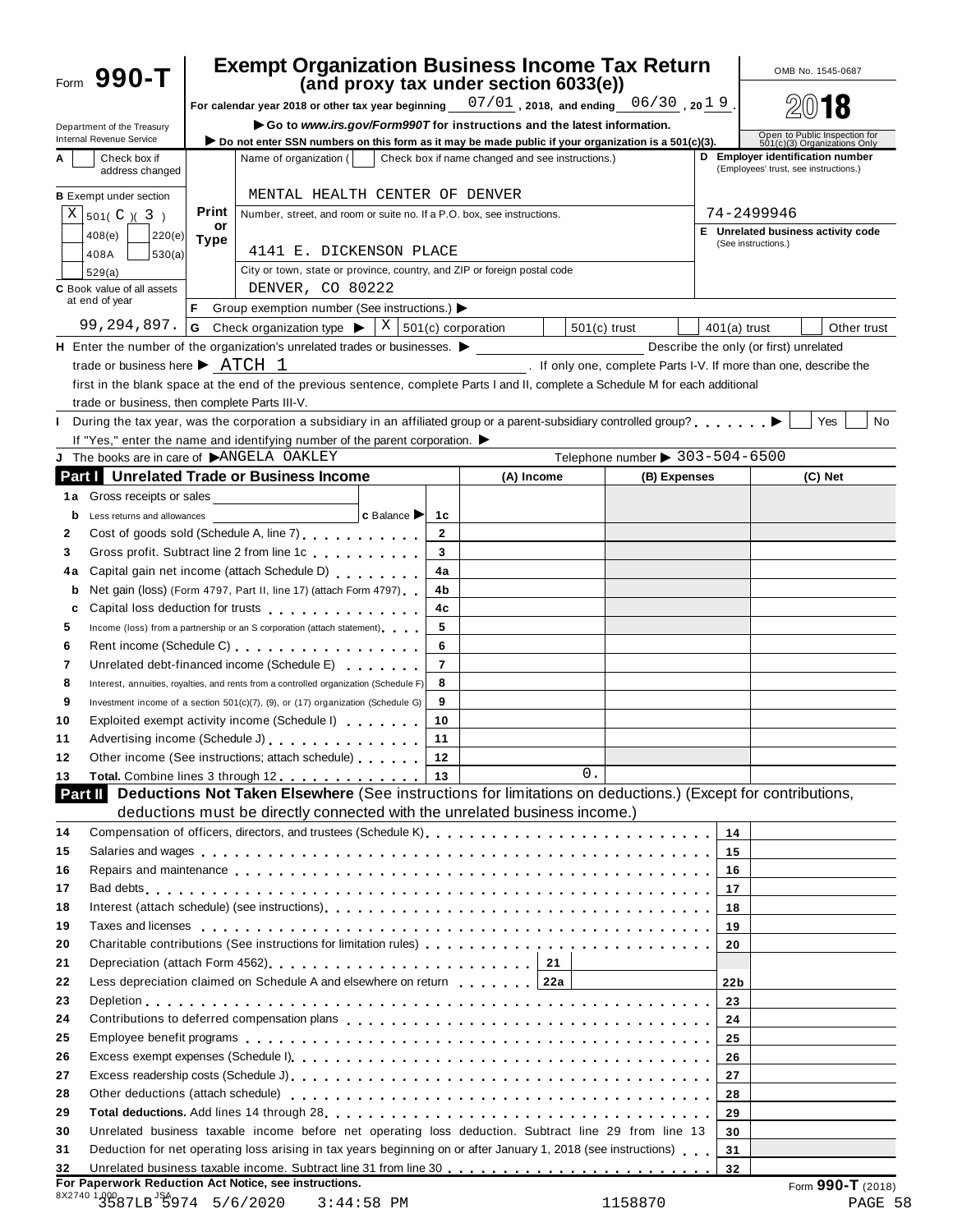| Form 990-T (2018)                                                                                                                                                                                                                                                                 |               | Page 2                                                                  |
|-----------------------------------------------------------------------------------------------------------------------------------------------------------------------------------------------------------------------------------------------------------------------------------|---------------|-------------------------------------------------------------------------|
| <b>Total Unrelated Business Taxable Income</b><br>Part III                                                                                                                                                                                                                        |               |                                                                         |
| Total of unrelated business taxable income computed from all unrelated trades or businesses (see<br>33                                                                                                                                                                            |               |                                                                         |
|                                                                                                                                                                                                                                                                                   | 33            |                                                                         |
| 34                                                                                                                                                                                                                                                                                | 34            |                                                                         |
| Deduction for net operating loss arising in tax years beginning before January 1, 2018 (see<br>35                                                                                                                                                                                 |               |                                                                         |
|                                                                                                                                                                                                                                                                                   | 35            |                                                                         |
| Total of unrelated business taxable income before specific deduction. Subtract line 35 from the sum<br>36                                                                                                                                                                         |               |                                                                         |
|                                                                                                                                                                                                                                                                                   | 36            |                                                                         |
| 37                                                                                                                                                                                                                                                                                | 37            | 1,000.                                                                  |
| Unrelated business taxable income. Subtract line 37 from line 36. If line 37 is greater than line 36,<br>38                                                                                                                                                                       |               |                                                                         |
|                                                                                                                                                                                                                                                                                   | 38            | 0.                                                                      |
| <b>Part IV</b><br><b>Tax Computation</b>                                                                                                                                                                                                                                          |               |                                                                         |
| 39                                                                                                                                                                                                                                                                                | 39            |                                                                         |
| Taxable at Trust Rates.<br>40<br><b>Trusts</b><br>See instructions for tax computation. Income tax on                                                                                                                                                                             |               |                                                                         |
| $\sim 10^{-10}$<br>Schedule D (Form 1041)<br>Tax rate schedule or<br>the amount on line 38 from: $\vert$                                                                                                                                                                          | 40            |                                                                         |
| 41                                                                                                                                                                                                                                                                                | 41            |                                                                         |
| 42                                                                                                                                                                                                                                                                                | 42            |                                                                         |
| 43                                                                                                                                                                                                                                                                                | 43            |                                                                         |
| 44<br>Total. Add lines 41, 42, and 43 to line 39 or 40, whichever applies <b>and intervent and intervent and intervent and intervent and intervent and intervent and intervent and intervent and intervent and intervent and intervent</b>                                        | 44            |                                                                         |
| Part V<br><b>Tax and Payments</b>                                                                                                                                                                                                                                                 |               |                                                                         |
| 45a                                                                                                                                                                                                                                                                               |               |                                                                         |
| 45 a Foreign tax credit (corporations attach Form 1118; trusts attach Form 1116)<br>45b                                                                                                                                                                                           |               |                                                                         |
|                                                                                                                                                                                                                                                                                   |               |                                                                         |
| c General business credit. Attach Form 3800 (see instructions) 45c                                                                                                                                                                                                                |               |                                                                         |
| d Credit for prior year minimum tax (attach Form 8801 or 8827). 45d                                                                                                                                                                                                               |               |                                                                         |
|                                                                                                                                                                                                                                                                                   | 45e           |                                                                         |
| 46                                                                                                                                                                                                                                                                                | 46            |                                                                         |
| Form 4255   Form 8611   Form 8697   Form 8866   Other (attach schedule)<br>47<br>Other taxes. Check if from:                                                                                                                                                                      | 47            |                                                                         |
| 48                                                                                                                                                                                                                                                                                | 48            | $0$ .                                                                   |
| 2018 net 965 tax liability paid from Form 965-A or Form 965-B, Part II, column (k), line 2.<br>49                                                                                                                                                                                 | 49            |                                                                         |
| 50 a Payments: A 2017 overpayment credited to 2018 $\ldots \ldots \ldots \ldots \ldots$<br>50a                                                                                                                                                                                    |               |                                                                         |
| 44,200.<br>50b                                                                                                                                                                                                                                                                    |               |                                                                         |
| 22,100.<br>50c<br>C                                                                                                                                                                                                                                                               |               |                                                                         |
| 50d<br>d Foreign organizations: Tax paid or withheld at source (see instructions)                                                                                                                                                                                                 |               |                                                                         |
| <b>50e</b>                                                                                                                                                                                                                                                                        |               |                                                                         |
| 50f<br>Credit for small employer health insurance premiums (attach Form 8941)<br>Ť.                                                                                                                                                                                               |               |                                                                         |
| q Other credits, adjustments, and payments: $\vert$<br>Form 2439                                                                                                                                                                                                                  |               |                                                                         |
| Form 4136 <u>Contract Contract Contract Contract Contract Contract Contract Contract Contract Contract Contract Contract Contract Contract Contract Contract Contract Contract Contract Contract Contract Contract Contract Cont</u><br>50g<br>Total $\blacktriangleright$        |               |                                                                         |
| 51                                                                                                                                                                                                                                                                                | 51            | 66,300.                                                                 |
| Estimated tax penalty (see instructions). Check if Form 2220 is attached ▶<br>52                                                                                                                                                                                                  | 52            |                                                                         |
| 53<br>Tax due. If line 51 is less than the total of lines 48, 49, and 52, enter amount owed $\ldots, \ldots, \ldots$                                                                                                                                                              | 53            |                                                                         |
| 54<br><b>Overpayment.</b> If line 51 is larger than the total of lines 48, 49, and 52, enter amount overpaid $\ldots \ldots \ldots$                                                                                                                                               | 54            | 66,300.                                                                 |
| Enter the amount of line 54 you want: Credited to 2019 estimated tax<br>Refunded $\blacktriangleright$<br>55                                                                                                                                                                      | 55            | 66,300.                                                                 |
| <b>Statements Regarding Certain Activities and Other Information (see instructions)</b><br><b>Part VI</b>                                                                                                                                                                         |               |                                                                         |
| At any time during the 2018 calendar year, did the organization have an interest in or a signature or other authority<br>56                                                                                                                                                       |               | Yes<br>No                                                               |
| over a financial account (bank, securities, or other) in a foreign country? If "Yes," the organization may have to file                                                                                                                                                           |               |                                                                         |
| FinCEN Form 114, Report of Foreign Bank and Financial Accounts. If "Yes," enter the name of the foreign country                                                                                                                                                                   |               |                                                                         |
| here $\blacktriangleright$                                                                                                                                                                                                                                                        |               | Χ                                                                       |
| During the tax year, did the organization receive a distribution from, or was it the grantor of, or transferor to, a foreign trust?<br>57                                                                                                                                         |               | X                                                                       |
|                                                                                                                                                                                                                                                                                   |               |                                                                         |
| If "Yes," see instructions for other forms the organization may have to file.<br>58                                                                                                                                                                                               |               |                                                                         |
| Enter the amount of tax-exempt interest received or accrued during the tax year $\triangleright$ \$<br>Under penalties of perjury, I declare that I have examined this return, including accompanying schedules and statements, and to the best of my knowledge and belief, it is |               |                                                                         |
|                                                                                                                                                                                                                                                                                   |               |                                                                         |
| true, correct, and complete. Declaration of preparer (other than taxpayer) is based on all information of which preparer has any knowledge.                                                                                                                                       |               | May the IRS discuss this return                                         |
| Sign                                                                                                                                                                                                                                                                              |               |                                                                         |
| 05/07/2020<br><b>Here</b>                                                                                                                                                                                                                                                         |               | with the preparer shown below                                           |
| Signature of officer<br>Title<br>Date                                                                                                                                                                                                                                             |               | (see instructions)? $\begin{array}{ c c }\nX & \text{Yes}\n\end{array}$ |
| Print/Type preparer's name<br>Preparer's signature<br>Date<br>Check I                                                                                                                                                                                                             | if            | No l<br><b>PTIN</b>                                                     |
| Paid<br>ADAM R SMITH<br>CPA                                                                                                                                                                                                                                                       | self-employed | P00958966                                                               |
| Preparer<br>$\blacktriangleright$ BKD, LLP<br>Firm's name                                                                                                                                                                                                                         | Firm's $EIN$  | 44-0160260                                                              |
| Use Only<br>Firm's address > 111 SOUTH TEJON, SUITE 800, COLORADO SPRINGS, CO 80903-9848                                                                                                                                                                                          |               | Phone no. 719 471-4290                                                  |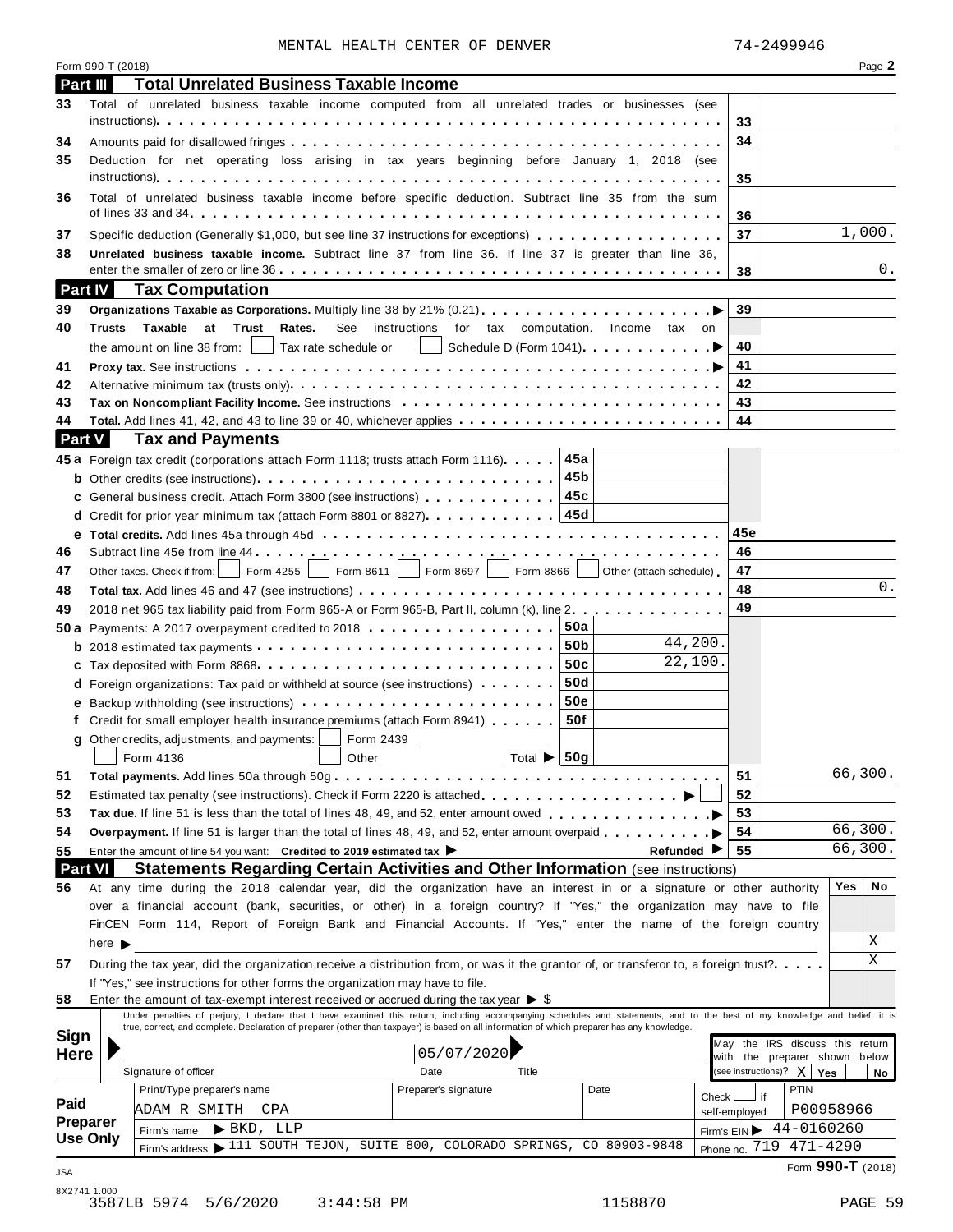74-2499946

| Form 990-T (2018)                                                                             |                                                                                                                                                                                                                                                |          |  |                                                                                                      |  |                                                          | Page 3                                                                          |  |  |  |
|-----------------------------------------------------------------------------------------------|------------------------------------------------------------------------------------------------------------------------------------------------------------------------------------------------------------------------------------------------|----------|--|------------------------------------------------------------------------------------------------------|--|----------------------------------------------------------|---------------------------------------------------------------------------------|--|--|--|
| Schedule A - Cost of Goods Sold. Enter method of inventory valuation >                        |                                                                                                                                                                                                                                                |          |  |                                                                                                      |  |                                                          |                                                                                 |  |  |  |
| 1                                                                                             | Inventory at beginning of year<br>$\mathbf{1}$<br>6                                                                                                                                                                                            |          |  |                                                                                                      |  | Inventory at end of year                                 | 6                                                                               |  |  |  |
| 2                                                                                             | $\mathbf{2}$<br>Purchases experience and provide a series of the series of the series of the series of the series of the series of the series of the series of the series of the series of the series of the series of the series of the serie |          |  | 7                                                                                                    |  | Cost of goods sold. Subtract line                        |                                                                                 |  |  |  |
| Cost of labor entering the set of labor<br>3                                                  | 3                                                                                                                                                                                                                                              |          |  |                                                                                                      |  | 6 from line 5. Enter here and in                         |                                                                                 |  |  |  |
| 4a Additional section 263A costs                                                              |                                                                                                                                                                                                                                                |          |  |                                                                                                      |  | Part I, line 2                                           | $\overline{7}$                                                                  |  |  |  |
| (attach schedule) and the control of                                                          | 4a                                                                                                                                                                                                                                             |          |  | 8                                                                                                    |  | Do the rules of section 263A (with respect to            | Yes<br>No                                                                       |  |  |  |
| <b>b</b> Other costs (attach schedule)                                                        | ∣4b                                                                                                                                                                                                                                            |          |  |                                                                                                      |  | property produced or acquired for resale) apply          |                                                                                 |  |  |  |
| Total. Add lines 1 through 4b<br>5                                                            | 5                                                                                                                                                                                                                                              |          |  |                                                                                                      |  |                                                          |                                                                                 |  |  |  |
| Schedule C - Rent Income (From Real Property and Personal Property Leased With Real Property) |                                                                                                                                                                                                                                                |          |  |                                                                                                      |  |                                                          |                                                                                 |  |  |  |
| (see instructions)                                                                            |                                                                                                                                                                                                                                                |          |  |                                                                                                      |  |                                                          |                                                                                 |  |  |  |
| 1. Description of property                                                                    |                                                                                                                                                                                                                                                |          |  |                                                                                                      |  |                                                          |                                                                                 |  |  |  |
| (1)                                                                                           |                                                                                                                                                                                                                                                |          |  |                                                                                                      |  |                                                          |                                                                                 |  |  |  |
| (2)                                                                                           |                                                                                                                                                                                                                                                |          |  |                                                                                                      |  |                                                          |                                                                                 |  |  |  |
| (3)                                                                                           |                                                                                                                                                                                                                                                |          |  |                                                                                                      |  |                                                          |                                                                                 |  |  |  |
| (4)                                                                                           |                                                                                                                                                                                                                                                |          |  |                                                                                                      |  |                                                          |                                                                                 |  |  |  |
|                                                                                               | 2. Rent received or accrued                                                                                                                                                                                                                    |          |  |                                                                                                      |  |                                                          |                                                                                 |  |  |  |
| (a) From personal property (if the percentage of rent                                         |                                                                                                                                                                                                                                                |          |  | (b) From real and personal property (if the                                                          |  | 3(a) Deductions directly connected with the income       |                                                                                 |  |  |  |
| for personal property is more than 10% but not<br>more than 50%)                              |                                                                                                                                                                                                                                                |          |  | percentage of rent for personal property exceeds<br>50% or if the rent is based on profit or income) |  | in columns 2(a) and 2(b) (attach schedule)               |                                                                                 |  |  |  |
|                                                                                               |                                                                                                                                                                                                                                                |          |  |                                                                                                      |  |                                                          |                                                                                 |  |  |  |
| (1)                                                                                           |                                                                                                                                                                                                                                                |          |  |                                                                                                      |  |                                                          |                                                                                 |  |  |  |
| (2)                                                                                           |                                                                                                                                                                                                                                                |          |  |                                                                                                      |  |                                                          |                                                                                 |  |  |  |
| (3)                                                                                           |                                                                                                                                                                                                                                                |          |  |                                                                                                      |  |                                                          |                                                                                 |  |  |  |
| (4)                                                                                           |                                                                                                                                                                                                                                                |          |  |                                                                                                      |  |                                                          |                                                                                 |  |  |  |
| Total                                                                                         |                                                                                                                                                                                                                                                | Total    |  |                                                                                                      |  | (b) Total deductions.                                    |                                                                                 |  |  |  |
| (c) Total income. Add totals of columns 2(a) and 2(b). Enter                                  |                                                                                                                                                                                                                                                |          |  |                                                                                                      |  | Enter here and on page 1,                                |                                                                                 |  |  |  |
| here and on page 1, Part I, line 6, column (A) ▶                                              |                                                                                                                                                                                                                                                |          |  |                                                                                                      |  | Part I, line 6, column (B)                               |                                                                                 |  |  |  |
| <b>Schedule E - Unrelated Debt-Financed Income (see instructions)</b>                         |                                                                                                                                                                                                                                                |          |  |                                                                                                      |  |                                                          |                                                                                 |  |  |  |
|                                                                                               |                                                                                                                                                                                                                                                |          |  | 2. Gross income from or                                                                              |  |                                                          | 3. Deductions directly connected with or allocable to<br>debt-financed property |  |  |  |
| 1. Description of debt-financed property                                                      |                                                                                                                                                                                                                                                |          |  | allocable to debt-financed                                                                           |  | (a) Straight line depreciation                           | (b) Other deductions                                                            |  |  |  |
|                                                                                               |                                                                                                                                                                                                                                                | property |  |                                                                                                      |  | (attach schedule)                                        | (attach schedule)                                                               |  |  |  |
| (1)                                                                                           |                                                                                                                                                                                                                                                |          |  |                                                                                                      |  |                                                          |                                                                                 |  |  |  |
| (2)                                                                                           |                                                                                                                                                                                                                                                |          |  |                                                                                                      |  |                                                          |                                                                                 |  |  |  |
| (3)                                                                                           |                                                                                                                                                                                                                                                |          |  |                                                                                                      |  |                                                          |                                                                                 |  |  |  |
| (4)                                                                                           |                                                                                                                                                                                                                                                |          |  |                                                                                                      |  |                                                          |                                                                                 |  |  |  |
| 4. Amount of average<br>acquisition debt on or                                                | 5. Average adjusted basis<br>of or allocable to                                                                                                                                                                                                |          |  | 6. Column                                                                                            |  | 7. Gross income reportable                               | 8. Allocable deductions                                                         |  |  |  |
| allocable to debt-financed                                                                    | debt-financed property                                                                                                                                                                                                                         |          |  | 4 divided                                                                                            |  | (column 2 x column 6)                                    | (column 6 x total of columns                                                    |  |  |  |
| property (attach schedule)                                                                    | (attach schedule)                                                                                                                                                                                                                              |          |  | by column 5                                                                                          |  |                                                          | $3(a)$ and $3(b)$                                                               |  |  |  |
| (1)                                                                                           |                                                                                                                                                                                                                                                |          |  | %                                                                                                    |  |                                                          |                                                                                 |  |  |  |
| (2)                                                                                           |                                                                                                                                                                                                                                                |          |  | $\%$                                                                                                 |  |                                                          |                                                                                 |  |  |  |
| (3)                                                                                           |                                                                                                                                                                                                                                                |          |  | $\%$                                                                                                 |  |                                                          |                                                                                 |  |  |  |
| (4)                                                                                           |                                                                                                                                                                                                                                                |          |  | $\%$                                                                                                 |  |                                                          |                                                                                 |  |  |  |
|                                                                                               |                                                                                                                                                                                                                                                |          |  |                                                                                                      |  | Enter here and on page 1,<br>Part I, line 7, column (A). | Enter here and on page 1,<br>Part I, line 7, column (B).                        |  |  |  |
|                                                                                               |                                                                                                                                                                                                                                                |          |  |                                                                                                      |  |                                                          |                                                                                 |  |  |  |
| <b>Totals</b>                                                                                 |                                                                                                                                                                                                                                                |          |  |                                                                                                      |  |                                                          |                                                                                 |  |  |  |
| Total dividends-received deductions included in column 8                                      |                                                                                                                                                                                                                                                |          |  |                                                                                                      |  | ▶                                                        |                                                                                 |  |  |  |

Form **990-T** (2018)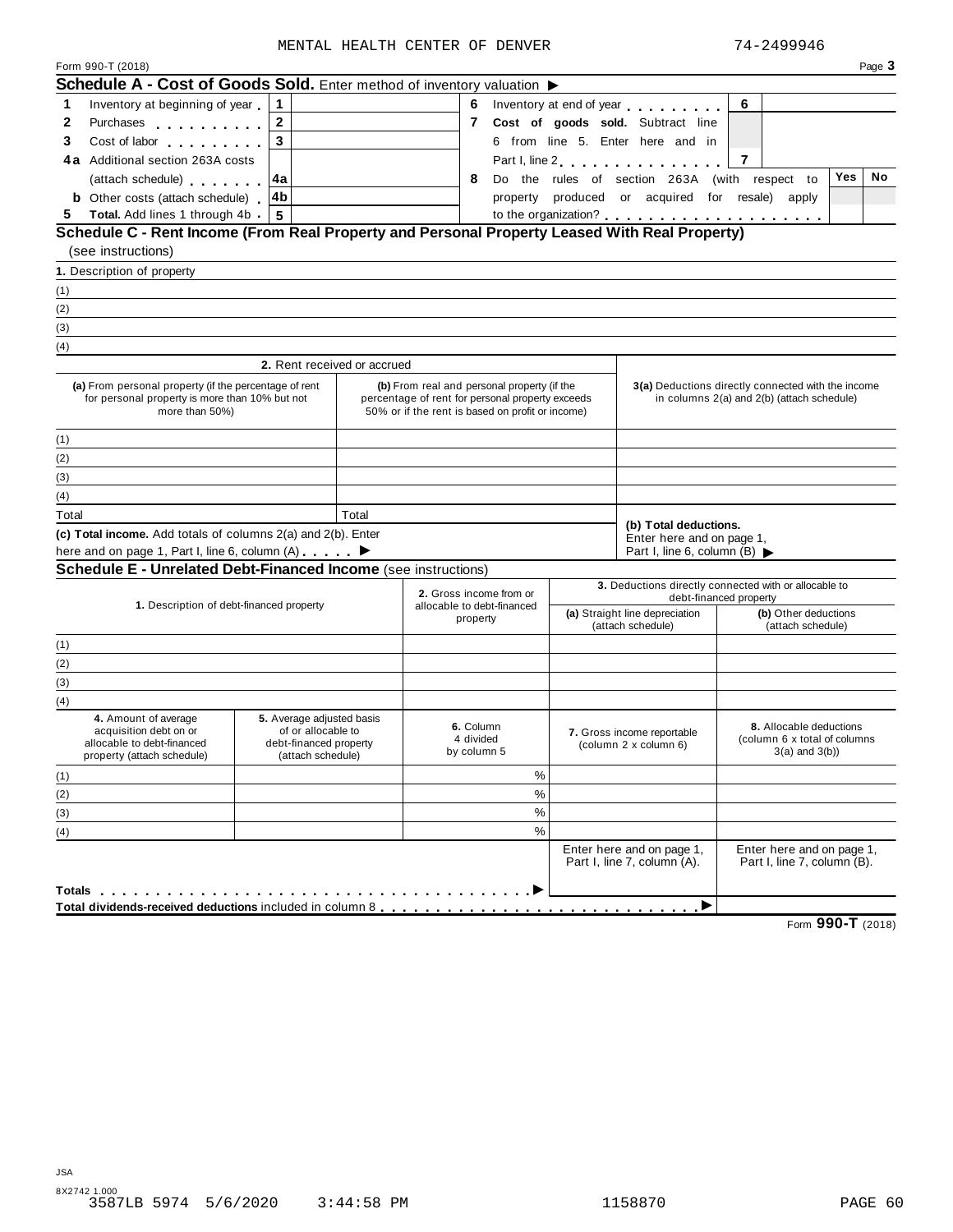| Form 990-T (2018)                                                                                                                      | MENTAL HEALTH CENTER OF DENVER                                        |                                                                                            |                                                                                                        |                                                                                                                                       |                          |  |                                                                                            |                                                                                           |                                                                                               | 74-2499946<br>Page 4                                                                            |
|----------------------------------------------------------------------------------------------------------------------------------------|-----------------------------------------------------------------------|--------------------------------------------------------------------------------------------|--------------------------------------------------------------------------------------------------------|---------------------------------------------------------------------------------------------------------------------------------------|--------------------------|--|--------------------------------------------------------------------------------------------|-------------------------------------------------------------------------------------------|-----------------------------------------------------------------------------------------------|-------------------------------------------------------------------------------------------------|
| Schedule F-Interest, Annuities, Royalties, and Rents From Controlled Organizations (see instructions)                                  |                                                                       |                                                                                            |                                                                                                        |                                                                                                                                       |                          |  |                                                                                            |                                                                                           |                                                                                               |                                                                                                 |
|                                                                                                                                        |                                                                       |                                                                                            |                                                                                                        | <b>Exempt Controlled Organizations</b>                                                                                                |                          |  |                                                                                            |                                                                                           |                                                                                               |                                                                                                 |
| 1. Name of controlled<br>organization                                                                                                  | 2. Employer<br>identification number                                  |                                                                                            | 3. Net unrelated income<br>4. Total of specified<br>(loss) (see instructions)<br>payments made         |                                                                                                                                       |                          |  |                                                                                            | 5. Part of column 4 that is<br>included in the controlling<br>organization's gross income |                                                                                               | 6. Deductions directly<br>connected with income<br>in column 5                                  |
| (1)                                                                                                                                    |                                                                       |                                                                                            |                                                                                                        |                                                                                                                                       |                          |  |                                                                                            |                                                                                           |                                                                                               |                                                                                                 |
| (2)                                                                                                                                    |                                                                       |                                                                                            |                                                                                                        |                                                                                                                                       |                          |  |                                                                                            |                                                                                           |                                                                                               |                                                                                                 |
| (3)                                                                                                                                    |                                                                       |                                                                                            |                                                                                                        |                                                                                                                                       |                          |  |                                                                                            |                                                                                           |                                                                                               |                                                                                                 |
| (4)                                                                                                                                    |                                                                       |                                                                                            |                                                                                                        |                                                                                                                                       |                          |  |                                                                                            |                                                                                           |                                                                                               |                                                                                                 |
| Nonexempt Controlled Organizations                                                                                                     |                                                                       |                                                                                            |                                                                                                        |                                                                                                                                       |                          |  |                                                                                            |                                                                                           |                                                                                               |                                                                                                 |
| 7. Taxable Income                                                                                                                      | 8. Net unrelated income<br>(loss) (see instructions)                  |                                                                                            |                                                                                                        | 9. Total of specified<br>payments made                                                                                                |                          |  | 10. Part of column 9 that is<br>included in the controlling<br>organization's gross income |                                                                                           |                                                                                               | 11. Deductions directly<br>connected with income in<br>column 10                                |
| (1)                                                                                                                                    |                                                                       |                                                                                            |                                                                                                        |                                                                                                                                       |                          |  |                                                                                            |                                                                                           |                                                                                               |                                                                                                 |
| (2)                                                                                                                                    |                                                                       |                                                                                            |                                                                                                        |                                                                                                                                       |                          |  |                                                                                            |                                                                                           |                                                                                               |                                                                                                 |
| (3)                                                                                                                                    |                                                                       |                                                                                            |                                                                                                        |                                                                                                                                       |                          |  |                                                                                            |                                                                                           |                                                                                               |                                                                                                 |
| (4)                                                                                                                                    |                                                                       |                                                                                            |                                                                                                        |                                                                                                                                       |                          |  |                                                                                            |                                                                                           |                                                                                               |                                                                                                 |
|                                                                                                                                        |                                                                       |                                                                                            |                                                                                                        |                                                                                                                                       | $\cdot$                  |  | Add columns 5 and 10.<br>Enter here and on page 1,<br>Part I, line 8, column (A).          |                                                                                           |                                                                                               | Add columns 6 and 11.<br>Enter here and on page 1,<br>Part I, line 8, column (B).               |
| Schedule G-Investment Income of a Section 501(c)(7), (9), or (17) Organization (see instructions)                                      |                                                                       |                                                                                            |                                                                                                        |                                                                                                                                       |                          |  |                                                                                            |                                                                                           |                                                                                               |                                                                                                 |
| 1. Description of income                                                                                                               | 2. Amount of income                                                   |                                                                                            | 3. Deductions<br>directly connected<br>(attach schedule)                                               |                                                                                                                                       |                          |  | 4. Set-asides<br>(attach schedule)                                                         |                                                                                           |                                                                                               | 5. Total deductions<br>and set-asides (col. 3<br>plus $col. 4$ )                                |
| (1)                                                                                                                                    |                                                                       |                                                                                            |                                                                                                        |                                                                                                                                       |                          |  |                                                                                            |                                                                                           |                                                                                               |                                                                                                 |
| (2)                                                                                                                                    |                                                                       |                                                                                            |                                                                                                        |                                                                                                                                       |                          |  |                                                                                            |                                                                                           |                                                                                               |                                                                                                 |
| (3)                                                                                                                                    |                                                                       |                                                                                            |                                                                                                        |                                                                                                                                       |                          |  |                                                                                            |                                                                                           |                                                                                               |                                                                                                 |
| (4)                                                                                                                                    |                                                                       |                                                                                            |                                                                                                        |                                                                                                                                       |                          |  |                                                                                            |                                                                                           |                                                                                               |                                                                                                 |
| Totals $\ldots$ $\blacktriangleright$<br>Schedule I-Exploited Exempt Activity Income, Other Than Advertising Income (see instructions) | Enter here and on page 1,<br>Part I, line 9, column (A).              |                                                                                            |                                                                                                        |                                                                                                                                       |                          |  |                                                                                            |                                                                                           |                                                                                               | Enter here and on page 1,<br>Part I, line 9, column (B).                                        |
| 1. Description of exploited activity                                                                                                   | 2. Gross<br>unrelated<br>business income<br>from trade or<br>business | 3. Expenses<br>directly<br>connected with<br>production of<br>unrelated<br>business income |                                                                                                        | 4. Net income (loss)<br>from unrelated trade<br>or business (column<br>2 minus column 3).<br>If a gain, compute<br>cols. 5 through 7. |                          |  | 5. Gross income<br>from activity that<br>is not unrelated<br>business income               | 6. Expenses<br>attributable to<br>column 5                                                |                                                                                               | 7. Excess exempt<br>expenses<br>(column 6 minus<br>column 5, but not<br>more than<br>column 4). |
| (1)                                                                                                                                    |                                                                       |                                                                                            |                                                                                                        |                                                                                                                                       |                          |  |                                                                                            |                                                                                           |                                                                                               |                                                                                                 |
| (2)                                                                                                                                    |                                                                       |                                                                                            |                                                                                                        |                                                                                                                                       |                          |  |                                                                                            |                                                                                           |                                                                                               |                                                                                                 |
| (3)                                                                                                                                    |                                                                       |                                                                                            |                                                                                                        |                                                                                                                                       |                          |  |                                                                                            |                                                                                           |                                                                                               |                                                                                                 |
| (4)                                                                                                                                    |                                                                       |                                                                                            |                                                                                                        |                                                                                                                                       |                          |  |                                                                                            |                                                                                           |                                                                                               |                                                                                                 |
|                                                                                                                                        | Enter here and on<br>page 1, Part I,<br>line 10, col. (A).            | Enter here and on<br>page 1, Part I,<br>line 10, col. (B).                                 |                                                                                                        |                                                                                                                                       |                          |  |                                                                                            |                                                                                           |                                                                                               | Enter here and<br>on page 1,<br>Part II, line 26.                                               |
| Totals ▶<br><b>Schedule J-Advertising Income (see instructions)</b>                                                                    |                                                                       |                                                                                            |                                                                                                        |                                                                                                                                       |                          |  |                                                                                            |                                                                                           |                                                                                               |                                                                                                 |
| Income From Periodicals Reported on a Consolidated Basis                                                                               |                                                                       |                                                                                            |                                                                                                        |                                                                                                                                       |                          |  |                                                                                            |                                                                                           |                                                                                               |                                                                                                 |
| Part I                                                                                                                                 |                                                                       |                                                                                            |                                                                                                        |                                                                                                                                       |                          |  |                                                                                            |                                                                                           |                                                                                               |                                                                                                 |
| 1. Name of periodical                                                                                                                  | 2. Gross<br>3. Direct<br>advertising<br>advertising costs<br>income   |                                                                                            | 4. Advertising<br>gain or (loss) (col.<br>2 minus col. 3). If<br>a gain, compute<br>cols. 5 through 7. |                                                                                                                                       | 5. Circulation<br>income |  | 6. Readership<br>costs                                                                     |                                                                                           | 7. Excess readership<br>costs (column 6<br>minus column 5, but<br>not more than<br>column 4). |                                                                                                 |
| (1)                                                                                                                                    |                                                                       |                                                                                            |                                                                                                        |                                                                                                                                       |                          |  |                                                                                            |                                                                                           |                                                                                               |                                                                                                 |
| (2)                                                                                                                                    |                                                                       |                                                                                            |                                                                                                        |                                                                                                                                       |                          |  |                                                                                            |                                                                                           |                                                                                               |                                                                                                 |
| (3)                                                                                                                                    |                                                                       |                                                                                            |                                                                                                        |                                                                                                                                       |                          |  |                                                                                            |                                                                                           |                                                                                               |                                                                                                 |
| (4)                                                                                                                                    |                                                                       |                                                                                            |                                                                                                        |                                                                                                                                       |                          |  |                                                                                            |                                                                                           |                                                                                               |                                                                                                 |
|                                                                                                                                        |                                                                       |                                                                                            |                                                                                                        |                                                                                                                                       |                          |  |                                                                                            |                                                                                           |                                                                                               |                                                                                                 |
| Totals (carry to Part II, line $(5)$ )                                                                                                 |                                                                       |                                                                                            |                                                                                                        |                                                                                                                                       |                          |  |                                                                                            |                                                                                           |                                                                                               | <b>000 T</b>                                                                                    |

Form **990-T** (2018)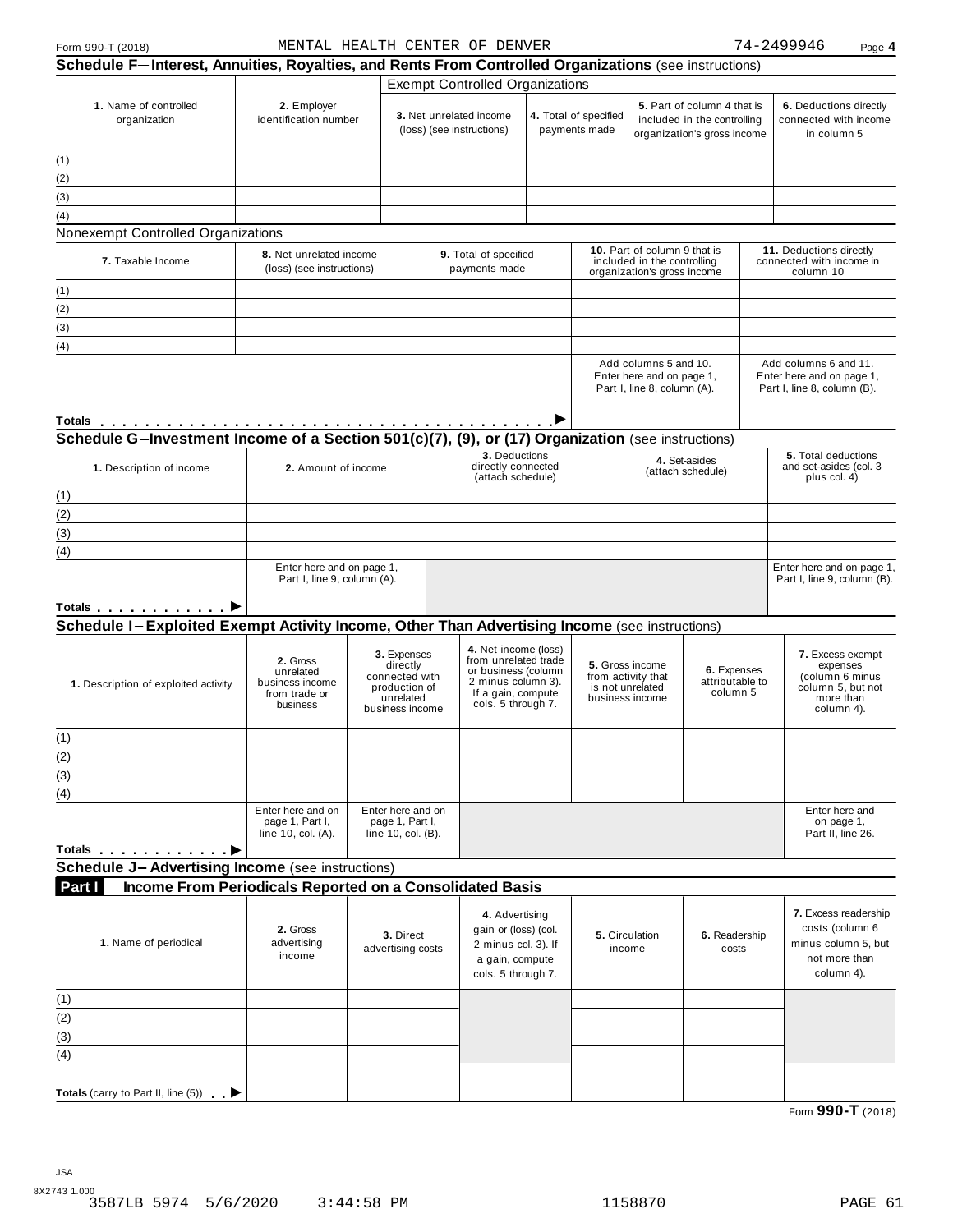| Part II<br>Income From Periodicals Reported on a Separate Basis (For each periodical listed in Part II, fill in columns<br>2 through 7 on a line-by-line basis.) |                                                           |                                                           |                                                                                                        |                                              |                                                       |                                                                                               |  |
|------------------------------------------------------------------------------------------------------------------------------------------------------------------|-----------------------------------------------------------|-----------------------------------------------------------|--------------------------------------------------------------------------------------------------------|----------------------------------------------|-------------------------------------------------------|-----------------------------------------------------------------------------------------------|--|
| 1. Name of periodical                                                                                                                                            | 2. Gross<br>advertising<br>income                         | 3. Direct<br>advertising costs                            | 4. Advertising<br>gain or (loss) (col.<br>2 minus col. 3). If<br>a gain, compute<br>cols. 5 through 7. | 5. Circulation<br>income                     | 6. Readership<br>costs                                | 7. Excess readership<br>costs (column 6<br>minus column 5, but<br>not more than<br>column 4). |  |
| (1)                                                                                                                                                              |                                                           |                                                           |                                                                                                        |                                              |                                                       |                                                                                               |  |
| (2)                                                                                                                                                              |                                                           |                                                           |                                                                                                        |                                              |                                                       |                                                                                               |  |
| (3)                                                                                                                                                              |                                                           |                                                           |                                                                                                        |                                              |                                                       |                                                                                               |  |
| (4)                                                                                                                                                              |                                                           |                                                           |                                                                                                        |                                              |                                                       |                                                                                               |  |
| Totals from Part I                                                                                                                                               |                                                           |                                                           |                                                                                                        |                                              |                                                       |                                                                                               |  |
|                                                                                                                                                                  | Enter here and on<br>page 1, Part I,<br>line 11, col (A). | Enter here and on<br>page 1, Part I,<br>line 11, col (B). |                                                                                                        |                                              |                                                       | Enter here and<br>on page 1,<br>Part II. line 27.                                             |  |
| Totals, Part II (lines 1-5)                                                                                                                                      |                                                           |                                                           |                                                                                                        |                                              |                                                       |                                                                                               |  |
| Schedule K - Compensation of Officers, Directors, and Trustees (see instructions)                                                                                |                                                           |                                                           |                                                                                                        |                                              |                                                       |                                                                                               |  |
| 1. Name                                                                                                                                                          |                                                           |                                                           |                                                                                                        | 3. Percent of<br>time devoted to<br>business | 4. Compensation attributable to<br>unrelated business |                                                                                               |  |
| (1)                                                                                                                                                              |                                                           |                                                           |                                                                                                        | %                                            |                                                       |                                                                                               |  |
| (2)                                                                                                                                                              |                                                           |                                                           |                                                                                                        | %                                            |                                                       |                                                                                               |  |
| (3)                                                                                                                                                              |                                                           |                                                           |                                                                                                        | %                                            |                                                       |                                                                                               |  |
| (4)                                                                                                                                                              |                                                           |                                                           |                                                                                                        | %                                            |                                                       |                                                                                               |  |

**Total.** Enter here and on page 1, Part II, line <sup>14</sup> m m m m m m m m m m m m m m m m m m m m m m m m m m m m m mI

Form **990-T** (2018)